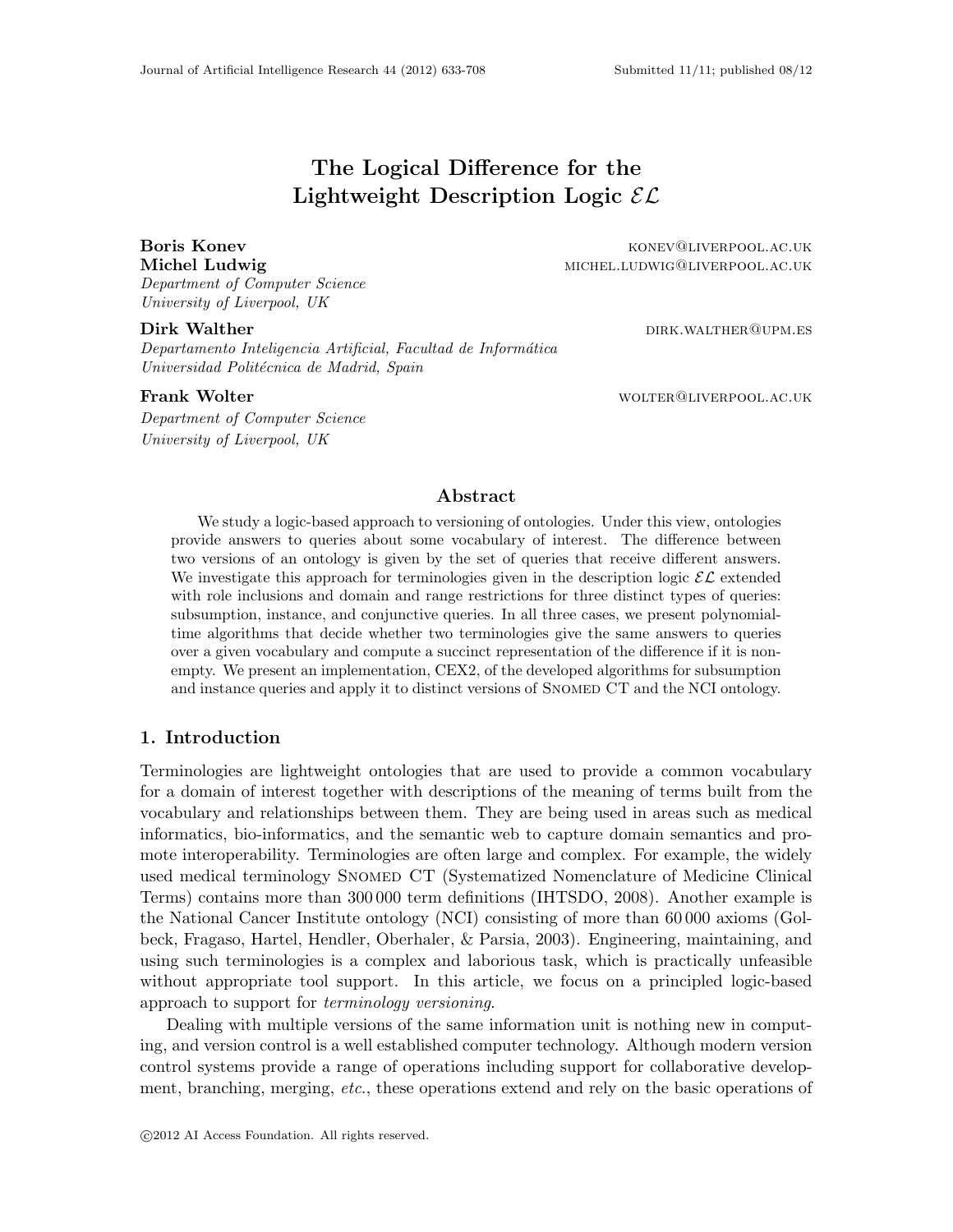detecting and representing the differences between versions. In this paper, we focus on this basic problem of versioning.

The need for versioning support is recognised by the ontology research community and ontology users, and a large number of approaches and tools have been developed. In our review of currently existing support for ontology versioning, we distinguish *three* approaches and describe them according to the difference between ontologies they compute:

- 1. versioning based on syntactic difference (syntactic diff);
- 2. versioning based on structural difference (structural diff);
- 3. versioning based on logical difference (logical diff).

The syntactic diff underlies most existing version control systems used in software development (Conradi & Westfechtel, 1998) (such as, for example, RCS, CVS, SCCS). It works with text files and represents the difference between versions as blocks of text present in one version but not another, ignoring any meta-information about the document. As observed already in the work of Noy and Musen (2002), ontology versioning cannot rely on a purely syntactic diff operation since many syntactic differences (e.g., the order of ontology axioms) do not affect the semantics of ontologies. Therefore, ontology versioning based on syntactic difference is essentially limited to comparing rather informal change logs (Oliver, Shahar, Shortliffe, & Musen, 1999).

The structural diff extends the syntactic diff by taking into account information about the structure of ontologies. It has been suggested for dealing with structured and hierarchical documents such as UML diagrams, database schemas, or XML documents (see, e.g., Ohst, Welle, & Kelter, 2003, and references within). For ontologies, the main characteristic of the structural diff is that it regards them as structured objects, such as an is-a taxonomy (Noy & Musen, 2002), a set of RDF triplets (Klein, Fensel, Kiryakov, & Ognyanov, 2002) or a set of class defining axioms (Redmond, Smith, Drummond, & Tudorache, 2008; Jiménez-Ruiz, Cuenca Grau, Horrocks, & Llavori, 2011). Changes to ontologies are mostly described in terms of structural operations, for example, adding or deleting a class, extending a class, renaming slots, moving a class from one place in the hierarchy to another, adding or deleting an axiom, class renaming, etc.; sometimes basic logical properties of ontologies, e.g., the equivalence of different structural forms of concepts, are also taken into account (Palma, Haase, Corcho, & Gómez-Pérez, 2009; Jiménez-Ruiz et al., 2011). Ontology versioning based on structural diff of some form is available in most current ontology editors and ontology management systems either natively or through plugins (Noy & Musen, 2002; Klein et al., 2002; Jiménez-Ruiz et al., 2011).

Though very helpful, the structural diff still has the deficiency of having no unambiguous semantic foundation and being syntax dependent. Moreover, it is tailored towards applications of ontologies which are based on the induced concept hierarchy (or some mild extension of it), but does not capture modern applications such as ontology based data access (OBDA) (Poggi, Lembo, Calvanese, Giacomo, Lenzerini, & Rosati, 2008; Lutz, Toman, & Wolter, 2009) in which ontologies are used to provide a user-oriented view of the data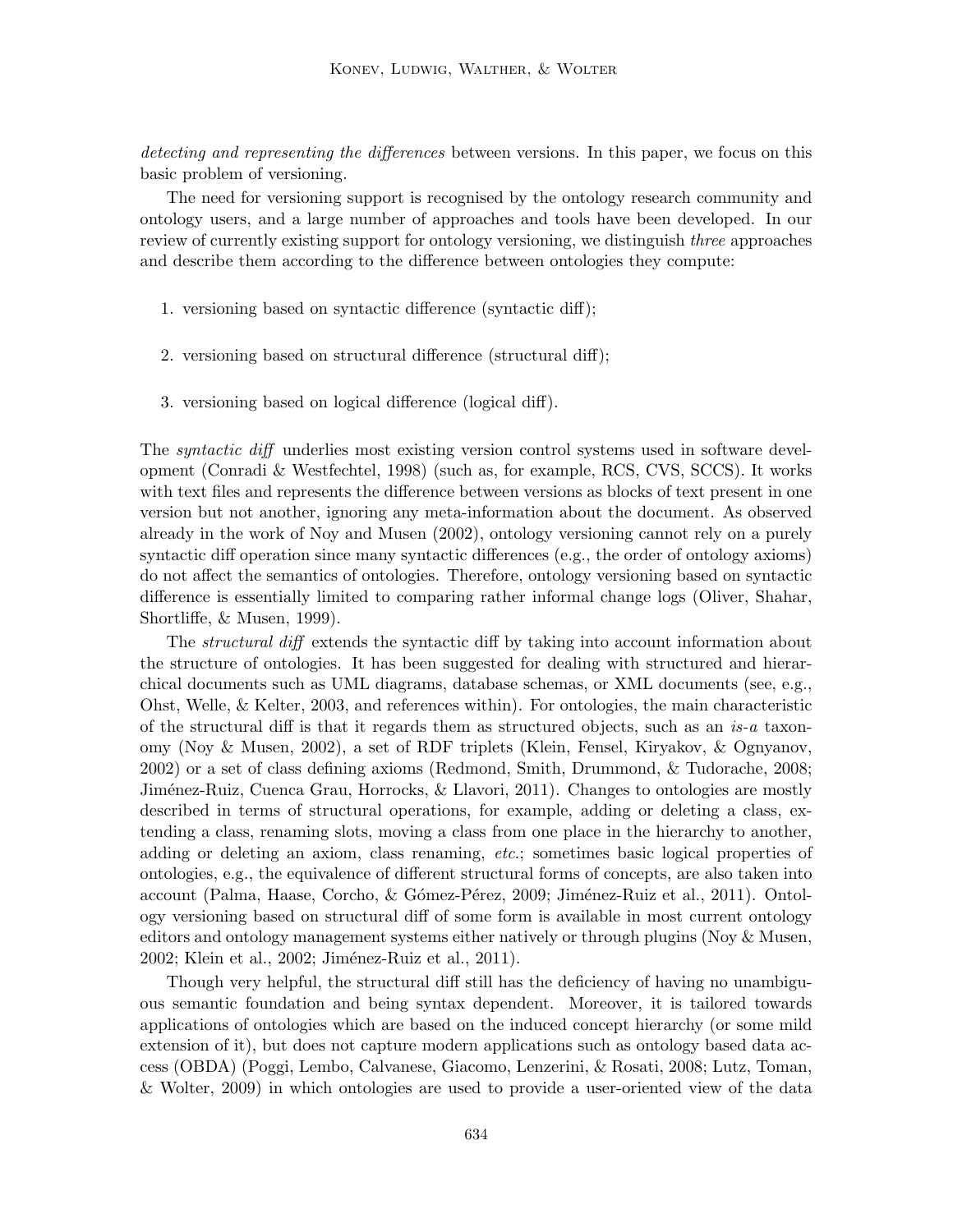and make it accessible via queries formulated solely in the language of the ontology without any knowledge of the actual structure of the data.<sup>1</sup>

The logical diff has only been recently introduced (Konev, Walther, & Wolter, 2008; Kontchakov, Wolter, & Zakharyaschev, 2010) and completely abstracts from the representation of the ontology. Here, an ontology is regarded as a set of axioms formulated in a logical language with a formal and unambiguous semantics. Under this view, ontologies provide answers to queries about some vocabulary of interest. Typical queries include subsumption queries between concepts and, if the ontology is used to access instance data, instance and conjunctive queries. The logical diff is motivated by this view. If two versions of an ontology give the same answers to a class of queries relevant to an application domain, they may be deemed to have no difference regardless of their syntactic or structural form; and queries producing different answers from the versions may be considered as a characterisation of the difference itself. In this way one can, for example, define exactly the differences visible when querying instance data or exactly the differences expressed by subsumptions between concepts.

To make this approach work in practice, at least two problems have to be addressed:

- For most ontology languages and classes of queries the computational complexity of even detecting if two ontology versions differ over a certain vocabulary is at least one exponential harder than ontology classification and is sometimes undecidable; and even if the computational complexity does not increase, searching for differences between ontologies within a certain vocabulary requires techniques that are very different from those used for standard reasoning (Lutz, Walther, & Wolter, 2007; Lutz & Wolter, 2010; Cuenca Grau, Horrocks, Kazakov, & Sattler, 2008).
- If the set of queries producing different answers from the two versions is not empty, it is typically infinite and, therefore, cannot be presented to the user as such. Thus, techniques to succinctly characterise its elements and present them to the user are required.

The aim of this paper is to provide first steps toward solutions to these problems for terminologies (aka classical TBoxes) given in the description logic  $\mathcal{ELH}^r$  that extends the description logic  $\mathcal{EL}$  underlying the OWL 2 EL profile with role inclusions and domain and range restrictions (Baader, Brandt, & Lutz, 2008). Our main contributions are as follows:

<sup>1.</sup> It has been argued that syntax-dependence should be regarded as an advantage rather than a deficiency in the context of versioning (Gonçalves, Parsia, & Sattler, 2011; Jiménez-Ruiz et al., 2011). For example, Jim´enez-Ruiz et al. argue that logical equivalence between ontologies can be too permissive: "even if  $O \equiv O'$  – the strongest assumption from a semantic point of view – conflicts may still exist. This might result from the presence of incompatible annotations (statements that act as comments and do not carry logical meaning), or a mismatch in modelling styles; for example, O may be written in a simple language such as the OWL 2 EL profile and contain  $\alpha = (A \sqsubseteq B \sqcap C)$ , while O' may contain  $\beta = (\neg B \sqcup \neg C \sqsubseteq \neg A)$ . Even though  $\alpha \equiv \beta$ , the explicit use of negation and disjunction means that O' is outside the EL profile." We agree with Jiménez-Ruiz et al. and Gonçalves et al. that there are various applications in which a structural rather than logical difference is appropriate. Even a syntactic diff has applications in ontology versioning. In practice, we see logic-based approaches as complementary to structural approaches. An interesting analysis of NCI versions taking into account both structural and logical differences is given in the work of Gonçalves et al.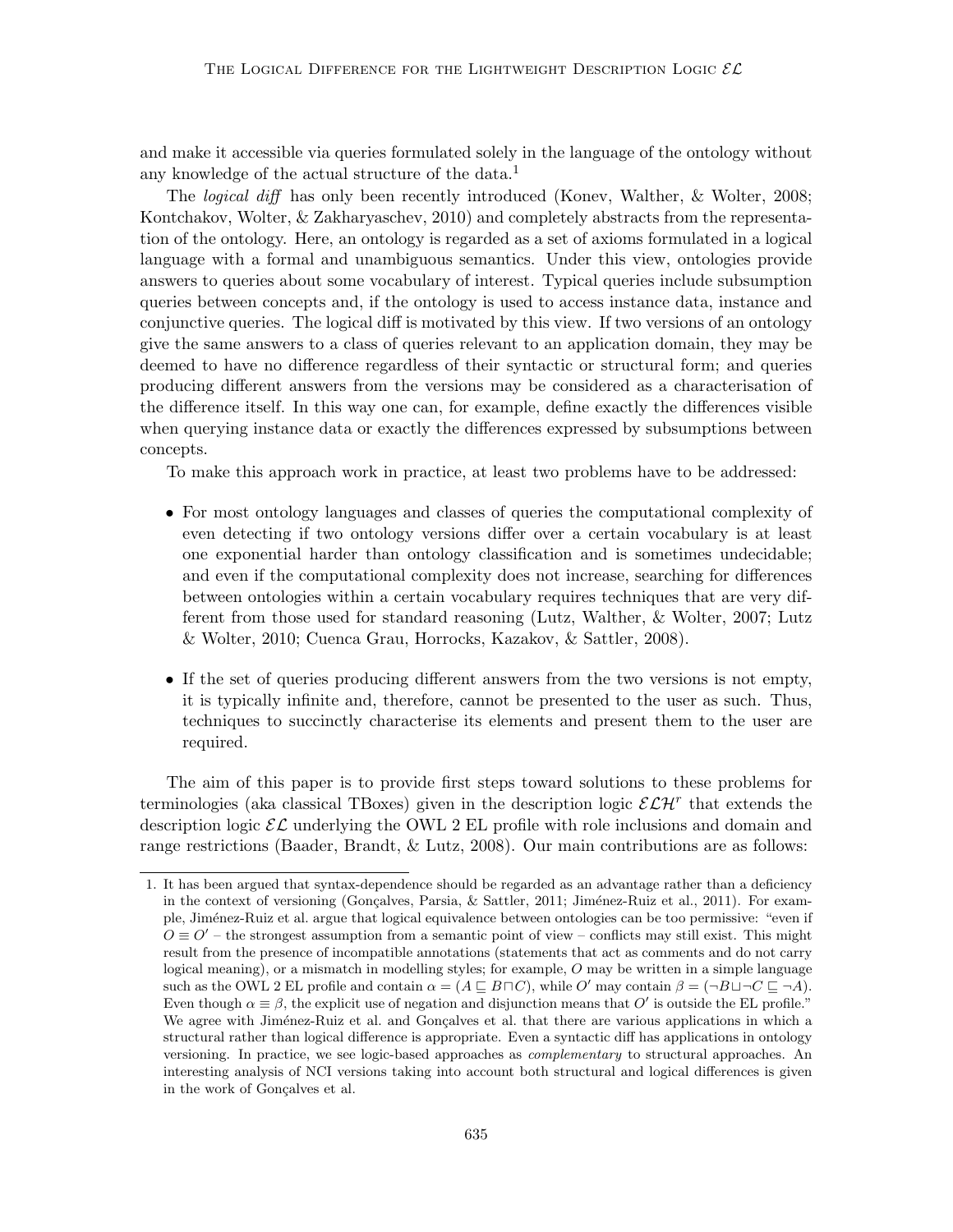• for subsumption, instance, and conjunctive queries, we present polynomial-time algorithms that decide whether two  $\mathcal{ELH}^r$ -terminologies give different answers to some query from the respective class of queries over a given signature of concept and role names (note that we use the terms signature and vocabulary synonymously).

• Besides of a polynomial-time decision procedure detecting differences, we also develop a succinct presentation of the (typically infinite) difference. This presentation can be computed in polynomial time as well.

• We present two different types of polynomial-time algorithms for deciding the existence of logical differences between terminologies and for computing a succinct representation of it: the first type of algorithms is conceptually more transparent as it keeps the two input terminologies separate and reduces (a substantial part of) the difference problem to an instance checking problem for an ABox. Such algorithms are, however, not sufficiently efficient on *very large* inputs. For example, substantial performance problems occur when computing the differences between versions of Snomed CT on their joint signature since the constructed ABox is typically of quadratic size in the input terminologies. The second variant of algorithms, which is based on dynamic programming, is more efficient in practice. It is developed in detail for  $acyclic$   $\mathcal{ELH}^r$ -terminologies.

• We present an implementation, CEX2, that is based on the second type of algorithms and computes a succinct representation of the difference between acyclic  $\mathcal{ELH}^r$ -terminologies for the concept and instance query case. In addition, a prototype implementation of the ABox-based algorithm is used to estimate its efficiency.

• As an important tool in our investigation, we present description logics,  $\mathcal{EL}^{\text{ran}}$  and  $\mathcal{EL}^{\text{ran},\Box,u}$ , that capture as subsumption differences the instance and query difference between  $\mathcal{ELH}^r$ -terminologies. This result is presented for general  $\mathcal{ELH}^r$ -TBoxes and can, therefore, be exploited in future work on versioning for general  $\mathcal{ELH}^r$ -TBoxes.

• We present experiments using CEX2 that illustrate the efficiency of the algorithms and potential applications to terminologies such as SNOMED CT and NCI. A plugin for Protégé is discussed. CEX2 extends the functionality of the first version of CEX (Konev, Walther, & Wolter, 2008) and of the OwlDiff plugin (Křemen, Smíd,  $&$  Kouba, 2011), which implements the algorithms developed by Konev, Walther, and Wolter. Based on SNOMED CT, we also investigate the performance of the ABox-based algorithms in practice.

This paper is based on, and extends the work of Konev, Walther, and Wolter (2008). To improve readability, a number of proofs have been deferred to an appendix.

#### 2. Preliminaries

Let  $N_c$ ,  $N_R$ , and  $N_l$  be countably infinite and mutually disjoint sets of *concept names*, *role* names, and *individual names.*  $\mathcal{EL}\text{-concepts } C$  are built according to the rule

$$
C := A \mid \top \mid C \sqcap D \mid \exists r.C,
$$

where  $A \in N_C$ ,  $r \in N_R$ , and  $C, D$  range over  $\mathcal{EL}$ -concepts. The set of  $\mathcal{ELH}^r$ -inclusions consists of

• concept inclusions  $C \sqsubseteq D$ , ran(r)  $\sqsubseteq D$  and ran(r)  $\sqcap C \sqsubseteq D$ ,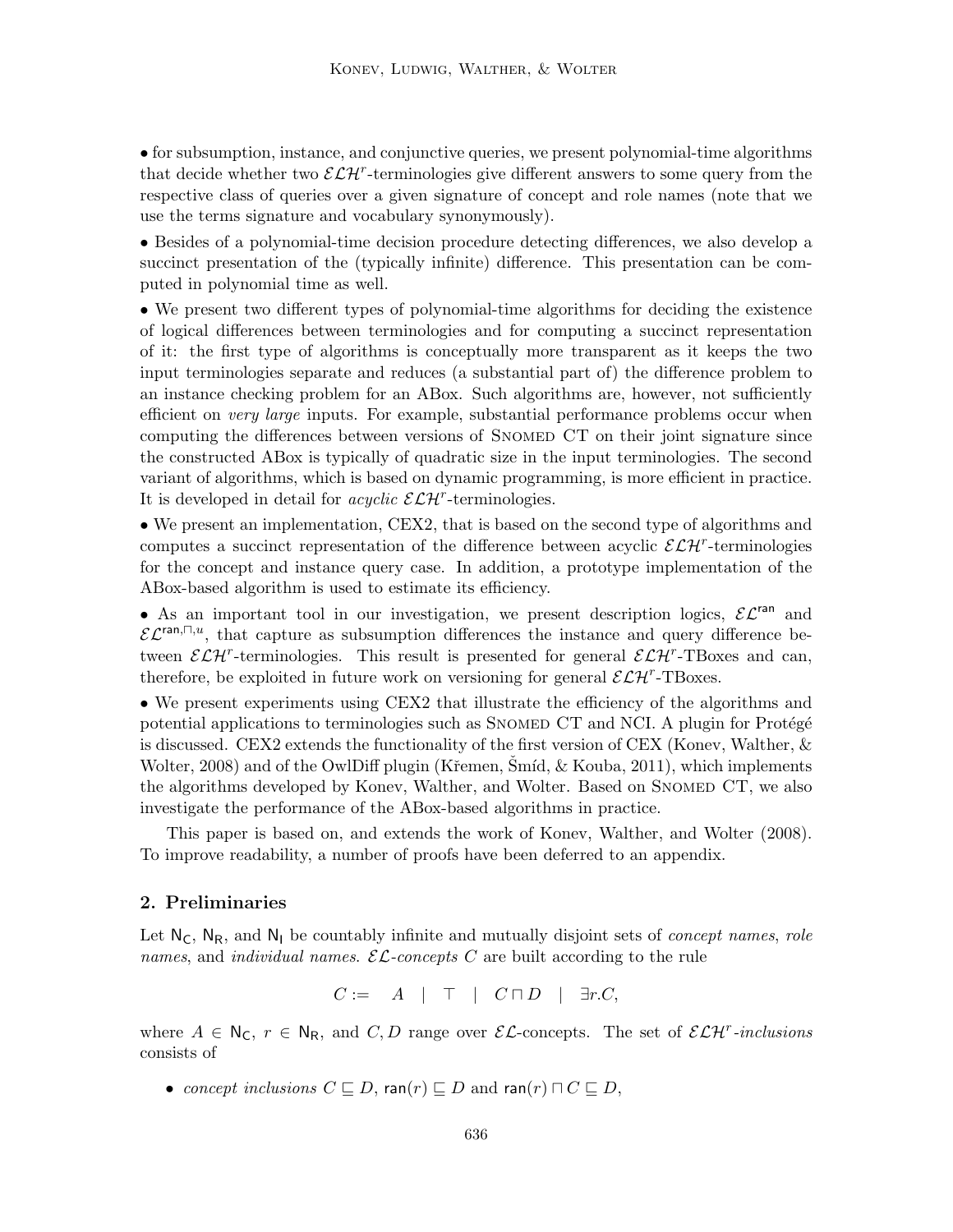- concept equations  $C \equiv D$ , and
- role inclusions  $r \sqsubseteq s$ ,

where C and D are  $\mathcal{EL}$ -concepts and  $r, s \in \mathbb{N}_{\mathsf{R}}$ . An  $\mathcal{ELH}^r$ -TBox T is a finite set of  $\mathcal{ELH}^r$ inclusions. Inclusions of the form  $\mathsf{ran}(r) \sqsubseteq D$  and  $\mathsf{ran}(r) \sqcap C \sqsubseteq D$  are also referred to as range restrictions, and inclusions of the form  $\exists r.\top \sqsubseteq D$  are referred to as *domain restrictions*.

An  $\mathcal{ELH}^r$ -TBox is called an  $\mathcal{ELH}^r$ -terminology if all its concept inclusions and equations are of the form

- $A \sqsubseteq C$  and  $A \equiv C$ ,
- ran $(r) \sqsubseteq C$ , and
- $\exists r.\top \sqsubseteq C,$

where  $A \in N_C$  and  $r \in N_R$ , C is an  $\mathcal{EL}$ -concept such that  $C \neq \top$ ,  $C \neq \top \sqcap \top$ , etc., and no concept name occurs more than once on the left-hand side. Note that, in concept inclusions of the form  $\exists r.\top \sqsubseteq C$ , the concept  $\exists r.\top$  is often denoted dom(r). A terminology is *acyclic* (or unfoldable) if the process of exhaustively substituting definitions in place of the defined concept names terminates. For example, if a terminology contains a concept inclusion

#### Mother  $\sqsubseteq \exists$ hasMother.Mother

it is not acyclic. Formally, consider the relation  $\prec_{\mathcal{T}}$  between concept names by setting  $A \prec_{\mathcal{T}} B$  if there exists an  $\mathcal{ELH}^r$ -inclusion of the form  $A \equiv C$  or  $A \sqsubseteq C$  in  $\mathcal{T}$  such that B occurs in C. A terminology  $\mathcal T$  is acyclic if the transitive closure  $\prec_{\mathcal T}^+$  of  $\prec_{\mathcal T}$  is irreflexive.

In description logic, instance data are represented by  $ABox$  assertions of the form  $\top(a)$ ,  $A(a)$  and  $r(a, b)$ , where  $a, b \in \mathbb{N}_1$ ,  $A \in \mathbb{N}_C$ , and  $r \in \mathbb{N}_R$ . An ABox A is a non-empty finite set of ABox-assertions. A is said to be a *singleton ABox* if it contains exactly one ABox assertion. By  $obj(\mathcal{A})$  we denote the set of individual names in  $\mathcal{A}$ . A knowledge base K (KB) is a pair  $(\mathcal{T}, \mathcal{A})$  consisting of a TBox  $\mathcal{T}$  and an ABox  $\mathcal{A}$ . Assertions of the form  $C(a)$  and  $r(a, b)$ , where  $a, b \in \mathbb{N}_1$ , C an  $\mathcal{EL}\text{-concept}$ , and  $r \in \mathbb{N}_R$ , are called *instance assertions*. Note that instance assertions of the form  $C(a)$  with C not a concept name nor  $C = \top$  do not occur in ABoxes.

The semantics of  $\mathcal{ELH}^r$  is given by interpretations  $\mathcal{I} = (\Delta^{\mathcal{I}}, \cdot^{\mathcal{I}})$ , where the domain  $\Delta^{\mathcal{I}}$ is a non-empty set, and  $\cdot^{\mathcal{I}}$  is a function mapping each concept name A to a subset  $A^{\mathcal{I}}$  of  $\Delta^{\mathcal{I}}$ , each role name r to a binary relation  $r^{\mathcal{I}} \subseteq \Delta^{\mathcal{I}} \times \Delta^{\mathcal{I}}$ , and each individual name a to an element  $a^{\mathcal{I}} \in \Delta^{\mathcal{I}}$ . The *extension*  $C^{\mathcal{I}}$  of a concept C is defined by induction as follows:

$$
\begin{array}{rcl}\n\top^{\mathcal{I}} & := & \Delta^{\mathcal{I}} \\
(C \sqcap D)^{\mathcal{I}} & := & C^{\mathcal{I}} \cap D^{\mathcal{I}} \\
(\exists r.C)^{\mathcal{I}} & := & \{d \in \Delta^{\mathcal{I}} \mid \exists e \in C^{\mathcal{I}} : (d, e) \in r^{\mathcal{I}}\} \\
\operatorname{ran}(r)^{\mathcal{I}} & := & \{d \in \Delta^{\mathcal{I}} \mid \exists e : (e, d) \in r^{\mathcal{I}}\}\n\end{array}
$$

I satisfies

• a concept inclusion  $C \sqsubseteq D$ , in symbols  $\mathcal{I} \models C \sqsubseteq D$ , if  $C^{\mathcal{I}} \subseteq D^{\mathcal{I}}$ ;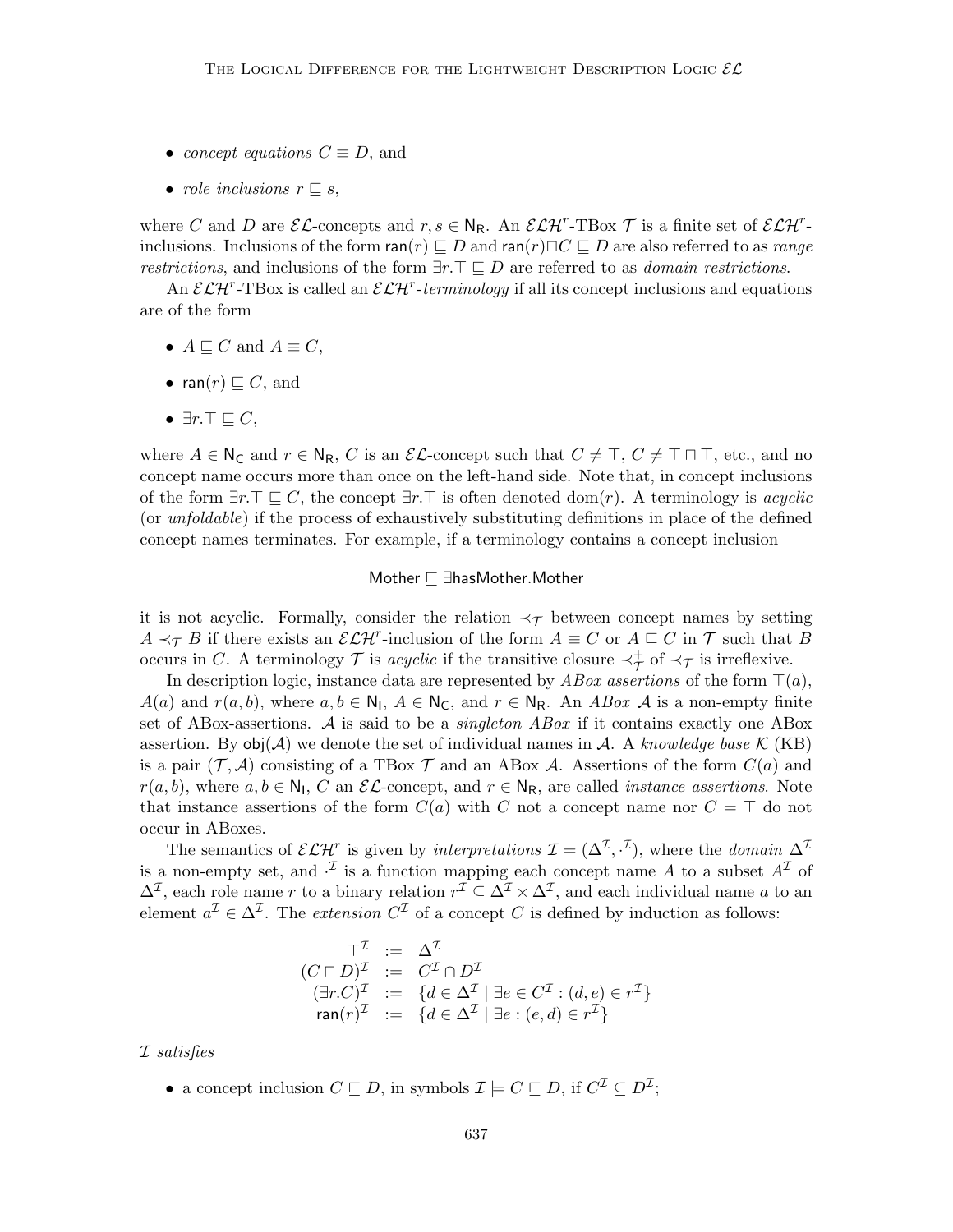- a concept equation  $C \equiv D$ , in symbols  $\mathcal{I} \models C \equiv D$ , if  $C^{\mathcal{I}} = D^{\mathcal{I}}$ ;
- a role inclusion  $r \sqsubseteq s$ , in symbols  $\mathcal{I} \models r \sqsubseteq s$ , if  $r^{\mathcal{I}} \subseteq s^{\mathcal{I}}$ ;
- an assertion  $C(a)$ , in symbols  $\mathcal{I} \models C(a)$ , if  $a^{\mathcal{I}} \in C^{\mathcal{I}}$ ,
- an assertion  $r(a, b)$ , in symbols  $\mathcal{I} \models r(a, b)$ , if  $(a^{\mathcal{I}}, b^{\mathcal{I}}) \in r^{\mathcal{I}}$ .

We say that an interpretation I is a model of a TBox  $\mathcal{T}$  (ABox  $\mathcal{A}$ ) if  $\mathcal{I} \models \alpha$  for all  $\alpha \in \mathcal{T}$  $(\alpha \in \mathcal{A})$ . An  $\mathcal{ELH}^r$ -inclusion  $\alpha$  follows from a TBox  $\mathcal{T}$  if every model of  $\mathcal{T}$  is a model of  $\alpha$ , in symbols  $\mathcal{T} \models \alpha \models \alpha$  is used to denote that  $\alpha$  follows from the empty TBox and we sometimes write  $r \sqsubseteq_\mathcal{T} s$  for  $\mathcal{T} \models r \sqsubseteq s$ . An instance assertion  $\alpha$  follows from a KB  $(\mathcal{T}, \mathcal{A})$ if every individual name that occurs in  $\alpha$  also occurs in  $\text{obj}(\mathcal{A})$  and every model of  $(\mathcal{T}, \mathcal{A})$  is a model of  $\alpha$ , in symbols  $(\mathcal{T}, \mathcal{A}) \models \alpha$ . The most important ways of querying  $\mathcal{ELH}^r$ -TBoxes and KBs are

- subsumption: check whether  $\mathcal{T} \models \alpha$ , for an  $\mathcal{ELH}^r$ -inclusion  $\alpha$  and TBox  $\mathcal{T}$ ,
- instance checking: check whether  $(\mathcal{T}, \mathcal{A}) \models \alpha$ , for an instance assertion  $\alpha$  and KB  $(\mathcal{T}, \mathcal{A})$ , and
- conjunctive query answering.

To define the latter, call a first-order formula  $q(\vec{x})$  a *conjunctive query* if it is of the form  $\exists \vec{y}\psi(\vec{x}, \vec{y})$ , where  $\psi$  is a conjunction of expressions  $A(t), A \in N_c$ , and  $r(t_1, t_2), r \in N_R$ , with  $t, t_1, t_2$  drawn from  $\mathsf{N}_1$  and the sequences of variables  $\vec{x}$  and  $\vec{y}$ . Let  $\vec{x} = x_1, \ldots, x_k$ . Let  $\mathcal{I}$  be an interpretation and  $\pi$  be a mapping from  $\vec{x} \cup \vec{y}$  into  $\Delta^{\mathcal{I}}$ . Set  $\pi(a) = a^{\mathcal{I}}$  for all  $a \in \text{obj}(\mathcal{A})$ . We say that a vector  $\vec{a} = a_1, \ldots, a_k$  is a  $\pi$ -match of  $q(\vec{x})$  and  $\vec{\mu}$  if  $\pi$  satisfies the following conditions:

- $\pi(t) \in A^{\mathcal{I}}$  for every conjunct  $A(t)$  of  $\psi$ ;
- $(\pi(t_1), \pi(t_2)) \in r^{\mathcal{I}}$  for every conjunct  $r(t_1, t_2)$  of  $\psi$ ;
- $\pi(x_i) = a_i^{\mathcal{I}}$  for  $1 \leq i \leq k$ .

We set  $\mathcal{I} \models q[\vec{a}]$  if, and only if, there exists a  $\pi$  such that  $\vec{a}$  is a  $\pi$ -match of  $q(\vec{x})$  and  $\mathcal{I}$ . Let  $(\mathcal{T}, \mathcal{A})$  be a KB. Then a sequence  $\vec{a}$  of members of obj( $\mathcal{A}$ ) is a *certain answer* to  $q(\vec{x})$  of a KB  $(\mathcal{T}, \mathcal{A})$ , in symbols  $(\mathcal{T}, \mathcal{A}) \models q(\vec{a})$ , if  $\mathcal{I} \models q[\vec{a}]$ , for every model  $\mathcal{I}$  of  $(\mathcal{T}, \mathcal{A})$ .

All three types of querying  $\mathcal{ELH}^r$ -TBoxes have been studied extensively. The complexity of subsumption and instance checking is in PTime (Baader et al., 2008). The combined complexity of answering Boolean conjunctive queries (i.e., deciding whether  $(\mathcal{T}, \mathcal{A}) \models q$  for a conjunctive query q without free variables) is coNP-complete (Rosati, 2007) and its data complexity is in PTime (Rosati, 2007). Information on reasoners for subsumption checking for  $\mathcal{ELH}^r$  can be found in the work of Delaitre and Kazakov (2009), Kazakov, Krötzsch, and Simancik (2011), and Mendez and Suntisrivaraporn (2009). Lutz et al. (2009) present an approach to efficient conjunctive query answering for  $\mathcal{ELH}^r$ .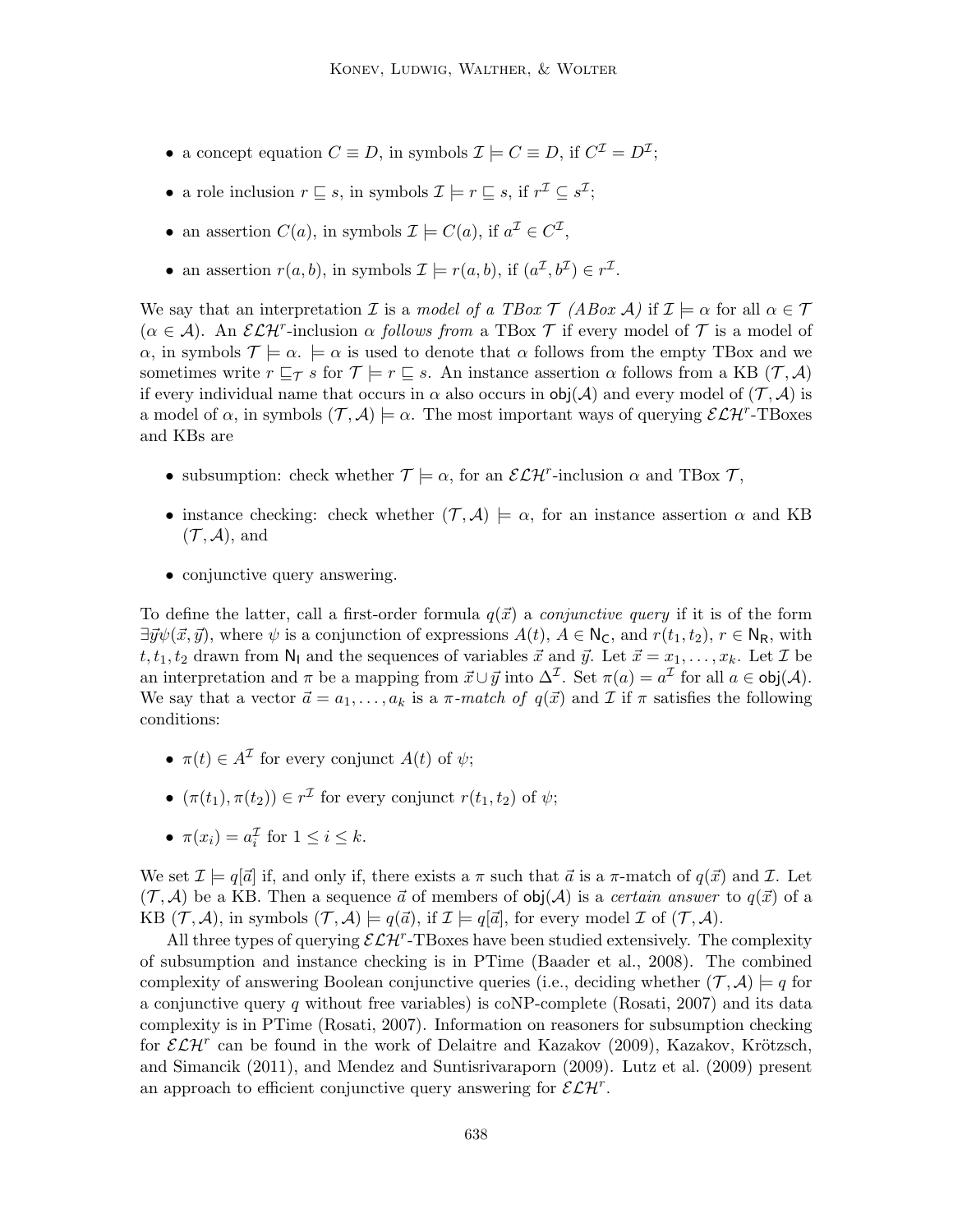#### 2.1 Normal Form

It is often convenient to consider *normalised*  $\mathcal{ELH}^r$ -terminologies. Let  $\mathcal T$  be an  $\mathcal{ELH}^r$ terminology and A a concept name. Call A

- primitive in  $\mathcal T$  if  $A \in N_{\mathsf{C}} \setminus (\{A \in N_{\mathsf{C}} \mid A \equiv C \in \mathcal T\} \cup \{A \in N_{\mathsf{C}} \mid A \sqsubseteq C \in \mathcal T\})$ ;
- pseudo-primitive in  $\mathcal T$  if  $A \in N_{\mathsf{C}} \setminus \{A \in N_{\mathsf{C}} \mid A \equiv C \in \mathcal T\}.$

Note that concept names that do not occur in  $\mathcal T$  are primitive and pseudo-primitive in  $\mathcal T$ . Call a concept name A non-conjunctive in  $\mathcal T$  if it is pseudo-primitive in  $\mathcal T$  or there exists a concept of the form  $\exists r.C$  such that  $A \equiv \exists r.C \in \mathcal{T}$ . Otherwise, A is called *conjunctive* in  $\mathcal T$ . Thus, A is conjunctive in  $\mathcal T$  if, and only if, there exists a concept name B such that  $A \equiv B \in \mathcal{T}$  or there exist  $C_1, \ldots, C_n, n \geq 2$ , such that  $A \equiv C_1 \sqcap \cdots \sqcap C_n \in \mathcal{T}$ . Let X be a finite set of concepts. We say that a concept  $F$  is a *conjunction* of concepts in  $X$  if  $F$  is of the form  $\prod_{D\in X} D$ . Any  $D \in X$  is then called a *conjunct* of F and, if D is a concept name, then it is called an *atomic conjunct* of F. We sometimes write  $D \in F$  instead of  $D \in X$ .

An  $\mathcal{ELH}^r$ -terminology  $\mathcal T$  is normalised if it consists of  $\mathcal{ELH}^r$ -inclusions of the following form:

- $A \equiv \exists r.B$ , or  $A \equiv F$ , where A, B are concept names and F is a non-empty conjunction of concept names such that every conjunct  $B'$  of F is non-conjunctive in T;
- $E \subseteq \exists r.B, E \subseteq \exists r.\top$ , or  $E \subseteq F$ , where B is a concept name, E is either a concept name, or is of the form  $\exists s.\top$ , or ran(s), and F is a non-empty conjunction of concept names such that every conjunct  $B'$  of F is non-conjunctive in  $\mathcal T$ .

As the following lemma shows, any  $\mathcal{ELH}^r$ -terminology can be normalised yielding a model conservative extension of the original terminology.

**Lemma 1.** For every  $\mathcal{ELH}^r$ -terminology  $\mathcal{T}$ , one can construct in polynomial time a normalised terminology  $\mathcal{T}'$  of polynomial size in  $|\mathcal{T}|$  such that  $\mathsf{sig}(\mathcal{T}) \subseteq \mathsf{sig}(\mathcal{T}')$ ,  $\mathcal{T}' \models \mathcal{T}$ , and for every model  $\cal I$  of  $\cal T$  there exists a model  $\cal J$  of  $\cal T'$  such that  $\Delta^{\cal I}=\Delta^{\cal J}$  and  $X^{\cal I}=X^{\cal J}$  for every  $X \in \text{sig}(\mathcal{T})$ . Moreover,  $\mathcal{T}'$  is acyclic if  $\mathcal{T}$  is acyclic.

Normalised terminologies in the sense defined above are a minor modification of normalised terminologies as defined by Baader (2003). The straightforward extension of the proof given by Baader is provided in the appendix.

#### 2.2 Canonical Model

We define a canonical model,  $\mathcal{I}_{K}$ , for  $\mathcal{ELH}^r$ -knowledge bases  $\mathcal{K}$ .  $\mathcal{I}_{\mathcal{K}}$  can be constructed in polynomial time and gives the same answers to instance queries as K; i.e.,  $\mathcal{I}_{K} \models \alpha$  if, and only if,  $\mathcal{K} \models \alpha$ , for any instance assertion  $\alpha$ . The construction is similar to the canonical model introduced by Lutz et al. (2009).

Let  $\mathsf{sub}(\mathcal{T})$  denote the set of all subconcepts of concepts used in  $\mathcal{T}$ ,  $\mathsf{rol}(\mathcal{T})$  the set of all role names occurring in T. Take fresh individual names  $x_{\text{ran}(r),D}$  for every  $r \in \text{rol}(\mathcal{T})$  and  $D \in \mathsf{sub}(\mathcal{T})$  and set

$$
\mathsf{NI}_{\mathsf{aux}} := \{ x_{\mathsf{ran}(r),D} \mid r \in \mathsf{rol}(\mathcal{T}) \text{ and } D \in \mathsf{sub}(\mathcal{T}) \}.
$$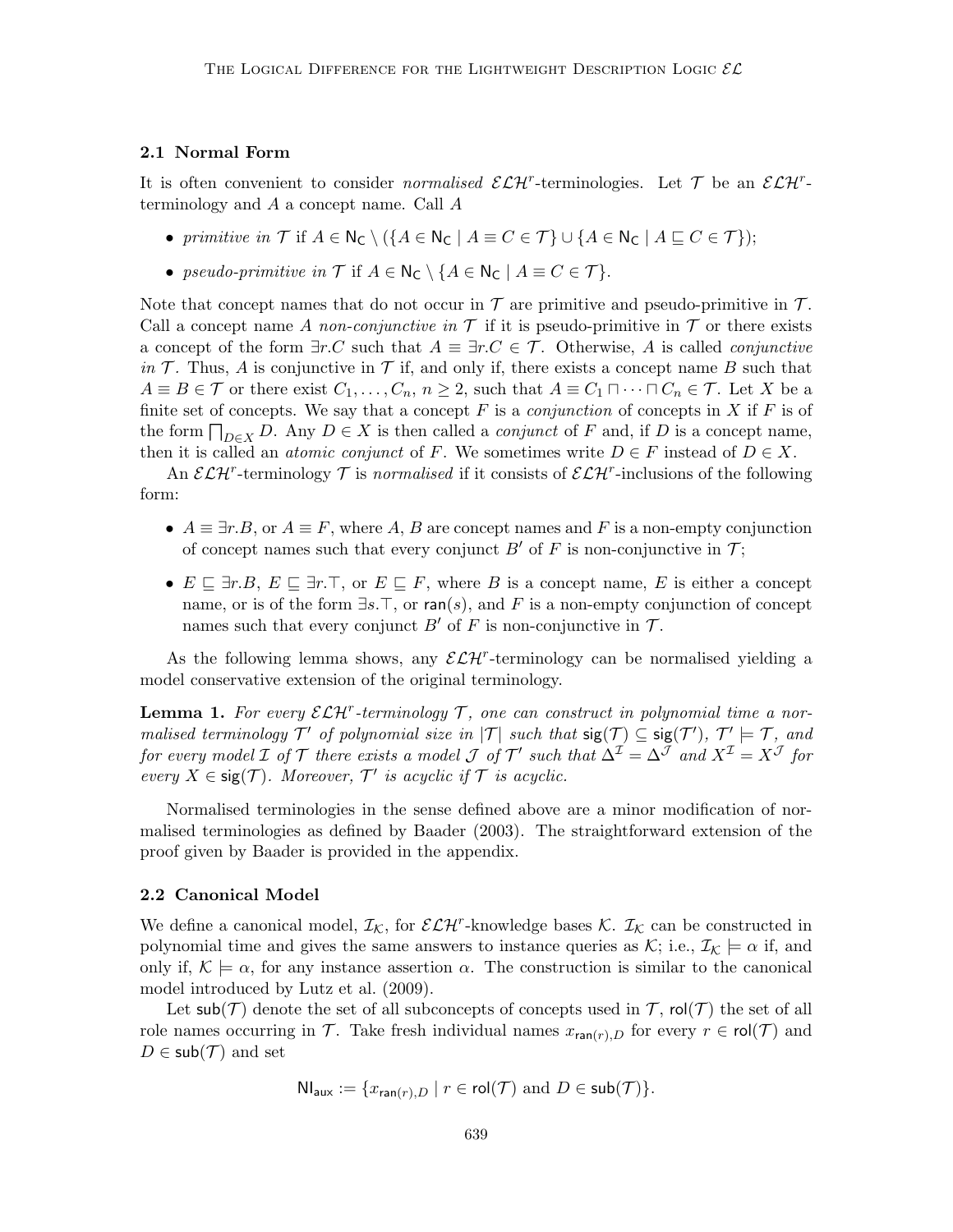Now define the *generating interpretation*  $W_K$  of a KB  $K = (\mathcal{T}, \mathcal{A})$  as follows:

$$
\begin{array}{rcl}\n\Delta^{\mathcal{W}_{\mathcal{K}}} & := & \mathsf{obj}(\mathcal{A}) \cup \mathsf{NI}_{\mathsf{aux}}; \\
A^{\mathcal{W}_{\mathcal{K}}} & := & \{a \in \mathsf{obj}(\mathcal{A}) \mid \mathcal{K} \models A(a)\} \cup \{x_{\mathsf{ran}(r),D} \in \mathsf{NI}_{\mathsf{aux}} \mid \mathcal{T} \models \mathsf{ran}(r) \sqcap D \sqsubseteq A\}; \\
r^{\mathcal{W}_{\mathcal{K}}} & := & \{(a,b) \in \mathsf{obj}(\mathcal{A}) \times \mathsf{obj}(\mathcal{A}) \mid s(a,b) \in \mathcal{A} \text{ and } \mathcal{T} \models s \sqsubseteq r\} \cup \\
&\quad \{(a,x_{\mathsf{ran}(s),D}) \in \mathsf{obj}(\mathcal{A}) \times \mathsf{NI}_{\mathsf{aux}} \mid \mathcal{K} \models \exists s.D(a) \text{ and } \mathcal{T} \models s \sqsubseteq r\} \cup \\
&\quad \{(x_{\mathsf{ran}(s),D}, x_{\mathsf{ran}(s'),D'}) \in \mathsf{NI}_{\mathsf{aux}} \times \mathsf{NI}_{\mathsf{aux}} \mid \mathcal{T} \models \mathsf{ran}(s) \sqcap D \sqsubseteq \exists s'.D', \mathcal{T} \models s' \sqsubseteq r\}; \\
a^{\mathcal{W}_{\mathcal{K}}} & := & a, \text{ for all } a \in \mathsf{obj}(\mathcal{A}).\n\end{array}
$$

A path in  $W_K$  is a finite sequence  $d_0r_1d_1\cdots r_nd_n$ ,  $n\geq 0$ , where  $d_0\in\text{obj}(\mathcal{A})$  and, for all  $i < n$ ,  $(d_i, d_{i+1}) \in r_{i+1}^{\mathcal{W}_{\mathcal{K}}}$ . We use paths $(\mathcal{W}_{\mathcal{K}})$  to denote the set of all paths in  $\mathcal{W}_{\mathcal{K}}$ . If  $p \in \mathsf{paths}(\mathcal{W}_{\mathcal{K}})$ , then  $\text{tail}(p)$  denotes the last element  $d_n$  in p.

The canonical model  $\mathcal{I}_{\mathcal{K}}$  of a knowledge base K is the restriction of  $\mathcal{W}_{\mathcal{K}}$  to all domain elements d such that there is a path in  $W_K$  with tail d. The following result summarises the main properties of  $\mathcal{I}_{\mathcal{K}}$ .

**Theorem 2.** Let  $K = (\mathcal{T}, \mathcal{A})$  be an  $\mathcal{ELH}^r$ -KB. Then

- 1.  $\mathcal{I}_{\mathcal{K}}$  is a model of  $\mathcal{K};$
- 2.  $\mathcal{I}_{\mathcal{K}}$  can be computed in polynomial time in the size of  $\mathcal{K};$
- 3. for all  $x_{\text{ran}(s),D} \in \Delta^{\mathcal{I}_{\mathcal{K}}}$  and all  $a \in \text{obj}(\mathcal{A})$ , if C is an  $\mathcal{EL}\text{-concept}$  or  $C = \text{ran}(r)$ , then
	- $\mathcal{K} \models C(a)$  if, and only if,  $a^{\mathcal{I}_{\mathcal{K}}} \in C^{\mathcal{I}_{\mathcal{K}}}$ .
	- $\mathcal{T} \models \textsf{ran}(s) \sqcap D \sqsubseteq C$  if, and only if,  $x_{\textsf{ran}(s),D} \in C^{\mathcal{I}_{\mathcal{K}}}$ .

The proof of Theorem 2 is given in the appendix. It follows from Point 3 that  $\mathcal{I}_{\mathcal{K}}$  gives the same answers to instance queries as  $K$  itself.

#### 3. Logical Difference

In this section, we introduce three notions of logical difference between TBoxes and the derived notion of  $\Sigma$ -inseparability. Intuitively, the logical difference between two TBoxes  $\mathcal{T}_1$ and  $\mathcal{T}_2$  should be the set of all 'relevant formulas'  $\varphi$  such that  $\mathcal{T}_1 \models \varphi$  and  $\mathcal{T}_2 \not\models \varphi$  or vice *versa.* Of course, which formulas  $\varphi$  are relevant depends on the application domain. In many applications only subsumptions between concepts are relevant, but if TBoxes are employed to access instance data, then answers to instance or even conjunctive queries can be relevant as well. In addition, in applications of large-scale terminologies such as SNOMED CT and NCI typically only a very small subset of the vocabulary of the terminology is relevant. Thus, a meaningful notion of logical difference should take into account only those formulas that are given in a certain *signature* of interest, where a signature  $\Sigma$  is a subset of  $N_{\rm C} \cup N_{\rm R}$ . Given a concept, role, concept inclusion, TBox, ABox, or query  $E$ , we denote by  $sig(E)$ the signature of  $E$ , that is, the set of concept and role names occurring in it. We call  $E$  a Σ-concept, Σ-concept inclusion, Σ-TBox, Σ-ABox, or Σ-query, respectively, if  $sig(E) \subseteq \Sigma$ . Similarly, an  $\mathcal{EL}_{\Sigma}$ -concept C is an  $\mathcal{EL}$ -concept such that  $sig(C) \subseteq \Sigma$  and an  $\mathcal{ELH}_{\Sigma}^r$ -inclusion  $\alpha$  is an  $\mathcal{ELH}^r$ -inclusion such that  $sig(\alpha) \subseteq \Sigma$ .

The first notion of logical difference we introduce corresponds to applications in which only subsumptions are relevant.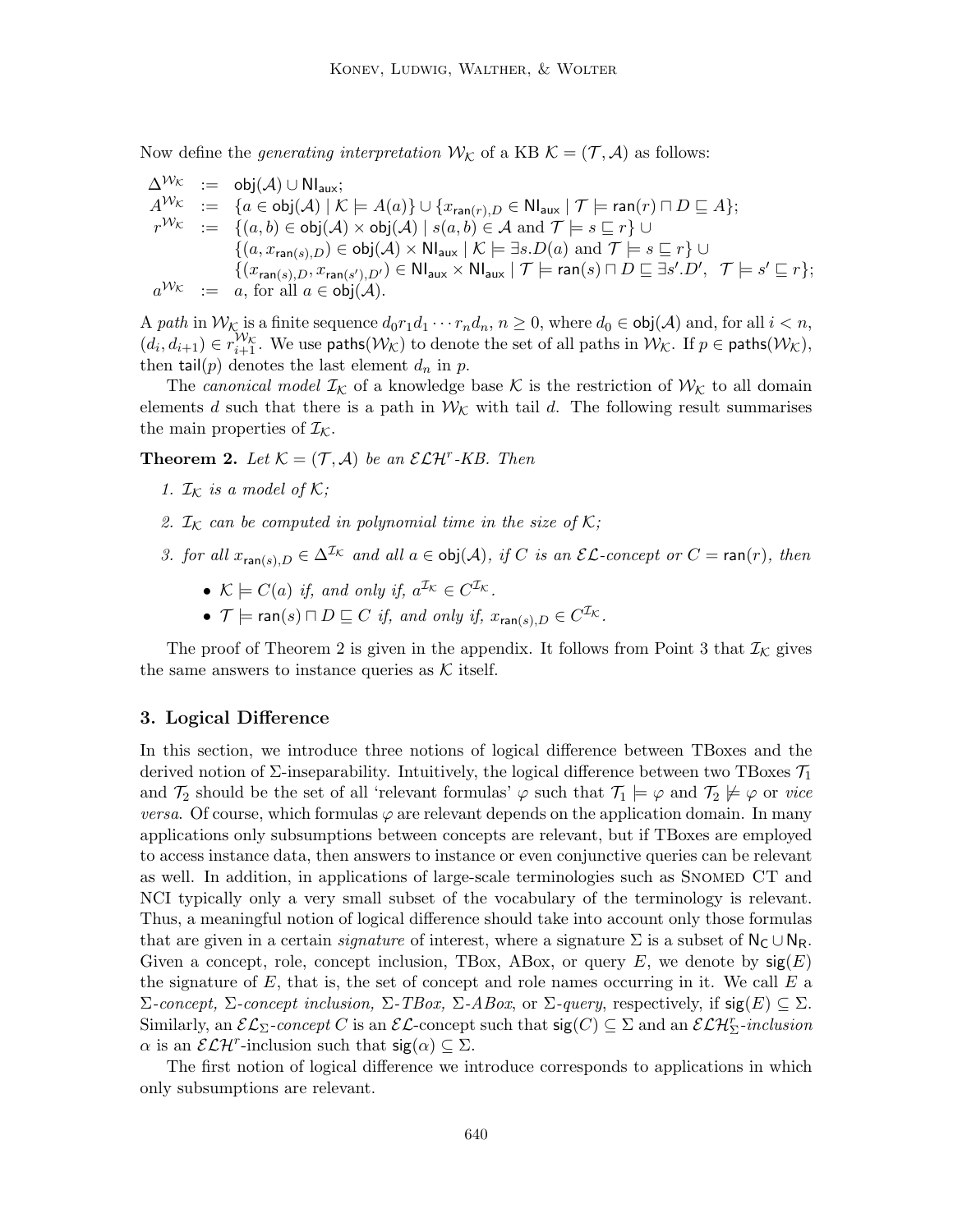**Definition 3** (Σ-concept difference). The  $\Sigma$ -concept difference between  $\mathcal{ELH}^r$ -TBoxes  $\mathcal{T}_1$ and  $\mathcal{T}_2$  is the set  $\text{cliff}_\Sigma(\mathcal{T}_1, \mathcal{T}_2)$  of all  $\mathcal{ELH}^r_\Sigma$ -inclusions  $\alpha$  such that  $\mathcal{T}_1 \models \alpha$  and  $\mathcal{T}_2 \not\models \alpha$ . We say that  $\mathcal{T}_1$  and  $\mathcal{T}_2$  are  $\Sigma$ -concept inseparable, in symbols  $\mathcal{T}_1 \equiv \Sigma \mathcal{T}_2$ , if  $\text{cliff}_\Sigma(\mathcal{T}_1, \mathcal{T}_2)$ cDiff<sub> $\Sigma$ </sub> $(\mathcal{T}_2, \mathcal{T}_1) = \emptyset$ .

Σ-concept inseparability between  $\mathcal{T}_1$  and  $\mathcal{T}_2$  means that  $\mathcal{T}_1$  can be replaced by  $\mathcal{T}_2$  in any application that is only concerned with  $\mathcal{ELH}_{\Sigma}^{r}$ -inclusions.<sup>2</sup> As the following example shows, however, Σ-concept inseparable terminologies can give different answers for the same instance query and data.

**Example 4.** Let  $\mathcal{T}_1 = \{\text{ran}(r) \sqsubseteq A_1, \text{ran}(s) \sqsubseteq A_2, B \equiv A_1 \sqcap A_2\}, \mathcal{T}_2 = \emptyset, \Sigma = \{r, s, B\}.$ One can show that  $\mathcal{T}_1$  and  $\mathcal{T}_2$  are  $\Sigma$ -concept inseparable. However, for the  $\Sigma$ -ABox  $\mathcal{A}$  =  ${r(a, c), s(b, c)}$  we have  $(\mathcal{T}_1, \mathcal{A}) \models B(c)$  but  $(\mathcal{T}_2, \mathcal{A}) \not\models B(c)$ .

To take into account the differences between TBoxes that are relevant if TBoxes are used to access instance data, we consider the  $\Sigma$ -instance difference.

**Definition 5** (Σ-instance difference). The  $\Sigma$ -instance difference between TBoxes  $\mathcal{T}_1$  and  $\mathcal{T}_2$ is the set iDiff<sub>Σ</sub>( $\mathcal{T}_1$ ,  $\mathcal{T}_2$ ) of pairs of the form ( $\mathcal{A}, \alpha$ ), where  $\mathcal{A}$  is a  $\Sigma$ -ABox and  $\alpha$  a  $\Sigma$ -instance assertion such that  $(\mathcal{T}_1, \mathcal{A}) \models \alpha$  and  $(\mathcal{T}_2, \mathcal{A}) \not\models \alpha$ . We say that  $\mathcal{T}_1$  and  $\mathcal{T}_2$  are  $\Sigma$ -instance inseparable, in symbols  $\mathcal{T}_1 \equiv^i_{\Sigma} \mathcal{T}_2$ , if  $i\text{Diff}_{\Sigma}(\mathcal{T}_1, \mathcal{T}_2) = i\text{Diff}_{\Sigma}(\mathcal{T}_2, \mathcal{T}_1) = \emptyset$ .

In contrast to  $\mathcal{ELH}^r$ , it has been shown by Lutz and Wolter (2010) that for  $\mathcal{EL}\text{-}\text{TBoxes}$ there is no difference between  $\Sigma$ -concept inseparability and  $\Sigma$ -instance inseparability. In this paper we extend this result to  $\mathcal{ELH}^r$ -TBoxes without range restrictions (the proof is given after Corollary 37):

**Theorem 6.** Let  $\mathcal{T}_1$  and  $\mathcal{T}_2$  be  $\mathcal{ELH}^r$ -TBoxes without range restrictions and  $\Sigma$  a signature. Then  $\mathcal{T}_1 \equiv_{\Sigma}^C \mathcal{T}_2$  if, and only if,  $\mathcal{T}_1 \equiv_{\Sigma}^i \mathcal{T}_2$ .

Sometimes, instance queries are not sufficiently expressive, and conjunctive queries are employed. In that case, the following notion of difference is appropriate.

**Definition 7** (Σ-query-difference). The  $\Sigma$ -query difference between TBoxes  $\mathcal{T}_1$  and  $\mathcal{T}_2$  is the set qDiff<sub> $\Sigma(\mathcal{T}_1, \mathcal{T}_2)$  of pairs of the form  $(\mathcal{A}, q(\vec{a}))$ , where A is a  $\Sigma$ -ABox,  $q(\vec{x})$  a  $\Sigma$ -</sub> conjunctive query, and  $\vec{a}$  a tuple of individual names in A such that  $(\mathcal{T}_1, \mathcal{A}) \models q(\vec{a})$  and  $(\mathcal{T}_2, \mathcal{A}) \not\models q(\vec{a})$ . We say that  $\mathcal{T}_1$  and  $\mathcal{T}_2$  are  $\Sigma$ -query inseparable, in symbols  $\mathcal{T}_1 \equiv \frac{q}{2}$  $^q_{\Sigma}$  T, if qDiff<sub> $\Sigma$ </sub> $(\mathcal{T}_1, \mathcal{T}_2) = q$ Diff $\Sigma(\mathcal{T}_2, \mathcal{T}_1) = \emptyset$ .

As observed by Lutz and Wolter (2010) already, even for  $\mathcal{EL}$  Σ-instance inseparability does not imply  $\Sigma$ -query inseparability. The following is a simple example.

**Example 8.** Let  $\mathcal{T}_1 = \{A \sqsubseteq \exists r.B\}, \mathcal{T}_2 = \emptyset, \Sigma = \{A, B\}.$  Then  $\mathcal{T}_1$  and  $\mathcal{T}_2$  are  $\Sigma$ -instance inseparable, but they are not  $\Sigma$ -query inseparable. Consider the  $\Sigma$ -ABox  $\mathcal{A} = \{A(a)\}\$  and the  $\Sigma$ -query  $q = \exists x.B(x)$ . Then  $(\mathcal{T}_1, \mathcal{A}) \models q$  but  $(\mathcal{T}_2, \mathcal{A}) \not\models q$ .

<sup>2.</sup> We refer the reader to the conclusion of this paper for a brief discussion of this claim.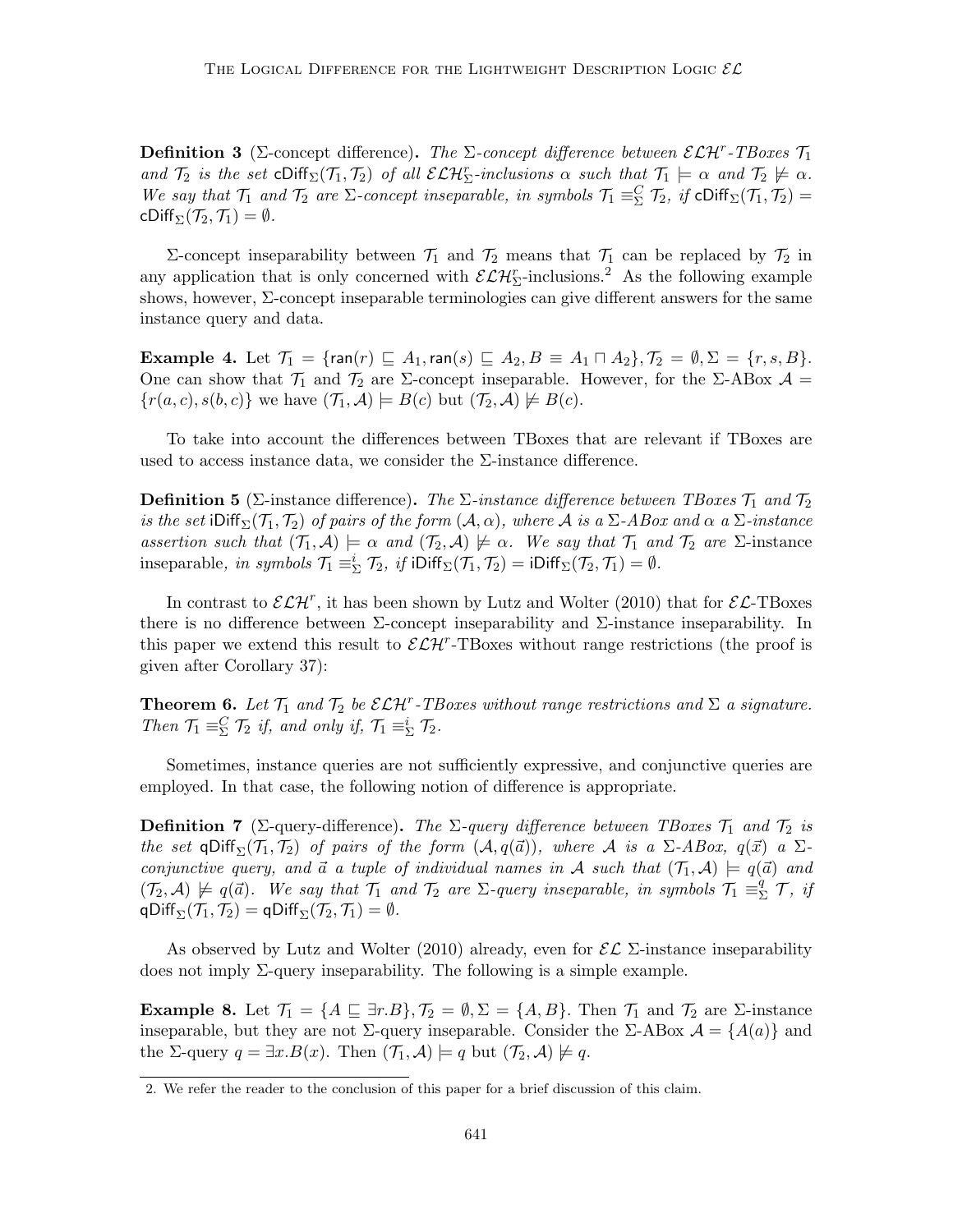It is shown by Lutz and Wolter (2010) that Example 8 is essentially the only situation in which there is a difference between  $\Sigma$ -instance inseparability and  $\Sigma$ -query inseparability in  $\mathcal{EL}$ : the two notions become equivalent for  $\mathcal{EL}$  if the universal role is admitted in instance queries (e.g., in Example 8, the conjunctive query  $\exists x.B(x)$  corresponds to the instance query  $\exists u.B(a)$  for the universal role u). In contrast, for  $\mathcal{ELH}^r$  there are more subtle differences between the instance and the query case.

**Example 9.** Let  $\mathcal{T}_1 = \{A \sqsubseteq \exists s.\top, s \sqsubseteq r_1, s \sqsubseteq r_2\}, \mathcal{T}_2 = \{A \sqsubseteq \exists r_1.\top \sqcap \exists r_2.\top\}, \Sigma =$  $\{A, r_1, r_2\}$ . Then  $\mathcal{T}_1$  and  $\mathcal{T}_2$  are  $\Sigma$ -concept and  $\Sigma$ -instance inseparable, but they are not Σ-query inseparable. To show the latter, let  $A = \{A(a)\}\$ and let  $q = \exists x(r_1(a, x) ∧ r_2(a, x))$ . Then  $(\mathcal{T}_1, \mathcal{A}) \models q$  but  $(\mathcal{T}_2, \mathcal{A}) \not\models q$ .

We have seen that  $\Sigma$ -concept inseparability does not imply  $\Sigma$ -instance inseparability and that  $\Sigma$ -instance inseparability does not imply  $\Sigma$ -query inseparability. The converse implications, however, hold:

**Lemma 10.** For all  $\mathcal{ELH}^r$ -TBoxes  $\mathcal{T}_1$  and  $\mathcal{T}_2$  and all signatures  $\Sigma$ :

$$
\mathcal{T}_1 \equiv_{\Sigma}^q \mathcal{T}_2 \quad \Rightarrow \quad \mathcal{T}_1 \equiv_{\Sigma}^i \mathcal{T}_2 \quad \Rightarrow \quad \mathcal{T}_1 \equiv_{\Sigma}^C \mathcal{T}_2.
$$

Proof. The first implication follows from the observation that every instance query can be regarded as a conjunctive query. For the second implication, note first that if  $s \subseteq r \in$ cDiff<sub> $\Sigma(\mathcal{T}_1, \mathcal{T}_2)$ , then  $(\{s(a, b)\}, r(a, b)) \in \text{IDiff}_{\Sigma}(\mathcal{T}_1, \mathcal{T}_2)$ . Now let  $C \subseteq D \in \text{CDiff}_{\Sigma}(\mathcal{T}_1, \mathcal{T}_2)$ .</sub> One can construct a  $\Sigma$ -ABox  $\mathcal{A}_C$  with individual a such that for all  $\mathcal{EL}$ -concepts D':  $(\mathcal{T}, \mathcal{A}_{C}) \models D'(a)$  if, and only if,  $\mathcal{T} \models C \sqsubseteq D'$  (cf. Lemma 36). Thus  $(\mathcal{A}_{C}, D(a)) \in$ iDiff<sub>Σ</sub> $(\mathcal{T}_1, \mathcal{T}_2)$ .  $\Box$ 

Having introduced three notions of difference between  $\mathcal{ELH}^r$ -TBoxes, we now investigate two problems: (i) how to detect whether there is any difference between two  $\mathcal{ELH}^r$ terminologies and, if so, (ii) how to represent the differences.

In what follows we assume that the fresh symbols used in the normalised form of terminologies do not occur in the signature  $\Sigma$  for which we compute the difference between terminologies. Then we obtain the following lemma as a direct corollary of Lemma 1.

**Lemma 11.** For any  $\mathcal{ELH}^r$ -terminologies  $\mathcal{T}_1$ ,  $\mathcal{T}_2$  and their normalised forms  $\mathcal{T}'_1$ ,  $\mathcal{T}'_2$  as defined in Lemma 1, we have that the following hold:

- cDiff $_{\Sigma}(\mathcal{T}_1, \mathcal{T}_2) = \text{cDiff}_{\Sigma}(\mathcal{T}_1', \mathcal{T}_2');$
- iDiff<sub> $\Sigma$ </sub> $(\mathcal{T}_1, \mathcal{T}_2) = i$ Diff $\Sigma(\mathcal{T}_1', \mathcal{T}_2')$ ;
- qDiff $_{\Sigma}(\mathcal{T}_1, \mathcal{T}_2) = \text{qDiff}_{\Sigma}(\mathcal{T}_1', \mathcal{T}_2').$

From now on, unless stated otherwise, we consider normalised terminologies only.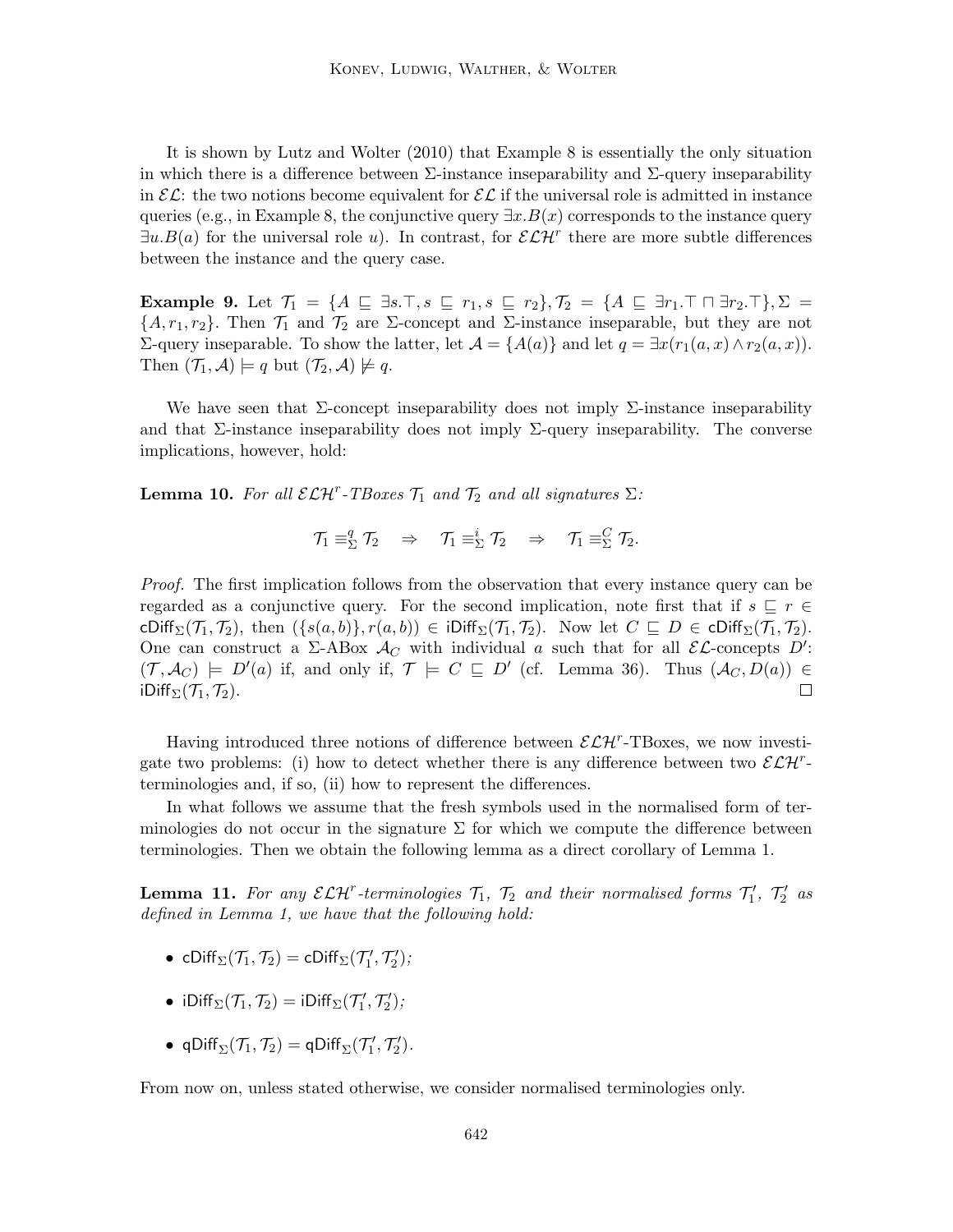### 4. The Case of  $\mathcal{EL}$ -Terminologies

Before investigating the logical difference for  $\mathcal{ELH}^r$ -terminologies, we illustrate the main ideas behind the proofs by considering the  $\Sigma$ -concept difference for  $\mathcal{EL}$ -terminologies. An  $\mathcal{EL}$ -terminology is an  $\mathcal{ELH}^r$ -terminology consisting of  $\mathcal{EL}$ -inclusions only, that is, concept inclusions of the form  $A \sqsubseteq C$  and concept equations of the form  $A \equiv C$ . We start with the observation that even for acyclic  $\mathcal{EL}$ -terminologies there are  $\mathcal{T}_1$  and  $\mathcal{T}_2$  in which  $\text{Cliff}_{\Sigma}(\mathcal{T}_1, \mathcal{T}_2)$ contains inclusions of at least exponential size only. Thus, when searching for witness inclusions in cDiff<sub> $\Sigma$ </sub> $(\mathcal{T}_1, \mathcal{T}_2)$ , one has to deal with the case in which all witness inclusions have at least exponential size.

Example 12. Consider

$$
T_1 = \{A_0 \sqsubseteq B_0, A_1 \equiv B_n\} \cup \{B_{i+1} \equiv \exists r.B_i \sqcap \exists s.B_i \mid 0 \le i < n\}
$$
\n
$$
T_2 = \{A_1 \sqsubseteq F_0\} \cup \{F_i \sqsubseteq \exists r.F_{i+1} \sqcap \exists s.F_{i+1} \mid 0 \le i < n\}
$$

and  $\Sigma = \{A_0, A_1, r, s\}$ . Then a concept inclusion in cDiff<sub>Σ</sub>( $\mathcal{T}_1$ ,  $\mathcal{T}_2$ ) of minimal size is given by  $C_n \sqsubseteq A_1$ , where

$$
C_0 = A_0 \text{ and } C_{i+1} = \exists r. C_i \sqcap \exists s. C_i, \text{ for } i \ge 0.
$$

Clearly,  $C_n$  is of exponential size. Note, however, that if we use structure sharing and define the size of  $C_n$  as the number of its subconcepts, then  $C_n$  is only of polynomial size.

We now derive basic properties of  $\mathcal{EL}$ -terminologies using a sequent calculus.

#### 4.1 Proof System for  $\mathcal{EL}$

We derive basic properties of  $\mathcal{EL}$  from the Gentzen-style sequent calculus presented by Hofmann (2005); see Figure 1. The calculus operates on *sequents* of the form  $C \subseteq D$ , where C, D are  $\mathcal{EL}$ -concepts; here the symbol  $\sqsubseteq$  is treated as a syntactic separator. A derivation (or, equivalently, a *proof*) of a sequent  $C \subseteq D$  is a finite rooted tree whose nodes are labelled with sequents, whose root is labelled with  $C \subseteq D$ , whose leaves are labelled with axioms (instances of Ax or AxTop) and whose internal nodes are labelled with the result of an application of one of the inference rules to the labels of their children. The length of a derivation is the number of rule applications in the derivation.

**Example 13.** Let  $\mathcal{T} = \{A \equiv B_1 \sqcap B_2, F \sqsubseteq B_1\}$ . A derivation D of the sequent  $\exists r.(F \sqcap B_2) \sqsubseteq$  $\exists r.A$  is shown below. The root of the derivation D is labelled with  $\exists r.(F \sqcap B_2) \sqsubseteq \exists r.A$  and the two leaves with  $B_1 \subseteq B_1$  and  $B_2 \subseteq B_2$ , respectively.

$$
\frac{\overline{B_1 \subseteq B_1}^{(\text{Ax})}}{F \subseteq B_1}^{(\text{PDEFL})} \quad \frac{\overline{B_2 \subseteq B_2}^{(\text{Ax})}}{F \sqcap B_2 \sqsubseteq B_1}^{(\text{ANDL1})} \quad \frac{\overline{B_2 \sqsubseteq B_2}^{(\text{Ax})}}{F \sqcap B_2 \sqsubseteq B_2}^{(\text{ANDL2})} \quad \frac{F \sqcap B_2 \sqsubseteq B_1 \sqcap B_2}{F \sqcap B_2 \sqsubseteq A}^{(\text{DER})} \quad \frac{F \sqcap B_2 \sqsubseteq A}{\exists r.(F \sqcap B_2) \sqsubseteq \exists r.A}^{(\text{Ex})}
$$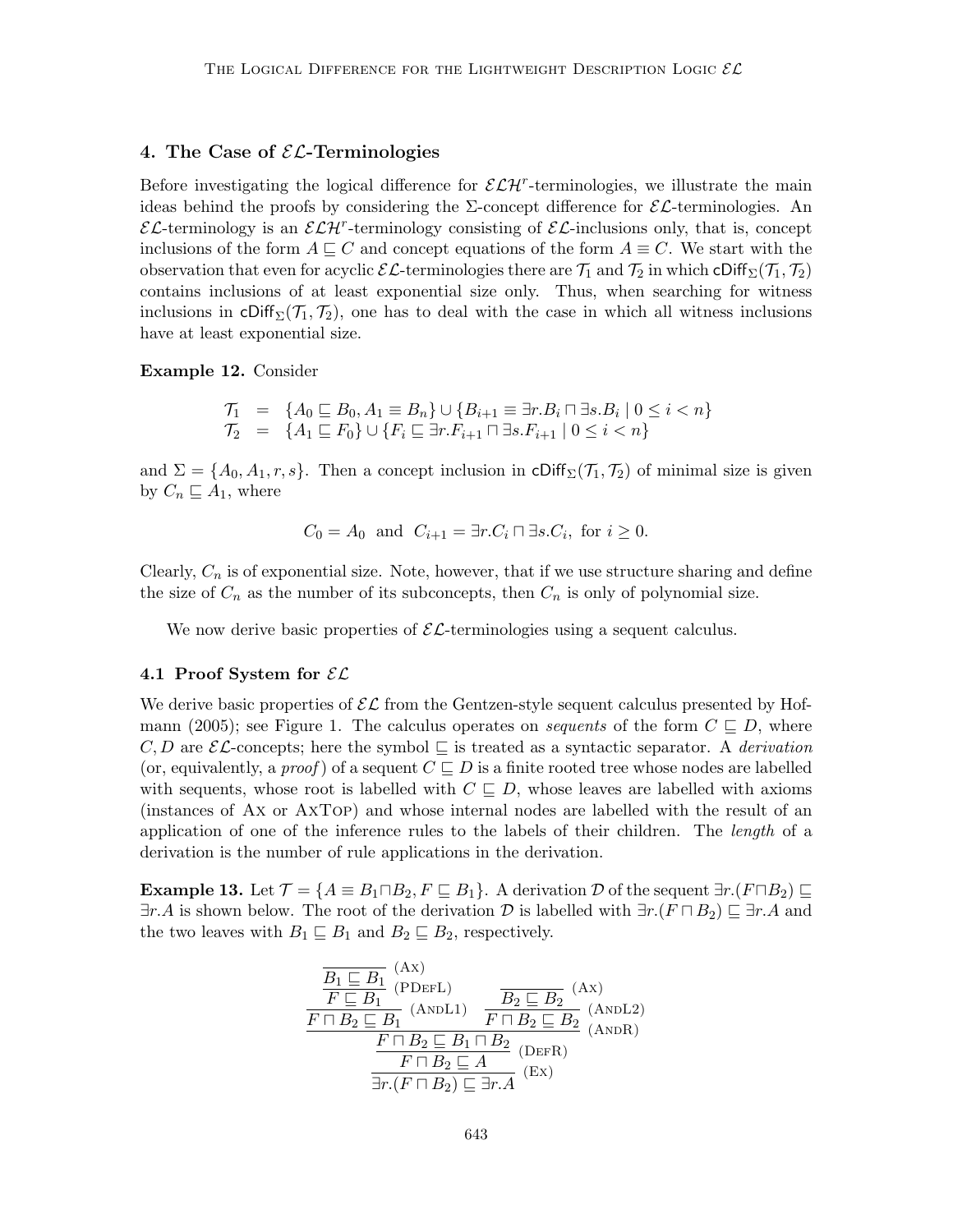$$
\overline{C \sqsubseteq C} \text{ (Ax)} \quad \overline{C \sqsubseteq \top} \text{ (AYTop)} \quad \overline{C \sqcap D \sqsubseteq E} \text{ (ANDL1)} \quad \overline{D \sqsubseteq E} \text{ (ANDL2)}
$$
\n
$$
\frac{C \sqsubseteq E \quad C \sqsubseteq D}{C \sqsubseteq D \sqcap E} \text{ (ANDR)} \quad \frac{C \sqsubseteq D}{\exists r.C \sqsubseteq \exists r.D} \text{ (Ex)}
$$
\n
$$
\frac{C_A \sqsubseteq D}{A \sqsubseteq D} \text{ (DEFL)} \quad \frac{D \sqsubseteq C_A}{D \sqsubseteq A} \text{ (DEFR)} \quad \text{where } A \equiv C_A \in \mathcal{T}
$$
\n
$$
\frac{C_A \sqsubseteq D}{A \sqsubseteq D} \text{ (PDEFL)} \quad \text{where } A \sqsubseteq C_A \in \mathcal{T}
$$

Figure 1: Gentzen-style proof system for  $\mathcal{EL}$ -terminologies.

Notice that the basic calculus of Hofmann (2005) considers  $\mathcal{EL}$  without the constant  $\top$ and for terminologies without concept inclusions. To take care of  $\top$ , we have added the rule (AxTop), and (PDEFL) is the rule representing inclusions of the form  $A \sqsubseteq C$ . Cutelimination, completeness, and correctness can now be shown in a straightforward extension of the proof given by Hofmann.

For a terminology  $\mathcal T$  and concepts C, D, we write  $\mathcal T \vdash C \sqsubseteq D$  if, and only if, there exists a proof of  $C \sqsubseteq D$  in the calculus of Figure 1.

**Theorem 14** (Hofmann). For all  $\mathcal{EL}$ -terminologies  $\mathcal T$  and concepts  $C, D$ , it holds that  $\mathcal{T} \models C \sqsubseteq D$  if, and only if,  $\mathcal{T} \vdash C \sqsubseteq D$ .

We apply this calculus to derive a description of the syntactic form of concepts  $C$  such that  $\mathcal{T} \models C \sqsubseteq D$ , where D is non-conjunctive in  $\mathcal{T}$ .

**Lemma 15.** Let  $\mathcal{T}$  be a normalised  $\mathcal{EL}$ -terminology, r a role name, A a concept name and D an  $\mathcal{EL}\text{-}concept.$ 

1. Assume

$$
\mathcal{T} \models \prod_{1 \leq i \leq n} A_i \sqcap \prod_{1 \leq j \leq m} \exists r_j.C_j \sqsubseteq A,
$$

where A is pseudo-primitive in T,  $A_i$  are concept names for  $1 \leq i \leq n$ ,  $C_j$  are  $\mathcal{EL}$ concepts for  $1 \leq j \leq m$ , and  $m, n \geq 0$ . Then there exists  $A_i$ ,  $1 \leq i \leq n$ , such that  $\mathcal{T} \models A_i \sqsubseteq A$ .

2. Assume now

$$
\mathcal{T}\models \bigcap_{1\leq i\leq n} A_i \sqcap \bigcap_{1\leq j\leq m} \exists r_j.C_j \sqsubseteq \exists r.D,
$$

where  $A_i$  are concept names for  $1 \leq i \leq n$ ,  $C_j$  are  $\mathcal{EL}\text{-concepts}$  for  $1 \leq j \leq m$ , and  $m, n \geq 0$ . Then

- there exists  $A_i$ ,  $1 \leq i \leq n$ , such that  $\mathcal{T} \models A_i \sqsubseteq \exists r.D$  or
- there exists  $r_j$ ,  $1 \leq j \leq m$ , such that  $r_j = r$  and  $\mathcal{T} \models C_j \sqsubseteq D$ .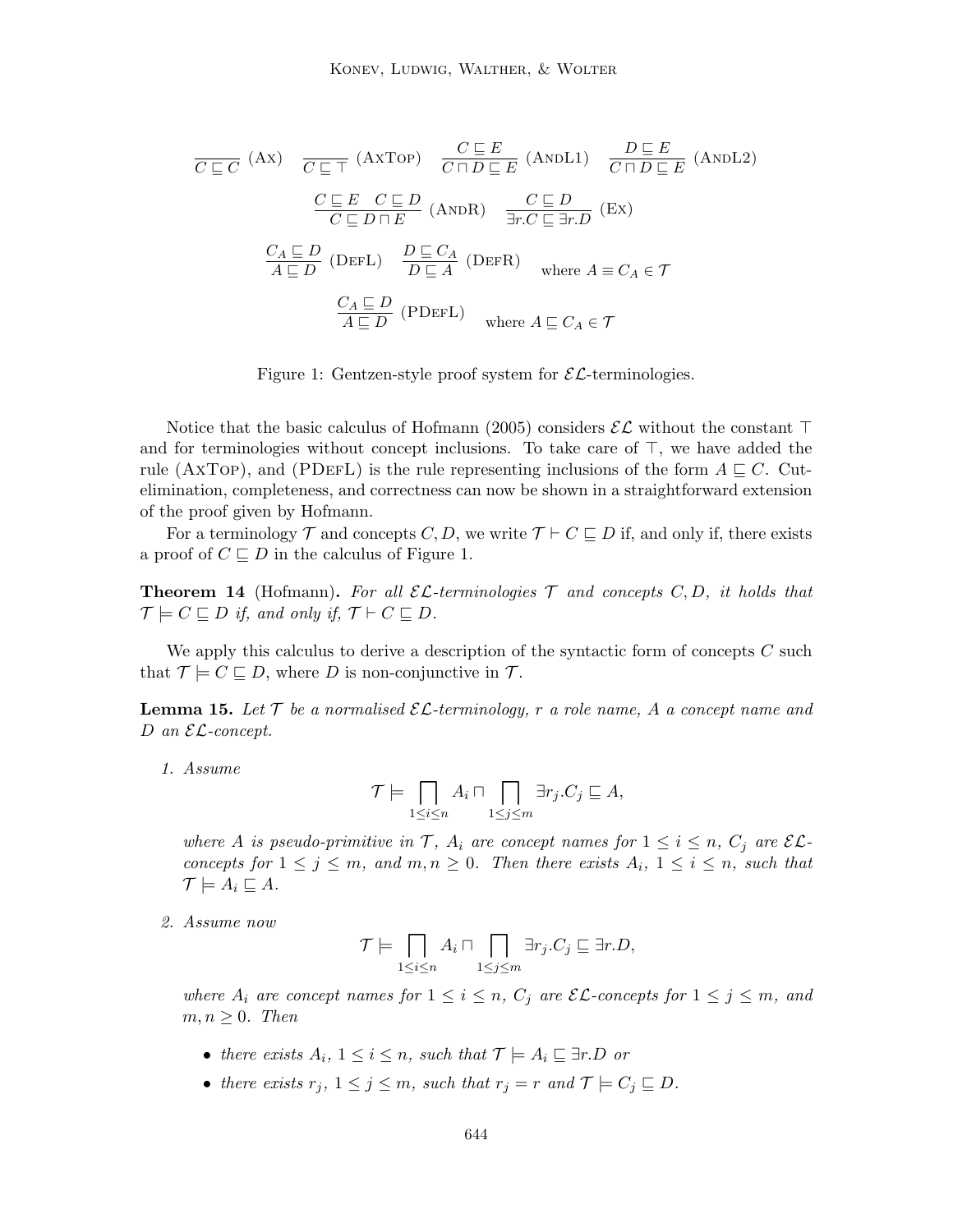*Proof.* We use Theorem 14. First, we prove Point 1. Let  $C = \prod_{1 \leq i \leq n} A_i \cap \prod_{1 \leq j \leq m} \exists r_j.C_j$ and assume  $\mathcal{T} \models C \sqsubseteq A$ , where A is pseudo-primitive in T. Let D be a proof of  $C \sqsubseteq A$ . Note that, since A is pseudo-primitive in  $\mathcal T$  (and a concept name), by inspecting the form of the conclusions of the inference rules, one can see that the root of the derivation  $\mathcal D$  can only have been derived by either Ax, ANDL1, ANDL2, DEFL, or PDEFL. We now show that there exists  $A_i$ ,  $1 \leq i \leq n$ , such that  $\mathcal{T} \models A_i \sqsubseteq A$  by induction on  $n + m$ , i.e. the number of conjuncts in C. It is easy to see that  $n + m \geq 1$  as  $\mathcal{T} \not\models \top \sqsubseteq A$  by definition of terminologies  $\mathcal{T}$ .

The base case of  $n + m = 1$  is trivial: the root of D can only have been derived by one of Ax, DEFL, or PDEFL; so, we can conclude that  $C = A_1$ ; i.e.  $n = 1, m = 0$ , and we set  $A_i = A_1.$ 

Assume  $n + m > 1$ . Then the root of D can only have been derived by either ANDL1 or AndL2. In both cases, the premise used in the application of either inference rule is a sequent  $C' \sqsubseteq A$  such that either  $C = C' \sqcap D$  or  $C = D \sqcap C'$  for an  $\mathcal{EL}$ -concept D. Thus,  $C'$  contains less conjuncts than  $C$  (but still at least one). We can also conclude that  $\mathcal{T} \models C' \sqsubseteq A$  holds by Theorem 14. By applying the induction hypothesis, there hence exists a concept name  $A_i$  which is a conjunct of C' such that  $\mathcal{T} \models A_i \sqsubseteq A$ . Finally, we still note that  $A_i$  is also a conjunct of  $C$ .

We now prove Point 2. Let  $C = \prod_{1 \leq i \leq n} A_i \sqcap \prod_{1 \leq j \leq m} \exists r_j.C_j$  and assume  $\mathcal{T} \models C \sqsubseteq \exists r.D$ . Let D be a proof of  $C \sqsubseteq \exists r.D$ . Note that due to the form of the right-hand side of the sequent  $C \subseteq \exists r.D$ , the rule used to derive the root of D can only have been one of Ax, ANDL1, ANDL2, DEFL, PDEFL, or Ex. We now prove that either there exists  $A_i$ ,  $1 \leq i \leq n$ , such that  $\mathcal{T} \models A_i \sqsubseteq \exists r.D$ , or there exists  $r_j, 1 \leq j \leq m$ , with  $r_j = r$  and  $\mathcal{T} \models C_j \sqsubseteq D$  by induction on  $n + m$  again. Similarly to above, we have  $n + m \geq 1$ .

If  $n+m=1$ , the rule used to derive the root of  $\mathcal D$  can only have been one of Ax, DEFL, PDEFL, or Ex. We have two subcases:

- the root of D was derived with DEFL or PDEFL: then  $n = 1$ ,  $m = 0$  and  $C = A<sub>1</sub>$ ; i.e.  $\mathcal{T} \models A_i \sqsubseteq \exists r.D$  for  $A_i = A_1$ .
- the root of D was derived with Ax or Ex: then  $n = 0$ ,  $m = 1$ ,  $C = \exists r_1.C_1$ , and  $r_1 = r$ . If  $C_1 = D$ , then obviously  $\mathcal{T} \models C_1 \sqsubseteq D$  holds. Otherwise, the rule Ex was used to derive the root of D and  $\mathcal{T} \vdash C_1 \sqsubseteq D$  holds, which implies that  $\mathcal{T} \models C_1 \sqsubseteq D$ . Thus, in any case,  $r_j = r$  and  $\mathcal{T} \models C_j \sqsubseteq D$  holds for  $j = 1$ .

The case  $n+m > 1$  can be proved by induction analogously to the proof of Point 1 above.  $\Box$ 

We apply Lemma 15 to elements of  $\text{cliff}_{\Sigma}(\mathcal{T}_1, \mathcal{T}_2)$ .

**Theorem 16** (Primitive witness for  $\mathcal{EL}$ ). Let  $\mathcal{T}_1$  and  $\mathcal{T}_2$  be  $\mathcal{EL}$ -terminologies and  $\Sigma$  a signature. If  $\varphi \in \text{Cliff}_{\Sigma}(\mathcal{T}_1, \mathcal{T}_2)$ , then either  $C \sqsubseteq A$  or  $A \sqsubseteq D$  is a member of  $\text{Cliff}_{\Sigma}(\mathcal{T}_1, \mathcal{T}_2)$ , where  $A \in \text{sig}(\varphi)$  is a concept name and C, D are  $\mathcal{EL}$ -concepts occurring in  $\varphi$ .

*Proof.* Let  $\varphi = C \sqsubseteq D \in \text{cliff}_{\Sigma}(\mathcal{T}_1, \mathcal{T}_2)$ . The proof is by induction on the construction of D. We have  $D \neq \top$  as  $\mathcal{T}_2 \models C \sqsubseteq \top$ . If  $D = D_1 \sqcap D_2$ , then one of  $C \sqsubseteq D_i$ ,  $i = 1, 2$ , is in cDiff<sub> $\Sigma(\mathcal{T}_1, \mathcal{T}_2)$  and we can apply the induction hypothesis. If  $D = \exists r.D_1$  then, by Lemma 15,</sub>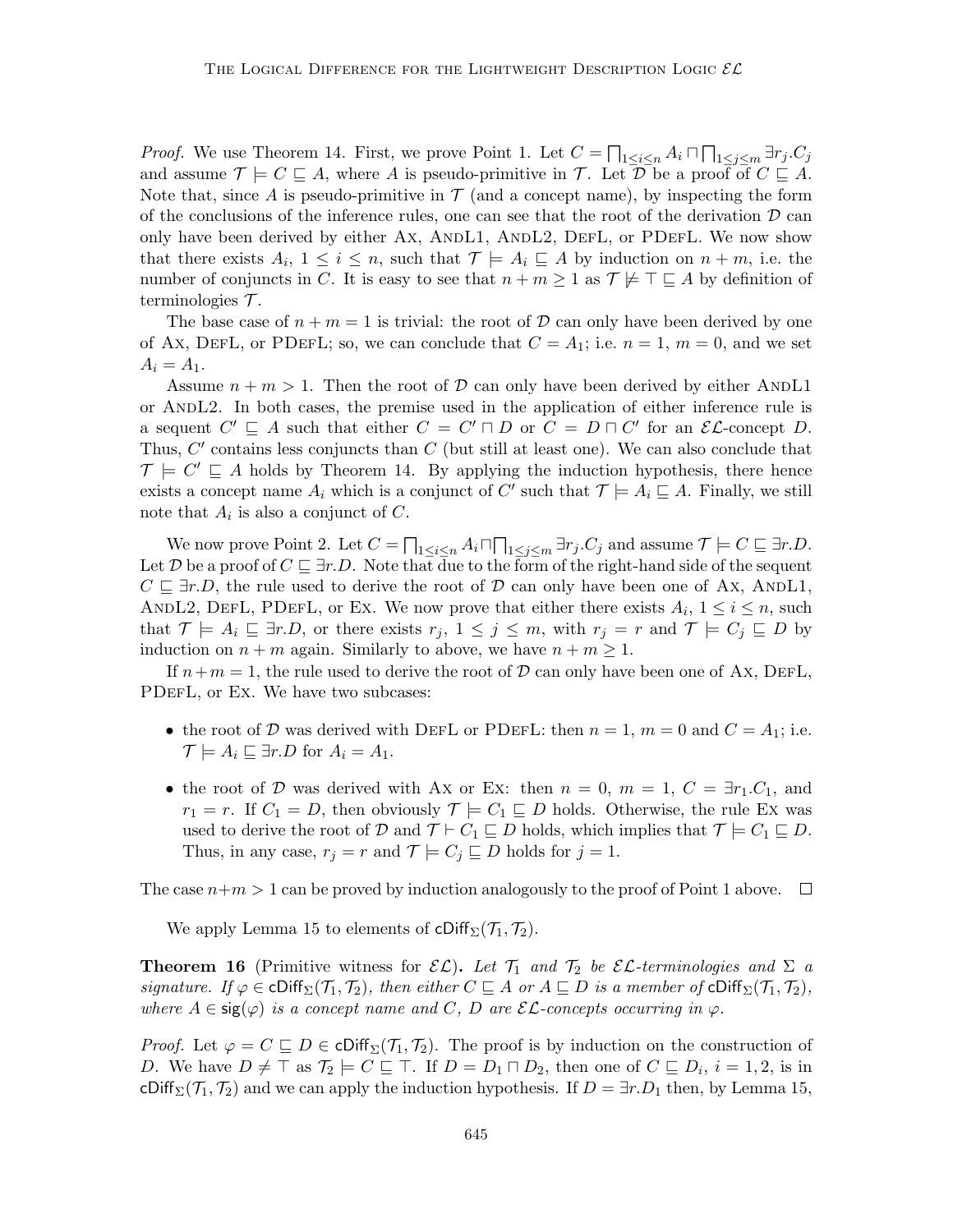either (i) there exists a conjunct A of C, A a concept name, such that  $\mathcal{T}_1 \models A \sqsubseteq D$ , or (ii) there exists a conjunct  $\exists r.C_1$  of C with  $\mathcal{T}_1 \models C_1 \sqsubseteq D_1$ .

In case (i) it follows that  $\mathcal{T}_2 \not\models A \sqsubseteq D$  as otherwise  $\mathcal{T}_2 \models C \sqsubseteq D$  and  $C \sqsubseteq D \not\in$ cDiff<sub>Σ</sub>( $\mathcal{T}_1$ ,  $\mathcal{T}_2$ ) due to  $\models C \sqsubseteq A$ . Hence,  $A \sqsubseteq D \in \text{cliff}_{\Sigma}(\mathcal{T}_1, \mathcal{T}_2)$ .

Finally, for case (ii) we obtain  $\mathcal{T}_2 \not\models C_1 \sqsubseteq D_1$  as otherwise  $\models C \sqsubseteq \exists r.C_1, \mathcal{T}_2 \models \exists r.C_1 \sqsubseteq D$ and  $C \subseteq D \notin \text{cliff}_{\Sigma}(\mathcal{T}_1, \mathcal{T}_2)$  again. Thus,  $C_1 \subseteq D_1 \in \text{cliff}_{\Sigma}(\mathcal{T}_1, \mathcal{T}_2)$  and we can apply the induction hypothesis. П

By Theorem 16, every inclusion  $C \subseteq D$  in the Σ-concept difference of  $\mathcal{T}_1$  and  $\mathcal{T}_2$  "contains" a basic witness inclusion that has a concept name either on the right-hand side or the left-hand side. We define

- the set of *left-hand*  $\Sigma$ -concept difference witnesses, cWtn<sup>lhs</sup> $(\mathcal{T}_1, \mathcal{T}_2)$ , as the set of all  $A \in \Sigma \cap \mathsf{N}_{\mathsf{C}}$  such that there exists a concept D with  $A \sqsubseteq D \in \mathsf{cliff}_{\Sigma}(\mathcal{T}_1, \mathcal{T}_2)$  and
- the set of *right-hand*  $\Sigma$ -concept difference witnesses, cWtn<sup>ths</sup> ( $\mathcal{T}_1$ ,  $\mathcal{T}_2$ ), as the set of all  $A \in \Sigma \cap \mathsf{N}_{\mathsf{C}}$  such that there exists a concept C with  $C \sqsubseteq A \in \mathsf{cliff}_{\Sigma}(\mathcal{T}_1, \mathcal{T}_2)$ .

We regard the concept names in  $\text{cWtn}_{\Sigma}^{\text{hs}}(\mathcal{T}_1, \mathcal{T}_2)$  and  $\text{cWtn}_{\Sigma}^{\text{rhs}}(\mathcal{T}_1, \mathcal{T}_2)$  as a succinct and, in a certain sense, complete representation of the  $\Sigma$ -concept difference between  $\mathcal{T}_1$  and  $\mathcal{T}_2$  and define the set of all  $\Sigma$ -concept difference witnesses as

$$
\mathsf{cWtn}_{\Sigma}(\mathcal{T}_1,\mathcal{T}_2) = (\mathsf{cWtn}_{\Sigma}^{\mathsf{lhs}}(\mathcal{T}_1,\mathcal{T}_2), \mathsf{cWtn}_{\Sigma}^{\mathsf{rhs}}(\mathcal{T}_1,\mathcal{T}_2)).
$$

In what follows, we first present a polytime algorithm computing  $\mathsf{cWtn}_{\Sigma}^{\mathsf{rhs}}(\mathcal{T}_1, \mathcal{T}_2)$ . A polytime algorithm computing  $cWtn_{\Sigma}^{\text{hls}}(\mathcal{T}_1, \mathcal{T}_2)$  has already been given by Lutz and Wolter (2010) (for  $\mathcal{EL}\text{-}\text{TBoxes}$ ). We briefly present it since an extension will be developed when we consider  $\mathcal{ELH}^r$ -terminologies. Both algorithms together decide  $\Sigma$ -concept inseparability since, by Theorem 16,  $\mathcal{T}_1$  and  $\mathcal{T}_2$  are  $\Sigma$ -concept inseparable if, and only if, cWtn $\Sigma(\mathcal{T}_1, \mathcal{T}_2)$  =  $\mathsf{cWtn}_{\Sigma}(\mathcal{T}_2,\mathcal{T}_1) = (\emptyset,\emptyset).$ 

# 4.2 Computing cWtn $_{\Sigma}^{\mathsf{rhs}}(\mathcal{T}_1,\mathcal{T}_2)$

Let  $A \in \Sigma$  and assume we want to decide whether  $A \in \text{cWtn}_{\Sigma}^{\text{rhs}}(\mathcal{T}_1, \mathcal{T}_2)$ . Thus, we want to decide whether there exists a  $\Sigma$ -concept C such that  $\mathcal{T}_1 \models C \sqsubseteq A$  and  $\mathcal{T}_2 \not\models C \sqsubseteq A$ . Our general strategy is as follows. Let

$$
\text{noimply}_{\mathcal{T}_2, \Sigma}(A) = \{ C \mid \mathcal{T}_2 \not\models C \sqsubseteq A, \ C \text{ an } \mathcal{EL}_{\Sigma}\text{-concept}\}.
$$

We aim at an algorithm that checks whether noimply  $\mathcal{T}_{2,\Sigma}(A)$  contains some C with  $\mathcal{T}_1 \models$  $C \subseteq A$ . For two sets C and D of concepts we call C a cover of D if  $C \subseteq D$  and for all  $D \in \mathcal{D}$  there exists a  $C \in \mathcal{C}$  such that  $\models C \sqsubseteq D$ . Thus,  $\mathcal{C} \subseteq \text{noimply}_{\mathcal{T}_2,\Sigma}(A)$  is a cover of noimply  $\tau_{2,\Sigma}(A)$  if for all  $D \in \text{noimply}_{\tau_2,\Sigma}(A)$  there exists a  $C \in \mathcal{C}$  such that  $\models C \sqsubseteq D$ . Note that if C is a cover of noimply $\mathcal{T}_{2,\Sigma}(A)$ , then there exists some  $\Sigma$ -concept C such that  $C \subseteq A \in \text{cliff}_{\Sigma}(\mathcal{T}_1, \mathcal{T}_2)$  if, and only if, there exists some  $C \in \mathcal{C}$  such that  $\mathcal{T}_1 \models C \subseteq A$ . Thus we have reduced the original problem to the construction of an appropriate cover  $\mathcal C$ and deciding the subsumption problem  $\mathcal{T}_1 \models C \sqsubseteq A$ , for  $C \in \mathcal{C}$ . Unfortunately, in general, no finite cover exists. The following example illustrates the situation.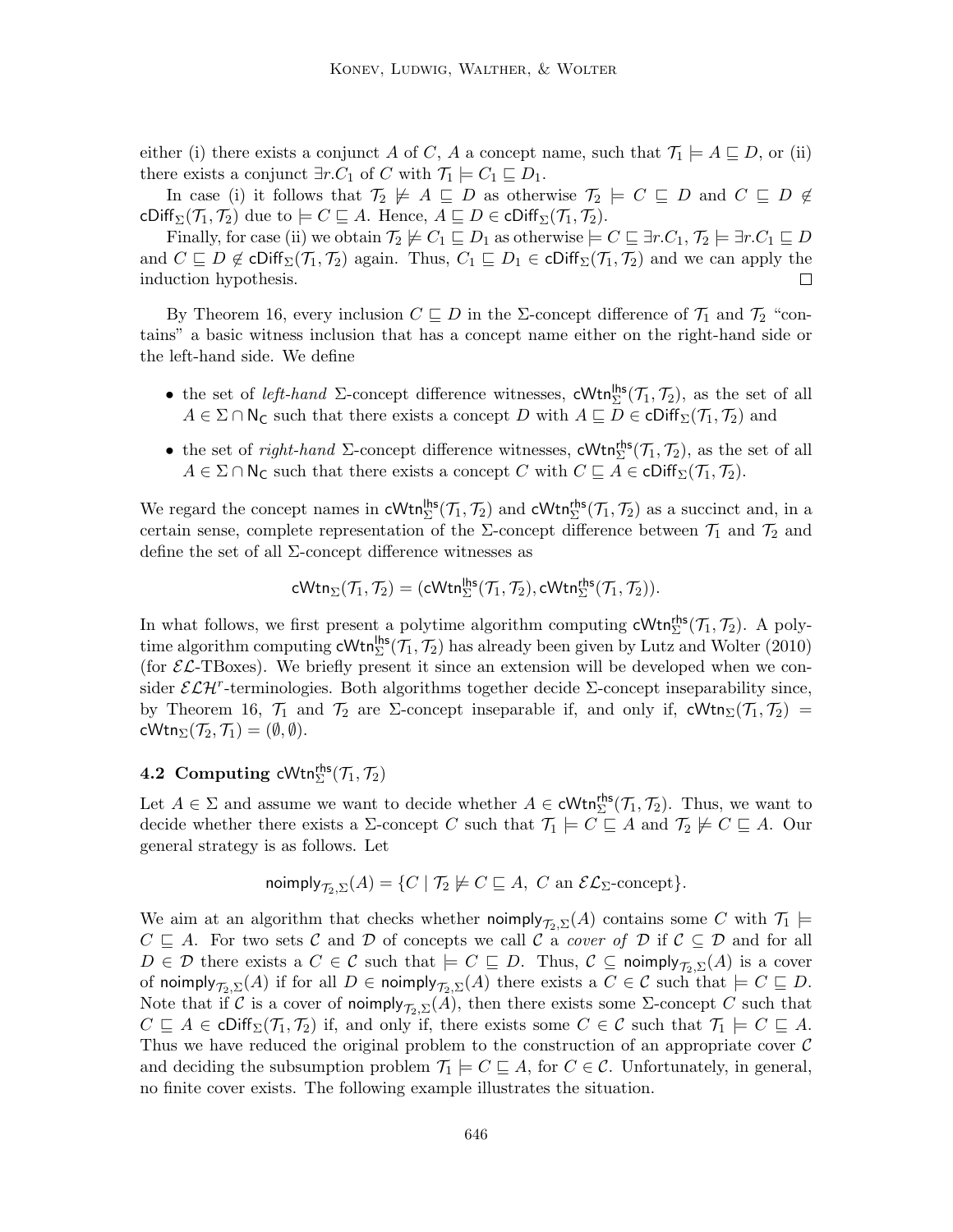**Example 17.** (1) Let  $\Sigma = \{A, B, r\}$  and  $\mathcal{T}_2 = \emptyset$ . Then noimply  $\mathcal{T}_{2,\Sigma}(A)$  contains all  $\Sigma$ concepts that do not have A as an atomic conjunct. Clearly, noimply $\tau_{\Sigma}(\mathcal{A})$  contains no finite cover.

(2) Let  $\Sigma' = \{A, B, r\}$  and  $\mathcal{T}'_2 = \{A \equiv \exists r.A\}$ . Then noimply  $\mathcal{T}'_2, \Sigma'(A)$  contains all  $\Sigma' \setminus \{A\}$ -concepts and contains no finite cover.

(3) Let  $\Sigma'' = \{A, B_1, B_2\}$  and  $\mathcal{T}_2'' = \{A \equiv B_1 \sqcap B_2\}$ . Then  $\{B_1, B_2\}$  is a cover of noimply $_{\mathcal{T}''_2,\Sigma''}(A).$ 

As a consequence, instead of directly constructing a cover of noimply $\tau_{\sigma}(\mathbf{x})$ , we first construct transparent and small covers of

$$
\text{\rm nonimply}_{\mathcal{T}_2, \Sigma}(A) \cap \{C \mid \text{\rm depth}(C) \leq n\},
$$

for all  $n \geq 0$ , where  $\text{depth}(C)$  is the *role-depth* of C; i.e., the number of nestings of existential restrictions in C<sup>3</sup>. Those covers are denoted noimply $_{\mathcal{T}_2,\Sigma}^n(A)$ ,  $n \geq 0$ , and are singleton sets if A is non-conjunctive in  $\mathcal{T}_2$  and finite sets containing at most k concepts if  $A \equiv$  $B_1 \sqcap \cdots \sqcap B_k \in \mathcal{T}_2$ . Based on this sequence, we present two distinct algorithms for computing cWtn $^{\mathsf{rhs}}_{\Sigma}(\mathcal{T}_1,\mathcal{T}_2)$ :

- 1. we encode the infinite sequence  $\text{noimply}_{\mathcal{T}_2,\Sigma}^n(A)$ ,  $n \geq 0$ , into a polynomial-size ABox  $\mathcal{A}_{\mathcal{T}_2,\Sigma}$ . In this way we obtain a reduction of the original problem to an instance checking problem for the knowledge base  $(\mathcal{T}_1, \mathcal{A}_{\mathcal{T}_2, \Sigma})$ . In a certain sense, the ABox  $\mathcal{A}_{\mathcal{T}_2,\Sigma}$  encodes a (in general infinite) cover of noimply $_{\mathcal{T}_2,\Sigma}(A)$ .
- 2. we employ the terminology  $\mathcal{T}_1$  in a dynamic programming approach to decide which concepts in noimply $_{\mathcal{T}_2,\Sigma}^n(A)$  are relevant for deciding whether  $A \in \text{cWtn}_{\Sigma}^{\text{rhs}}(\mathcal{T}_1,\mathcal{T}_2)$ . Although less transparent, for large terminologies the latter approach is considerably more efficient. We develop it for acyclic terminologies.

For an  $\mathcal{EL}$ -terminology  $\mathcal{T}$ , a concept name A and a signature  $\Sigma$ , set

$$
\text{pre}_{\mathcal{T}}^{\Sigma}(A) = \{ B \in \Sigma \mid \mathcal{T} \models B \sqsubseteq A \}.
$$

The finite covers noimply $_{\mathcal{T}_2,\Sigma}^n(A)$ ,  $n \geq 0$ , are defined in Figure 2. For  $n = 0$ , the set noimply $_{\mathcal{T}_2,\Sigma}^n(A)$  consists of concepts without role names. We distinguish between conjunctive and non-conjunctive A. Note that if A is non-conjunctive, then noimply $_{\mathcal{T}_2,\Sigma}^n(A)$ is a singleton set. Example 17 (3) shows that this is not always the case for conjunctive A. For  $n + 1$ , we distinguish between pseudo-primitive concept names, conjunctive concept names, and those that have a definition of the form  $A \equiv \exists r.C.$  Again, for nonconjunctive A, noimply $\eta_{\mathcal{I}_2, \Sigma}^{n+1}(A)$  is a singleton set. Note that the concepts all  $_{\Sigma}^n$  are covers of  $\{C \mid \text{depth}(C) \leq n, C \text{ an } \mathcal{EL}_{\Sigma} \text{-concept}\},\$  for all  $n \geq 0$ . We illustrate the definitions using the  $\mathcal{EL}$ -terminologies from Example 17.

**Example 18.** (1) Let  $\Sigma = \{A, B, r\}$  and  $\mathcal{T}_2 = \emptyset$ . Then A and B are non-conjunctive in  $\mathcal{T}_2$ and noimply $\theta_{\mathcal{T}_2, \Sigma}^0(A) = \{B\}$  and noimply $\theta_{\mathcal{T}_2, \Sigma}^0(B) = \{A\}$ . A and B are also pseudo-primitive in  $\mathcal{T}_2$ , and so noimply $\frac{1}{\mathcal{T}_2, \Sigma}(A) = \{B \sqcap \exists r.(A \sqcap B)\}$  and noimply $\frac{1}{\mathcal{T}_2, \Sigma}(B) = \{A \sqcap \exists r.(A \sqcap B)\}.$ 

<sup>3.</sup> More precisely depth $(A) = 0$ , depth $(C_1 \sqcap C_2) = \max\{\text{depth}(C_1), \text{depth}(C_2)\}\$ , and depth $(\exists r.D)$  $depth(D) + 1.$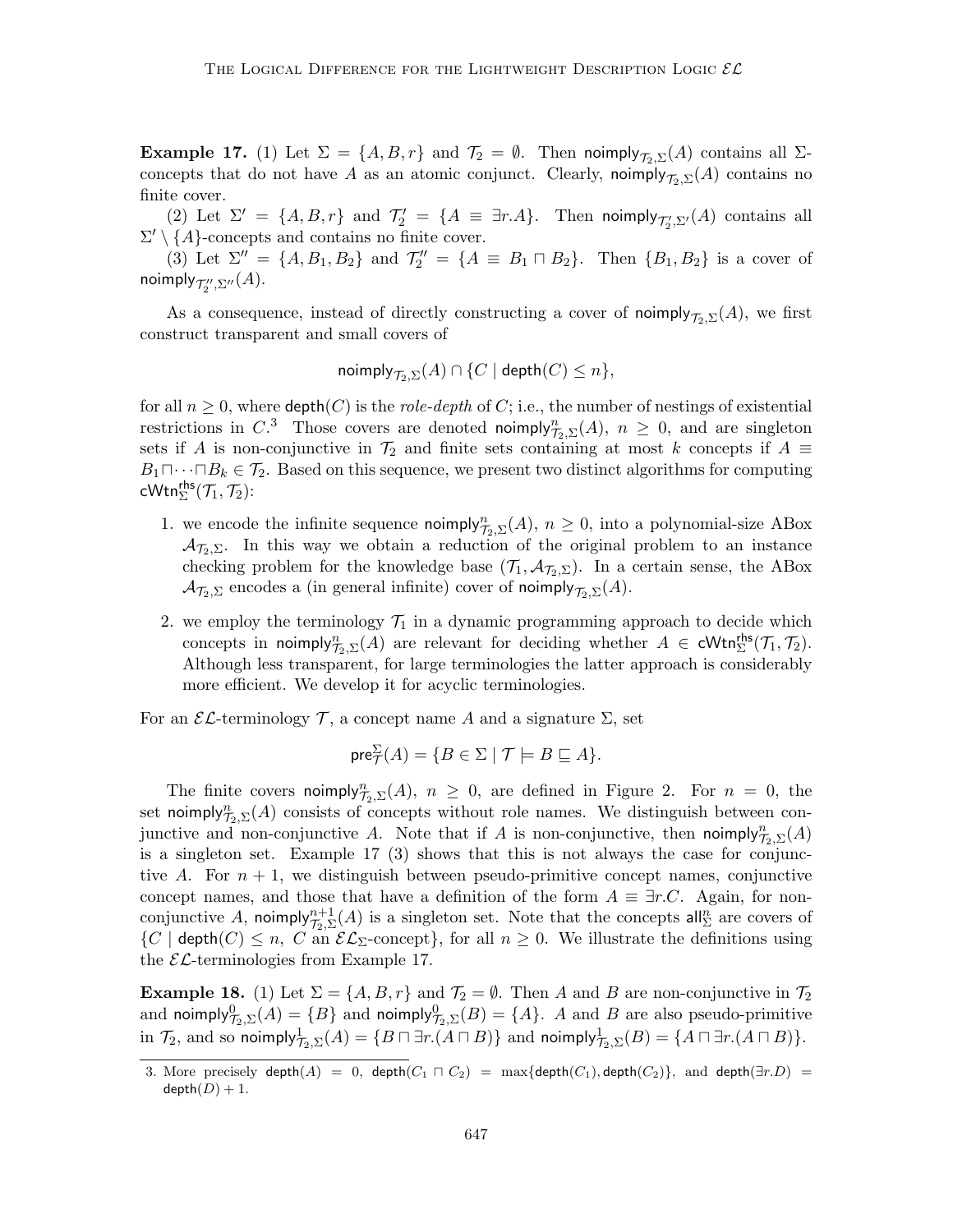Set, inductively,

$$
\mathsf{all}_{\Sigma}^{0} = \prod_{A' \in \Sigma} A' \quad \text{and} \quad \mathsf{all}_{\Sigma}^{n+1} = \prod_{A' \in \Sigma} A' \cap \prod_{s \in \Sigma} \exists s. \mathsf{all}_{\Sigma}^{n}.
$$

Define noimply $\overline{O}_{7_2, \Sigma}(A)$  as follows:

• if A is non-conjunctive in  $\mathcal{T}_2$ , then

$$
\mathsf{noimply}_{\mathcal{T}_2,\Sigma}^0(A) = \{ \bigcap_{A' \in \Sigma \backslash \mathsf{pre}_{\mathcal{T}_2}^{\Sigma}(A)} A' \};
$$

• if A is conjunctive and  $A \equiv F \in \mathcal{T}_2$ , then

$$
\textsf{noimply}_{\mathcal{T}_2, \Sigma}^0(A) = \bigcup_{B \in F} \textsf{noimply}_{\mathcal{T}_2, \Sigma}^0(B);
$$

and define, inductively,  $\mathsf{noimply}_{\mathcal{T}_2, \Sigma}^{n+1}(A)$  by

• if A is pseudo-primitive in  $\mathcal{T}_2$ , then

$$
\text{noimply}^{n+1}_{\mathcal{T}_2,\Sigma}(A)=\{\bigcap_{A'\in (\Sigma\backslash \text{pre}^\Sigma_{\mathcal{T}_2}(A))}A'\sqcap \bigcap_{s\in \Sigma}\exists s.\mathsf{all}^n_\Sigma\}.
$$

• If A is conjunctive and  $A \equiv F \in \mathcal{T}_2$ , then

$$
\textsf{noimply}^{n+1}_{\mathcal{T}_2,\Sigma}(A) = \bigcup_{B \in F} \textsf{noimply}^{n+1}_{\mathcal{T}_2,\Sigma}(B).
$$

• If  $A \equiv \exists r.B \in \mathcal{T}_2$ , then

$$
\textsf{noimply}_{\mathcal{T}_2, \Sigma}^{n+1}(A) = \{ C_{\Sigma, \mathcal{T}_2}^{n+1} \}, \text{ where}
$$

$$
C^{n+1}_{\Sigma,\mathcal{T}_2} = (\bigcap_{A' \in (\Sigma \backslash \mathrm{pre}^\Sigma_{\mathcal{T}_2}(A))} A' \sqcap \bigcap_{r \neq s \in \Sigma} \exists s. \mathsf{all}^n_\Sigma \sqcap \bigcap_{\substack{r \in \Sigma \\ E \in \mathrm{no} \mathrm{imply}^n_{\mathcal{T}_2, \Sigma}(B)}} \exists r.E).
$$

Figure 2: Definition of noimply $\eta_{2,\Sigma}^n(A)$ 

(2) Let  $\Sigma' = \{A, B, r\}$  and  $\mathcal{T}'_2 = \{A \equiv \exists r.A\}$ . Then A and B are non-conjunctive in  $\mathcal{T}'_2$  and noimply  $\mathcal{T}'_2, \Sigma'(A) = \{B\}$  and noimply  $\mathcal{T}'_2, \Sigma'(B) = \{A\}$ . B is pseudo-primitive in  $\mathcal{T}'_2$  and so noimply $\mathcal{F}_{\mathcal{I}_2,\Sigma}(B)=\{A\sqcap \exists r.(A\sqcap B)\}.$   $A\equiv \exists r.A\in \mathcal{T}'_2$  and so noimply $_{\mathcal{T}'_2,\Sigma'}(A)=\{B\sqcap \exists r.B\}.$ 

(3) Let  $\Sigma'' = \{A, B_1, B_2\}$  and  $\mathcal{T}_2'' = \{A \equiv B_1 \cap B_2\}$ .  $B_1$  and  $B_2$  are non-conjunctive in  $\mathcal{T}_2''$  and so noimply $^0_{\mathcal{T}_2'',\Sigma''}(B_1)=\{B_2\}$  and noimply $^0_{\mathcal{T}_2'',\Sigma''}(B_2)=\{B_1\}.$  A is conjunctive in  $\mathcal{T}_2''$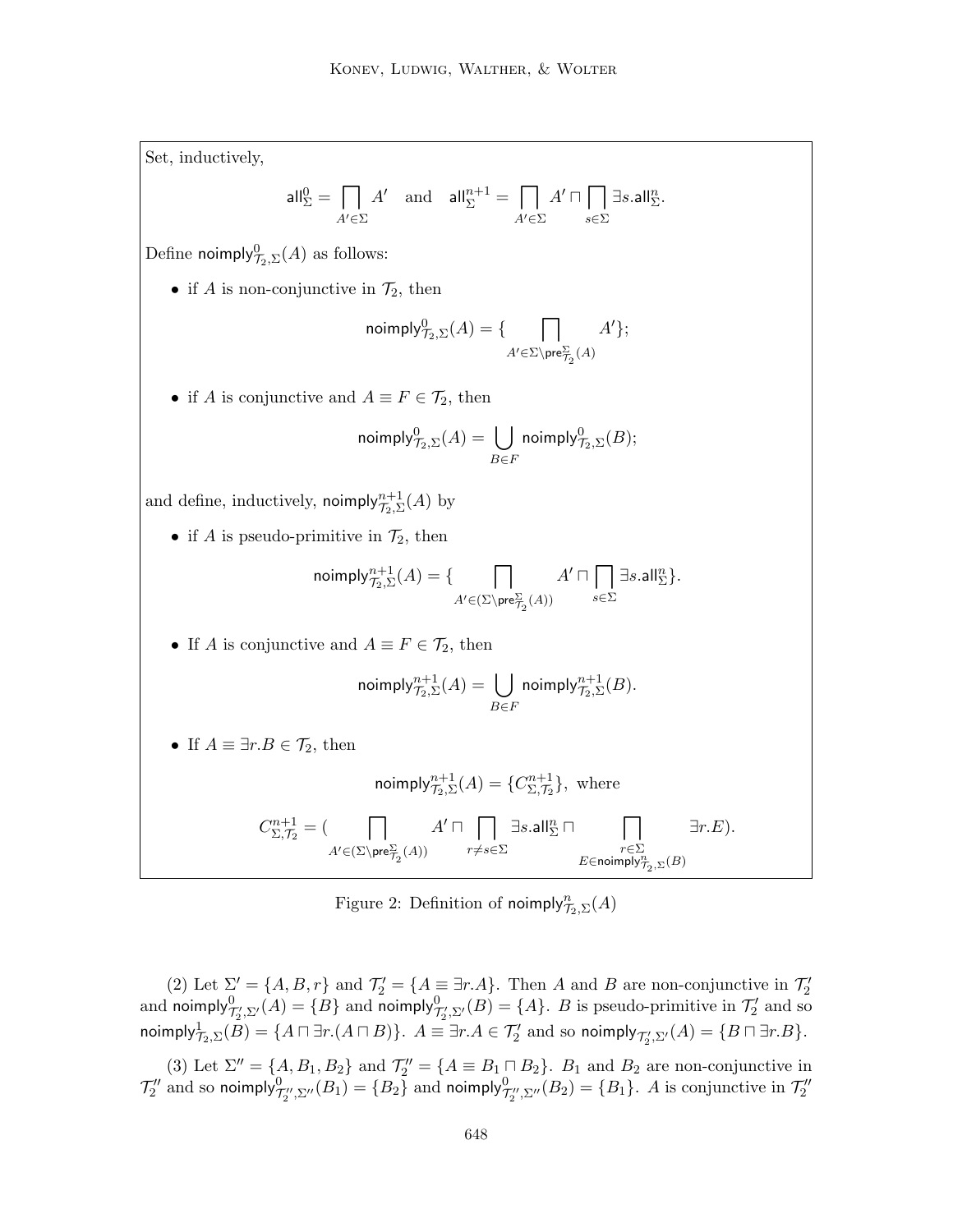and, by definition, noimply $_{\mathcal{T}_2'',\Sigma''}^0(A) = \{B_1,B_2\}$ . Since  $\Sigma$  does not contain any role names, we have noimply $^0_{\mathcal{T}_2'',\Sigma''}(X)$  = noimply $^n_{\mathcal{T}_2'',\Sigma''}(X)$ , for all  $X\in\{A,B_1,B_2\}$  and  $n>0$ .

The following lemma shows the correctness of the definition of noimply $\eta_{2,\Sigma}(A)$ .

**Lemma 19.** Let  $\mathcal{T}_2$  be a normalised  $\mathcal{EL}$ -terminology,  $\Sigma$  be a signature, and  $A \in \mathbb{N}_{\mathbb{C}}$ . Then noimply $\eta_{\mathcal{D},\Sigma}^n(A)$  is a cover of noimply $_{\mathcal{T}_2,\Sigma}(A)\cap\{C\mid \mathsf{depth}(C)\leq n\}.$  Namely, for all  $n\geq 0,$ 

- **C1.**  $\mathcal{T}_2 \not\models C \sqsubseteq A$ , for all  $C \in \text{noimply}^n_{\mathcal{T}_2, \Sigma}(A)$ .
- **C2.** For all  $\mathcal{EL}_{\Sigma}$ -concepts D with  $n = \text{depth}(D)$ , if  $\mathcal{T}_2 \not\models D \sqsubseteq A$ , then  $\models C \sqsubseteq D$  for some  $C \in \mathsf{noimply}_{\mathcal{T}_2, \Sigma}^n(A)$ .

In particular,  $\bigcup_{n\geq 0}$  noimply $\mathcal{T}_{2,\Sigma}(A)$  is a cover of noimply  $\mathcal{T}_{2,\Sigma}(A)$ .

*Proof.* C1. Assume first that A is pseudo-primitive in  $\mathcal{T}_2$ . Then noimply $_{\mathcal{T}_2,\Sigma}^n(A)$  consists of  $C = \prod_{A' \in (\Sigma \setminus \text{pre}_{\mathcal{T}_2}^{\Sigma}(A))} A' \sqcap F$ , where F is a (possibly empty) conjunction of concepts of the form  $\exists s.F_i$ . By Lemma 15,  $\mathcal{T}_2 \not\models C \sqsubseteq A$  because the only atomic conjuncts of C are in  $\Sigma \setminus \mathsf{pre}^\Sigma_{\mathcal{T}_2}(A).$ 

We now prove C1 for concept names A which are not pseudo-primitive in  $\mathcal{T}_2$ . The proof is by induction on *n*. For  $n = 0$  and  $A \equiv \exists r.B \in \mathcal{T}_2$ , assume  $\mathcal{T}_2 \models \prod_{A' \in (\Sigma \setminus \text{pre}_{\mathcal{T}_2}^{\Sigma}(A))} A' \sqsubseteq A$ . As  $A \equiv \exists r.B \in \mathcal{T}_2$ , we have by Lemma 15 that there must exist  $A' \in \Sigma \setminus \text{pre}_{\mathcal{T}_2}^{\Sigma}(A)$  with  $\mathcal{T}_2 \models A' \sqsubseteq A$ . But this contradicts the definition of the set  $\mathsf{pre}^{\Sigma}_{\mathcal{T}_2}(A)$ ). For  $n = 0$  and A conjunctive with  $A \equiv F \in \mathcal{T}_2$ , let  $C \in \mathsf{noimply}_{\mathcal{T}_2, \Sigma}(A) = \bigcup_{B \in F} \mathsf{noimply}_{\mathcal{T}_2, \Sigma}(B)$ . There hence exists an atomic conjunct B of F such that  $C \in \text{noimply}_{\mathcal{T}_2, \Sigma}(B)$ . As  $\mathcal{T}_2$  is normalised, B is non-conjunctive, i.e. property C1 has already been proved above for B. Thus,  $\mathcal{T}_2 \not\models C \sqsubseteq B$ , which implies that  $\mathcal{T}_2 \not\models C \sqsubseteq A$  as otherwise  $\mathcal{T}_2 \models C \sqsubseteq B$  would hold.

For the induction step, assume C1 has been proved for  $n \geq 0$ .

Let  $A \equiv \exists r.B \in \mathcal{T}_2$  and let  $C_{\mathcal{T}_2,\Sigma}^{n+1}$  be the only element of noimply $_{\mathcal{T}_2,\Sigma}^{n+1}(A)$ . Assume  $\mathcal{T}_2 \models C_{\mathcal{T}_2, \Sigma}^{n+1} \sqsubseteq A$ . By Lemma 15 there are two possibilities:

- $\mathcal{T}_2 \models \prod_{A' \in (\Sigma \setminus \text{pre}^{\Sigma}_{\mathcal{T}_2}(A))} A' \sqsubseteq \exists r.B.$  Similarly to above, the claim follows from Lemma 15 and the fact that  $A \equiv \exists r.B \in \mathcal{T}_2$ .
- $r \in \Sigma$  and there exists  $E \in \text{noimply}_{\mathcal{T}_2, \Sigma}(B)$  such that  $\mathcal{T}_2 \models E \sqsubseteq B$ . This is excluded by the induction hypothesis.

We have derived a contradiction. The case  $A \equiv F \in \mathcal{T}_2$ , A conjunctive in  $\mathcal{T}_2$ , is considered analogously to the case  $n = 0$ .

**C2.** Let  $n = 0$  and assume first that A is non-conjunctive. Let D be a  $\Sigma$ -concept with  $\mathsf{depth}(D) = 0$  and  $\mathcal{T}_2 \not\models D \sqsubseteq A$ . Then all conjuncts of  $D$  are in  $\Sigma \setminus \mathsf{pre}^\Sigma_{\mathcal{T}_2}(A)$  and we obtain  $\models \prod_{A'\in \Sigma\setminus \text{pre}_{\mathcal{I}}^{\Sigma}(A)} A' \sqsubseteq D$ . Now assume A is conjunctive in  $\mathcal{T}_2$  and  $A \equiv F \in \mathcal{T}_2$ . Let D be a  $\Sigma$ -concept with  $\text{depth}(D) = 0$  and  $\mathcal{T}_2 \not\models D \sqsubseteq A$ . Then  $\mathcal{T}_2 \not\models D \sqsubseteq B$ , for some conjunct B of F. By induction,  $\models C \sqsubseteq D$  for the (unique as B must be non-conjunctive)  $C\in \mathsf{noimply}_{\mathcal{T}_2,\Sigma}^0(B), \text{ and therefore }\models C\sqsubseteq D \text{ for some }C\in \mathsf{noimply}_{\mathcal{T}_2,\Sigma}^0(A).$ 

For the induction step, assume that **C2** has been shown for *n*. Let *D* be a  $\Sigma$ -concept with  $\mathcal{T}_2 \not\models D \sqsubseteq A$  and  $\mathsf{depth}(D) = n + 1$ .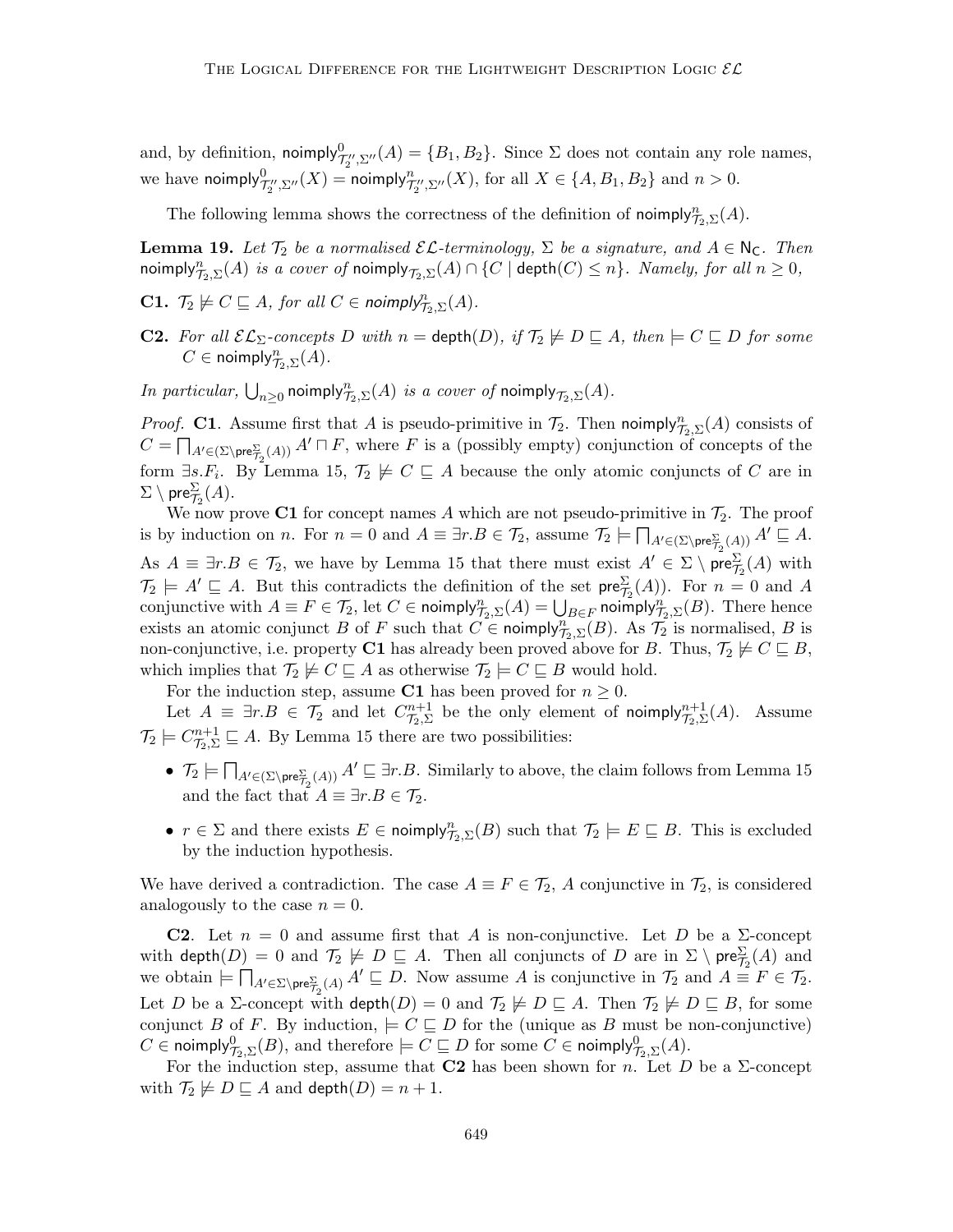(a) Let A be pseudo-primitive in  $\mathcal{T}_2$ . Then the atomic conjuncts of D are included in  $\Sigma \setminus \mathsf{pre}_{\mathcal{I}_2}^{\Sigma}(A)$ . Now  $\models C \sqsubseteq D$  follows immediately for  $C = \bigcap_{A' \in \Sigma \setminus \mathsf{pre}_{\mathcal{I}_2}^{\Sigma}(A)} A' \sqcap \bigcap_{s \in \Sigma} \exists s \cdot \mathsf{all}_{\Sigma}^n$ . (b) Let  $A \equiv \exists r.B \in \mathcal{T}_2$ . Let  $C_{\mathcal{T}_2, \Sigma}^{n+1}$  be the only element of noimply $_{\mathcal{T}_2, \Sigma}^{n+1}(A)$  and assume

$$
D = \bigcap_{E \in Q_0} E \sqcap \bigcap_{(s,D') \in Q_1} \exists s.D'.
$$

Then  $Q_0 \subseteq \Sigma \setminus \text{pre}_{\mathcal{T}_2}^{\Sigma}(A)$ . Hence,  $\models C_{\mathcal{T}_2, \Sigma}^{n+1} \sqsubseteq \prod_{E \in Q_0} E$ . Now consider a conjunct  $\exists s.D'$  of D. We distinguish two cases:

- if  $s \neq r$ , then  $\models C_{\mathcal{T}_2, \Sigma}^{n+1} \sqsubseteq \exists s.D'$ , as required.
- if  $s = r$ , then  $s \in \Sigma$  and it is sufficient to show that there exists  $E \in \text{noimply}_{\mathcal{T}_2, \Sigma}(B)$ such that  $\models E \sqsubseteq D'$ . Suppose there does not exist such an E. Then, by (the contraposition of) the induction hypothesis,  $\mathcal{T}_2 \models D' \sqsubseteq B$ . But this contradicts  $\mathcal{T}_2 \not\models D \sqsubseteq A \text{ (as } A \equiv \exists r.B \in \mathcal{T}_2).$

(c) A is conjunctive in  $\mathcal{T}_2$  and  $A \equiv F \in \mathcal{T}_2$ . This case is analogous to the case in which A is conjunctive in  $\mathcal{T}_2$  and  $n = 0$ .  $\Box$ 

**Corollary 20.** For all normalised  $\mathcal{EL}$ -terminologies  $\mathcal{T}_1$  and  $\mathcal{T}_2$  and all  $A \in \mathbb{N}_\mathbb{C}$  the following conditions are equivalent:

- there exists an  $\mathcal{EL}_{\Sigma}$ -concept C such that  $\mathcal{T}_1 \models C \sqsubseteq A$  and  $\mathcal{T}_2 \not\models C \sqsubseteq A$ ;
- there exists  $n \geq 0$  and  $C \in \text{noimply}^n_{\mathcal{T}_2, \Sigma}(A)$  such that  $\mathcal{T}_1 \models C \sqsubseteq A$ .

Observe that a direct application of Corollary 20 does not yield a procedure for computing  $\mathsf{cWtn}_{\Sigma}^{\mathsf{rhs}}(\mathcal{T}_1, \mathcal{T}_2)$  as it gives no bound on n for the set noimply $\mathcal{T}_{2,\Sigma}(A)$ . At this point we present two ways of avoiding this problem (as well as the problem that concepts in noimply $\eta_{2,\Sigma}^n(A)$  can be of exponential size). Firstly, instead of working with covers we construct an ABox encoding covers. In contrast to concepts, ABoxes admit the encoding of structure sharing and cycles and so, intuitively, admit the polynomial reconstruction of the 'infinite concept'  $\bigcap_{n\geq 0, C\in \mathsf{noimply}^n_{\mathcal{T}_2, \Sigma}(A)} C.$ 

The ABox  $\mathcal{A}_{\mathcal{T}_2,\Sigma}$  is constructed in Figure 3, where for a normalised  $\mathcal{EL}$ -terminology  $\mathcal{T}$ and a concept name  $A \in \text{sig}(\mathcal{T})$ , we set

$$
\text{non-conj}_{\mathcal{T}}(A) = \begin{cases} \{A\}, A \text{ is non-conjunctive in } \mathcal{T} \\ \{B_1, \dots, B_n\}, A \equiv B_1 \sqcap \dots \sqcap B_n \in \mathcal{T} \end{cases}
$$

Note that the construction of  $\mathcal{A}_{\mathcal{T}_2,\Sigma}$  is very similar to the construction of noimply $\eta_{2,\Sigma}^n(A)$ . The assertions for the individual  $\xi_{\Sigma}$  play the role of the concepts all<sub> $\Sigma$ </sub>,  $n \geq 0$ , and the assertions for the individuals  $\xi_A$  play the role of the sets noimply $\eta_{2,\Sigma}(A)$ ,  $n \geq 0$ . In fact, one can readily show that  $\mathcal{A}_{\mathcal{T}_2,\Sigma}\models C(\xi_A)$  for any  $C\in \text{noimply}_{\mathcal{T}_2,\Sigma}(A)$  and A non-conjunctive in  $\mathcal{T}_2$  and, conversely, (a more involved proof) shows that whenever  $\mathcal{A}_{\mathcal{T}_2,\Sigma} \models D(\xi_A)$  for some  $\mathcal{EL}$ -concept D, then there exist  $n \geq 0$  and  $C \in \text{noimply}_{\mathcal{T}_2,\Sigma}(A)$  such that  $\models C \sqsubseteq D$ . We illustrate the construction of  $\mathcal{A}_{\mathcal{I}_2,\Sigma}$  using the  $\mathcal{EL}$ -terminologies from Example 17.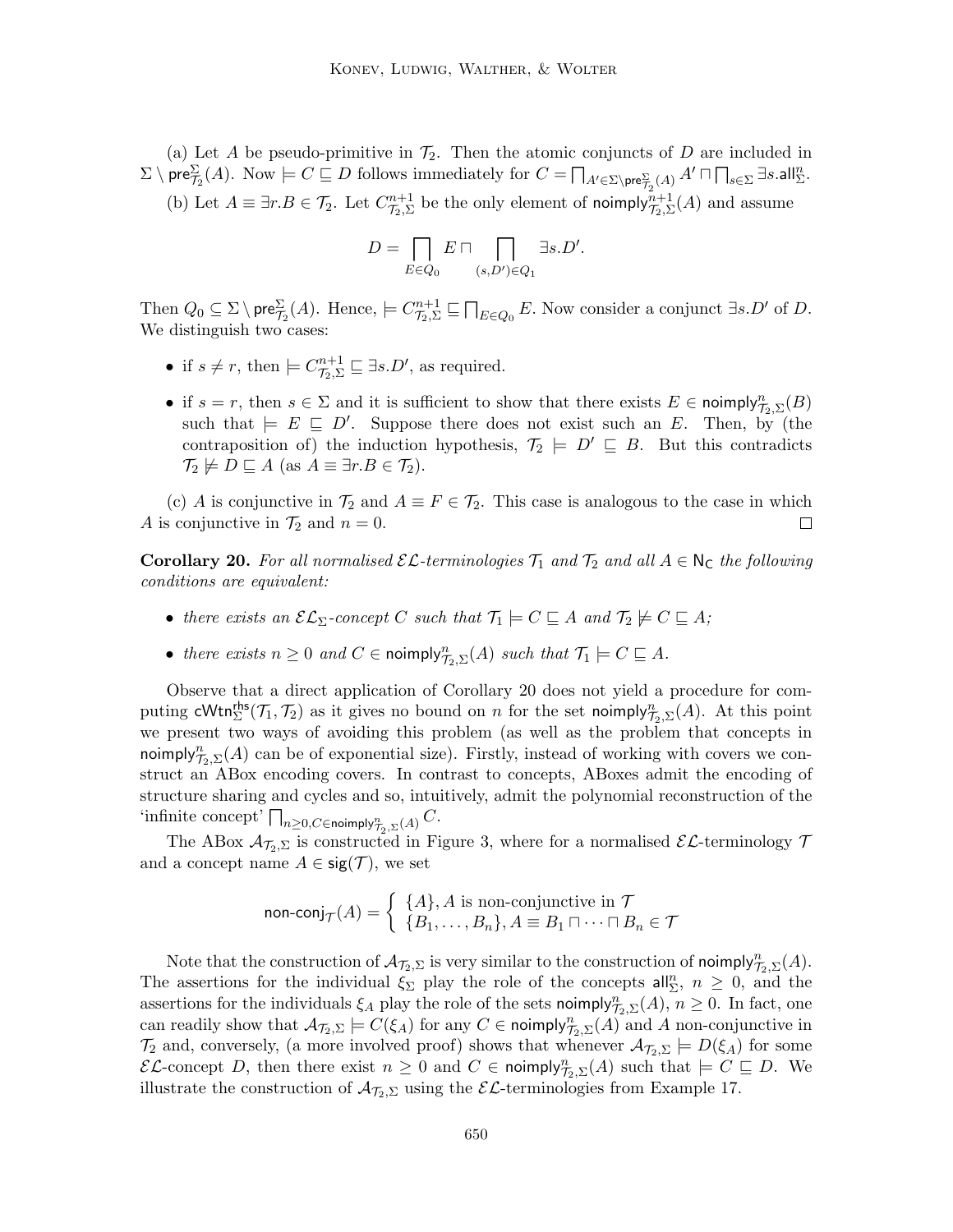Let

$$
\{\xi_A \mid A \in \text{sig}(\mathcal{T}_2) \cup \Sigma \text{ and non-conjunctive in } \mathcal{T}_2\} \cup \{\xi_{\Sigma}\} \subseteq \mathsf{N}_1.
$$

be a set of individual names. For A non-conjunctive in  $\mathcal{T}_2$ , define sets  $\mathcal{A}_{\mathcal{T}_2,\Sigma}(A)$  of assertions as follows

• if A is pseudo-primitive in  $\mathcal{T}_2$ , then

$$
\mathcal{A}_{\mathcal{T}_2,\Sigma}(A) = \{A'(\xi_A) \mid A' \in \Sigma \setminus \text{pre}_{\mathcal{T}_2}^{\Sigma}(A)\} \cup \{r(\xi_A,\xi_{\Sigma}) \mid r \in \Sigma\},\
$$

• if  $A \equiv \exists r.B \in \mathcal{T}_2$ , then

$$
\mathcal{A}_{\mathcal{T}_2, \Sigma}(A) = \{ A'(\xi_A) \mid A' \in \Sigma \setminus \text{pre}_{\mathcal{T}_2}^{\Sigma}(A) \}
$$
  
\n
$$
\cup \{ s(\xi_A, \xi_{\Sigma}) \mid r \neq s \in \Sigma \}
$$
  
\n
$$
\cup \{ r(\xi_A, \xi_{B'}) \mid B' \in \text{non-conj}_{\mathcal{T}_2}(B), \text{ if } r \in \Sigma \}
$$

Let

$$
\mathcal{A}_{\mathcal{T}_2,\Sigma} = \{ A'(\xi_{\Sigma}) \mid A' \in \Sigma \} \cup \{ r(\xi_{\Sigma}, \xi_{\Sigma}) \mid r \in \Sigma \} \cup \bigcup_{\substack{A \in \Sigma \cup \text{sig}(\mathcal{T}_2) \\ A \text{ is non-conjunctive in } \mathcal{T}_2}} \mathcal{A}_{\mathcal{T}_2,\Sigma}(A)
$$

Figure 3: Construction of 
$$
\mathcal{A}_{\mathcal{T}_2,\Sigma}
$$
.

**Example 21.** (1) Let  $\Sigma = \{A, B, r\}$  and  $\mathcal{T}_2 = \emptyset$ . Then

$$
\mathcal{A}_{\mathcal{T}_2,\Sigma} = \{A(\xi_B), B(\xi_A), r(\xi_A, \xi_\Sigma), r(\xi_B, \xi_\Sigma)\} \cup \mathcal{A}_{\Sigma},
$$

where  $\mathcal{A}_{\Sigma} = \{A(\xi_{\Sigma}), B(\xi_{\Sigma}), r(\xi_{\Sigma}, \xi_{\Sigma})\}.$ (2) Let  $\Sigma' = \{A, B, r\}$  and  $\mathcal{T}'_2 = \{A \equiv \exists r.A\}$ . Then

$$
\mathcal{A}_{\mathcal{T}'_2,\Sigma'} = \{A(\xi_B), B(\xi_A), r(\xi_A, \xi_A), r(\xi_B, \xi_{\Sigma'})\} \cup \mathcal{A}_{\Sigma'},
$$

where  $\mathcal{A}_{\Sigma'} = \{A(\xi_{\Sigma'}), B(\xi_{\Sigma'}), r(\xi_{\Sigma'}, \xi_{\Sigma'})\}.$ (3) Let  $\Sigma'' = \{A, B_1, B_2\}$  and  $\mathcal{T}_2'' = \{A \equiv B_1 \sqcap B_2\}$ . Then

$$
\mathcal{A}_{\mathcal{T}_2'',\Sigma''} = \{B_1(\xi_{B_2}), B_2(\xi_{B_1})\} \cup \mathcal{A}_{\Sigma''},
$$

where  $\mathcal{A}_{\Sigma''} = \{A(\xi_{\Sigma''}), B_1(\xi_{\Sigma''}), B_2(\xi_{\Sigma''})\}.$ 

We now obtain the following characterisation of  $\mathsf{cWtn}_{\Sigma}^{\mathsf{rhs}}(\mathcal{T}_1, \mathcal{T}_2)$ .

**Theorem 22.** Let  $\mathcal{T}_1$  and  $\mathcal{T}_2$  be normalised  $\mathcal{EL}$ -terminologies and  $\Sigma$  a signature. Then the following conditions are equivalent for any  $A \in \Sigma$ :

- $A \in \text{cWtn}_{\Sigma}^{\text{rhs}}(\mathcal{T}_1, \mathcal{T}_2)$ ;
- there exist  $n \geq 0$  and  $C \in \text{noimply}^n_{\mathcal{T}_2, \Sigma}(A)$  such that  $\mathcal{T}_1 \models C \sqsubseteq A;$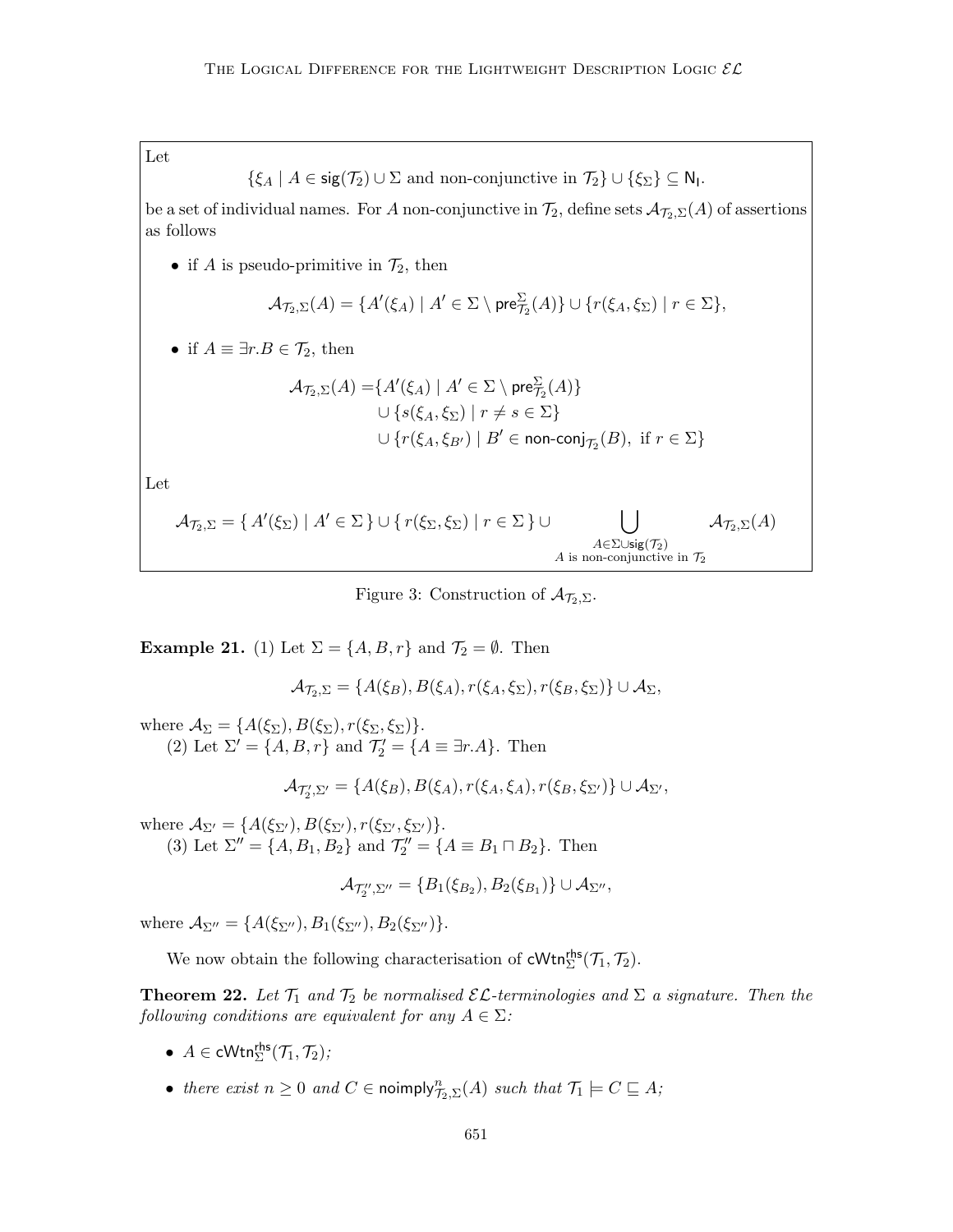$\bullet$   $(\mathcal{T}_1, \mathcal{A}_{\mathcal{T}_2, \Sigma}) \models A(\xi_B)$  for some  $B \in \mathsf{non\text{-}conj}_{\mathcal{T}_2}(A)$ .

The equivalence of Points 1 and 2 follows from Corollary 20. We do not give a detailed proof of the equivalence of Points 2 and 3 as this follows from the more general results for  $\mathcal{ELH}^r$ -terminologies we present below.

Example 23. For a normalised form of the terminologies from Example 12,

$$
\begin{array}{rl} \mathcal{T}_1 &=& \{A_0 \sqsubseteq B_0, A_1 \equiv B_n\} \cup \{B_{i+1} \equiv B'_{i+1} \sqcap B''_{i+1} \mid 0 \leq i < n\} \\ && \cup \{B'_{i+1} \equiv \exists r.B_i \mid 0 \leq i < n\} \cup \{B''_{i+1} \equiv \exists s.B_i \mid 0 \leq i < n\} \\ \mathcal{T}_2 &=& \{A_1 \sqsubseteq F_0\} \cup \{F_i \equiv F'_i \sqcap F''_i \mid 0 \leq i < n\} \\ && \cup \{F'_i \sqsubseteq \exists r.F_{i+1} \mid 0 \leq i < n\} \cup \{F''_i \sqsubseteq \exists s.F_{i+1} \mid 0 \leq i < n\}, \end{array}
$$

and  $\Sigma = \{A_0, A_1, r, s\}$ , the ABox  $A_{\mathcal{T}_2, \Sigma}$  can be graphically represented as



It should be clear that  $(\mathcal{T}_1, \mathcal{A}_{\mathcal{T}_2, \Sigma}) \models A_1(\xi_{A_1})$ . In fact,  $(\mathcal{T}_1, \mathcal{A}) \models A_1(\xi_{A_1})$  holds already for the restriction A of  $\mathcal{A}_{\mathcal{T}_2,\Sigma}$  to the individuals  $\{\xi_{A_1},\xi_{\Sigma}\}.$ 

**Theorem 24.** For  $\mathcal{EL}$ -terminologies  $\mathcal{T}_1$  and  $\mathcal{T}_2$  and a signature  $\Sigma$ , the set  $\text{cWtn}_{\Sigma}^{\text{rhs}}(\mathcal{T}_1, \mathcal{T}_2)$ can be computed in polynomial time.

*Proof.* It suffices to give a polynomial time algorithm that decides for every  $A \in \Sigma$  whether  $A \in \text{cWtn}_{\Sigma}^{\text{rhs}}(\mathcal{T}_1, \mathcal{T}_2)$ . First, the ABox  $\mathcal{A}_{\mathcal{T}_2, \Sigma}$  can be computed in polynomial time and is of quadratic size in  $\mathcal{T}_2$ . By Theorem 22,  $A \in \text{cWtn}_{\Sigma}^{\text{rhs}}(\mathcal{T}_1, \mathcal{T}_2)$  iff  $(\mathcal{T}_1, \mathcal{A}_{\mathcal{T}_2, \Sigma}) \models A(\xi_B)$  for some  $B \in \text{non-conj}_{\mathcal{T}_2}(A)$ , and the latter condition can be checked in polynomial time since instance checking is in polynomial time for  $\mathcal{EL}\text{-}\text{TBoxes}.$  $\Box$ 

Regarding the efficiency of this approach, observe that for typical terminologies and large  $\Sigma$ , the ABox  $\mathcal{A}_{\mathcal{T}_2,\Sigma}$  is indeed of quadratic size in  $\mathcal{T}_2$  since  $\Sigma \setminus \text{pre}_{\mathcal{T}_2}^{\Sigma}(A)$  will typically contain most of the concept names in  $\Sigma$ . Thus, for very large terminologies and  $\Sigma$  a straightforward implementation of this rather elegant algorithm does not work efficiently as one would have to store an ABox of quadratic size and do instance checking for it. We refer the reader to Table 3 and its discussion where a prototype implementation of this approach is applied to modules of SNOMED CT.

We now describe our second approach for computing  $\mathsf{cWtn}_{\Sigma}^{\mathsf{rhs}}(\mathcal{T}_1, \mathcal{T}_2)$ , which only works for *acyclic EL*-terminologies. Recall that  $A \in \text{cWtn}_{\Sigma}^{\text{rhs}}(\mathcal{T}_1, \mathcal{T}_2)$  if, and only if, there exists an  $\mathcal{EL}_{\Sigma}$ -concept C such that  $\mathcal{T}_2 \not\models C \subseteq A$  and  $\mathcal{T}_1 \models C \subseteq A$ . Thus, we have  $A \notin \text{cWtn}_{\Sigma}^{\text{rhs}}(\mathcal{T}_1, \mathcal{T}_2)$  if, and only if, for every  $\mathcal{EL}_{\Sigma}\text{-concept } C$  with  $C \in \text{noimply}_{\mathcal{T}_2, \Sigma}(A)$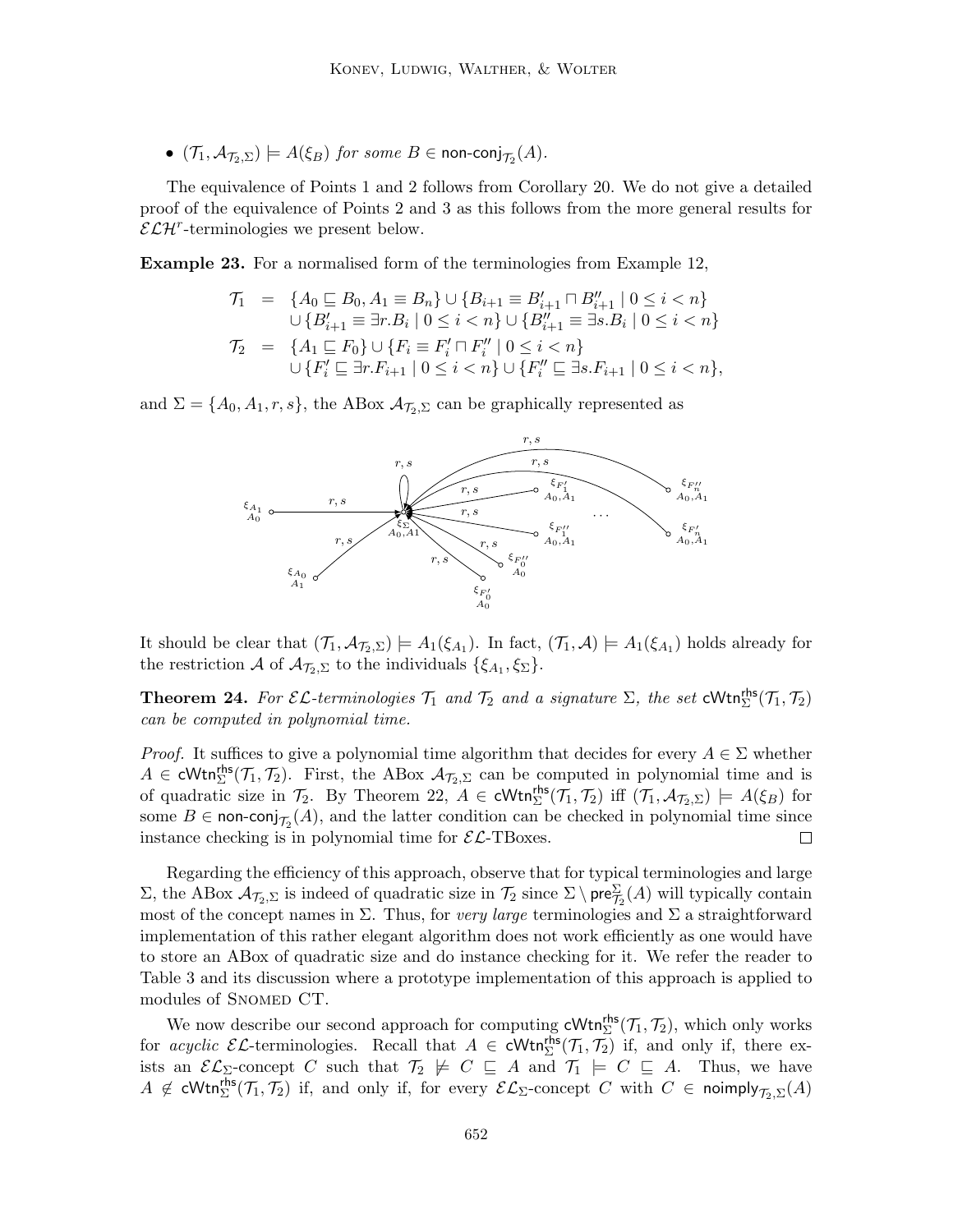```
procedure \mathsf{NotW}itness(E)if E is pseudo-primitive in \mathcal{T}_1 then
                 \mathsf{NotWitness}(E) := \big\{ A \in \Xi \mid \mathsf{pre}^\Sigma_{\mathcal{T}_1}(E) \subseteq \mathsf{pre}^\Sigma_{\mathcal{T}_2}(A) \big\}end if
        \mathbf{if}\,\,(E \equiv E_1 \sqcap \cdots \sqcap E_k \in \mathcal{T}_1)\,\,\mathbf{then}\mathsf{NotWitness}(E) := \bigcup_{i=1}^k \mathsf{NotWitness}(E_i)end if
        if E \equiv \exists r.E' \in \mathcal{T}_1 then
                 if r \notin \Sigma or All \in NotWitness(E') then
                         \mathsf{NotWitness}(E) := \big\{ A \in \Xi \mid \mathsf{pre}^\Sigma_{\mathcal{T}_1}(E) \subseteq \mathsf{pre}^\Sigma_{\mathcal{T}_2}(A) \big\}else
                         \mathsf{NotWitness}(E) :=\sqrt{ }\left| \right|\mathcal{L}A \in \Xi\begin{array}{c} \begin{array}{c} \begin{array}{c} \begin{array}{c} \end{array} \\ \end{array} \\ \begin{array}{c} \end{array} \end{array} \end{array}A \equiv \exists r.A' \in \mathcal{T}_2\mathsf{non\text{-}conj}_{\mathcal{T}_2}(A') \subseteq \mathsf{NotWitness}(E')\mathsf{pre}^\Sigma_{\mathcal{T}_1}(E) \subseteq \mathsf{pre}^\Sigma_{\mathcal{T}_2}(A)\mathcal{L}\mathcal{L}J
                end if
        end if
end procedure
```
Figure 4: Computation of  $\mathsf{NotW}$  thess  $(E)$ .

it holds that  $C \in \text{noimply}_{\mathcal{T}_1,\Sigma}(A)$ . Our approach is now based on computing a 'not witness' relation NW  $\subseteq ((\mathsf{sig}(\mathcal{T}_1) \cup \Sigma) \cap \mathsf{N}_\mathsf{C}) \times ((\mathsf{sig}(\mathcal{T}_2) \cup \Sigma) \cap \mathsf{N}_\mathsf{C}),$  which is defined as follows:

 $(E, A) \in NW$  if, and only if, (†) noimply $\tau_{\infty}(\underline{F}) \subseteq$  noimply $\tau_{\infty}(\underline{F})$ 

Observe that  $A \in \text{cWtn}_{\Sigma}^{\text{rhs}}(\mathcal{T}_1, \mathcal{T}_2)$  if, and only if,  $(A, A) \notin \text{NW}$ ; hence, to compute the set  $\text{cWtn}_{\Sigma}^{\text{rhs}}(\mathcal{T}_1, \mathcal{T}_2)$  it is sufficient to compute the relation NW. In practice, it is crucial to compute the relation NW rather than its complement: in typical terminologies most concept names are unrelated in the sense that they do not subsume each other. Thus, the relation NW is much smaller than its complement (which contains, among others, all pairs  $(E, A)$ ) that do not subsume each other in  $\mathcal{T}_1$  and  $\mathcal{T}_2$ ).

To determine the pairs  $(E, A) \in NW$ , we aim at computing for every concept name  $E \in \text{sig}(\mathcal{T}_1) \cup \Sigma$  the set of concept names  $A \in \text{sig}(\mathcal{T}_2) \cup \Sigma$  for which the property (†) holds. This set will be called NotWitness $(E)$  and is computed in Figure 4, with the following modifications: (1) we only consider those  $A \in \text{sig}(\mathcal{T}_2) \cup \Sigma$  which are non-conjunctive in  $\mathcal{T}_2$ and take conjunctive concept names into account later. (2) We consider a fresh concept name All not occurring in  $\Sigma \cup \mathsf{sig}(\mathcal{T}_1) \cup \mathsf{sig}(\mathcal{T}_2)$  – informally standing for 'all possible  $\Sigma$ concepts'.

Thus, the procedure,  $\text{NotWitness}(E)$  given in Figure 4 recursively associates with every  $E \in \text{sig}(\mathcal{T}_1) \cup \Sigma$  a subset of the set

$$
\Xi = \{ \text{All} \} \cup \{ A \mid A \in (\text{sig}(\mathcal{T}_2) \cup \Sigma), A \text{ is non-conjunctive in } \mathcal{T}_2 \}
$$

and NW is a relation over

$$
((\mathsf{sig}(\mathcal{T}_1) \cup \Sigma) \cap \mathsf{N}_\mathsf{C}) \times (((\mathsf{sig}(\mathcal{T}_2) \cup \Sigma) \cap \mathsf{N}_\mathsf{C}) \cup \{\mathsf{All}\}).
$$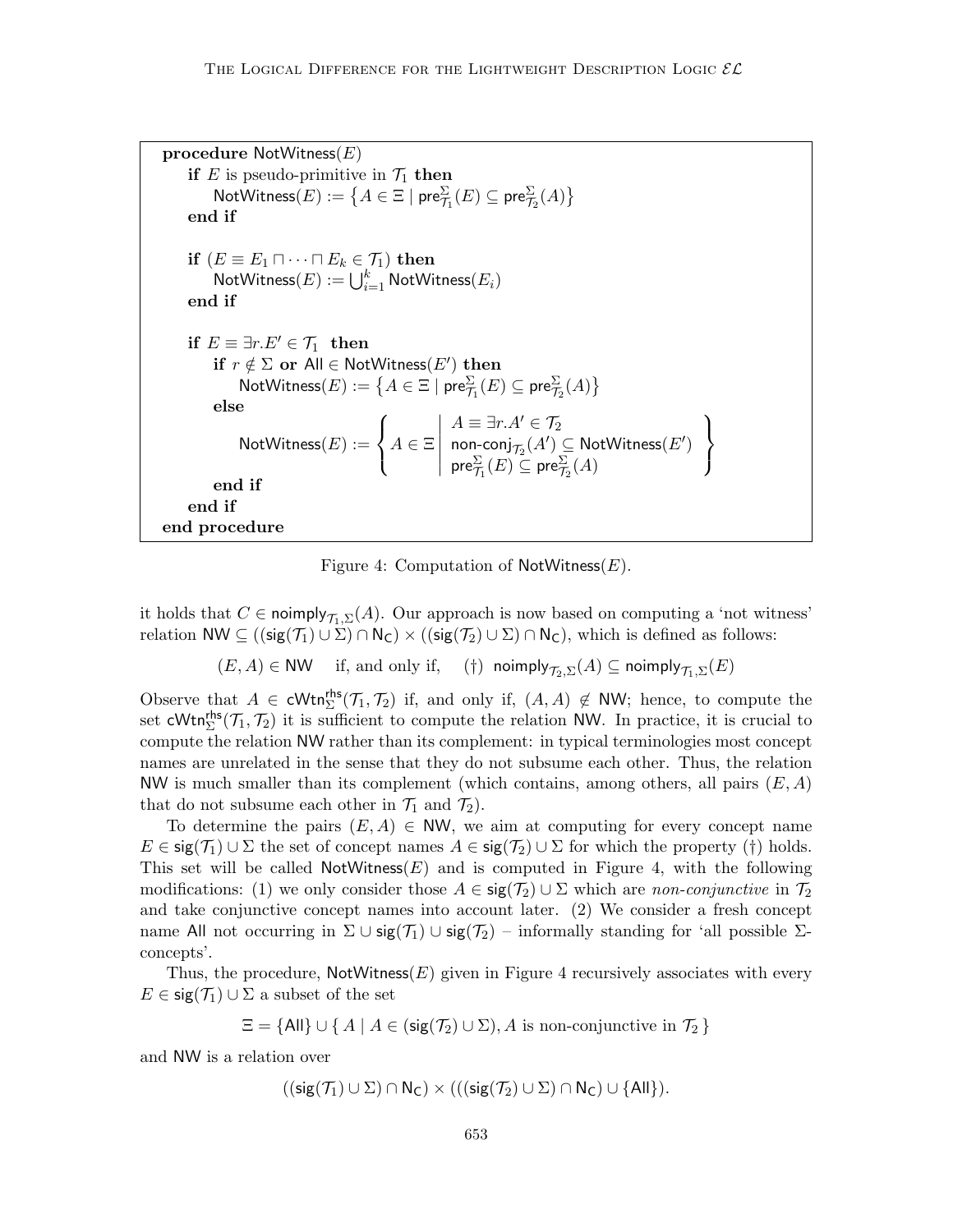Note that unlike in the approach for computing  $\mathsf{cWtn}_{\Sigma}^{\mathsf{rhs}}(\mathcal{T}_1, \mathcal{T}_2)$  that was presented previously, the approach described here does not handle the two terminologies separately. In the previous approach the ABox  $\mathcal{A}_{\mathcal{T}_2,\Sigma}$  could be precomputed for  $\mathcal{T}_2$  and then be re-used to compare  $\mathcal{T}_2$  against any other terminology  $\mathcal{T}_1$ , whereas here both terminologies are analysed simultaneously. We now prove the correctness of the procedure  $\mathsf{NotW}$ itness $(E)$ .

**Lemma 25.** For any normalised acyclic  $\mathcal{EL}$ -terminologies  $\mathcal{T}_1$  and  $\mathcal{T}_2$ , any signature  $\Sigma$ , any  $E \in \text{sig}(\mathcal{T}_1) \cup \Sigma$  and any  $A \in \Xi$  the following holds:  $A \in \text{NotWitness}(E)$  if, and only if,  $(E, A) \in NW.$ 

*Proof.* We prove that for any  $E \in \text{sig}(\mathcal{T}_1) \cup \Sigma$  and any  $A \in \Xi$  the following two conditions are equivalent:

- $A \in$  NotWitness $(E);$
- for all  $n \geq 0$  and all  $C \in \text{noimply}^n_{\mathcal{T}_2, \Sigma}(A)$ :  $\mathcal{T}_1 \not\models C \sqsubseteq E$ .

This is sufficient since  $\bigcup_{n\geq 0}$  noimply $\mathcal{T}_{2,\Sigma}(A)$  is a cover of noimply $\mathcal{T}_{2,\Sigma}(A)$  (Lemma 19).

For  $E \notin \text{sig}(\mathcal{T}_1)$  the claim is trivial. For  $E \in \text{sig}(\mathcal{T}_1)$  the proof is by induction relative to the relation  $\succ_{\mathcal{T}_1} \subseteq \mathsf{sig}(\mathcal{T}_1) \times \mathsf{sig}(\mathcal{T}_1)$  (whose definition can be found on page 637). Note that since the considered terminologies are acyclic and  $sig(\mathcal{T}_1)$  is finite, the relation  $\succ_{\mathcal{T}_1}$  is well-founded.

We distinguish between the possible definitions of E in  $\mathcal{T}_1$ . Suppose E is pseudoprimitive in  $\mathcal{T}_1$ . For  $A \in \Xi$ , it follows from the definition of noimply $\mathcal{T}_{2,\Sigma}(A)$  and from Lemma 15 that there exist  $n \geq 0$  and  $C \in \text{noimply}^n_{\mathcal{T}_2,\Sigma}(A)$  such that  $\mathcal{T}_1 \models C \sqsubseteq E$  if, and only if,  $\mathcal{T}_1 \models B \sqsubseteq E$  for some  $B \in (\Sigma \setminus \mathsf{pre}_{\mathcal{T}_2}^{\Sigma}(A))$ . Note that for all  $B \in (\Sigma \setminus \mathsf{pre}_{\mathcal{T}_2}^{\Sigma}(A)),$  $\mathcal{T}_1 \not\models B \sqsubseteq E$  holds if, and only if, for every  $B \in \Sigma$ ,  $\mathcal{T}_1 \models B \sqsubseteq E$  implies that  $B \in \text{pre}_{\mathcal{T}_2}^{\Sigma}(A)$ . Thus, for every n and  $C \in \text{noimply}^n_{\mathcal{T}_2, \Sigma}(A), \mathcal{T}_1 \not\models C \sqsubseteq E$  if, and only if,  $\text{pre}^{\Sigma}_{\mathcal{T}_1}(E) \subseteq \text{pre}^{\Sigma}_{\mathcal{T}_2}(A)$ if, and only if,  $A \in \textsf{NotWitness}(E)$ .

Assume that  $E \equiv E_1 \sqcap \cdots \sqcap E_k \in \mathcal{T}_1$ . Then, for any concept  $C, \mathcal{T}_1 \not\models C \sqsubseteq E$  if, and only if,  $\mathcal{T}_1 \not\models C \sqsubseteq E_i$  for some  $1 \leq i \leq k$ . Hence, by applying the induction hypothesis we obtain for every n and  $C \in \text{noimply}^n_{\mathcal{T}_2, \Sigma}(A), \, \mathcal{T}_1 \not\models C \sqsubseteq E$  if, and only if,  $A \in \text{NotWitness}(E_i)$ for some  $1 \leq i \leq k$ , if, and only if,  $A \in \textsf{NotWitness}(E)$ .

Finally, assume that  $E \equiv \exists r.E' \in \mathcal{T}_1$ . Notice that, since All  $\notin (\Sigma \cup \mathsf{sig}(\mathcal{T}_1) \cup \mathsf{sig}(\mathcal{T}_2))$  (in particular, All is pseudo-primitive in  $\mathcal{T}_2$ ), we have  $\mathsf{pre}_{\mathcal{T}_2}^{\Sigma}(\mathsf{All}) = \emptyset$ . Thus, by definition for every  $n \ge 0$ , noimply $_{\mathcal{T}_2,\Sigma}^n(AII) = \{ \text{all}_{\Sigma}^n \}$ . By applying the induction hypothesis we can assume that the lemma holds for E', which implies that All  $\notin$  NotWitness(E') if, and only if, for some  $n \geq 0$ ,  $\mathcal{T}_1 \models \text{all}_{\Sigma}^n \sqsubseteq E'$ . We now distinguish between the following cases, analogously to the case distinction in procedure  $\mathsf{NotW}$  thess  $(E)$  (see Figure 4).

If  $r \notin \Sigma$ , for any  $\Sigma$ -concept of the form  $\exists s.G$ , where  $s \in \mathsf{N}_{\mathsf{R}} \cap \Sigma$ , we have  $r \neq s$  and  $\mathcal{T}_1 \not\models \exists s.G \sqsubseteq \exists r.E'.$  Similarly, if  $\mathsf{All} \in \mathsf{NotWitness}(E'),$  it holds for every  $n \geq 0$  that  $\mathcal{T}_1 \not\models \mathsf{all}_\Sigma^n \sqsubseteq E'.$  Hence, for any  $\Sigma$ -concept of the form  $\exists s.G$ , we obtain  $\mathcal{T}_1 \not\models \exists s.G \sqsubseteq \exists r.E'$ as otherwise  $\mathcal{T}_1$   $\models$  all $_{\Sigma}^{n} \sqsubseteq E'$  would hold for  $n = \text{depth}(\exists s.G)$  (where  $\text{depth}(\exists s.G)$  is the role-depth of  $\exists s. G$ ). So, by Lemma 15, these two cases are analogous to the case of E being pseudo-primitive considered above.

Assume now that  $r \in \Sigma$  and All  $\notin$  NotWitness(E'), that is, for some  $n_0 \geq 0$  we have  $\mathcal{T}_1 \models \mathsf{all}_{\Sigma}^{n_0} \sqsubseteq E'.$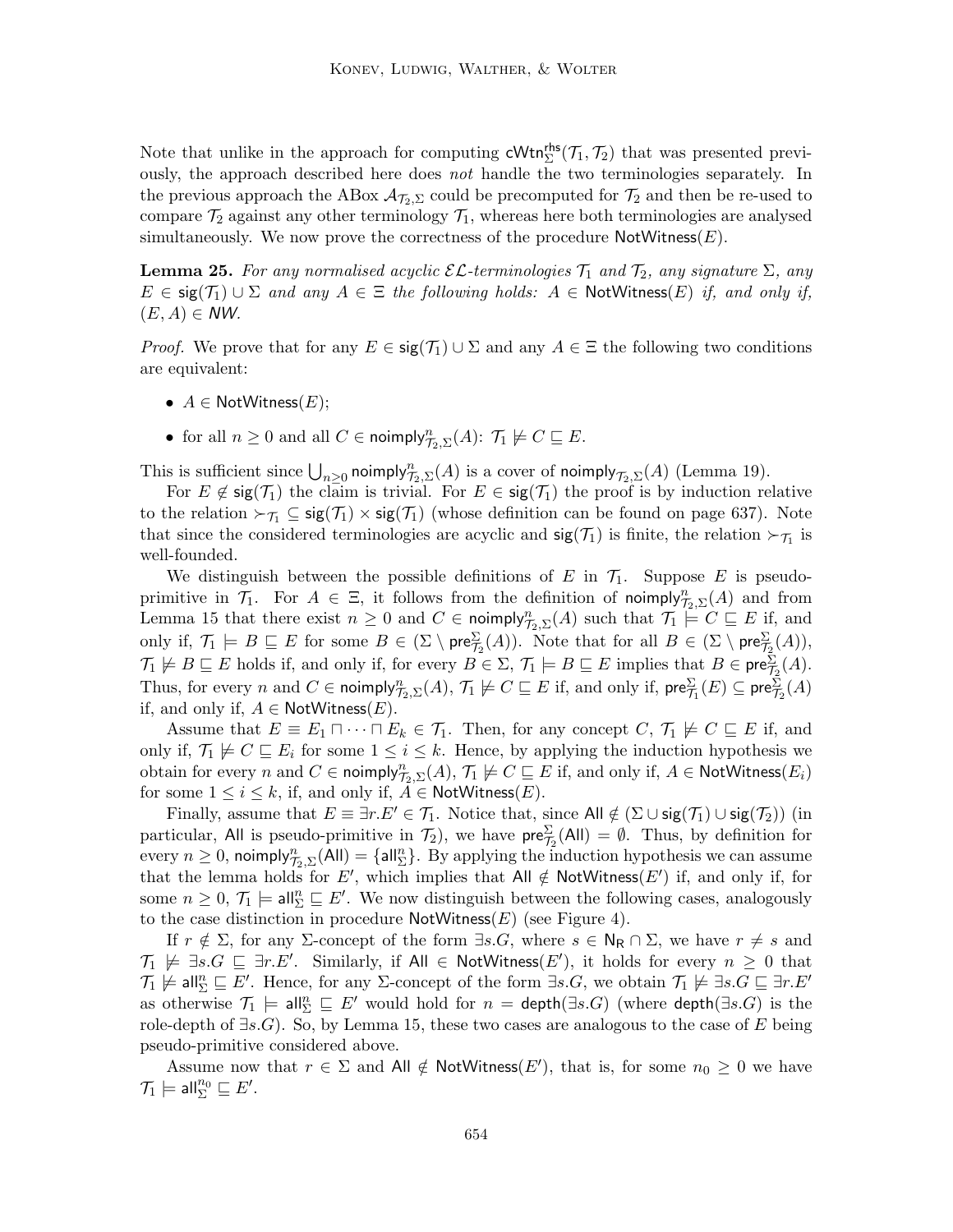First, we observe that if A does not have a definition of the form  $A \equiv \exists r.A'$  in  $\mathcal{T}_2$ , then for the unique  $C \in \mathsf{noimply}_{\mathcal{T}_2, \Sigma}^{n_0+1}(A)$  we have  $\mathcal{T}_1 \models C \sqsubseteq E$  as  $\exists r.\mathsf{all}_{\Sigma}^{n_0}$  is a conjunct of  $C$  (and as  $A$ is non-conjunctive in  $\mathcal{T}_2$  by definition of the set  $\Xi$ ). If A has a definition of the form  $A \equiv \exists r.A'$ in  $\mathcal{T}_2$ , for any  $n \geq 0$  and  $C \in \text{noimply}^n_{\mathcal{T}_2,\Sigma}(A)$ , we have by Lemma 15 that  $\mathcal{T}_1 \not\models C \sqsubseteq E$ if, and only if,  $\mathsf{pre}_{\mathcal{T}_1}^{\Sigma}(E) \subseteq \mathsf{pre}_{\mathcal{T}_2}^{\Sigma}(A)$ , and, if  $n > 0$ , for every  $C' \in \mathsf{noimply}_{\mathcal{T}_2,\Sigma}^{n-1}(A')$  we have  $\mathcal{T}_1 \not\models C' \sqsubseteq A'.$ 

We can conclude that in case  $r \in \Sigma$  and All  $\notin$  NotWitness(E'), for any  $A \in \Xi$ , any  $n \geq 0$ , and any  $C \in \text{noimply}^n_{\mathcal{T}_2, \Sigma}(A)$ , we have  $\mathcal{T}_1 \not\models C \sqsubseteq E$ , if, and only if,  $A \equiv \exists r.A' \in$  $\mathcal{T}_2$ , pre $\frac{\Sigma}{\mathcal{T}_1}(E) \subseteq \text{pre}\frac{\Sigma}{\mathcal{T}_2}(A)$  and for any  $m \geq 0$  and any  $C' \in \text{noimply}\frac{m}{\mathcal{T}_2,\Sigma}(A')$  we have  $\mathcal{T}_1 \not\models C' \sqsubseteq E'$ . Notice further that, by definition for any  $m \geq 0$ , noimply $\mathcal{T}_{2,\Sigma}(A') =$  $\bigcup_{B\in {\mathsf{non-conj}}_{\mathcal{T}_2}(A')} {\mathsf{noimply}}^m_{\mathcal{T}_2,\Sigma}(B).$  Thus, for any  $m\,\geq\, 0$  and any  $C'\, \in\, {\mathsf{noimply}}^m_{\mathcal{T}_2,\Sigma}(A'),$  $\mathcal{T}_1 \not\models C' \sqsubseteq E'$  holds if, and only if, for any  $m \geq 0$ , any  $B \in \text{non-conj}_{\mathcal{T}_2}(A')$  and any  $C' \in \text{noimply}^m_{\mathcal{T}_2, \Sigma}(B), \ \mathcal{T}_1 \not\models C' \sqsubseteq E', \text{ if, and only if, for any } B \in \text{non-conj}_{\mathcal{T}_2}(A'), \ B \in$ NotWitness $(E')$  holds by applying the induction hypothesis.

Thus,  $\mathcal{T}_1 \not\models C \sqsubseteq E$ , for any  $n \geq 0$  and  $C \in \text{noimply}_{\mathcal{T}_2,\Sigma}(A)$ , if, and only if,  $A \in$ NotWitness $(E)$ . П

**Corollary 26.** Let  $\mathcal{T}_1$  and  $\mathcal{T}_2$  be normalised acyclic  $\mathcal{EL}$ -terminologies and  $\Sigma$  a signature. Then  $\text{cWtn}_{\Sigma}^{\text{rhs}}(\mathcal{T}_1, \mathcal{T}_2) = \{ A \in \text{sig}(\mathcal{T}_1) \cap \Sigma \mid \exists B \in \text{non-conj}_{\mathcal{T}_2}(A) \text{ with } B \notin \text{NotWitness}(A) \}.$ 

*Proof.* First, we observe that if  $A \in \text{cWtn}_{\Sigma}^{\text{rhs}}(\mathcal{T}_1, \mathcal{T}_2)$ ,  $A \in \text{sig}(\mathcal{T}_1)$  must hold as otherwise for any  $\Sigma$ -concept C we have  $\mathcal{T}_1 \models C \sqsubseteq A$  if, and only if,  $\models C \sqsubseteq A$ , and thus  $A \not\in$ cWtn<sup>rhs</sup> $(\mathcal{T}_1, \mathcal{T}_2)$ . Now, for all  $A \in \mathsf{N}_\mathsf{C}$  we have:

- $A \in \mathsf{cWtn}_{\Sigma}^{\mathsf{rhs}}(\mathcal{T}_1, \mathcal{T}_2)$ iff  $A \in \text{sig}(\mathcal{T}_1) \cap \Sigma$  (by our observation) and, by definition, there exists a  $\Sigma$ -concept C with  $\mathcal{T}_2 \not\models C \sqsubseteq A$  and  $\mathcal{T}_1 \models$  $C \sqsubseteq A$ 
	- iff  $A \in \text{sig}(\mathcal{T}_1) \cap \Sigma$  and there exists  $B \in \text{non-conj}_{\mathcal{T}_2}(A)$  and a Σ-concept C with  $\mathcal{T}_2 \not\models C \sqsubseteq B$  and  $\mathcal{T}_1 \models C \sqsubseteq A$  (as otherwise  $\mathcal{T}_2 \models C \sqsubseteq A$  would hold)
	- iff  $A \in \text{sig}(\mathcal{T}_1) \cap \Sigma$  and there exists  $B \in \text{non-conj}_{\mathcal{T}_2}(A)$  with  $(A, B) \notin NW$  (by definition of the relation NW)
	- iff  $A \in \text{sig}(\mathcal{T}_1) \cap \Sigma$  and there exists  $B \in \text{non-conj}_{\mathcal{T}_2}(A)$  with  $B \notin \text{NotWitness}(A)$ , by Lemma 25.  $\Box$

For acyclic terminologies, we now obtain an alternative proof of Theorem 24.

**Theorem 27.** For acyclic  $\mathcal{EL}$ -terminologies  $\mathcal{T}_1$  and  $\mathcal{T}_2$  and a signature  $\Sigma$ , cWtn<sup>ths</sup> $(\mathcal{T}_1, \mathcal{T}_2)$ can be computed in polynomial time using the procedure  $\mathsf{NotWitness}(E)$ .

*Proof.* To compute the set  $cWtn_{\Sigma}^{rhs}(\mathcal{T}_1, \mathcal{T}_2)$ , it is sufficient by Corollary 26 to compute the sets NotWitness(E) for every  $E \in \text{sig}(\mathcal{T}_1)$ . Assuming that  $\mathcal{T}_1$  and  $\mathcal{T}_2$  are classified and the result of classification is cached,  $\text{NotWitness}(E)$  can be computed for all  $E \in \text{sig}(\mathcal{T}_1)$ , in the worst case, in time  $O((|\mathcal{T}_1|+|\mathcal{T}_2|)^3)$ .  $\Box$ 

**Example 28.** For the acyclic terminologies  $\mathcal{T}_1, \mathcal{T}_2$  and the signature  $\Sigma$  from Example 23,

NotWitness
$$
(A_0)
$$
 =  $\{A_0\}$ , NotWitness $(B_0)$  =  $\{A_0\}$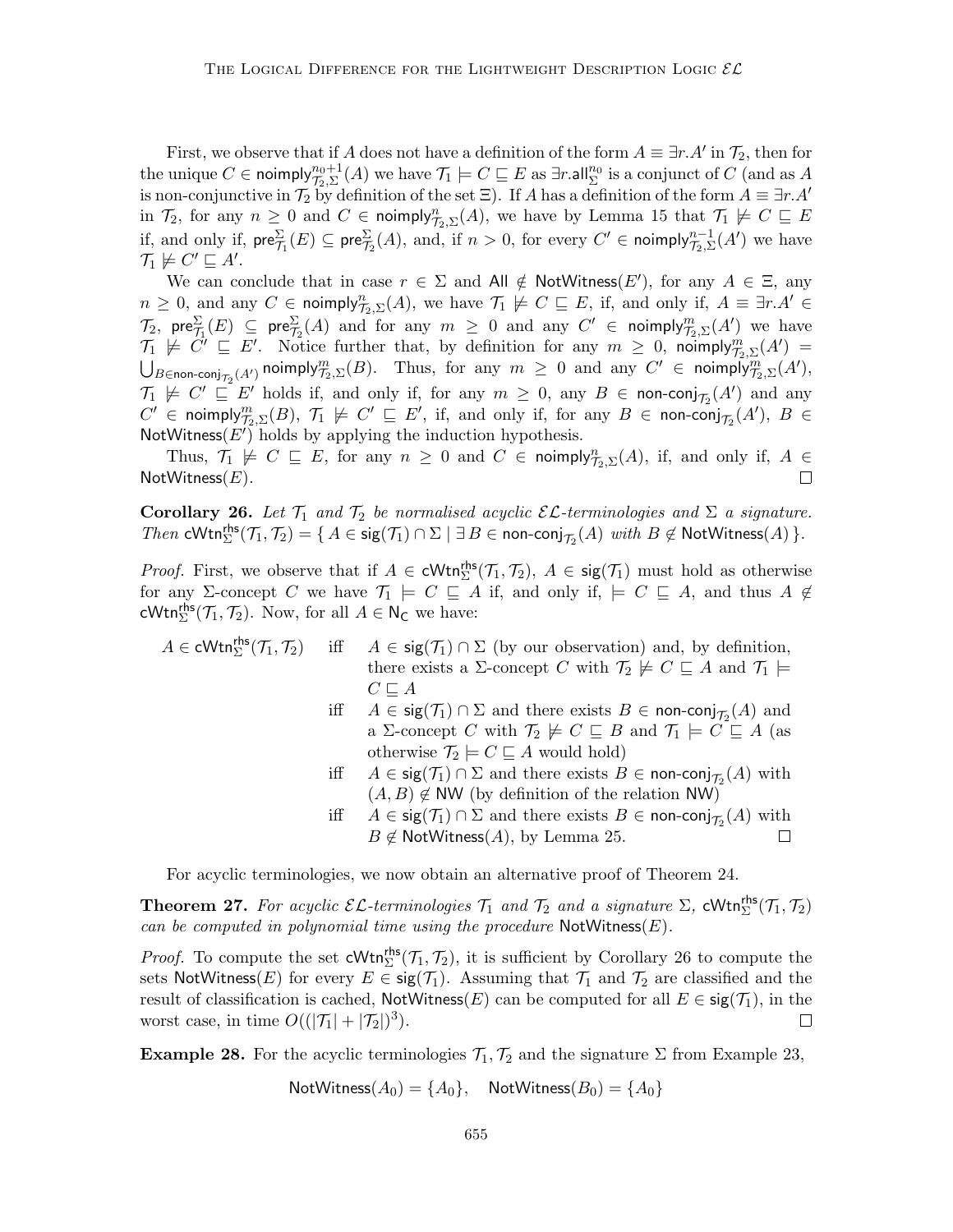and for all other concept names  $X \in \text{sig}(\mathcal{T}_1)$ , NotWitness $(X) = \emptyset$ . In particular  $A_1 \notin$ NotWitness( $A_1$ ), so we conclude that  $A_1$  is a concept difference witness.

# **4.3** Computing cWtn<sup>lhs</sup> $(\mathcal{T}_1, \mathcal{T}_2)$

Recall that the set of left-hand  $\Sigma$ -concept difference witnesses, cWtn<sup>lhs</sup>( $\mathcal{T}_1$ ,  $\mathcal{T}_2$ ), is the set of all  $A \in \Sigma \cap \mathsf{N}_{\mathsf{C}}$  such that there exists a concept C with  $A \sqsubseteq C \in \mathsf{cliff}_{\Sigma}(\mathcal{T}_1, \mathcal{T}_2)$ . The tractability of computing  $cWtn_{\Sigma}^{\mathsf{hls}}(\mathcal{T}_1, \mathcal{T}_2)$  for  $\mathcal{EL}$  has been proved by Lutz and Wolter (2010) for *arbitrary*  $\mathcal{EL}\text{-}TBoxes$  by reduction to simulation checking. Here we formulate the main steps again because we employ the same technique when dealing with the logical difference for  $\mathcal{ELH}^r$ -terminologies.

For any two interpretations  $\mathcal{I}_1$  and  $\mathcal{I}_2$  we say that a relation S between  $\mathcal{I}_1$  and  $\mathcal{I}_2$  is a  $\Sigma$ -simulation if, and only if, the following conditions hold:

- if  $(d, e) \in S$  and  $d \in A^{\mathcal{I}_1}$  with  $A \in \Sigma$ , then  $e \in A^{\mathcal{I}_2}$ ;
- if  $(d, e) \in S$  and  $(d, d') \in r^{\mathcal{I}_1}$  with  $r \in \Sigma$ , then there exists  $e'$  with  $(d', e') \in S$  and  $(e, e') \in r^{\mathcal{I}_2}.$

For  $d \in \Delta^{\mathcal{I}_1}$  and  $e \in \Delta^{\mathcal{I}_2}$  we write  $(\mathcal{I}_1, d) \leq_{\Sigma} (\mathcal{I}_2, e)$  if there exists a  $\Sigma$ -simulation relation S between  $\mathcal{I}_1$  and  $\mathcal{I}_2$  such that  $(d, e) \in S$ . It can be checked in polynomial time whether  $(\mathcal{I}_1, d) \leq_{\Sigma} (\mathcal{I}_2, e)$  and various polynomial-time algorithms checking the existence of simulations have been developed (Clarke & Schlingloff, 2001; Crafa, Ranzato, & Tapparo, 2011; van Glabbeek & Ploeger, 2008). Simulations characterise the expressive power of  $\mathcal{EL}$ -concepts in the following sense.

**Lemma 29** (Lutz & Wolter, 2010). Let  $\mathcal{I}_1$  and  $\mathcal{I}_2$  be interpretations,  $\Sigma$  a signature,  $d \in \Delta^{\mathcal{I}_1}$ , and  $e \in \Delta^{\mathcal{I}_2}$ . Then

$$
(\mathcal{I}_1, d) \leq_{\Sigma} (\mathcal{I}_2, e) \quad \Leftrightarrow \quad \text{for all } \mathcal{EL}_{\Sigma}\text{-concepts } C \colon d \in C^{\mathcal{I}_1} \Rightarrow e \in C^{\mathcal{I}_2}.
$$

It follows that for any  $A \in \Sigma$ , we have

$$
A \in \mathsf{cWtn}_{\Sigma}^{\mathsf{lhs}}(\mathcal{T}_1, \mathcal{T}_2) \quad \Leftrightarrow \quad (\mathcal{I}_{\mathcal{K}_1}, a) \not\leq_{\Sigma} (\mathcal{I}_{\mathcal{K}_2}, a)
$$

where  $\mathcal{K}_i = (\mathcal{T}_i, \mathcal{A})$  for  $\mathcal{A} = \{A(a)\}\$ and  $\mathcal{I}_{\mathcal{K}_i}$  is the canonical model for  $\mathcal{K}_i$ ,  $i = 1, 2$ . To see this, recall that by Theorem 2 for every  $\mathcal{EL}$ -concept  $C, a \in C^{\mathcal{I}_{\mathcal{K}_i}}$  if, and only if,  $(\mathcal{T}_i, \mathcal{A}) \models C(a)$ . The latter condition is equivalent to  $\mathcal{T}_i \models A \sqsubseteq C$ . We have, therefore, proved:

**Theorem 30** (Lutz & Wolter, 2010). For  $\mathcal{EL}\text{-}TBoxes \mathcal{T}_1$  and  $\mathcal{T}_2$  and signatures  $\Sigma$ , the set  $\mathsf{cWtn}_{\Sigma}^{\mathsf{hbs}}(\mathcal{T}_1, \mathcal{T}_2)$  can be computed in polynomial time.

The following example illustrates the use of simulations between canonical models to determine  $\mathsf{cWtn}_{\Sigma}^{\mathsf{hls}}(\mathcal{T}_1, \mathcal{T}_2).$ 

**Example 31.** Let  $\Sigma = \{A, r, B_1, B_2\}$  and

$$
T_1 = \{ A \sqsubseteq \exists r.F_0, F_0 \sqsubseteq F_1 \sqcap F_2, F_1 \sqsubseteq \exists r.B_1, F_2 \sqsubseteq \exists r.B_2 \},
$$
  

$$
T_2 = \{ A \sqsubseteq G_1 \sqcap G_2, G_1 \sqsubseteq \exists r.G'_1, G_2 \sqsubseteq \exists r.G'_2, G'_1 \sqsubseteq \exists r.B_1, G'_2 \sqsubseteq \exists r.B_2 \}
$$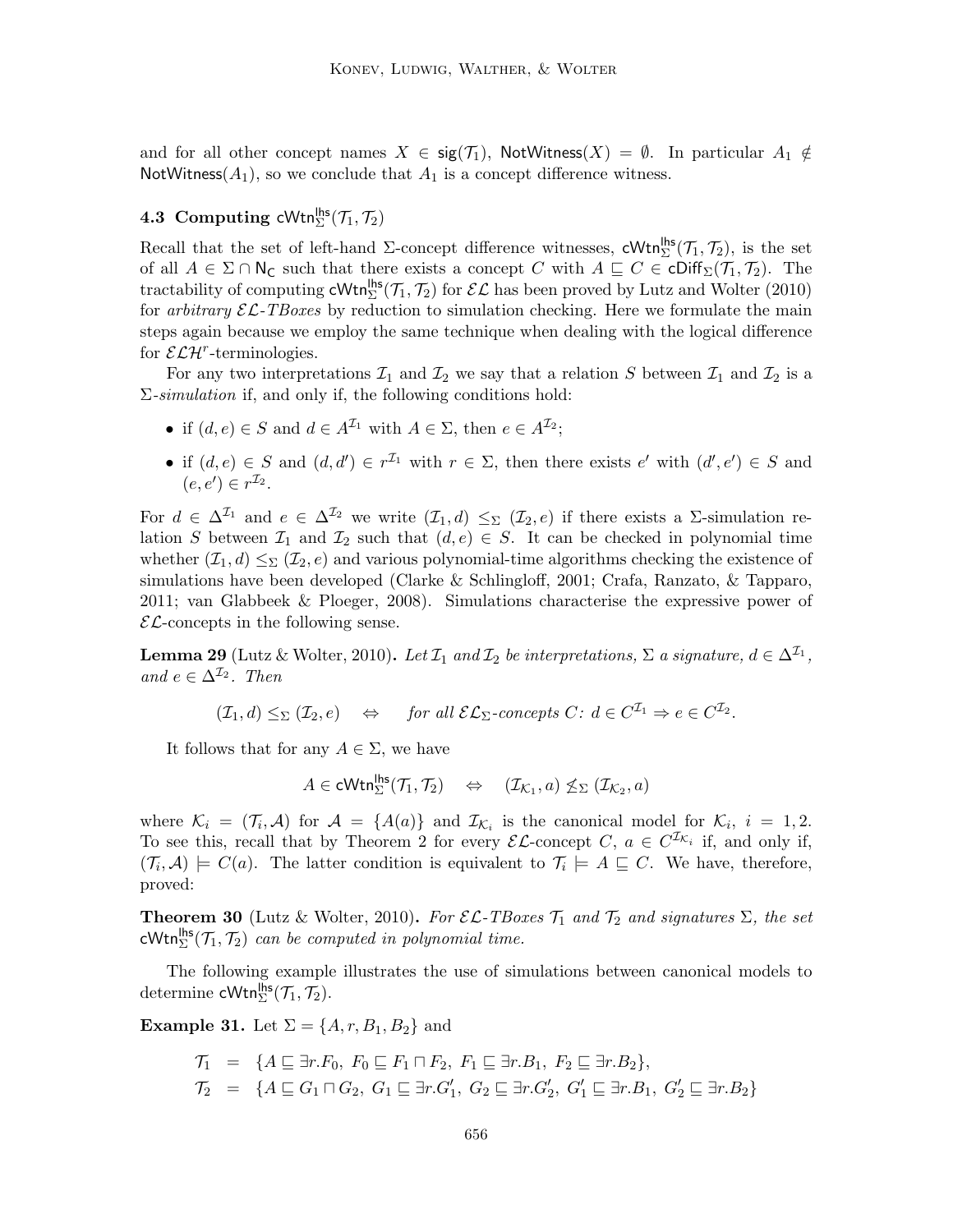To check whether  $A \in \text{cWtn}_{\Sigma}^{\text{lhs}}(\mathcal{T}_1, \mathcal{T}_2)$  consider the KBs  $\mathcal{K}_1 = (\mathcal{T}_1, \{A(a)\})$  and  $\mathcal{K}_2 =$  $(\mathcal{T}_2, \{A(a)\})$ . Then  $A \in \text{cWtn}_{\Sigma}^{\text{hbs}}(\mathcal{T}_1, \mathcal{T}_2)$  iff  $(\mathcal{I}_{\mathcal{K}_1}, a) \nleq_{\Sigma} (\mathcal{I}_{\mathcal{K}_2}, a)$ , for the canonical models  $\mathcal{I}_{\mathcal{K}_1}$  and  $\mathcal{I}_{\mathcal{K}_2}$  of  $\mathcal{K}_1$  and  $\mathcal{K}_2$ , respectively. Illustrations of the canonical models  $\mathcal{I}_{\mathcal{K}_1}$  and  $\mathcal{I}_{\mathcal{K}_2}$ are shown below.



But  $(\mathcal{I}_{\mathcal{K}_1},a) \nleq_{\Sigma} (\mathcal{I}_{\mathcal{K}_2},a)$  because the point  $x_{\mathsf{ran}(r),F_0}$  is neither  $\Sigma$ -simulated by  $x_{\mathsf{ran}(r),G'_1}$  nor Σ-simulated by  $x_{\text{ran}(r),G'_2}$ . A concept inclusion in cDiff<sub>Σ</sub>( $\mathcal{T}_1$ ,  $\mathcal{T}_2$ ) with A on the left-hand side is given by  $A \sqsubseteq \exists r.((\exists r.\overline{B_1}) \sqcap (\exists r.B_2)).$ 

## 5.  $\mathcal{ELH}^r$ -Instance Difference

Our polynomial-time algorithms for inseparability and logical difference in  $\mathcal{ELH}^r$  are based on extensions of the ideas used in Section 4 for  $\mathcal{EL}$ . There is, however, one important difference: we introduce new logics,  $\mathcal{EL}^{\text{ran}}$  and  $\mathcal{EL}^{\text{ran},\Box,u}$ , for which the concept difference captures exactly the instance and, respectively, query difference in  $\mathcal{ELH}^r$ . To prove an analogue of Theorem 16 for those languages and, thereby, for the instance and query difference for  $\mathcal{ELH}^r$ , we introduce a sequent calculus which characterises all  $\mathcal{EL}^{ran}$ -consequences of  $\mathcal{ELH}^r$ -terminologies. We start our investigation with the instance difference case since it is more transparent than the concept difference case (recall that for  $\mathcal{EL}$  there is no difference between the instance and the concept difference).

#### 5.1  $\mathcal{EL}^{\text{ran}}$ -Concept Difference

Recall Example 4 showing that  $\mathcal{E}\mathcal{L}\mathcal{H}^r$  Σ-concept inseparability does not imply Σ-instance inseparability:

$$
\mathcal{T}_1 = \{\text{ran}(r) \sqsubseteq A_1, \text{ran}(s) \sqsubseteq A_2, B \equiv A_1 \sqcap A_2\}, \quad \mathcal{T}_2 = \emptyset, \quad \Sigma = \{r, s, B\}.
$$

Notice that for the ABox  $A = \{r(a, c), s(b, c)\}\$ , exhibiting the instance difference between  $\mathcal{T}_1$  and  $\mathcal{T}_2$ , c is in the range of both r and s. This example suggests that if ran(r) and ran(s) could be used in complex concepts, this kind of difference can be made visible for a concept language.

**Definition 32** ( $\mathcal{EL}^{\text{ran}}$ ). C<sup>ran</sup>-concepts are constructed using the following syntax rule

$$
C := A \mid \mathsf{ran}(r) \mid C \sqcap D \mid \exists r.C,
$$

where  $A \in \mathbb{N}_{\mathsf{C}}$ ,  $C, D$  range over  $C^{\text{ran}}$ -concepts and  $r \in \mathbb{N}_{\mathsf{R}}$ . The set of  $\mathcal{EL}^{\text{ran}}$ -inclusions consists of all concept inclusions  $C \subseteq D$  and role inclusions  $r \subseteq s$ , where C is a C<sup>ran</sup>concept, D an  $\mathcal{EL}\text{-}concept$ , and  $r, s \in \mathbb{N}_{\mathbb{R}}$ .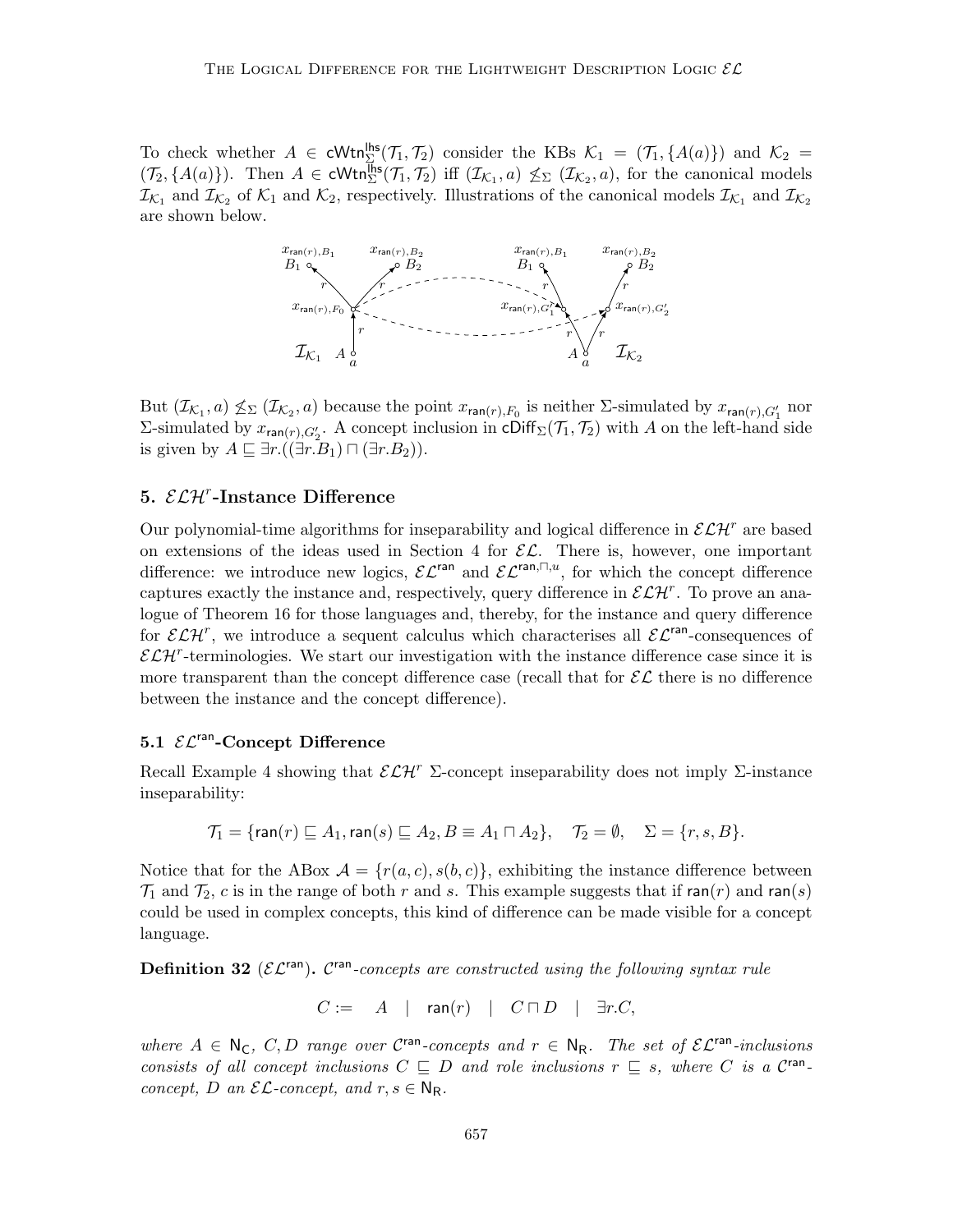Clearly, every  $\mathcal{ELH}^r$ -inclusion is an  $\mathcal{EL}^{ran}$ -inclusion. Additionally, in  $\mathcal{EL}^{ran}$ -inclusions the concept  $ran(r)$  can occur everywhere in concepts on the left-hand side of inclusions. This gives us additional concept inclusions for the  $\Sigma$ -concept difference.

**Example 33.** For  $\mathcal{T}_1$  and  $\mathcal{T}_2$  from Example 4, we have  $\mathcal{T}_1 \models \text{ran}(r) \sqcap \text{ran}(s) \sqsubseteq B$ , but  $\mathcal{T}_2 \not\models \textsf{ran}(r) \sqcap \textsf{ran}(s) \sqsubseteq B$ . Thus, using the  $\mathcal{C}^{\textsf{ran}}$ -concept  $\textsf{ran}(r) \sqcap \textsf{ran}(s)$  we can simulate the ABox  $\{r(a, c), s(b, c)\}\$ from Example 4 and make the Σ-difference that could not be observed in  $\mathcal{ELH}^r$  visible in  $\mathcal{EL}^{ran}$ .

We now show that Example 33 can be generalised to arbitrary TBoxes. To this end, we consider the following straightforward generalisation of the  $\Sigma$ -concept difference to differences over  $\mathcal{EL}^{\text{ran}}$ .

**Definition 34** ( $\mathcal{EL}_{\Sigma}^{\text{ran}}$ -difference). The  $\mathcal{EL}_{\Sigma}^{\text{ran}}$ -difference between  $\mathcal{ELH}^r$ -TBoxes  $\mathcal{T}_1$  and  $\mathcal{T}_2$ is the set cDiff<sup>ran</sup> $(T_1, T_2)$  of all  $\mathcal{EL}_{\Sigma}^{\text{ran}}$ -inclusions  $\alpha$  such that  $T_1 \models \alpha$  and  $T_2 \not\models \alpha$ .

To prove the equivalence between  $\Sigma$ -instance difference in  $\mathcal{ELH}^r$  and  $\Sigma$ -concept difference in  $\mathcal{EL}^{\text{ran}}$ , we first associate with every ABox A and individual a in A a set  $\mathcal{C}_{\mathcal{A},a}^{\text{ran}}$  of  $\mathcal{C}^{\text{ran}}$ -concepts. Assume A is given. Let, inductively, for  $a \in \text{obj}(\mathcal{A})$ :

$$
C_{\mathcal{A},a}^{0,\mathrm{ran}}=(\prod_{A(a)\in\mathcal{A}}A)\sqcap(\prod_{r(b,a)\in\mathcal{A}}\mathrm{ran}(r));
$$

and

$$
C_{\mathcal{A},a}^{n+1, \text{ran}} = (\bigcap_{A(a) \in \mathcal{A}} A) \sqcap (\bigcap_{r(b,a) \in \mathcal{A}} \text{ran}(r)) \sqcap (\bigcap_{r(a,b) \in \mathcal{A}} \exists r.C_{\mathcal{A},b}^{n, \text{ran}}),
$$

and set

$$
\mathcal{C}^{\mathrm{ran}}_{\mathcal{A},a} = \{ C^{n,\mathrm{ran}}_{\mathcal{A},a} \mid n \geq 0 \}
$$

Observe that  $A \models C_{A,a}^{n, \text{ran}}(a)$  for all  $n > 0$ . Moreover, the lemma below shows that, intuitively, the infinite conjunction  $\bigcap \mathcal{C}_{\mathcal{A},a}^{ran}$  is the most specific "concept" with  $\mathcal{A} \models \bigcap \mathcal{C}_{\mathcal{A},a}^{ran}(a)$ .

Conversely, we associate an ABox with a  $\mathcal{C}^{\text{ran}}$ -concept. The construction is straightforward; however, some care has to be taken since we do not introduce structure sharing but associate distinct individual names with distinct occurrences of subconcepts. Given a C<sup>ran</sup>-concept C, we first define a path in C as a finite sequence  $C_0 \cdot r_1 \cdot C_1 \cdot \cdots \cdot r_n \cdot C_n$ , where  $C_0 = C$ ,  $n \geq 0$ , and  $\exists r_{i+1}.C_{i+1}$  is a conjunct of  $C_i$ , for  $0 \leq i < n$ . We use paths(C) to denote the set of all paths in C. If  $p \in$  paths(C), then tail(p) denotes the last element  $C_n$  in  $p$ .

Now, let  $a_{\text{ran}}$  and  $a_p$  for  $p \in \text{paths}(C)$  be individual names and set inductively:

 $\mathcal{A}_C = \{ s(a_p, a_q) \mid p, q \in \mathsf{paths}(C); q = p \cdot s \cdot C', \text{ for some } C' \}$  $\cup \{A(a_p) \mid A \text{ is a conjunct of } \text{tail}(p), p \in \text{paths}(C)\}\$  $\cup \{ \top(a_p) \mid \top \text{ is a conjunct of } \text{tail}(p), p \in \text{paths}(C) \}$  $\cup \{r(a_{\text{ran}}, a_p) \mid \text{ran}(r) \text{ is a conjunct of } \text{tail}(p), p \in \text{paths}(C)\}\$ 

**Example 35.** Let  $C = (\exists r.(A \sqcap \text{ran}(v))) \sqcap (\exists s.((\exists t.(A \sqcap \text{ran}(v))) \sqcap (\exists t.(B \sqcap \text{ran}(s))))$  be a  $\mathcal{C}^{\text{ran}}$ -concept. Then  $\mathcal{A}_C$  can be represented graphically as follows.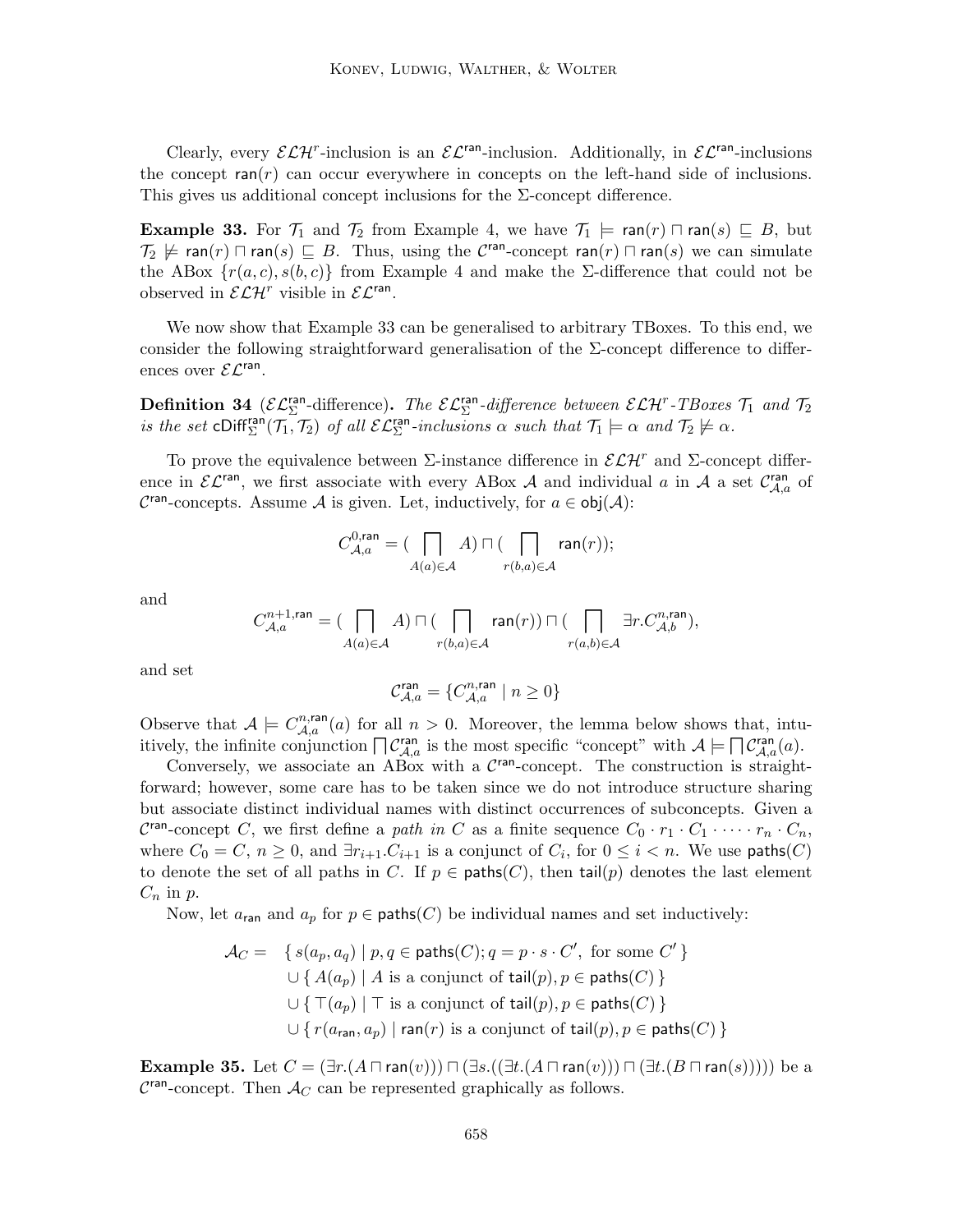

We only indicate  $a<sub>C</sub>$  and  $a<sub>ran</sub>$ ; other individuals are identified by paths in C. Note that different occurrences of  $A \sqcap \text{ran}(v)$  in C correspond to different individuals in  $A_C$ .

**Lemma 36.** Let  $\mathcal{T}$  be an  $\mathcal{ELH}^r$ -TBox,  $\mathcal{A}$  be an ABox,  $C_0$  and  $D_0$  be  $\mathcal{C}^{\text{ran}}$ -concepts, and let  $a_0 \in \text{obj}(\mathcal{A})$ . Then

- $(\mathcal{T}, \mathcal{A}) \models D_0(a_0)$  if, and only if, there exists  $n \geq 0$  such that  $\mathcal{T} \models C_{\mathcal{A}, a_0}^{n, \text{ran}}$  $a_{\mathcal{A},a_0}^{n,\mathsf{ran}}\sqsubseteq D_0;$
- $\mathcal{T} \models C_0 \sqsubseteq D_0$  if, and only if,  $(\mathcal{T}, \mathcal{A}_{C_0}) \models D_0(a_{C_0}).$

Below, we will employ this lemma to transfer an analogue of Theorem 16 for  $\mathcal{EL}^{\text{ran}}$  to  $\mathcal{ELH}^r$ -instance differences. For now, we only note the following consequence:

**Corollary 37.** For any two  $\mathcal{ELH}^r$ -TBoxes  $\mathcal{T}_1$  and  $\mathcal{T}_2$ ,  $\text{chiff}_{\Sigma}^{\text{ran}}(\mathcal{T}_1, \mathcal{T}_2) = \emptyset$  if, and only if, iDiff<sub>Σ</sub> $(\mathcal{T}_1, \mathcal{T}_2) = \emptyset$ .

*Proof.* If  $(A, D_0(a_0)) \in \text{Diff}_{\Sigma}(\mathcal{T}_1, \mathcal{T}_2)$ , then there exists an  $n \geq 0$  such that  $C_{\mathcal{A}, a_0}^{n, \text{ran}}$  $\mathcal{A},a_0 \quad \sqsubseteq$  $D_0 \in \text{cliff}_{\Sigma}^{\text{ran}}(\mathcal{T}_1, \mathcal{T}_2)$ . Conversely, if  $C_0 \subseteq D_0 \in \text{cliff}_{\Sigma}^{\text{ran}}(\mathcal{T}_1, \mathcal{T}_2)$ , then  $(\mathcal{A}_{C_0}, D_0(a_{C_0})) \in$ iDiff $_{\Sigma}(\mathcal{T}_1, \mathcal{T}_2)$ .  $\Box$ 

Note that Theorem 6 follows from Corollary 37 since for any  $\mathcal{ELH}^r$ -TBox  $\mathcal T$  without range restrictions  $\mathcal{T} \models C \sqsubseteq D$  if, and only if,  $\mathcal{T} \models C' \sqsubseteq D$ , where C' is obtained from C by replacing any concept of the form  $ran(r)$  in C by T.

#### 5.2 Proof System for  $\mathcal{ELH}^r$

The Gentzen-style proof system for  $\mathcal{ELH}^r$  consists of the rules given in Figures 1 and 5. Cut elimination, correctness, and completeness of the proof system can be shown similarly to the corresponding proofs given by Hofmann (2005).

**Theorem 38.** For all  $\mathcal{ELH}^r$ -terminologies  $\mathcal T$  and  $\mathcal C^{ran}$ -concepts  $C$  and  $D$ , it holds that  $\mathcal{T} \models C \sqsubseteq D$  if, and only if,  $\mathcal{T} \vdash C \sqsubseteq D$ .

We now generalise Lemma 15 to  $\mathcal{ELH}^r$ -terminologies.

**Lemma 39.** Let  $\mathcal{T}$  be an  $\mathcal{ELH}^r$ -terminology, A a concept name and  $\exists r.D$  an  $\mathcal{EL}\text{-concept.}$ Assume

$$
\mathcal{T}\models \bigcap_{1\leq i\leq l}\operatorname{ran}(s_i)\sqcap \bigcap_{1\leq j\leq n}A_j\sqcap \bigcap_{1\leq k\leq m}\exists r_k.C_k\sqsubseteq \exists r.D,
$$

where  $C_k$ ,  $1 \leq k \leq m$ , are  $\mathcal{C}^{\text{ran}}$ -concepts and  $l, m, n \geq 0$ . Then at least one of the following conditions holds: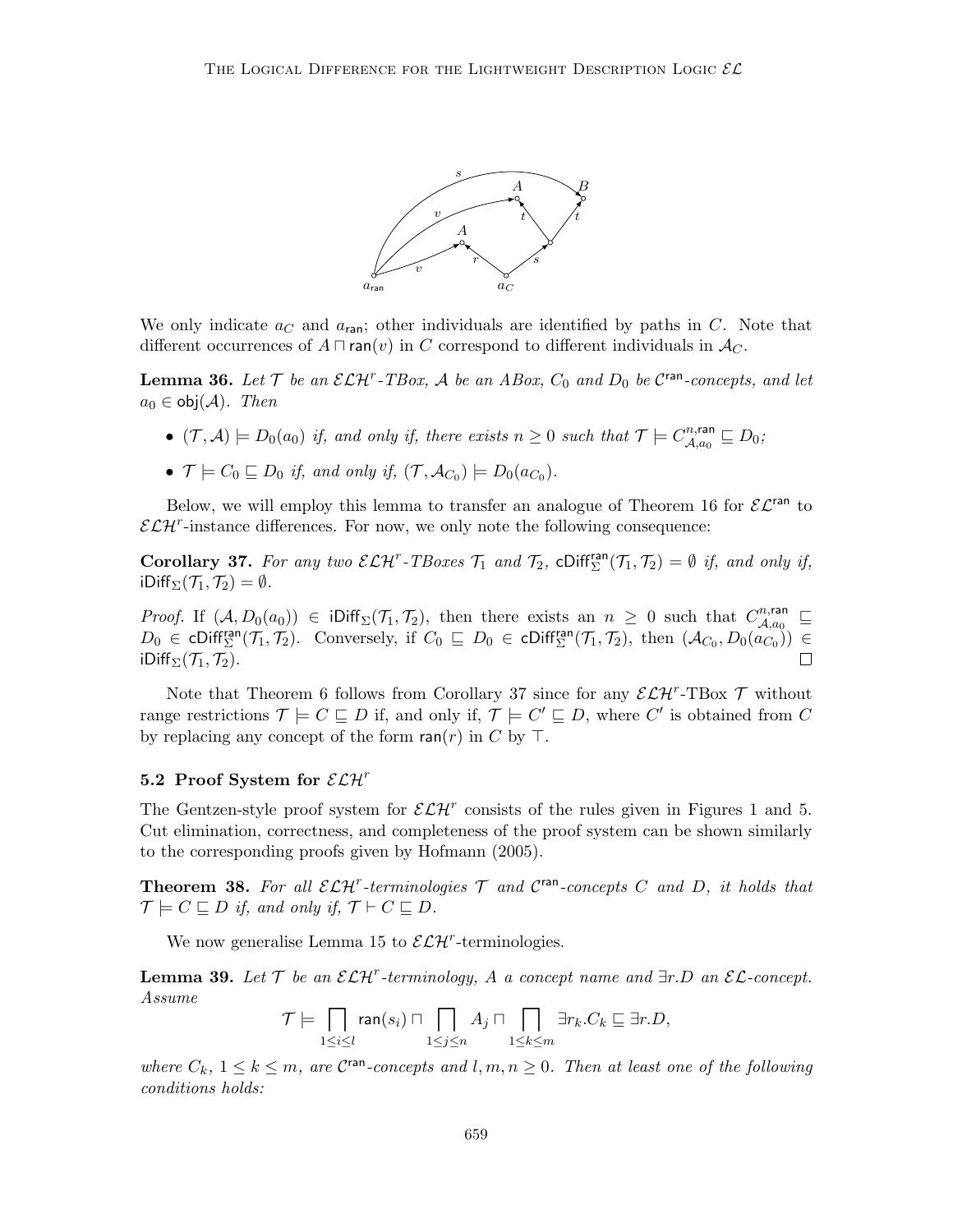$$
\frac{\exists r.(C \sqcap \text{ran}(r)) \sqsubseteq D}{\exists r.C \sqsubseteq D} \text{ (EXRAN)}
$$
\n
$$
\frac{B \sqsubseteq D}{\exists r.C \sqsubseteq D} \text{ (DOM)} \quad \text{where } \exists r. \top \sqsubseteq B \in \mathcal{T}
$$
\n
$$
\frac{A \sqsubseteq D}{\text{ran}(r) \sqsubseteq D} \text{ (RAN)} \quad \text{where } \text{ran}(r) \sqsubseteq A \in \mathcal{T}
$$
\n
$$
\frac{\exists s.C \sqsubseteq D}{\exists r.C \sqsubseteq D} \text{ (SUB)} \quad \frac{\text{ran}(s) \sqsubseteq D}{\text{ran}(r) \sqsubseteq D} \text{ (RANSUB)} \quad \text{where } r \sqsubseteq s \in \mathcal{T}
$$

Figure 5: Additional rules for  $\mathcal{ELH}^r$ -terminologies.

- (e1) there exists  $r_k$ ,  $1 \leq k \leq m$ , such that  $\mathcal{T} \models r_k \sqsubseteq r$  and  $\mathcal{T} \models C_k \sqcap \text{ran}(r_k) \sqsubseteq D$ ;
- (e2) there exists  $A_j$ ,  $1 \leq j \leq n$ , such that  $\mathcal{T} \models A_j \sqsubseteq \exists r.D;$
- (e3) there exists  $r_k$ ,  $1 \leq k \leq m$ , such that  $\mathcal{T} \models \exists r_k \cdot \top \sqsubseteq \exists r.D$ ;
- (e4) there exists  $s_i$ ,  $1 \leq i \leq l$ , such that  $\mathcal{T} \models \text{ran}(s_i) \sqsubseteq \exists r.D$ .

Now assume that A is pseudo-primitive and

$$
\mathcal{T}\models \prod_{1\leq i\leq l} \operatorname{ran}(s_i)\sqcap \prod_{1\leq j\leq n} A_j\sqcap \prod_{1\leq k\leq m} \exists r_k.C_k\sqsubseteq A,
$$

where  $C_k$ ,  $1 \leq k \leq m$ , are  $\mathcal{C}^{\text{ran}}$ -concepts and  $l, m, n \geq 0$ . Then at least one of the following conditions holds:

- (a1) there exists  $A_j$ ,  $1 \leq j \leq n$  such that  $\mathcal{T} \models A_j \sqsubseteq A;$
- (a2) there exists  $r_k$ ,  $1 \leq k \leq m$  such that  $\mathcal{T} \models \exists r_k \cdot \top \sqsubseteq A;$
- (a3) there exists  $s_i$ ,  $1 \leq i \leq l$  such that  $\mathcal{T} \models \text{ran}(s_i) \sqsubseteq A$ .

Proof. We prove the first part of the lemma, the second part can then be proved analogously. Let  $C=\prod_{1\leq i\leq l}$  ran $(s_i)\sqcap \prod_{1\leq j\leq n}A_j\sqcap \prod_{1\leq k\leq m}\exists r_k.C_k$  and assume that  $\mathcal{T}\models C\sqsubseteq \exists r.D$ holds. Then, we have  $\mathcal{T} \vdash C \sqsubseteq \exists r.D$  by Theorem 38, which implies that there exists a derivation D of the sequent  $C \sqsubseteq \exists r.D$ . The proof now proceeds by induction on the depth of  $D$ , i.e. the maximal length of any path from the root to one of the leaves of  $D$ .

Notice that if  $l + n + m \geq 2$ , the root of D can only have been derived by ANDL1 or ANDL2. The lemma follows then from the induction hypothesis.

Otherwise, we have  $l + n + m = 1$ . Note that  $l + m + n = 0$  is not possible since  $\mathcal{T} \not\models \top \sqsubseteq \exists r.D$  by definition of the terminology  $\mathcal{T}$ . If  $C = A_1$  or  $C = \text{ran}(s_1)$ , then (e2) or (e4), respectively, hold already. It remains to consider the case where  $C = \exists r_1.C_1$ . Then, the rule used to derive the root of  $D$  can only have been one of Ax, Ex, ExRan, DOM or Sub. We consider those cases one by one: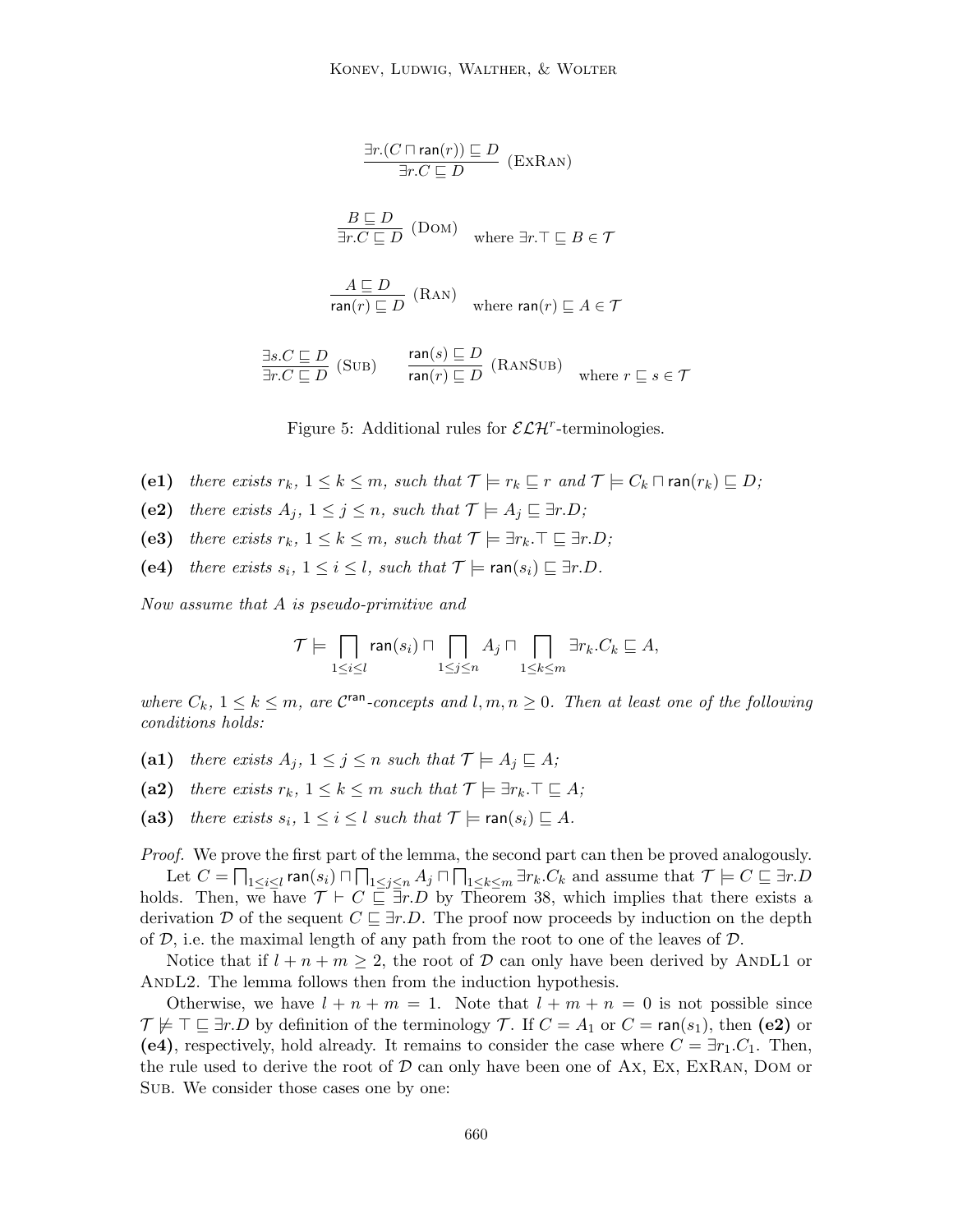- $\bullet$  the root of  $\mathcal D$  was derived with Ax: then by considering the form of the inference rule,  $r_1 = r$  and  $C_1 = D$ . Hence  $\mathcal{T} \models r_1 \sqsubseteq r$  and  $\mathcal{T} \models C_1 \sqcap \text{ran}(r_1) \sqsubseteq D$ , which implies that (e1) holds.
- the root of D was derived with Ex: then  $r_1 = r$  and  $\mathcal{T} \vdash C_1 \sqsubseteq D$ . Hence,  $\mathcal{T} \models r_1 \sqsubseteq r$ and  $\mathcal{T} \models C_1 \sqsubseteq D$  holds by Theorem 38. Thus,  $\mathcal{T} \models C_1 \sqcap \text{ran}(r_1) \sqsubseteq D$  and we can infer that (e1) holds again.
- the root of D was derived with DOM: we have  $\mathcal{T} \vdash B \sqsubseteq \exists r.D$  and  $\exists r_1.\top \sqsubseteq B \in \mathcal{T}$ . Then by Theorem 38,  $\mathcal{T} \models B \sqsubseteq \exists r.D$  and hence,  $\mathcal{T} \models \exists r_1.\top \sqsubseteq \exists r.D$ , that is, (e3) holds.
- the root of D was derived with EXRAN: we obtain  $\mathcal{T} \vdash \exists r_1.(C_1 \sqcap \text{ran}(r_1)) \sqsubseteq \exists r.D$ . Since the sequent  $\exists r_1.(C_1 \sqcap \text{ran}(r_1)) \sqsubseteq \exists r.D$  has a derivation that is of shorter length than D, we can apply the induction hypothesis. Hence, either  $\mathcal{T} \models \exists r_1 \cdot \top \sqsubseteq \exists r \cdot D$ , that is, (e3) holds, or  $\mathcal{T} \models r_1 \sqsubseteq r$  and  $\mathcal{T} \models (C_1 \sqcap \text{ran}(r_1)) \sqcap \text{ran}(r_1) \sqsubseteq D$ . Hence (e1) holds as  $\models C_1 \sqcap \text{ran}(r_1) \sqsubseteq (C_1 \sqcap \text{ran}(r_1)) \sqcap \text{ran}(r_1).$
- the root of D was derived with Sub: we obtain  $\mathcal{T} \vdash \exists s.C_1 \sqsubseteq \exists r.D$  and  $r_1 \sqsubseteq s \in \mathcal{T}$ . By the induction hypothesis, either  $\mathcal{T} \models \exists s.\top \sqsubseteq \exists r.D$ , or  $\mathcal{T} \models s \sqsubseteq r$  and  $\mathcal{T} \models$  $C_1 \sqcap \mathsf{ran}(s) \sqsubseteq D$ . It can be seen that  $\mathcal{T} \models \exists r_1 \cdot \top \sqsubseteq \exists r \cdot D$ , or  $\mathcal{T} \models r_1 \sqsubseteq r$  and  $\mathcal{T} \models C_1 \sqcap \text{ran}(r_1) \sqsubseteq D$ , respectively. Hence (e3) or (e1) holds.

We now prove an extension of Theorem 16 to  $\mathcal{EL}^{\text{ran}}$ -consequences of  $\mathcal{ELH}^r$ -terminologies. We give a rather detailed description of the simple witness inclusions contained in members of cDiff<sup>ran</sup> $(T_1, T_2)$  since we are going to use this result again when analysing the concept difference in  $\mathcal{ELH}^r$ .

**Theorem 40** (Primitive witness for  $\mathcal{EL}^{\text{ran}}$ -differences). Let  $\mathcal{T}_1$  and  $\mathcal{T}_2$  be  $\mathcal{ELH}^r$ -terminologies and  $\Sigma$  a signature. If  $\varphi \in \text{Cliff}_{\Sigma}^{\text{ran}}(\mathcal{T}_1, \mathcal{T}_2)$ , then either there exist  $\{r, s\} \subseteq \text{sig}(\varphi)$  with  $r \sqsubseteq s \in \text{Cliff}_{\Sigma}^{\text{ran}}(\mathcal{T}_1, \mathcal{T}_2)$  or  $\varphi$  is of the form  $C \sqsubseteq D$ , and one of

- 1.  $C' \sqsubseteq A$  or  $\text{ran}(r) \sqcap C' \sqsubseteq A$ ,
- 2.  $A \sqsubseteq D'$ ,  $\exists r.\top \sqsubseteq D'$  or  $\mathsf{ran}(r) \sqsubseteq D'$

is a member of cDiff<sup>ran</sup> $(T_1, T_2)$ , where  $r \in \text{sig}(\varphi)$ ,  $A \in \text{sig}(\varphi)$  is a concept name, C' is a subconcept of  $C$  and  $D'$  is a subconcept of  $D$ .

*Proof.* Let  $C \subseteq D \in \text{Cliff}_{\Sigma}^{\text{ran}}(\mathcal{T}_1, \mathcal{T}_2)$ , where C is a C<sup>ran</sup>-concept and D an  $\mathcal{EL}$ -concept. We prove the theorem by induction on the structure of D.

Notice that  $D \neq \top$  as  $\mathcal{T}_2 \models C \sqsubseteq \top$ . If D is a concept name, then an inclusion from Point 1 exists. If  $D = D_1 \sqcap D_2$ , then one of  $C \sqsubseteq D_i$ ,  $i = 1, 2$ , is in cDiff<sup>ran</sup> $(\mathcal{T}_1, \mathcal{T}_2)$ . We can apply the induction hypothesis and we can infer that an inclusion from Point 1 or Point 2 exists. If  $D = \exists r.D_1$ , let  $C = \prod_{1 \leq i \leq l} \text{ran}(s_i) \sqcap \prod_{1 \leq j \leq n} A_j \sqcap \prod_{1 \leq k \leq m} \exists r_k.C_k$ . Then, by Lemma 39, one of  $(e1)$ – $(e4)$  holds. Cases  $(e2)$ – $(e4)$  directly entail that an inclusion from Point 1 or Point 2 exists. In case of (e1), either  $r_k \subseteq r \in \text{cliff}_{\Sigma}^{\text{ran}}(\mathcal{T}_1, \mathcal{T}_2)$ 

 $\Box$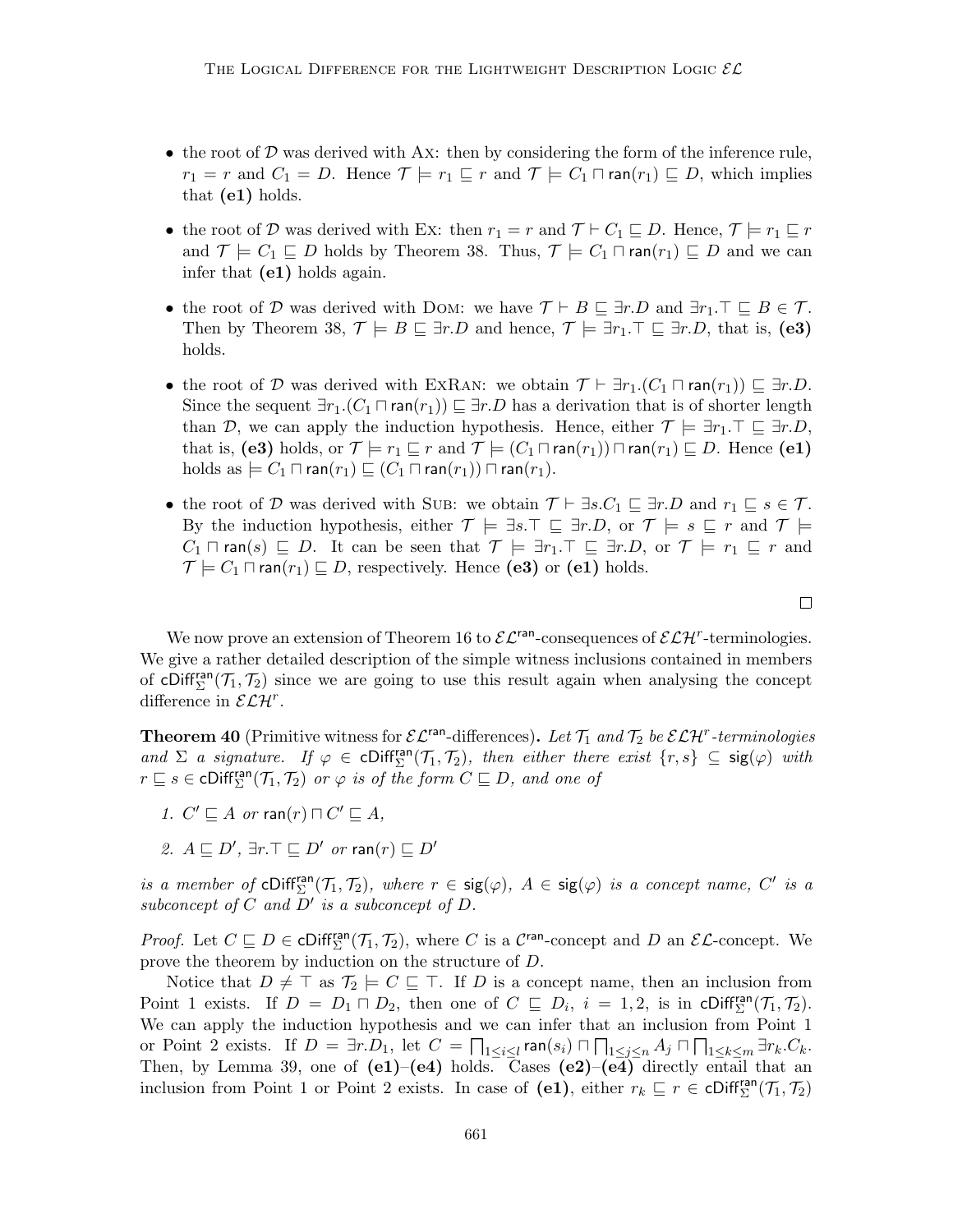or  $\mathcal{T}_1 \models C_k \sqcap \mathsf{ran}(r_k) \sqsubseteq D_1$  but  $\mathcal{T}_2 \not\models C_k \sqcap \mathsf{ran}(r_k) \sqsubseteq D_1$  (as otherwise  $\mathcal{T}_2 \models C \sqsubseteq D$  would hold). Now we can apply the induction hypothesis to  $D_1$  and conclude that an inclusion from Point 1 or Point 2 exists.  $\Box$ 

#### 5.3 Instance Difference Witnesses

Similarly to Theorem 16 for the concept difference between  $\mathcal{E} \mathcal{L}$ -terminologies and derived from its extension, Theorem 40, for  $\mathcal{EL}^{\text{ran}}$ , we show that every member  $(\mathcal{A}, \alpha)$  of iDiff<sub> $\Sigma$ </sub>( $\mathcal{T}_1$ ,  $\mathcal{T}_2$ ) gives rise to a basic witness in which either the ABox or the instance query are atomic. To keep the formulation succinct we give an abstract description of the relationship between  $(A, \alpha) \in \text{Diff}_{\Sigma}(\mathcal{T}_1, \mathcal{T}_2)$  and its witness using only the signature of  $(A, \alpha)$ . The interested reader will have no problem to derive a stronger relationship between  $(A, \alpha)$ and its witness from the proof.

**Theorem 41** (Primitive witness for  $\mathcal{ELH}^r$ -instance differences). Let  $\mathcal{T}_1$  and  $\mathcal{T}_2$  be  $\mathcal{ELH}^r$ terminologies and  $\Sigma$  a signature. If  $\varphi \in \text{ilif}_{\Sigma}(\mathcal{T}_1, \mathcal{T}_2)$ , then at least one of the following conditions holds:

- 1.  $({r(a, b)}, {s(a, b)}) \in iDiff_{\Sigma}(\mathcal{T}_1, \mathcal{T}_2)$ , for some  $r, s \in \text{sig}(\varphi)$ ;
- 2.  $(A, A(b)) \in \text{IDiff}_{\Sigma}(\mathcal{T}_1, \mathcal{T}_2)$ , for some concept name  $A \in \text{sig}(\varphi)$ , individual b, and ABox A with  $sig(A) \subseteq sig(\varphi)$ .
- 3.  $(A, D(b)) \in \text{iDiff}_{\Sigma}(\mathcal{T}_1, \mathcal{T}_2)$ , for some singleton ABox A, individual b in A, and  $\mathcal{EL}$ concept D such that  $sig(\mathcal{A}), sig(D) \subseteq sig(\varphi)$ ;

*Proof.* Let  $(A, \alpha) \in \text{IDiff}_{\Sigma}(\mathcal{T}_1, \mathcal{T}_2)$ . We distinguish the following cases.

(a) If  $\alpha = s(a, b)$ , then  $(\mathcal{T}_1, \mathcal{A}) \models s(a, b)$  if, and only if, for some  $r(a, b) \in \mathcal{A}$  we have  $\mathcal{T}_1 \models$  $r \subseteq s$ . As  $(\mathcal{T}_2, \mathcal{A}) \not\models s(a, b)$  we obtain  $\mathcal{T}_2 \not\models r \subseteq s$ . Thus,  $({r(a, b)}_1, s(a, b)) \in iDiff_{\Sigma}(\mathcal{T}_1, \mathcal{T}_2)$ and Point 1 holds.

(b) Assume  $\alpha = D(b)$  for some  $\mathcal{EL}$ -concept D. By Lemma 36, for some  $n \geq 0$  we have  $\mathcal{T}_1 \models C^{n,\text{ran}}_{\mathcal{A},b} \sqsubseteq D$  and  $\mathcal{T}_2 \not\models C^{n,\text{ran}}_{\mathcal{A},b} \sqsubseteq D$ . By Theorem 40, one of (i)  $r \sqsubseteq s$ , (ii)  $A \sqsubseteq D'$ , (iii)  $\exists r.\top\sqsubseteq D', \mathrm{(iv)}$  ran $(r)\sqsubseteq D', \mathrm{(\widetilde{v})}\ C\sqsubseteq A, \mathrm{or} \mathrm{(vi)}$  ran $(r)\sqcap C\sqsubseteq A$  is a member of  $\mathrm{cDiff}^{\mathrm{ran}}_{\Sigma}(\mathcal{T}_1,\mathcal{T}_2),$ where  $r \in \text{sig}(\varphi)$ ,  $A \in \text{sig}(\varphi)$  is a concept name, C is a subconcept of  $C_{\mathcal{A},b}^{n,\text{ran}}$  and D' is a subconcept of D. If (i)  $r \subseteq s \in \text{Cliff}_{\Sigma}^{\text{ran}}(\mathcal{T}_1, \mathcal{T}_2)$ , then  $(\{r(a, b)\}, s(a, b)) \in \text{iDiff}_{\Sigma}(\mathcal{T}_1, \mathcal{T}_2)$  and Point 1 holds.

Now let  $F \sqsubseteq G$  denote the member of  $\text{cliff}_{\Sigma}^{\text{ran}}(\mathcal{T}_1, \mathcal{T}_2)$  in the cases (ii)-(vi) above. Consider the ABox  $A_F$  associated with the C<sup>ran</sup>-concept F in Point 2 of Lemma 36. Then  $sig(\mathcal{A}_F) \subseteq sig(\varphi)$  and  $(\mathcal{A}_F, G(a_F)) \in iDiff_{\Sigma}(\mathcal{T}_1, \mathcal{T}_2)$ .

In case (ii), we obtain that  $F = A$  is a concept name. Hence  $\mathcal{A}_F = \{A(a_F)\}\$ and Point 3 holds. For case (iii), we obtain  $A_F = \{r(a_F, a_T), \top(a_T)\}\$  and Point 3 of the lemma applies again (after removing  $\top(a_{\top})$  from  $\mathcal{A}_F$ ). Similarly, if (iv), then  $\mathcal{A}_F = \{r(a_{\text{ran}}, a_F)\}\$ , and Point 3 of the lemma holds. Finally, for the cases (v) and (vi),  $G \in \text{sig}(\varphi)$  is a concept name. Hence Point 2 of the lemma applies.  $\Box$ 

Theorem 41 justifies the following finite representation of the  $\Sigma$ -instance difference between  $\mathcal{ELH}^r$ -terminologies. It corresponds exactly to the three distinct points of the theorem. Assume  $\mathcal{T}_1$  and  $\mathcal{T}_2$  are given. Let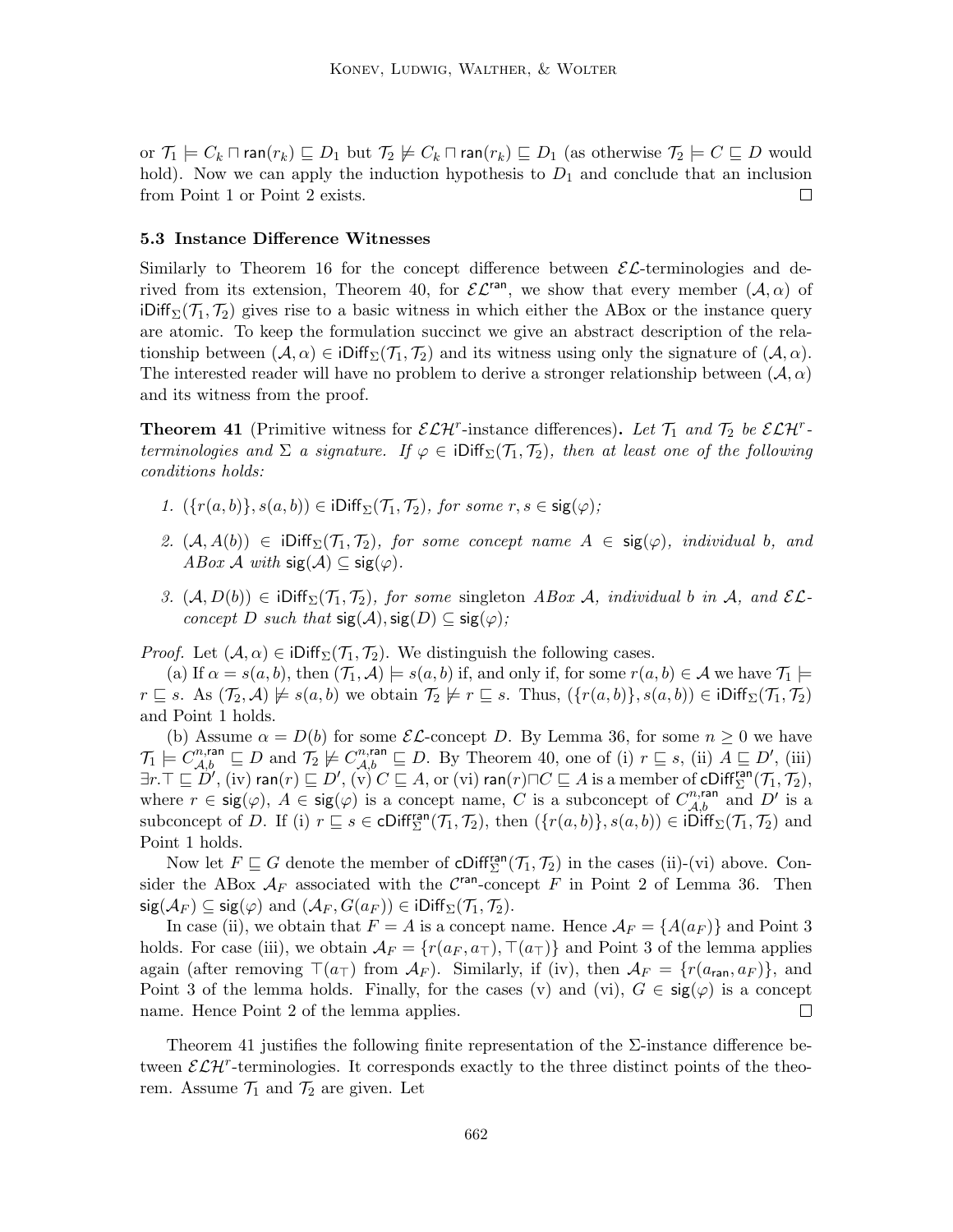- the set of *role*  $\Sigma$ -instance difference witnesses,  $iWtn_{\Sigma}^{R}(\mathcal{T}_{1}, \mathcal{T}_{2})$ , consist of all  $r \subseteq s$  such that  $\mathcal{T}_1 \models r \sqsubseteq s$  and  $\mathcal{T}_2 \not\models r \sqsubseteq s$ ;
- the set of *right-hand*  $\Sigma$ -instance difference witnesses,  $iWtn_{\Sigma}^{rhs}(\mathcal{T}_1, \mathcal{T}_2)$ , consist of all  $A \in \Sigma$  such that there exists A with  $(A, A(a)) \in iDiff_{\Sigma}(\mathcal{T}_1, \mathcal{T}_2);$
- the set of *left-hand*  $\Sigma$ -instance difference witnesses,  $Wtn_{\Sigma}^{\mathsf{hls}}(\mathcal{T}_1, \mathcal{T}_2)$ , consist of all  $A \in \Sigma$ such that there exists  $C(a)$  with  $({A(a)}, C(a)) \in \text{Diff}_{\Sigma}(\mathcal{T}_1, \mathcal{T}_2)$  and all  $r \in \Sigma$  such that there exists  $C(c)$  with  $c = a$  or  $c = b$  such that  $({r(a, b)}, C(c)) \in \text{iDiff}_{\Sigma}(\mathcal{T}_1, \mathcal{T}_2)$ .

The set of all Σ-instance difference witnesses is defined as

$$
iWtn_{\Sigma}(\mathcal{T}_1,\mathcal{T}_2)=(iWtn_{\Sigma}^{R}(\mathcal{T}_1,\mathcal{T}_2),iWtn_{\Sigma}^{rhs}(\mathcal{T}_1,\mathcal{T}_2),iWtn_{\Sigma}^{lhs}(\mathcal{T}_1,\mathcal{T}_2)).
$$

By Theorem 41, observe that  $iWtn_{\Sigma}(\mathcal{T}_1, \mathcal{T}_2) = (\emptyset, \emptyset, \emptyset)$  if, and only if,  $iDiff_{\Sigma}(\mathcal{T}_1, \mathcal{T}_2) = \emptyset$ . The set  $\mathsf{iWtn}^{\mathsf{R}}_{\Sigma}(\mathcal{T}_1,\mathcal{T}_2)$  can be easily computed in polynomial time and will not be analysed further in this paper. Thus, our aim now is to present polynomial-time algorithms computing iWtn ${}^{\mathsf{rhs}}_{\Sigma}(\mathcal{T}_1, \mathcal{T}_2)$  and iWtn ${}^{\mathsf{hs}}_{\Sigma}(\mathcal{T}_1, \mathcal{T}_2)$ .

# **5.4** Computing  $iWtn_{\Sigma}^{rhs}(\mathcal{T}_1, \mathcal{T}_2)$

We compute  $iWtn_{\Sigma}^{rhs}(\mathcal{T}_1, \mathcal{T}_2)$  in two different ways: first, we present the more transparent ABox approach that works for arbitrary  $\mathcal{ELH}^r$ -terminologies, and second we present the more efficient dynamic programming approach that works for acyclic  $\mathcal{ELH}^r$ -terminologies only. Both approaches have been introduced in Section 4.2 for  $\mathcal{EL}$ -terminologies. We start with the ABox approach and exhibit a  $\Sigma$ -ABox  $\mathcal{A}_{\mathcal{I}_2,\Sigma}$  depending on  $\mathcal{T}_2$  and  $\Sigma$  only such that for non-conjunctive  $A \in \Sigma$  there exists an ABox A such that  $(A, A(d)) \in \text{Diff}_{\Sigma}(\mathcal{T}_1, \mathcal{T}_2)$  if, and only if,  $(\mathcal{T}_1, \mathcal{A}_{\mathcal{T}_2, \Sigma}) \models A(\xi_A)$  for a certain individual name  $\xi_A$ . The case of conjunctive A is reduced to this condition for its defining concept names.

To deal with  $\mathcal{ELH}^r$ -terminologies rather than with  $\mathcal{EL}$ -terminologies we have to extend the structure of  $\mathcal{A}_{\mathcal{T}_2,\Sigma}$  significantly. To describe the model-theoretic properties of  $\mathcal{A}_{\mathcal{T}_2,\Sigma}$ , we require the notion of a  $\Sigma$ -range simulation. They capture model-theoretically the expressive power of  $C^{\text{ran}}$ -concepts (the concepts that have been used to describe the  $\Sigma$ -instance difference in terms of subsumption, cf. Lemma 36). For any two ABoxes  $A_1, A_2$  with designated individual names  $a_1$  and  $a_2$ , we say that a relation S between  $obj(\mathcal{A}_1)$  and  $obj(\mathcal{A}_2)$  is a  $\Sigma\text{-}simulation$  if, and only if,

- (S1)  $(a_1, a_2) \in S;$
- (S2) for all  $A \in \Sigma$ : if  $(a, b) \in S$  and  $A(a) \in \mathcal{A}_1$ , then  $A(b) \in \mathcal{A}_2$ ;
- (S3) for all  $r \in \Sigma$ : if  $(a, b) \in S$  and  $r(a, a') \in A_1$ , then there exists b' with  $(a', b') \in S$  and  $r(b, b') \in \mathcal{A}_2.$

We say that S is a  $\Sigma$ -range simulation if, in addition,

(RS) for all  $r \in \Sigma$ : if  $(a, b) \in S$  and there exists c such that  $r(c, a) \in A_1$ , then there exists c' with  $r(c', b) \in \mathcal{A}_2$ .

In what follows we write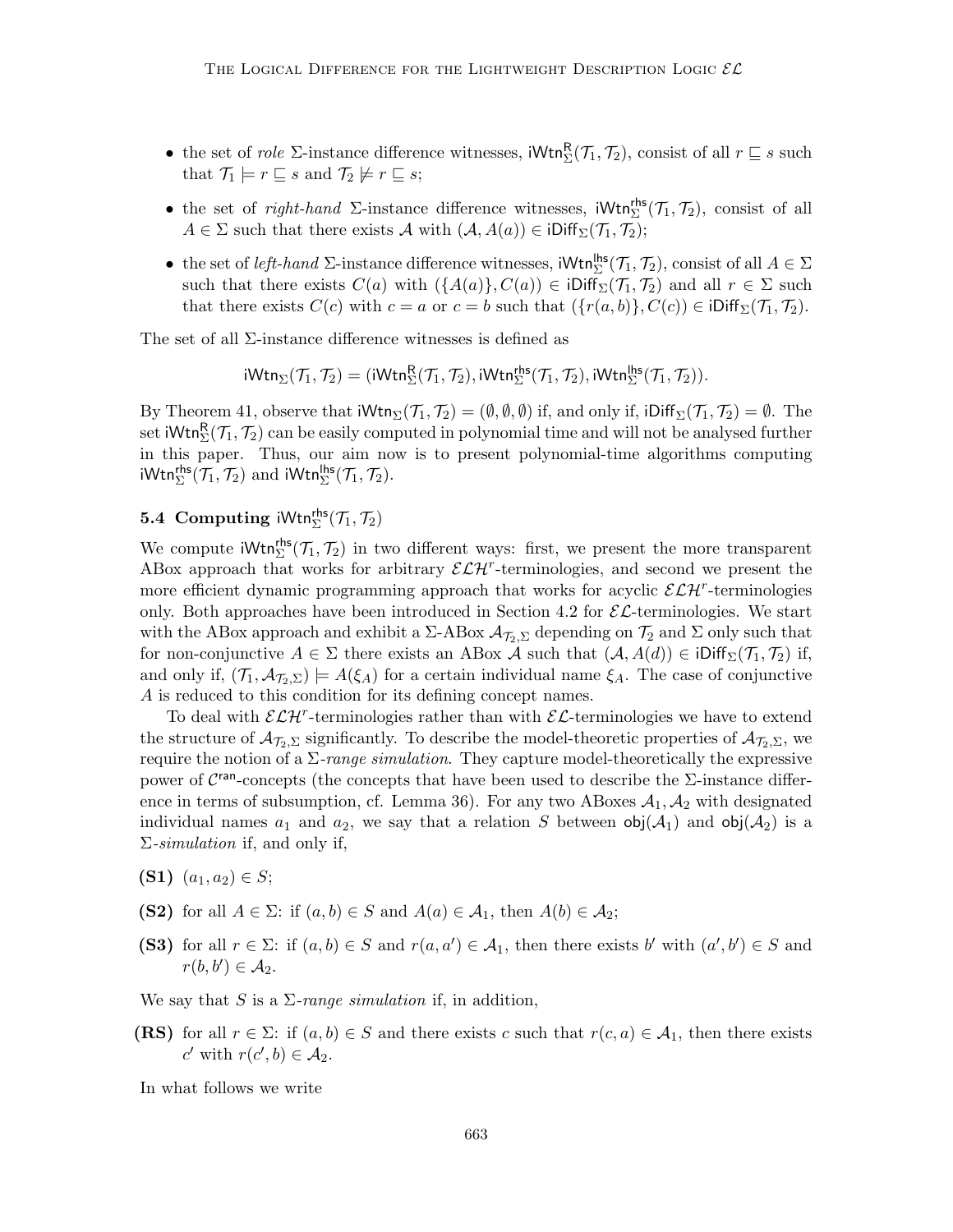- $(A_1, a_1) \leq_{\Sigma} (A_2, a_2)$  if there exists a  $\Sigma$ -simulation between  $(A_1, a_1)$  and  $(A_2, a_2)$ ; and
- $(A_1, a_1) \leq \Sigma$   $(A_2, a_2)$  if there exists a  $\Sigma$ -range simulation between  $(A_1, a_1)$  and  $(\mathcal{A}_2, a_2).$

The following lemma shows that range simulations characterise  $C<sup>ran</sup>$ -concepts.

**Lemma 42.** Let  $\mathcal{A}_1$  and  $\mathcal{A}_2$  be  $\Sigma$ -ABoxes with designated individual names  $a_1$  and  $a_2$ . If  $(\mathcal{A}_1, a_1) \leq^{\text{ran}}_{\Sigma} (\mathcal{A}_2, a_2)$ , then  $(\mathcal{T}, \mathcal{A}_1) \models C(a_1)$  implies  $(\mathcal{T}, \mathcal{A}_2) \models C(a_2)$  for all  $\mathcal{C}^{\text{ran}}$ -concepts  $C$ .

*Proof.* We apply Lemma 36. Let S be a  $\Sigma$ -range simulation between  $\mathcal{A}_1$  and  $\mathcal{A}_2$  with  $(a_1, a_2) \in S$ . One can prove by induction on n that for all  $n \geq 0$ , for all  $a \in \text{obj}(\mathcal{A}_1)$  and for all  $b \in \text{obj}(\mathcal{A}_2)$ ,

(\*) If 
$$
(a, b) \in S
$$
, then  $\mathcal{A}_2 \models C_{\mathcal{A}_1, a}^{n, \text{ran}}(b)$ .

Now assume that  $(A_1, a_1) \leq^{\text{ran}}_{\Sigma} (A_2, a_2)$  and that  $(\mathcal{T}, \mathcal{A}_1) \models C(a_1)$  holds for a  $\mathcal{C}^{\text{ran}}$ concept C. Then, by Lemma 36, there exists  $n \geq 0$  such that  $\mathcal{T} \models C_{A_1, a_2}^{n, \text{ran}}$  $\mathcal{A}_{1}, \mathcal{A}_{1} \sqsubseteq C$ . Moreover, as  $(\mathcal{A}_1, a_1) \leq^{\text{ran}}_{\Sigma} (\mathcal{A}_2, a_2)$ , we have by  $(*)$  that  $\mathcal{A}_2 \models C^{n,\text{ran}}_{\mathcal{A}_1,a_2}$  $\mathcal{A}_{1,a_1}(a_2)$ , which then implies that  $(\mathcal{T}, \mathcal{A}_2) \models C(a_2)$ , as required.  $\Box$ 

The construction of  $A_{\mathcal{T},\Sigma}$  is now given in Figure 6, where  $\mathcal{T}$  is a normalised  $\mathcal{ELH}^r$ terminology and  $\Sigma$  a signature. We advise the reader to recall the definition of  $\mathcal{A}_{\mathcal{T},\Sigma}$  given in Figure 3 for  $\mathcal{EL}$ -terminologies  $\mathcal T$  and then consider the additional ingredients required for  $\mathcal{ELH}^r$ -terminologies. We remind the reader of the definition of non-conj $\tau(A)$  from Section 4.2:

$$
\text{non-conj}_{\mathcal{T}}(A) = \left\{ \begin{array}{l} \{A\}, A \text{ is non-conjunctive in } \mathcal{T} \\ \{B_1, \dots, B_n\}, A \equiv B_1 \sqcap \dots \sqcap B_n \in \mathcal{T} \end{array} \right.
$$

In Figure 6, we also use the following sets, for  $A \in \mathsf{N}_{\mathsf{C}}$  and  $r \in \mathsf{N}_{\mathsf{R}}$ :

- pre $C^{\Sigma}_{\mathcal{T}}(A) = \{ B \in \Sigma \cap \mathsf{N}_{\mathsf{C}} \mid \mathcal{T} \models B \sqsubseteq A \},\$
- pre $\mathsf{Dom}_{\mathcal{T}}^{\Sigma}(A) = \{ \, r \in \Sigma \cap \mathsf{N}_{\mathsf{R}} \mid \mathcal{T} \models \exists r . \top \sqsubseteq A \, \},$
- pre $\mathsf{Ran}_{\mathcal{T}}^{\Sigma}(A) = \{ \, r \in \Sigma \cap \mathsf{N}_{\mathsf{R}} \mid \mathcal{T} \models \mathsf{ran}(r) \sqsubseteq A \, \},$
- pre $\mathsf{Role}^\Sigma_\mathcal{T}(r) = \{ \, s \in \Sigma \cap \mathsf{N}_{\mathsf{R}} \mid \mathcal{T} \models s \sqsubseteq r \, \}.$

The following example illustrates the definition of  $A_{\mathcal{T},\Sigma}$ .

**Example 43.** For  $\mathcal{T}_1 = \{\text{ran}(r) \sqsubseteq A_1, \text{ran}(s) \sqsubseteq A_2, B \equiv A_1 \sqcap A_2\}, \mathcal{T}_2 = \emptyset$ , and  $\Sigma = \{r, s, B\}$ defined as in Example 4, we have

$$
\mathcal{A}_{\mathcal{T}_2,\Sigma} = \{B(\xi_{\Sigma}), r(\xi_{\Sigma},\xi_{\Sigma}), s(\xi_{\Sigma},\xi_{\Sigma}), r(\xi_B,\xi_{\Sigma}), s(\xi_B,\xi_{\Sigma}), r(\xi_{\Sigma},\xi_B), s(\xi_{\Sigma},\xi_B)\}.
$$

It holds that  $(\mathcal{T}_1, \mathcal{A}_{\mathcal{T}_2, \Sigma}) \models B(\xi_B)$  and  $(\mathcal{T}_2, \mathcal{A}_{\mathcal{T}_2, \Sigma}) \not\models B(\xi_B)$ .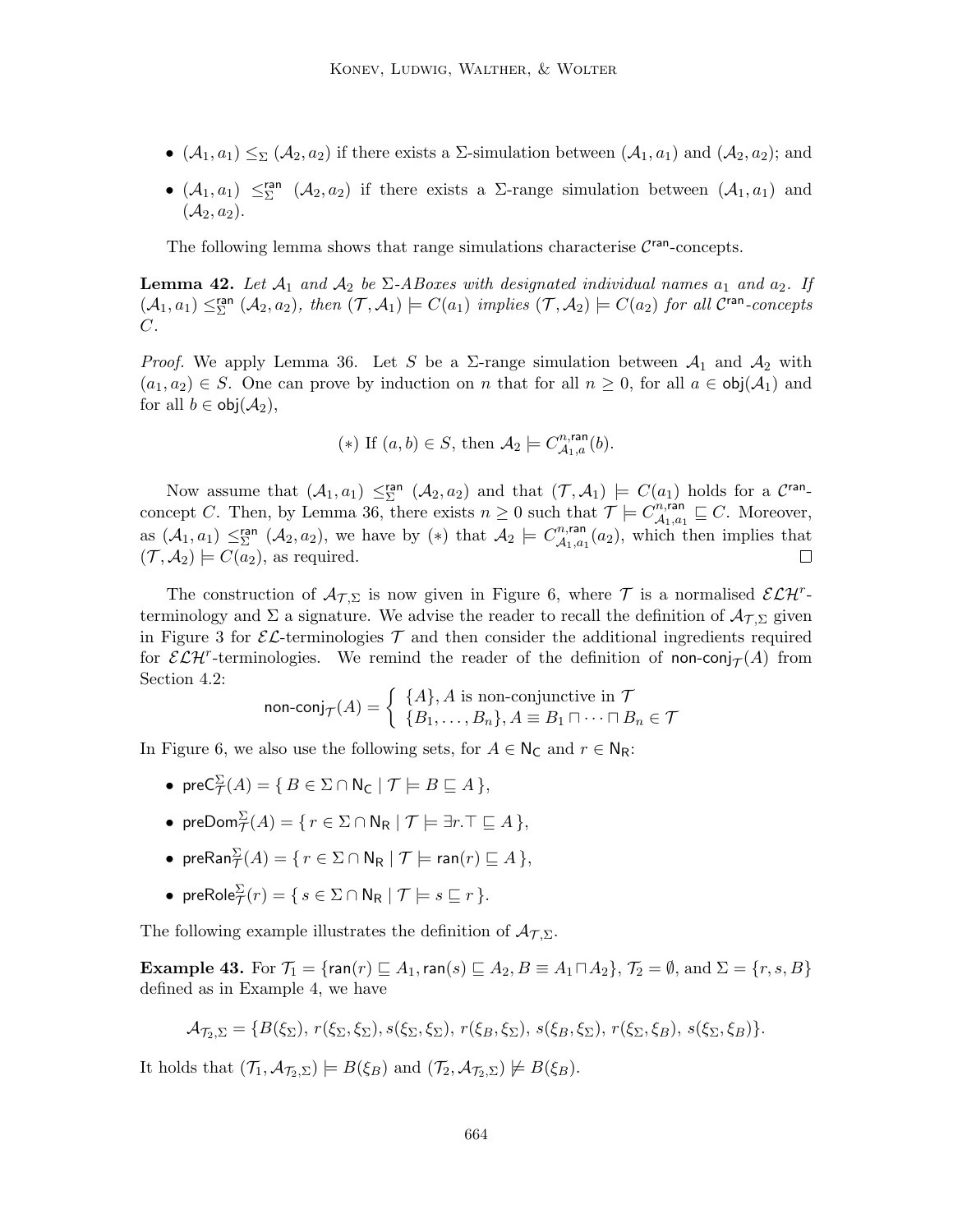Let

$$
\{\xi_A \mid A \in \text{sig}(\mathcal{T}) \cup \Sigma \text{ and non-conjunctive in } \mathcal{T}\} \cup \{\xi_{\Sigma}\} \subseteq \mathsf{N}_1.
$$

be a set of individual names. For A non-conjunctive in T, define sets  $\mathcal{A}_{\mathcal{T},\Sigma}(A)$  of assertions as follows

• if A is pseudo-primitive in  $\mathcal{T}$ , then

$$
\mathcal{A}_{\mathcal{T},\Sigma}(A) = \{ A'(\xi_A) \mid A' \in \Sigma \setminus \text{preC}_{\mathcal{T}}^{\Sigma}(A) \}
$$

$$
\cup \{ r(\xi_A, \xi_{\Sigma}) \mid r \in \Sigma \setminus \text{preDom}_{\mathcal{T}}^{\Sigma}(A) \}
$$

$$
\cup \{ r(\xi_{\Sigma}, \xi_A) \mid r \in \Sigma \setminus \text{preRan}_{\mathcal{T}}^{\Sigma}(A) \},
$$

• if  $A \equiv \exists r.B \in \mathcal{T}$ , then for  $s \in \mathsf{N}_{\mathsf{R}}$  let

$$
\Xi_A=\set{(s,\xi_{B'})\mid B'\in \text{non-conj}_{\mathcal{T}}(B), s\in \text{preRole}^\Sigma_{\mathcal{T}}(r)\setminus (\text{preDom}^\Sigma_{\mathcal{T}}(A)\cup \text{preRan}^\Sigma_{\mathcal{T}}(B'))}
$$

and set

$$
\mathcal{A}_{\mathcal{T},\Sigma}(A) = \{ A'(\xi_A) \mid A' \in \Sigma \setminus \text{preC}_{\mathcal{T}}^{\Sigma}(A) \}
$$
  

$$
\cup \{ s(\xi_{\Sigma}, \xi_A) \mid s \in \Sigma \setminus \text{preRan}_{\mathcal{T}}^{\Sigma}(A) \}
$$
  

$$
\cup \{ s(\xi_A, \xi_{\Sigma}) \mid s \in \Sigma \setminus (\text{preRole}_{\mathcal{T}}^{\Sigma}(r) \cup \text{preDom}_{\mathcal{T}}^{\Sigma}(A)) \}
$$
  

$$
\cup \{ s(\xi_A, \xi) \mid (s, \xi) \in \Xi_A \}.
$$

Let

$$
\mathcal{A}_{\mathcal{T},\Sigma} = \{ A'(\xi_{\Sigma}) \mid A' \in \Sigma \} \cup \{ r(\xi_{\Sigma},\xi_{\Sigma}) \mid r \in \Sigma \} \cup \bigcup_{\substack{A \in \Sigma \cup \text{sig}(\mathcal{T}) \\ A \text{ is non-conjunctive in } \mathcal{T}}} \mathcal{A}_{\mathcal{T},\Sigma}(A)
$$

Figure 6: Construction of  $\mathcal{A}_{\mathcal{T},\Sigma}$  for  $\mathcal{ELH}^r$ -terminologies.

**Lemma 44.** For every normalised  $\mathcal{ELH}^r$ -terminology  $\mathcal T$  and signature  $\Sigma$  the following conditions are equivalent for all  $\Sigma$ -ABoxes  $\mathcal{A}, A \in \text{sig}(\mathcal{T}) \cup \Sigma$  non-conjunctive in  $\mathcal{T}$ , and all  $a \in \text{obj}(\mathcal{A})$ :

- 1.  $(\mathcal{T}, \mathcal{A}) \not\models A(a);$
- 2.  $\xi_A \in \text{obj}(\mathcal{A}_{\mathcal{T},\Sigma})$  and  $(\mathcal{A},a) \leq^{\text{ran}}_{\Sigma} (\mathcal{A}_{\mathcal{T},\Sigma},\xi_A)$ .

Lemma 44 is proved in the appendix.

**Lemma 45.** Let  $\mathcal{T}_1$  and  $\mathcal{T}_2$  be normalised  $\mathcal{ELH}^r$ -terminologies,  $\Sigma$  a signature and  $A \in \Sigma$ . Let  $\mathcal{A}_{\mathcal{T}_2,\Sigma}$  be the ABox constructed in Figure 6. Then the following conditions are equivalent:

- there exists a  $\Sigma$ -ABox A such that  $(\mathcal{T}_1, \mathcal{A}) \models A(a)$  and  $(\mathcal{T}_2, \mathcal{A}) \not\models A(a)$ ;
- $\bullet$   $(\mathcal{T}_1, \mathcal{A}_{\mathcal{T}_2, \Sigma}) \models A(\xi_B)$  for some  $B \in \mathsf{non\text{-}conj}_{\mathcal{T}_2}(A)$ .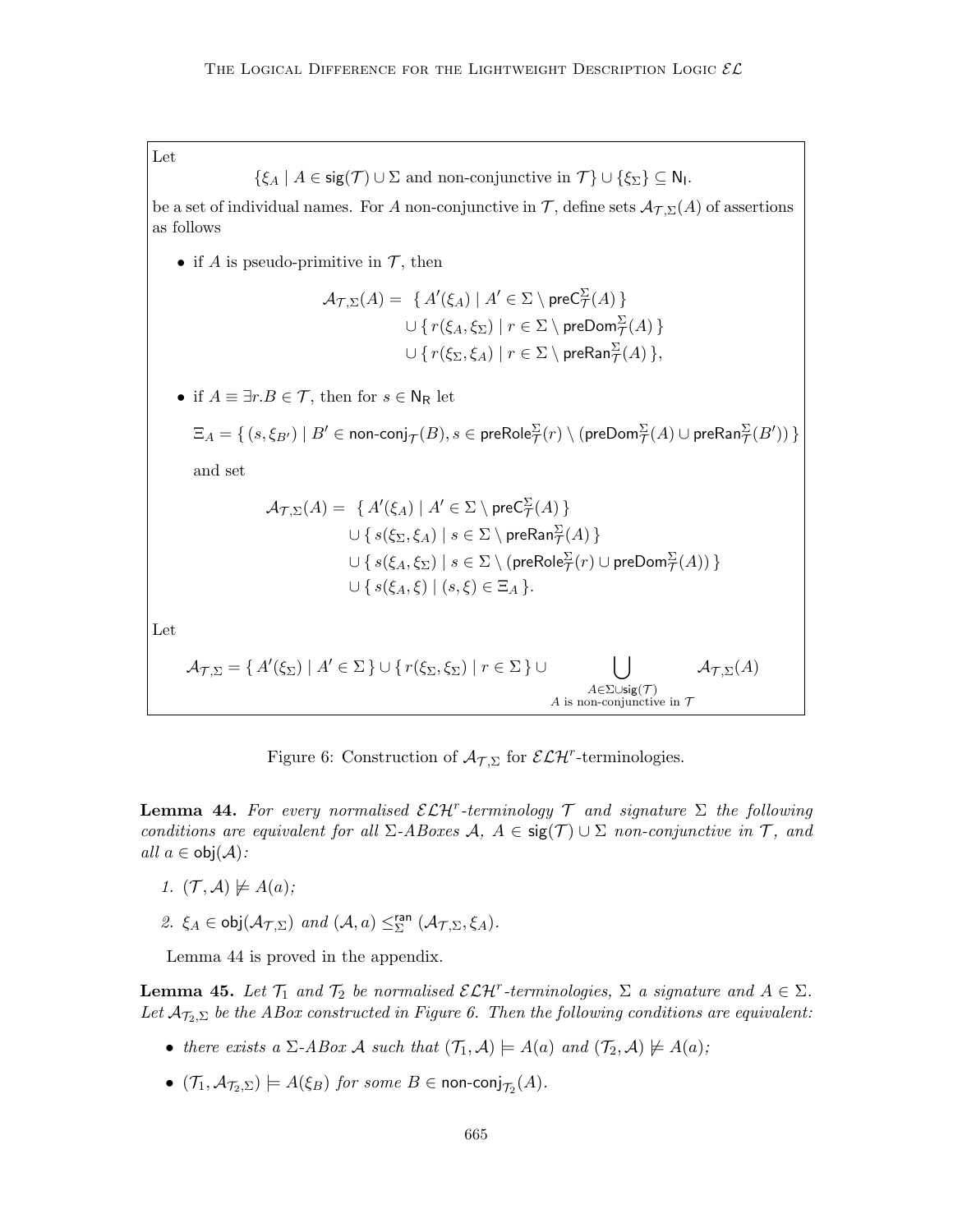*Proof.* Assume there exists a  $\Sigma$ -ABox A and  $a \in obj(\mathcal{A})$  with  $(\mathcal{T}_1, \mathcal{A}) \models A(a)$  and  $(\mathcal{T}_2, \mathcal{A}) \not\models$  $A(a)$ . Then, as  $(\mathcal{T}_2, \mathcal{A}) \not\models A(a)$ , for some  $B \in \text{non-conj}_{\mathcal{T}_2}(A)$ ,  $(\mathcal{T}_2, \mathcal{A}) \not\models B(a)$ . Hence, by Lemma 44,  $(A, a) \leq^{\text{ran}}_{\Sigma} (A_{\mathcal{T}_2, \Sigma}, \xi_B)$ . But then, by Lemma 42,  $(\mathcal{T}_1, \mathcal{A}_{\mathcal{T}_2, \Sigma}) \models A(\xi_B)$ , as required.

Conversely, suppose that  $(\mathcal{T}_1, \mathcal{A}_{\mathcal{T}_2, \Sigma}) \models A(\xi_B)$  for some  $B \in \text{non-conj}_{\mathcal{T}_2}(A)$  with  $\xi_B \in$ obj $(\mathcal{A}_{\mathcal{J}_2,\Sigma})$ . Notice that, by Lemma 44,  $(\mathcal{T}_2,\mathcal{A}_{\mathcal{T}_2,\Sigma}) \not\models B(\xi_B)$ . Hence  $(\mathcal{T}_2,\mathcal{A}_{\mathcal{T}_2,\Sigma}) \not\models A(\xi_B)$ and so  $\mathcal{A}_{\mathcal{T}_2,\Sigma}$  and  $\xi_B$  witness Point 1.

**Theorem 46.** Let  $\mathcal{T}_1$  and  $\mathcal{T}_2$  be normalised  $\mathcal{ELH}^r$ -terminologies and  $\Sigma$  a signature. Then  $iWtn_{\Sigma}^{rhs}(\mathcal{T}_1, \mathcal{T}_2)$  can be computed in polynomial time.

*Proof.* By Lemma 45,  $A \in \text{iWtn}_{\Sigma}^{\text{rhs}}(\mathcal{T}_1, \mathcal{T}_2)$  if, and only if, for some  $B \in \text{non-conj}_{\mathcal{T}_2}(A)$  we have  $(\mathcal{T}_1, \mathcal{A}_{\mathcal{T}_2, \Sigma}) \models A(\xi_B)$ . It remains to observe that  $\mathcal{A}_{\mathcal{T}_2, \Sigma}$  can be constructed in polynomial time and checking whether  $(\mathcal{T}_1, \mathcal{A}_{\mathcal{T}_2, \Sigma}) \models A(\xi_B)$  is in polynomial time.  $\Box$ 

We now briefly describe how the dynamic programming approach for computing the set  $iWtn_{\Sigma}^{rhs}(\mathcal{T}_1, \mathcal{T}_2)$  for acyclic terminologies is extended from  $\mathcal{EL}$  to  $\mathcal{ELH}^r$ . The extension of the NotWitness(E) algorithm from Figure 4 to  $\mathcal{ELH}^r$  is given in Figure 7. As in Figure 4, the procedure NotWitness(E) recursively associates with every  $E \in \text{sig}(\mathcal{T}_1) \cup \Sigma$  a subset of

 $\Xi = \{ \text{All} \} \cup \{ A \mid A \in (\text{sig}(\mathcal{T}_2) \cup \Sigma), A \text{ is non-conjunctive in } \mathcal{T}_2 \}.$ 

The conditions for  $A \in \text{NotWitness}(E)$  become more complex since now one has to take into account the sets pre $\mathsf{Ran}^\Sigma_{\mathcal{T}}(E)$  and pre $\mathsf{Dom}^\Sigma_{\mathcal{T}}(E).$  To prove the correctness of the NotWitness algorithm, we observe the following consequence of Lemma 36.

**Corollary 47.** Let  $T_1$  and  $T_2$  be normalised acyclic  $\mathcal{ELH}^r$ -terminologies and  $\Sigma$  a signature. Then  $iWtn_{\Sigma}^{rhs}(\mathcal{T}_1, \mathcal{T}_2) = \{ A \in \Sigma \mid \exists \mathcal{C}^{ran}\text{-}concept C \text{ such that } C \sqsubseteq A \in \text{Cliff}_{\Sigma}^{ran}(\mathcal{T}_1, \mathcal{T}_2) \}.$ 

*Proof.* First, let  $A \in iWtn_{\Sigma}^{rhs}(\mathcal{T}_1, \mathcal{T}_2)$ . Then there exists a  $\Sigma$ -ABox A such that  $(\mathcal{T}_1, \mathcal{A})$   $\models$  $A(a)$  and  $(\mathcal{T}_2, \mathcal{A}) \not\models A(a)$ . Hence, by Point 1 of Lemma 36 there exists  $n \geq 0$  such that  $C_{\mathcal{A},a}^{\hat{n},\text{ran}} \sqsubseteq A \in \text{cliff}_{\Sigma}^{\text{ran}}(\mathcal{T}_1, \mathcal{T}_2)$ . Note that  $C_{\mathcal{A},a}^{n,\text{ran}}$  is a  $\mathcal{C}^{\text{ran}}$ -concept. Conversely, assume  $A \in \Sigma$ such that there exists a  $\mathcal{C}^{\text{ran}}$ -concept C with  $C \subseteq A \in \text{Cliff}_{\Sigma}^{\text{ran}}(\mathcal{T}_1, \mathcal{T}_2)$ . Then by Point 2 of Lemma 36,  $(\mathcal{A}_{C}, A(a_{C})) \in iDiff_{\Sigma}(\mathcal{T}_{1}, \mathcal{T}_{2}),$  i.e.  $A \in iWtn_{\Sigma}^{\mathsf{rhs}}(\mathcal{T}_{1}, \mathcal{T}_{2}).$ П

We now formulate the correctness of the NotWitness algorithm in the same way as in Corollary 26.

**Theorem 48.** Let  $\mathcal{T}_1$  and  $\mathcal{T}_2$  be normalised acyclic  $\mathcal{ELH}^r$ -terminologies and  $\Sigma$  a signature. Then  $iWtn_{\Sigma}^{rhs}(\mathcal{T}_1, \mathcal{T}_2) = \{ A \in \text{sig}(\mathcal{T}_1) \cap \Sigma \mid \exists B \in \text{non-conj}_{\mathcal{T}_2}(A) \text{ with } B \notin \text{NotWitness}(A) \}.$ 

The proof is an extension of the proofs of Lemma 25 and Corollary 26. Namely, one can show that for all  $A \in \text{sig}(\mathcal{T}_1) \cup \Sigma$  and all  $B \in \text{sig}(\mathcal{T}_2) \cup \Sigma$  such that B is non-conjunctive in  $\mathcal{T}_2$  the following conditions are equivalent:

- $B \in$  NotWitness $(A)$ ;
- for all  $C_{\Sigma}^{\text{ran}}$ -concepts  $C: \mathcal{T}_2 \not\models C \sqsubseteq B$  implies  $\mathcal{T}_1 \not\models C \sqsubseteq A$ .

Using Corollary 47, we thus obtain for every  $A \in \Sigma$ :  $A \in iWtn_{\Sigma}^{rhs}(\mathcal{T}_1, \mathcal{T}_2)$  if, and only if, there exists a  $\mathcal{C}_{\Sigma}^{\text{ran}}$ -concept C with  $\mathcal{T}_2 \not\models C \sqsubseteq A$  and  $\mathcal{T}_1 \models C \sqsubseteq A$  if, and only if, there exists  $B\in \mathsf{non\text{-}conj}_{\mathcal{T}_2}(A)$  with  $B\not\in \mathsf{NotWitness}(A).$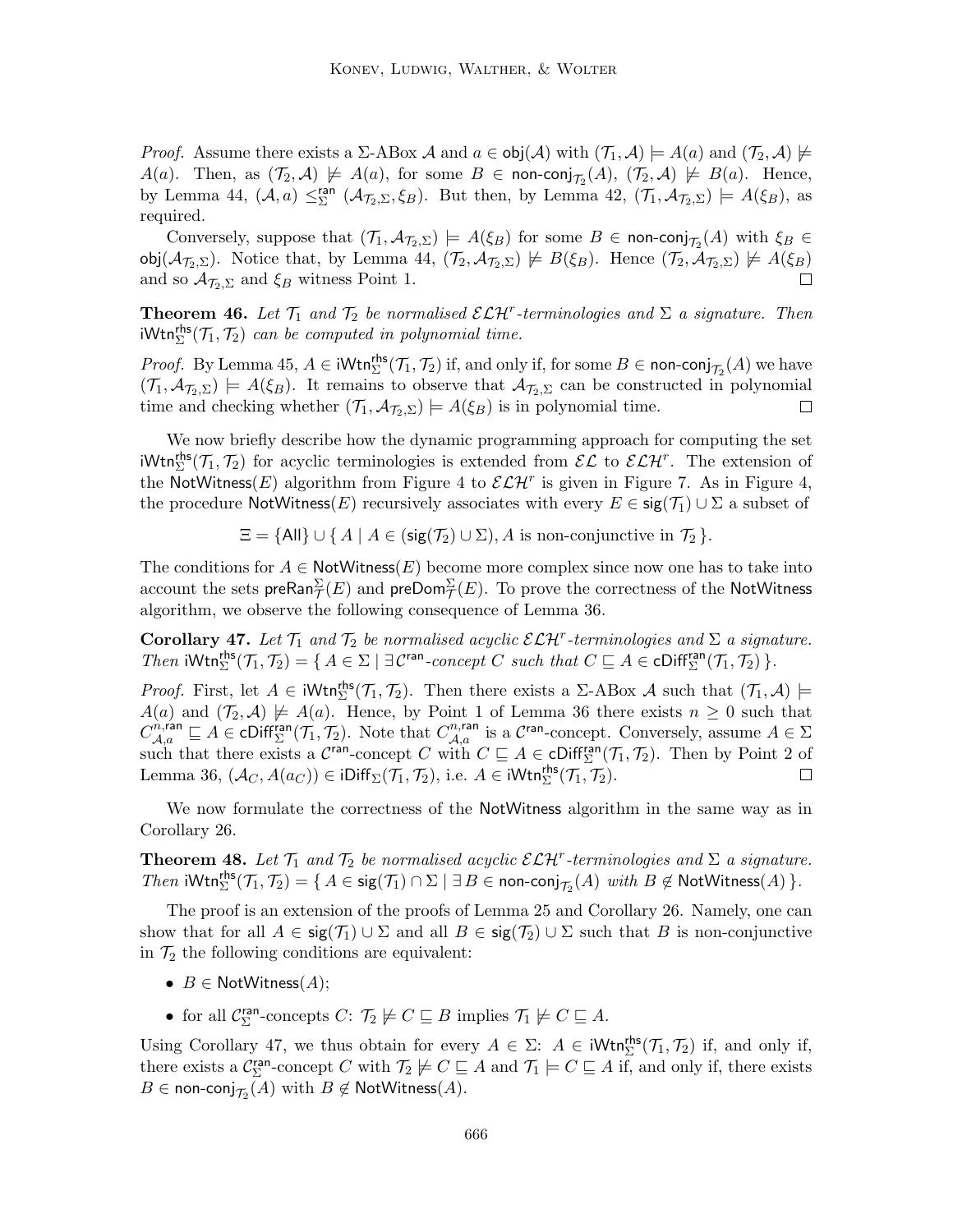```
procedure \text{Aux}_{\text{PP}}(E){\rm \bf if}\, pre{\sf C}^\Sigma_{\mathcal T_1}(E)=\emptyset {\rm \bf and}\, pre{\sf Ran}^\Sigma_{\mathcal T_1}(E)=\emptyset {\rm \bf and}\, pre{\sf Dom}^\Sigma_{\mathcal T_1}(E)=\emptyset {\rm \bf then}\,return {All}
        else
                \mathrm{Aux}_\mathrm{concept}:=\set{A\in\Xi\mid \mathsf{preC}^\Sigma_{\mathcal{T}_1}(E)\subseteq \mathsf{preC}^\Sigma_{\mathcal{T}_2}(A)}\mathrm{Aux}_\mathrm{ran} := \set{A \in \Xi \mid \mathsf{preRan}^\Sigma_{\mathcal{T}_1}(E) \subseteq \mathsf{preRan}^\Sigma_{\mathcal{T}_2}(A)}\mathrm{Aux}_\mathrm{dom}:=\set{A\in\Xi\mid \mathsf{preDom}^\Sigma_{\mathcal{T}_1}(E)\subseteq \mathsf{preDom}^\Sigma_{\mathcal{T}_2}(A)}return \text{Aux}_{\text{concept}} \cap \text{Aux}_{\text{ran}} \cap \text{Aux}_{\text{dom}}end if
end procedure
procedure \mathsf{NotW}itness(E)if E is pseudo-primitive in \mathcal{T}_1 then
                \mathsf{NotWitness}(E) := \mathsf{Aux}_{\mathsf{PP}}(E)else if E \equiv E_1 \sqcap \cdots \sqcap E_k \in \mathcal{T}_1 then
                \mathsf{NotWitness}(E) := \bigcup_{i=1}^k \mathsf{NotWitness}(E_i)else if E\equiv \exists r.E'\in \mathcal{T}_1 then
                {\bf if\,\, preRole}^{\Sigma}_{\mathcal{T}_{1}}(r)=\emptyset or {\sf All}\in {\sf NotWitness}(E') {\bf then}\textsf{NotWitness}(E) := \textsf{Aux}_{\textsf{PP}}(E)else
                        \mathrm{Aux}_\mathrm{role,prim} := \bigg\{ A \in \Xi \; \bigg| \;A is pseudo-primitive in \mathcal{T}, and
                                                                                     \mathsf{preRole}_{\mathcal{T}_1}^{\Sigma}(r) \subseteq \mathsf{preDom}_{\mathcal{T}_2}^{\Sigma}(A)\mathcal{L}\text{Aux}_{\text{role}, \text{exist}} :=\sqrt{ }\int\overline{\mathcal{L}}A \in \Xi

                                                                                     A \equiv \exists t.B \in \mathcal{T}_2,\mathsf{preRole}_{\mathcal{T}_1}^{\Sigma}(r) \subseteq \mathsf{preRole}_{\mathcal{T}_2}^{\Sigma}(t) \cup \mathsf{preDom}_{\mathcal{T}_2}^{\Sigma}(A), \,\, \text{and}for all s\in \mathsf{preRole}^\Sigma_{\mathcal{T}_1}(r) \cap \mathsf{preRole}^\Sigma_{\mathcal{T}_2}(t) with
                                                                                                s \notin {\sf preDom}^{\Sigma}_{\mathcal{T}_2}(A) \text{ and } B' \in {\sf non-conj}_{\mathcal{T}_2}(B) \text{ with }s \notin \mathsf{preRan}_{\mathcal{T}_2}^{\Sigma}(B'), \text{ there exists } E'' \in \mathsf{non-conj}_{\mathcal{T}_1}(E')with B'\in \operatorname{\sf NotWitness}(E'') and s\not\in \operatorname{\sf preRan}^\Sigma_{\mathcal T_1}(E'')\mathcal{L}\overline{\mathcal{L}}\int\mathsf{NotWitness}(E) := (\operatorname{Aux}_\mathrm{role,prim} \cup \operatorname{Aux}_\mathrm{role,exist}) \cap \operatorname{Aux}_\mathrm{PP}(E)end if
        end if
end procedure
```
Figure 7: Computation of NotWitness(E) for  $\mathcal{ELH}^r$ .

# **5.5** Tractability of  $iWtn_{\Sigma}^{\mathsf{hls}}(\mathcal{T}_1, \mathcal{T}_2)$

We prove the tractability of  $iWtn_{\Sigma}^{\mathsf{hfs}}(\mathcal{T}_1, \mathcal{T}_2)$  by the same reduction to simulation checking as in the case of  $\mathcal{EL}$ -terminologies (Theorem 30).

**Theorem 49.** Let  $\mathcal{T}_1$  and  $\mathcal{T}_2$  be  $\mathcal{ELH}^r$ -TBoxes and let  $\Sigma$  be a signature. Then the set  $iWtn_{\Sigma}^{\mathsf{hls}}(\mathcal{T}_1, \mathcal{T}_2)$  can be computed in polynomial time.

*Proof.* For any concept name  $A \in \Sigma$  we have

$$
A \in \mathsf{iWtn}_{\Sigma}^{\mathsf{hls}}(\mathcal{T}_1, \mathcal{T}_2) \quad \Leftrightarrow \quad (\mathcal{I}_{\mathcal{K}_1}, a) \not\leq_{\Sigma} (\mathcal{I}_{\mathcal{K}_2}, a)
$$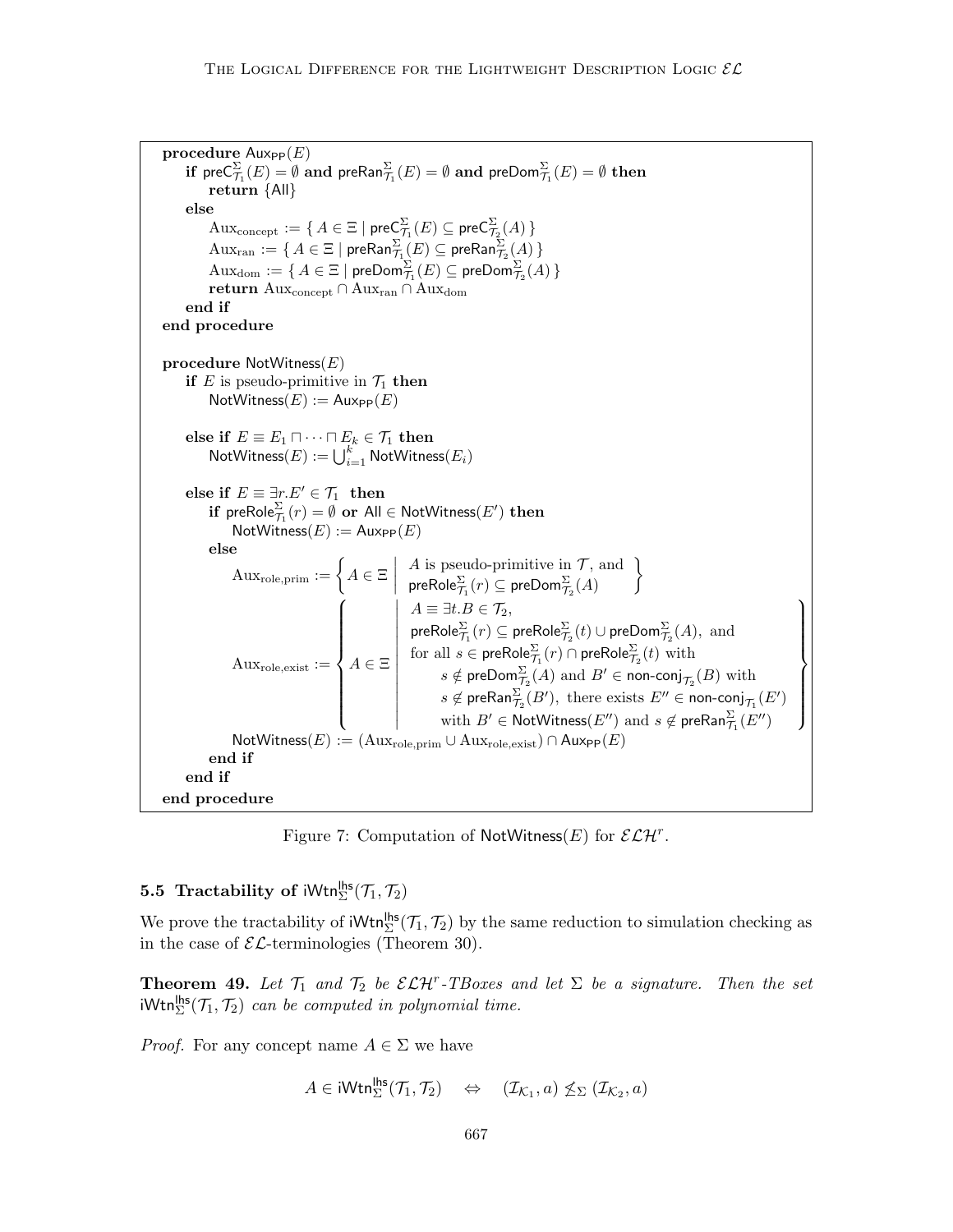where  $\mathcal{K}_i = (\mathcal{T}_i, \mathcal{A})$  for  $\mathcal{A} = \{A(a)\}\$ and  $\mathcal{I}_{\mathcal{K}_i}$  is the canonical model for  $\mathcal{K}_i$ ,  $i = 1, 2$ . Indeed,  $(\{A(a)\}, C(a)) \in iDiff_{\Sigma}(\mathcal{T}_1, \mathcal{T}_2)$ , for some  $\mathcal{EL}_{\Sigma}$ -concept C, if, and only if, by Theorem 2,  $a \in$  $C^{\mathcal{I}_{\mathcal{K}_{1}}}$  and  $a \notin C^{\mathcal{I}_{\mathcal{K}_{2}}}$ . But this condition is, by Lemma 29, equivalent to  $(\mathcal{I}_{\mathcal{K}_{1}}, a) \nleq_{\Sigma} (\mathcal{I}_{\mathcal{K}_{2}}, a)$ . The latter condition can be checked in polynomial time.

Similarly, for any role name  $r \in \Sigma$  we have

 $r \in \mathsf{iWtn}_{\Sigma}^{\mathsf{lls}}(\mathcal{T}_1, \mathcal{T}_2) \quad \Leftrightarrow \quad (\mathcal{I}_{\mathcal{K}_1}, a) \not\leq_\Sigma (\mathcal{I}_{\mathcal{K}_2}, a) \text{ or } (\mathcal{I}_{\mathcal{K}_1}, b) \not\leq_\Sigma (\mathcal{I}_{\mathcal{K}_2}, b)$ 

where  $\mathcal{K}_i = (\mathcal{T}_i, \mathcal{A}), \mathcal{A} = \{r(a, b)\}\$ , and  $\mathcal{I}_{\mathcal{K}_i}$  is the canonical model for  $\mathcal{K}_i, i = 1, 2$ . Again, the latter condition can be checked in polynomial time.  $\Box$ 

## 6.  $\mathcal{ELH}^r$ -Concept Difference

In this section we present polynomial-time algorithms deciding Σ-concept inseparability and computing a succinct representation of the concept difference between  $\mathcal{ELH}^r$ -terminologies. The algorithms are essentially by reduction to the instance difference case.

We start by introducing the succinct representation of the  $\Sigma$ -concept difference. Let  $\mathcal{T}_1$  and  $\mathcal{T}_2$  be  $\mathcal{ELH}^r$ -terminologies. Since  $\text{Cliff}_{\Sigma}(\mathcal{T}_1, \mathcal{T}_2) \subseteq \text{Cliff}_{\Sigma}^{\text{ran}}(\mathcal{T}_1, \mathcal{T}_2)$ , it follows from Theorem 40 for  $C \subseteq D \in \text{cliff}_{\Sigma}(\mathcal{T}_1, \mathcal{T}_2)$  that there exists an inclusion of at least one of the following forms

- (i)  $C' \sqsubseteq A$ ,
- (ii) ran $(r) \sqcap C' \sqsubseteq A$ ,
- (iii)  $A \sqsubseteq D'$ ,
- (iv)  $\exists r.\top \sqsubseteq D'$ , or
- (v) ran(r)  $\sqsubseteq$  D'

in cDiff<sub>Σ</sub>( $\mathcal{T}_1$ ,  $\mathcal{T}_2$ ), where  $r \in \text{sig}(\varphi)$ ,  $A \in \text{sig}(\varphi)$  is a concept name,  $C'$  is a subconcept of C and D' is a subconcept of D. Notice in particular for case (ii) that C' is an  $\mathcal{EL}$ -concept. Hence, just as in the case of the  $\Sigma$ -instance difference, we obtain the following representation of the  $\Sigma$ -concept difference. Assume  $\mathcal{T}_1$  and  $\mathcal{T}_2$  are given. Let

- the set of *role inclusion*  $\Sigma$ -concept difference witnesses,  $cWtn_{\Sigma}^{R}(\mathcal{T}_{1}, \mathcal{T}_{2})$ , consist of all  $r \sqsubseteq s$  such that  $\mathcal{T}_1 \models r \sqsubseteq s$  and  $\mathcal{T}_2 \not\models r \sqsubseteq s;$
- the set of right-hand  $\Sigma$ -concept difference witnesses,  $\mathsf{cWtn}_{\Sigma}^{\mathsf{rhs}}(\mathcal{T}_1, \mathcal{T}_2)$ , consist of all  $A \in \Sigma$  such that there exists an  $\mathcal{EL}$ -concept C with either  $C \sqsubseteq A \in \mathsf{Cliff}_{\Sigma}(\mathcal{T}_1, \mathcal{T}_2)$  or there additionally exists a role name  $r \in \Sigma$  such that  $\text{ran}(r) \sqcap C \sqsubseteq A \in \text{cliff}_{\Sigma}(\mathcal{T}_1, \mathcal{T}_2).$
- the set of *left-hand*  $\Sigma$ -concept difference witnesses, cWtn<sup>lhs</sup>( $\mathcal{T}_1$ ,  $\mathcal{T}_2$ ), consist of all  $A \in \Sigma$ such that there exists an  $\mathcal{EL}$ -concept C with  $A \subseteq C \in \text{cliff}_{\Sigma}(\mathcal{T}_1, \mathcal{T}_2)$ , and of all role names  $r \in \Sigma$  such that there exists an  $\mathcal{EL}$ -concept C with either  $\exists r.\top \sqsubseteq C \in$ cDiff $_{\Sigma}(\mathcal{T}_1, \mathcal{T}_2)$  or ran $(r) \sqsubseteq C \in \mathsf{cliff}_{\Sigma}(\mathcal{T}_1, \mathcal{T}_2)$ .

The set of all Σ-concept difference witnesses is defined as

$$
\mathsf{cWtn}_{\Sigma}(\mathcal{T}_1,\mathcal{T}_2) = (\mathsf{cWtn}^{\mathsf{R}}_{\Sigma}(\mathcal{T}_1,\mathcal{T}_2), \mathsf{cWtn}^{\mathsf{rhs}}_{\Sigma}(\mathcal{T}_1,\mathcal{T}_2), \mathsf{cWtn}^{\mathsf{lhs}}_{\Sigma}(\mathcal{T}_1,\mathcal{T}_2)).
$$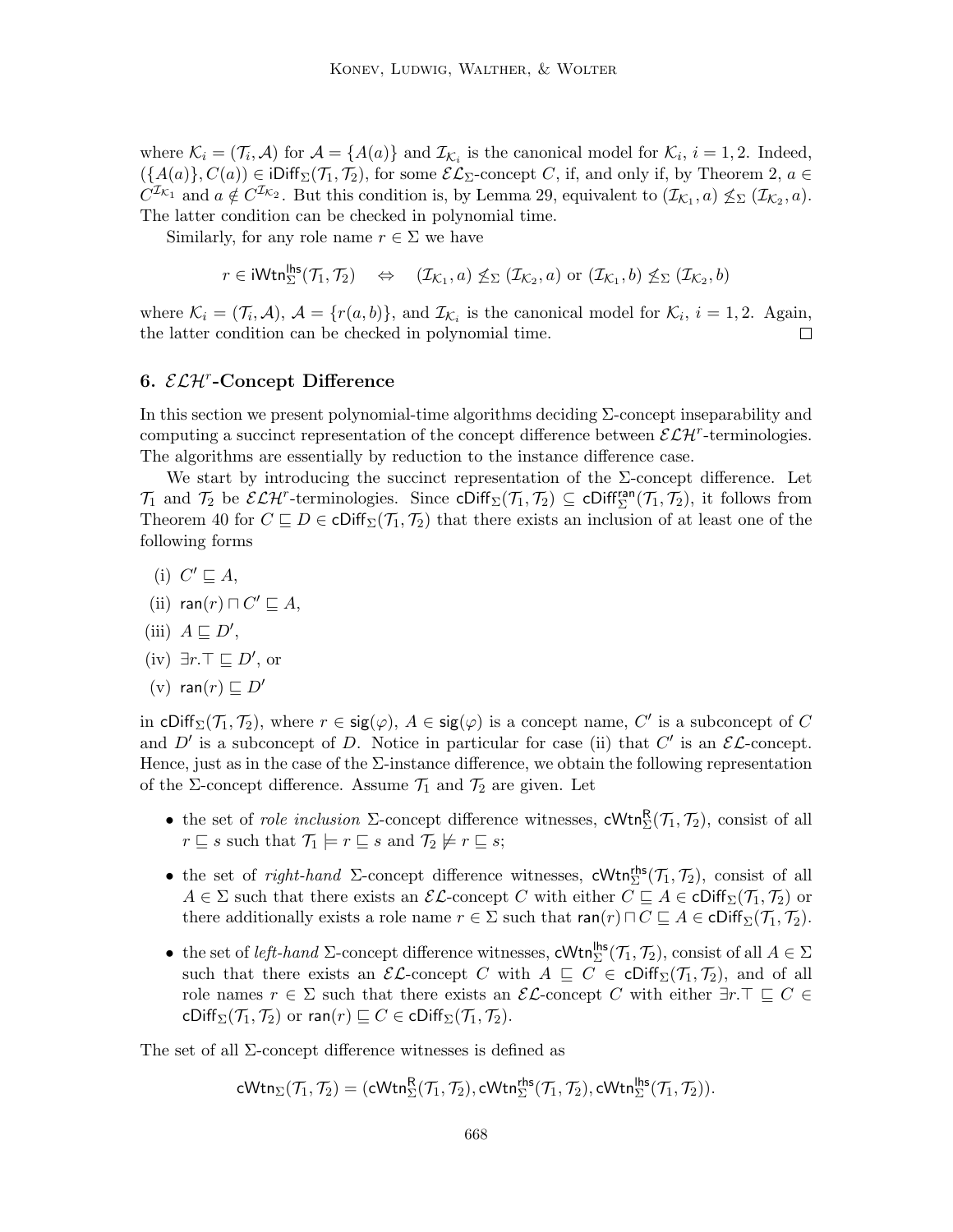Observe that  $cWtn_{\Sigma}(\mathcal{T}_1, \mathcal{T}_2) = (\emptyset, \emptyset, \emptyset)$  if, and only if,  $cDiff_{\Sigma}(\mathcal{T}_1, \mathcal{T}_2) = \emptyset$ . We also obtain that the sets  $\mathsf{cWtn}_{\Sigma}^{\mathsf{R}}(\mathcal{T}_1, \mathcal{T}_2)$  and  $\mathsf{cWtn}_{\Sigma}^{\mathsf{lhs}}(\mathcal{T}_1, \mathcal{T}_2)$  coincide with the corresponding witness sets for the instance difference, which allows us to re-use some results that we have developed for detecting instance differences.

**Lemma 50.** Let  $\mathcal{T}_1$  and  $\mathcal{T}_2$  be normalised  $\mathcal{ELH}^r$ -terminologies and  $\Sigma$  a signature. Then the following holds:

- 1. cWtn $_{\Sigma}^{R}(\mathcal{T}_{1},\mathcal{T}_{2})=iWtn_{\Sigma}^{R}(\mathcal{T}_{1},\mathcal{T}_{2}),$
- 2. cWtn $_{\Sigma}^{\mathsf{hbs}}(\mathcal{T}_1, \mathcal{T}_2) = \mathsf{iWtn}_{\Sigma}^{\mathsf{hbs}}(\mathcal{T}_1, \mathcal{T}_2)$
- 3. cWtn ${}_{\Sigma}^{\mathsf{rhs}}(\mathcal{T}_1, \mathcal{T}_2) \subseteq i\mathsf{Wtn}_{\Sigma}^{\mathsf{rhs}}(\mathcal{T}_1, \mathcal{T}_2)$

*Proof.* Point 1 follows directly from the definition. Proving  $cWtn_{\Sigma}^{\text{hbs}}(\mathcal{T}_1, \mathcal{T}_2) \subseteq iWtn_{\Sigma}^{\text{hbs}}(\mathcal{T}_1, \mathcal{T}_2)$ and  $\mathsf{cWtn}_{\Sigma}^{\mathsf{rhs}}(\mathcal{T}_1, \mathcal{T}_2) \subseteq \mathsf{iWtn}_{\Sigma}^{\mathsf{rhs}}(\mathcal{T}_1, \mathcal{T}_2)$  is similar to Lemma 10. Finally, to prove that  $\mathsf{iWtn}_{\Sigma}^{\mathsf{lhs}}(\mathcal{T}_1, \mathcal{T}_2) \subseteq \mathsf{cWtn}_{\Sigma}^{\mathsf{lhs}}(\mathcal{T}_1, \mathcal{T}_2),$  assume that  $A \in \mathsf{iWtn}_{\Sigma}^{\mathsf{lhs}}(\mathcal{T}_1, \mathcal{T}_2).$  Then there exists an  $\mathcal{EL}$ concept  $D(a)$  with  $(\{A(a)\}, D(a)) \in i\text{Diff}_{\Sigma}(\mathcal{T}_1, \mathcal{T}_2)$ . But then  $\mathcal{T}_1 \models A \sqsubseteq D$  and  $\mathcal{T}_2 \not\models A \sqsubseteq D$ and, therefore,  $A \in \text{cWtn}_{\Sigma}^{\text{hls}}(\mathcal{T}_1, \mathcal{T}_2)$ . The argument for  $r \in \text{iWtn}_{\Sigma}^{\text{hls}}(\mathcal{T}_1, \mathcal{T}_2)$  is similar.

We have presented polynomial-time algorithms which can compute  $iWtn_{\Sigma}^{\mathsf{hls}}(\mathcal{T}_1, \mathcal{T}_2)$  and  $\mathsf{iWtn}_{\Sigma}^{\mathsf{R}}(\mathcal{T}_1, \mathcal{T}_2)$ . Thus, it remains to analyse  $\mathsf{cWtn}_{\Sigma}^{\mathsf{rhs}}(\mathcal{T}_1, \mathcal{T}_2)$ .

# **6.1 Tractability of cWtn**<sup>rhs</sup> $(\mathcal{T}_1, \mathcal{T}_2)$

We prove tractability of  $\mathsf{cWtn}_{\Sigma}^{\mathsf{rhs}}(\mathcal{T}_1, \mathcal{T}_2)$  by modifying the ABox  $\mathcal{A}_{\mathcal{T}_2, \Sigma}$  that has been introduced to prove tractability of  $\overline{\text{Wtn}}_{\Sigma}^{\text{rhs}}(\mathcal{T}_1, \mathcal{T}_2)$ . Recall that  $A \in \text{iWtn}_{\Sigma}^{\text{rhs}}(\mathcal{T}_1, \mathcal{T}_2)$  iff  $(\mathcal{T}_1, \mathcal{A}_{\mathcal{T}_2, \Sigma}) \models$  $A(\xi_B)$  for some  $B \in \text{non-conj}_{\mathcal{T}_2}(A)$  (cf. Lemma 45). Not all A satisfying this condition are in cWtn<sup>ths</sup> ( $\mathcal{T}_1$ ,  $\mathcal{T}_2$ ) since the ABox  $\mathcal{A}_{\mathcal{T}_2,\Sigma}$  cannot always be "captured" by a set of  $\mathcal{EL}$ -concepts (cf. Example 4). Our modification of  $\mathcal{A}_{\mathcal{T}_2,\Sigma}$  is motivated by the observation that if an ABox A does not contain any individual in the range of two distinct role names, then  $\mathcal{EL}$ -concepts rather than  $\mathcal{C}^{\text{ran}}$ -concepts are sufficient to capture the consequences of the ABox. Thus, we are going to modify  $\mathcal{A}_{\mathcal{T}_2,\Sigma}$  in a minimal way so that the resulting ABox does not contain any individual name in the range of two distinct role names.

**Definition 51.** An ABox A is role-splitting if there is no pair of assertions  $r(a, c)$ ,  $s(b, c) \in$  $\mathcal{A},$  for individual names  $a, b, c$  and distinct role names  $r, s$ .

The following lemma states the main property of role-splitting ABoxes.

**Lemma 52.** Let  $\mathcal{T}_1$  and  $\mathcal{T}_2$  be normalised  $\mathcal{ELH}^r$ -terminologies,  $\Sigma$  a signature with  $A \in \Sigma$ and let A be a role-splitting  $\Sigma$ -ABox such that  $(\mathcal{T}_1, \mathcal{A}) \models A(a)$  and  $(\mathcal{T}_2, \mathcal{A}) \not\models A(a)$ . Then  $A \in \mathsf{cWtn}_{\Sigma}^{\mathsf{rhs}}(\mathcal{T}_1, \mathcal{T}_2).$ 

*Proof.* By Lemma 36, there exists  $n \geq 0$  such that  $\mathcal{T}_1 \models C^{n,\text{ran}}_{\mathcal{A},a} \sqsubseteq A$  and  $\mathcal{T}_2 \not\models C^{n,\text{ran}}_{\mathcal{A},a} \sqsubseteq A$ . Assume first that there does not exist  $b \in \text{obj}(\mathcal{A})$  and  $r \in \Sigma$  such that  $r(b, a) \in \mathcal{A}$ . Then, by definition and since A is role-splitting,  $ran(r)$  only occurs in  $C_{\mathcal{A},a}^{n,ran}$  in the direct scope of the existential restriction  $\exists r$ . Hence  $C_{\mathcal{A},a}^{n,ran}$  is equivalent to an  $\mathcal{EL}_{\Sigma}$ -concept, and we are done. Now assume there exists  $r(b, a) \in \mathcal{A}$ . Then, again since  $\mathcal A$  is role-splitting,  $C_{\mathcal{A},a}^{n,ran}$  is equivalent to a concept ran $(r) \sqcap C$ , where C is an  $\mathcal{EL}_{\Sigma}$ -concept. In this case  $\mathcal{T}_1 \models \text{ran}(r) \sqcap C \sqsubseteq A$  and  $\mathcal{T}_2 \not\models \text{ran}(r) \sqcap C \sqsubseteq A$ , as required.  $\Box$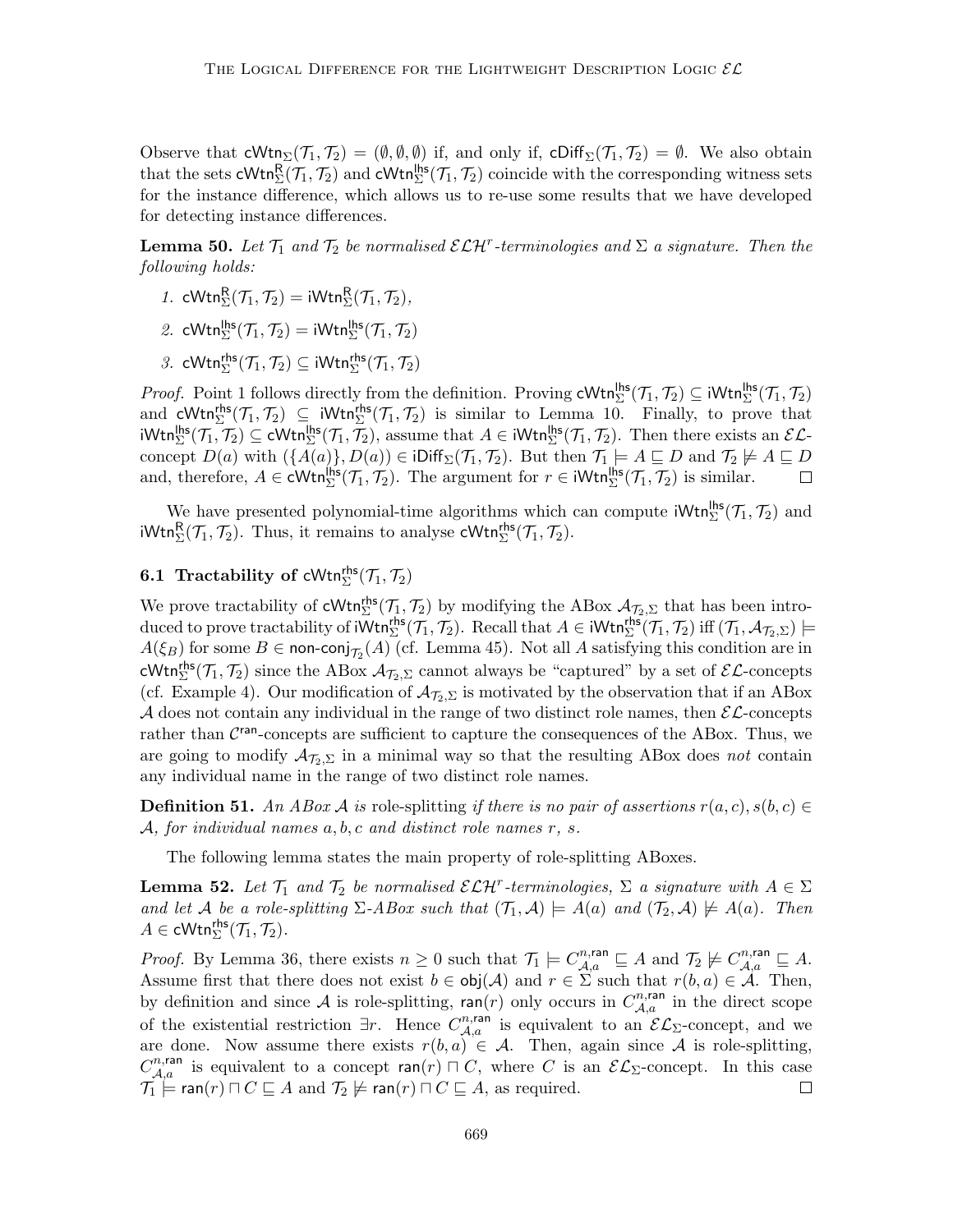For a Σ-ABox A such that  $sig(\mathcal{A}) \cap \mathbb{N}_{\mathsf{R}} \neq \emptyset$ , we define its *role-splitting unfolding*  $\mathcal{A}^{\mathsf{T}}$ with individuals  $\{a_r \mid a \in \text{obj}(\mathcal{A}), r \in \text{sig}(\mathcal{A}) \cap \mathsf{N}_{\mathsf{R}}\}$  by setting

$$
\mathcal{A}^{\!\mathsf{T}}=\{\,A(a_r)\mid A(a)\in \mathcal{A}, r\in \mathop{\mathrm{sig}}(\mathcal{A})\cap \mathsf{N_R}\,\}\cup \{\,r(a_s,b_r)\mid r(a,b)\in \mathcal{A}, s\in \mathop{\mathrm{sig}}(\mathcal{A})\cap \mathsf{N_R}\,\}.
$$

Example 53. Consider  $\mathcal{T}_1 = \{\text{ran}(r) \sqsubseteq A_1, \text{ran}(s) \sqsubseteq A_2, B \equiv A_1 \sqcap A_2\}, \mathcal{T}_2 = \emptyset, \Sigma =$  ${r, s, B}$  and  $\mathcal{A} = {r(a, c), s(b, c)}$  from Example 4. We have  $(\mathcal{T}_1, \mathcal{A}) \models B(c)$  but  $(\mathcal{T}_2, \mathcal{A}) \not\models$  $B(c)$ . Notice that the role-splitting unfolding  $\mathcal{A}^{\dagger} = \{r(a_r, c_r), r(a_s, c_r), s(b_r, c_s), s(b_s, c_s)\}$ does not contain any individual in the range of more than one role



and  $(\mathcal{T}_1, \mathcal{A}^{\dagger}) \not\models B(c_r), (\mathcal{T}_1, \mathcal{A}^{\dagger}) \not\models B(c_s).$ 

We apply the role-splitting unfolding to the ABox  $\mathcal{A}_{\mathcal{T},\Sigma}$  from Figure 6. The following result is the concept version of Lemma 44 and is proved in the appendix by a reduction to Lemma 44. The ABox  $\mathcal{A}_{C}$  corresponding to an  $\mathcal{EL}$ -concept C has been introduced before Lemma 36. For simplicity, we consider signatures  $\Sigma$  containing at least one role name.

**Lemma 54.** For every normalised  $\mathcal{ELH}^r$ -terminology T, signature  $\Sigma$  such that  $\Sigma \cap \mathsf{N}_\mathsf{R} \neq \emptyset$ , concept name A that is non-conjunctive in T, role name  $r \in \Sigma$ , and  $\mathcal{EL}_{\Sigma}$ -concepts C the following conditions are equivalent for  $D = C$  and  $D = \text{ran}(r) \sqcap C$ :

- $\bullet$   $\mathcal{T} \not\models D \sqsubseteq A$ :
- for some  $r \in \Sigma \cap \mathsf{N}_{\mathsf{R}}$ ,  $(\xi_A)_r \in \mathsf{obj}(\mathcal{A}_{\mathcal{T},\Sigma}^{\mathsf{P}})$  and  $(\mathcal{A}_D,a_D) \leq_{\Sigma}^{\mathsf{ran}} (\mathcal{A}_{\mathcal{T},\Sigma}^{\mathsf{P}},(\xi_A)_r)$ .

The following lemma can now be proved similarly to Lemma 45, using Lemma 54 instead of Lemma 44.

**Lemma 55.** Let  $\mathcal{T}_1$  and  $\mathcal{T}_2$  be normalised  $\mathcal{ELH}^r$ -terminologies,  $\Sigma$  a signature with  $A \in \Sigma$ such that  $\Sigma \cap \mathsf{N}_{\mathsf{R}} \neq \emptyset$ . Then the following conditions are equivalent:

- $A \in \text{cWtn}_{\Sigma}^{\text{rhs}}(\mathcal{T}_1, \mathcal{T}_2)$ ;
- there exists  $r \in \Sigma$  such that  $(\mathcal{T}_1, \mathcal{A}_{\mathcal{T}_2, \Sigma}^{\dagger}) \models A((\xi_B)_r)$  for some  $B \in \text{non-conj}_{\mathcal{T}_2}(A)$ .

*Proof.* Assume that  $A \in \text{cWtn}_{\Sigma}^{\text{rhs}}(\mathcal{T}_1, \mathcal{T}_2)$ . Then, there either exists an  $\mathcal{EL}_{\Sigma}$ -concept C with  $\mathcal{T}_1 \models C \sqsubseteq A$  and  $\mathcal{T}_2 \not\models C \sqsubseteq A$ , or there additionally exists  $r \in \Sigma$  such that  $\mathcal{T}_1 \models$  $\mathsf{ran}(r) \sqcap C \sqsubseteq A$  and  $\mathcal{T}_2 \not\models \mathsf{ran}(r) \sqcap C \sqsubseteq A$ . Hence, for  $D = C$  and  $D = \mathsf{ran}(r) \sqcap C$ , respectively,  $\mathcal{T}_2 \not\models D \sqsubseteq B$ , for some  $B \in \text{non-conj}_{\mathcal{T}_2}(A)$ , and by Lemma 54, there exists  $r \in \Sigma$  with  $(\xi_A)_r \in \text{obj}(\mathcal{A}_{\mathcal{T},\Sigma}^{\mathcal{T}})$  and  $(\mathcal{A}_D,a_D) \leq_{\Sigma}^{\text{ran}} (\mathcal{A}_{\mathcal{T}_2,\Sigma}^{\mathcal{T}},(\xi_B)_r)$ . But then, by Lemma 42  $(\mathcal{T}_1, \mathcal{A}_{\mathcal{T}_2, \Sigma}^{\mathcal{T}}) \models A((\xi_B)_r) \text{ as } (\mathcal{T}_1, \mathcal{A}_D) \models A(a_D) \text{ holds by Lemma 36.}$ 

For the converse direction, it is easy to see that  $(\xi_B)_r \in \text{obj}(\mathcal{A}_{\mathcal{I}_2,\Sigma}^{\uparrow\uparrow}), \xi_B \in \text{obj}(\mathcal{A}_{\mathcal{I}_2,\Sigma}),$  and  $(\mathcal{A}_{\mathcal{T}_2,\Sigma}^{\mathcal{T}},(\xi_B)_r) \leq^{\mathsf{ran}}_{\Sigma} (\mathcal{A}_{\mathcal{T}_2,\Sigma},\xi_B)$ , which implies that  $(\mathcal{T}_2,\mathcal{A}_{\mathcal{T}_2,\Sigma}^{\mathcal{T}}) \not\models A((\xi_B)_r)$  by Lemma 44. Consequently, we obtain  $A \in \text{cWtn}_{\Sigma}^{\text{rhs}}(\mathcal{T}_1, \mathcal{T}_2)$  by applying Lemma 52 and by using the fact that the ABox  $\mathcal{A}_{\mathcal{T}_2,\Sigma}^{\uparrow\uparrow}$  is role-splitting.  $\Box$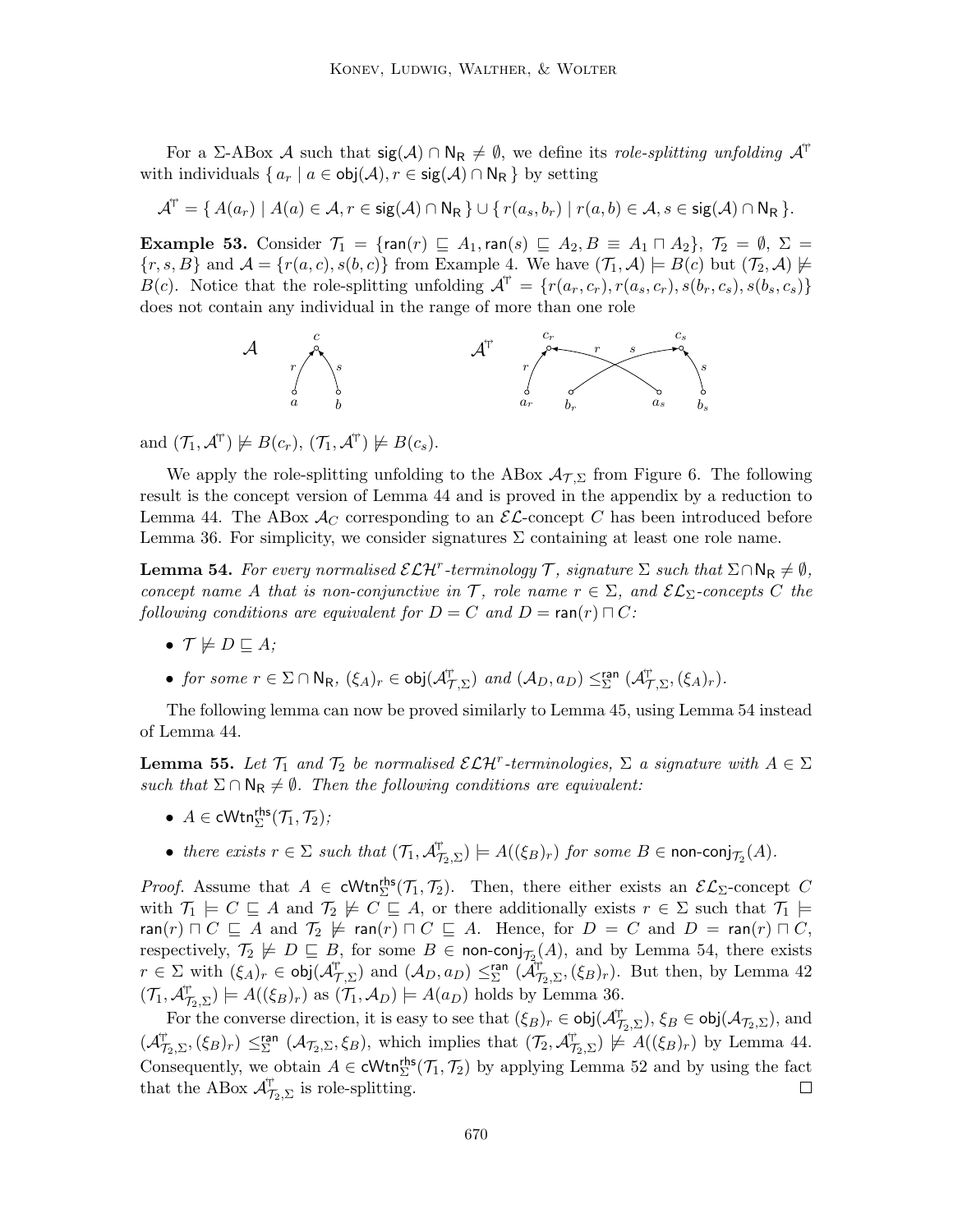Finally, we obtain the tractability result.

**Theorem 56.** Let  $\mathcal{T}_1$  and  $\mathcal{T}_2$  be  $\mathcal{ELH}^r$ -terminologies and  $\Sigma$  a signature. Then the set  $\mathsf{cWtn}_{\Sigma}^{\mathsf{rhs}}(\mathcal{T}_1, \mathcal{T}_2)$  can be computed in polynomial time.

*Proof.* If  $\Sigma \cap \mathsf{N}_{\mathsf{R}} = \emptyset$ , then  $\mathsf{cWtn}_{\Sigma}^{\mathsf{rhs}}(\mathcal{T}_1, \mathcal{T}_2) = \mathsf{iWtn}_{\Sigma}^{\mathsf{rhs}}(\mathcal{T}_1, \mathcal{T}_2)$ , which can be computed in polynomial time by Theorem 46.

Otherwise  $\Sigma \cap N_R \neq \emptyset$  and the result follows from Lemma 55 and the fact that  $\mathcal{A}_{\mathcal{T}_2,\Sigma}^{\dagger}$ can be constructed in polynomial time in the size of  $\mathcal{T}_2$ .

# 7.  $\mathcal{ELH}^r$ -Query Difference

To investigate the query difference between  $\mathcal{ELH}^r$ -terminologies, we introduce the language  $\mathcal{EL}^{\text{ran},\Box,u}$  that extends  $\mathcal{EL}^{\text{ran}}$  with the universal role and intersections of roles. We show that concept differences in  $\mathcal{EL}^{\text{ran},\Box,u}$  correspond to query differences in  $\mathcal{ELH}^r$ . For  $\mathcal{EL}^{\text{ran},\Box,u}$ we can prove an analogue of Theorem 40, which states that any inclusion in the concept difference "contains" an inclusion in which either the left-hand side or the right-hand side is atomic. Using the correspondence between concept difference in  $\mathcal{EL}^{\text{ran},\square,u}$  and query difference in  $\mathcal{ELH}^r$  we then obtain a meaningful definition of a succinct representation of the query difference  $\mathsf{qDiff}_{\Sigma}(\mathcal{T}_1, \mathcal{T}_2)$ . Finally, we provide polynomial-time algorithms deciding Σ-query inseparability and computing the succinct representation of the query difference.

# 7.1  $\mathcal{EL}^{\text{ran},\square,u}$ -Concept Difference

We start this section by defining the language  $\mathcal{EL}^{\text{ran},\square,u}$ .

**Definition 57** ( $\mathcal{EL}^{\text{ran},\square,u}$ ). Let u (the universal role) be a fresh logical symbol.  $\mathcal{C}^{\square,u}$ concepts are constructed using the following syntax rule

$$
C := A \mid C \sqcap D \mid \exists R.C \mid \exists u.C,
$$

where  $A \in \mathsf{N}_{\mathsf{C}}$ , C, D range over  $\mathcal{C}^{\square,u}$ -concepts and  $R = r_1 \square \cdots \square r_n$  with  $r_1, \ldots, r_n \in \mathsf{N}_{\mathsf{R}}$  for some  $n \geq 1$ . The set of  $\mathcal{EL}^{\text{ran},\square,u}$ -inclusions consists of concept inclusions  $C \sqsubseteq D$  and role inclusions  $r \subseteq s$ , where C is a C<sup>ran</sup>-concept, D a C<sup> $\Box, u$ </sup>-concept, and  $r, s \in \mathbb{N}_{\mathsf{R}}$ .

The semantics of the additional constructors is straightforward by setting, for any interpretation  $\mathcal{I},$ 

•  $(r_1 \sqcap \cdots \sqcap r_n)^{\mathcal{I}} = r^{\mathcal{I}_1} \cap \cdots \cap r_n^{\mathcal{I}};$ 

• 
$$
u^{\mathcal{I}} = \Delta^{\mathcal{I}} \times \Delta^{\mathcal{I}}.
$$

Note that we regard the universal role u as a logical symbol; i.e.,  $u \notin N_R$  and  $sig(\exists u.C)$  =  $sig(C)$  for any concept C. Assuming that u is a logical symbol reflects the fact that its firstorder translation uses no non-logical symbols. For example, the signature of the first-order translation  $\exists x.A(x)$  of  $\exists u.A$  does not contain any non-logical symbols with the exception of A itself.

It will be convenient to decompose  $\mathcal{C}^{\square,u}$ -concepts. The set of  $\mathcal{C}^{\square}$ -concepts is defined as the set of all  $C^{\square,u}$ -concepts without the universal role. Every  $C^{\square,u}$ -concept C is equivalent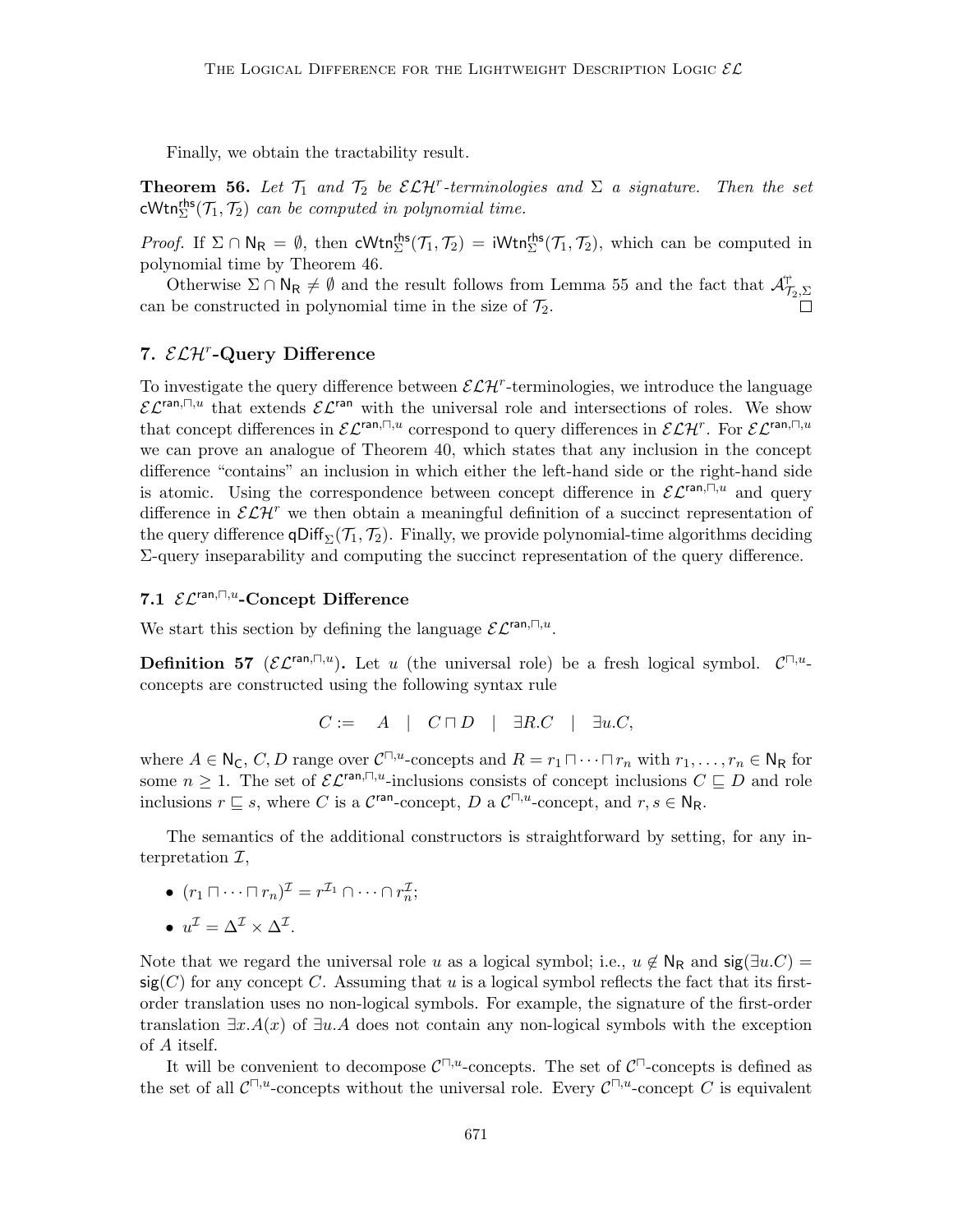to a concept of the form  $D_0 \sqcap \exists u \ldotp D_1 \sqcap \cdots \sqcap \exists u \ldotp D_k$ , where  $D_0, \ldots, D_k$  are  $\mathcal{C}^{\sqcap}$ -concepts. To see this, observe that any concept C with a subconcept  $\exists u.D$  is equivalent to  $\exists u.D \sqcap C'$ , where C' is obtained from C by replacing all occurrences of  $\exists u.D$  by  $\top$ . For example,  $A \sqcap \exists r.(B \sqcap \exists u.E)$  is equivalent to the concept  $\exists u.E \sqcap A \sqcap \exists r.(B \sqcap \top)$ .

In the following we denote by  $\mathcal{C}_{\Sigma}^{\square,u}$  $\mathcal{L}^{\square,u}$  ( $\mathcal{C}^{\square}$ ) the set of all  $\mathcal{C}^{\square,u}$  ( $\mathcal{C}^{\square}$ ) concepts whose signature is contained in  $\Sigma$ .

Clearly, every  $\mathcal{EL}^{\text{ran}}$ -inclusion is an  $\mathcal{EL}^{\text{ran},\Box,u}$ -inclusion. In addition, role conjunctions and the universal role in  $\mathcal{EL}^{\text{ran},\square,u}$ -inclusions can be used to capture differences between  $\mathcal{ELH}^r$ -TBoxes that cannot be captured by  $\mathcal{ELH}^r$ -inclusions.

Example 58. We first reconsider Example 8. Recall that

$$
\mathcal{T}_1 = \emptyset, \quad \mathcal{T}_2 = \{A \sqsubseteq \exists r.B\}, \quad \Sigma = \{A, B\}.
$$

Then  $\mathcal{T}_2 \models A \sqsubseteq \exists u.B$  but  $\mathcal{T}_1 \not\models A \sqsubseteq \exists u.B$  and, as the universal role is regarded as a logical symbol,  $sig(A \sqsubseteq \exists u.B) \subseteq \Sigma$ . Thus, by employing the universal role  $\mathcal{EL}^{\text{ran},\square,u}$  we can simulate the query difference  $({A(a)}, \exists x.B(x))$  using the subsumption  $A \subseteq \exists u.B.$ 

Second, we reconsider Example 9. Recall that

$$
\mathcal{T}_1 = \{ A \sqsubseteq \exists s. \top, s \sqsubseteq r_1, s \sqsubseteq r_2 \}, \quad \mathcal{T}_2 = \{ A \sqsubseteq \exists r_1. \top \sqcap \exists r_2. \top \}, \quad \Sigma = \{ A, r_1, r_2 \}.
$$

Then  $\mathcal{T}_1 \models A \sqsubseteq \exists (r_1 \sqcap r_2)$ . T and  $\mathcal{T}_2 \not\models A \sqsubseteq \exists (r_1 \sqcap r_2)$ . T. Thus, we can simulate the query difference  $(\{A(a)\}, \exists x.(r_1(a, x) \land r_2(a, x)))$  using the subsumption  $A \sqsubseteq \exists (r_1 \sqcap r_2)$ . T.

We introduce the appropriate notion of  $\Sigma$ -concept difference for  $\mathcal{EL}^{\text{ran},\square,u}$ .

**Definition 59** ( $\mathcal{EL}_{\Sigma}^{\text{ran},\square,u}$ -difference). The  $\mathcal{EL}_{\Sigma_{\Sigma_{\Sigma_{\Sigma_{\Sigma}}}}^{\text{ran},\square,u}}$ -difference between  $\mathcal{ELH}^{\text{r}}$ -TBoxes  $\mathcal{T}_1$ and  $\mathcal{T}_2$  is the set  $\mathsf{co}\inf_{\Sigma}^{\mathsf{ran},\square,u}(\mathcal{T}_1,\mathcal{T}_2)$  of all  $\mathcal{EL}_{\Sigma}^{\mathsf{fan},\square,u}$ -inclusions  $\alpha$  such that  $\mathcal{T}_1 \models \alpha$  and  $\mathcal{T}_2 \not\models \alpha$ .

We now extend Lemma 39 for concepts that use the universal role or conjunctions of roles.

**Lemma 60.** Let  $\mathcal{T}$  be an  $\mathcal{ELH}^r$ -terminology and  $\exists R.D$  a  $\mathcal{C}^{\Box}$ -concept with  $R = t_1 \sqcap \cdots \sqcap t_q$ a conjunction of role names. Assume

$$
\mathcal{T}\models \bigcap_{1\leq i\leq l}\text{ran}(s_i)\sqcap \bigcap_{1\leq j\leq n}A_j\sqcap \bigcap_{1\leq k\leq m}\exists r_k.C_k\sqsubseteq \exists R.D,
$$

where  $C_k$ ,  $1 \leq k \leq m$ , are  $\mathcal{C}^{\text{ran}}$ -concepts and  $l, m, n \geq 0$ . Then at least one of the following conditions holds:

- (e1<sub> $\sqcap$ </sub>) there exists  $r_k$ ,  $1 \leq k \leq m$ , such that  $r_k \sqsubseteq_{\mathcal{T}} t_1, \ldots, r_k \sqsubseteq_{\mathcal{T}} t_q$ , and  $\mathcal{T} \models C_k \sqcap \text{ran}(r_k) \sqsubseteq$  $D$ ;
- (e2<sub>□</sub>) there exists  $A_i$ ,  $1 \leq j \leq n$ , such that  $\mathcal{T} \models A_i \sqsubseteq \exists R.D$ ;
- (e3<sub>□</sub>) there exists  $r_k$ ,  $1 \leq k \leq m$ , such that  $\mathcal{T} \models \exists r_k \cdot \top \sqsubseteq \exists R.D$ ;
- (e4<sub>□</sub>) there exists  $s_i$ ,  $1 \le i \le l$ , such that  $\mathcal{T} \models \text{ran}(s_i) \sqsubset \exists R.D$ .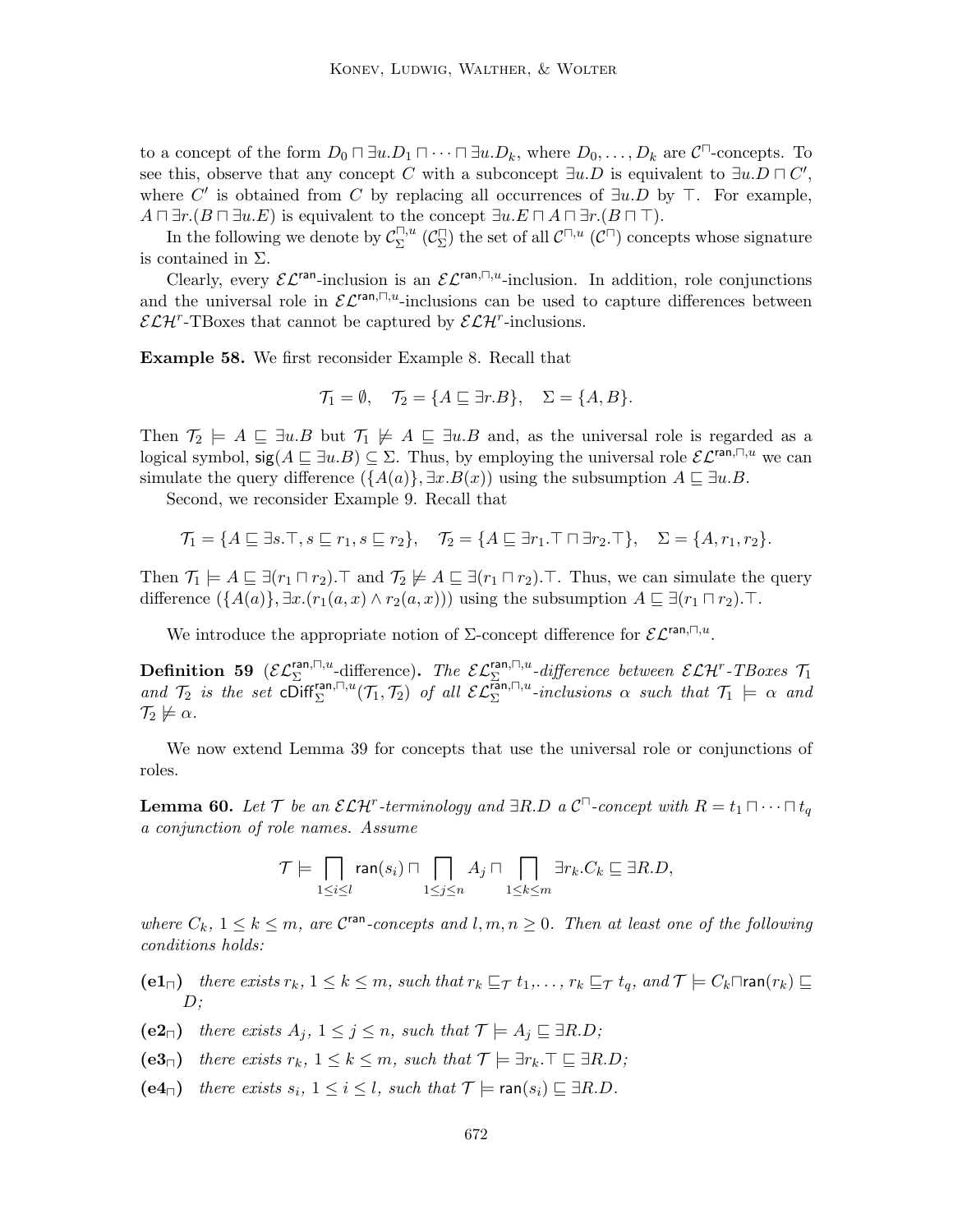If u is the universal role and  $\mathcal{T} \models C \subseteq \exists u.D$ , where C is a C<sup>ran</sup>-concept and D is a  $\mathcal{C}^{\square}$ -concept, then at least one of the following holds:

(e1u) there exists a subconcept  $\exists r.C'$  of C such that  $\mathcal{T} \models C' \sqcap \text{ran}(r) \sqsubseteq D;$ 

- $(e2<sub>u</sub>)$  there exists a concept name A in C such that  $\mathcal{T} \models A \sqsubseteq \exists u.D;$
- $(e3<sub>u</sub>)$  there exists a role name r in C such that  $\mathcal{T} \models \exists r.\top \sqsubset \exists u.D;$
- $(e4<sub>u</sub>)$  there exists a role name r in C such that  $\mathcal{T} \models \text{ran}(r) \sqsubseteq \exists u.D;$

$$
(\mathbf{e5}_u) \quad \mathcal{T} \models C \sqsubseteq D;
$$

(e6u) there exists a subconcept (ran(r)  $\sqcap C'$ ) of C such that  $\mathcal{T} \models \exists r.C' \sqsubseteq D$ .

**Theorem 61** (Primitive witnesses for  $\mathcal{EL}^{\text{ran},\Box,u}$ ). Let  $\mathcal{T}_1$  and  $\mathcal{T}_2$  be  $\mathcal{ELH}^r$ -terminologies and  $\Sigma$  a signature. If  $\varphi \in \text{Cliff}_{\Sigma}^{\text{ran},\square,u}(\mathcal{T}_1,\mathcal{T}_2)$ , then either there exist  $\{r,s\} \subseteq \text{sig}(\varphi)$  with  $r \sqsubseteq s \in \text{cliff}_{\Sigma}^{\text{ran},\square,u}(\mathcal{T}_1,\mathcal{T}_2)$  or  $\varphi$  is of the form  $C \sqsubseteq D$ , and one of

- 1.  $C' \sqsubseteq A$
- 2.  $A \sqsubseteq D'$ ,  $\exists r.\top \sqsubseteq D'$  or  $\mathsf{ran}(r) \sqsubseteq D'$

is a member of cDiff<sup>ran, $\Box$ , $u(\mathcal{T}_1, \mathcal{T}_2)$ , where  $A \in \text{sig}(\varphi)$  is a concept name,  $r \in \text{sig}(\varphi)$  is a role</sup> name, C' is a C<sup>ran</sup>-concept, D' is a C<sup> $\Box, u$ </sup>-concept, and  $sig(C'), sig(D') \subseteq sig(\varphi)$ .

*Proof.* Let  $C \subseteq D \in \text{cliff}_{\Sigma}^{\text{ran},\square,u}(\mathcal{T}_1,\mathcal{T}_2)$ , where C is a  $\mathcal{C}^{\text{ran}}$ -concept and D a  $\mathcal{C}^{\square,u}$ -concept. We prove the result by induction on the structure of  $D$ . The proof is very similar to the proof of Theorem 40 and so we consider the case  $D=\exists u.D_1$  only. Let  $C=\prod_{1\leq i\leq l} {\sf ran}(s_i)\sqcap$  $\prod_{1 \leq j \leq n} A_j \sqcap \prod_{1 \leq k \leq m} \exists r_k.C_k$ . Then, by Lemma 60, one of  $(\mathbf{e1}_u)$ - $(\mathbf{e6}_u)$  holds.

Cases  $(e2<sub>u</sub>)-(e4<sub>u</sub>)$  directly entail the existence of an inclusion from Point 2 of the theorem. In case  $(\mathbf{e} \mathbf{1}_u)$  there exists a subconcept  $\exists r.C'$  of  $C$  such that  $\mathcal{T}_1 \models C' \sqcap \mathsf{ran}(r) \sqsubseteq D_1$ . We have that  $\mathcal{T}_2 \not\models C' \sqcap \text{ran}(r) \sqsubseteq D_1$  as otherwise we have  $\mathcal{T}_2 \models \exists r.C' \sqsubseteq \exists r.D_1$ , i.e.  $\mathcal{T}_2 \models C \sqsubseteq D$  would hold. Thus,  $C' \sqcap \text{ran}(r) \sqsubseteq D_1 \in \text{cliff}_{\Sigma}^{\text{ran},\sqcap,u}(\mathcal{T}_1,\mathcal{T}_2)$ . We can apply the induction hypothesis to  $D_1$  and infer that an inclusion from Point 1 or Point 2 exists.

Similarly, for case  $(e5_u)$ , we have  $C \sqsubseteq D_1 \in \text{cliff}_{\Sigma}^{\text{ran},\square,u}(\mathcal{T}_1,\mathcal{T}_2)$  as otherwise  $\mathcal{T}_2 \models C \sqsubseteq$  $D_1$ , i.e.  $\mathcal{T}_2 \models C \sqsubseteq D$  due to  $D = \exists u \cdot D_1$ . By applying the induction hypothesis to  $D_1$ , we obtain that an inclusion from Point 1 or Point 2 exists.

Finally, in case  $(e6_u)$  there exists a subconcept ran $(r) \sqcap C'$  of C such that  $\mathcal{T}_1 \models \exists r.C' \sqsubseteq$ D<sub>1</sub>. Observe first that for every model  $\mathcal I$  of  $\mathcal T_2$  and for every  $d \in C^{\mathcal I}$ , there exists  $d' \in$  $(\text{ran}(r) \sqcap C')^{\mathcal{I}}$ , which implies that there exists  $d'' \in (\exists r.C')^{\mathcal{I}}$ . If we now assume that  $\mathcal{T}_2 \models \exists r.C' \sqsubseteq D_1$ , it would follow that for every model  $\mathcal{I}$  of  $\mathcal{T}_2$  and for every  $d \in C^{\mathcal{I}},$ there exists  $d'' \in D_1^{\mathcal{I}}$ , i.e.  $\mathcal{T}_2 \models C \sqsubseteq \exists u.D_1$  would hold. We can infer that  $\exists r.C' \sqsubseteq D_1 \in$ cDiff<sup>ran, $\Box$ u $(\mathcal{T}_1, \mathcal{T}_2)$  and by applying the induction hypothesis to  $D_1$ , we conclude that an</sup> inclusion from Point 1 or Point 2 exists.  $\Box$ 

#### 7.2 Query Difference Witnesses

We start by connecting concept differences in  $\mathcal{EL}^{\text{ran},\Box,u}$  with query differences between  $\mathcal{ELH}^r$ -terminologies. The direction from query differences in  $\mathcal{ELH}^r$  to concept differences in  $\mathcal{EL}^{\text{ran},\Box,u}$  is straightforward: observe that every assertion  $C(a)$  with C a  $\mathcal{L}^{\Box,u}$ -concept can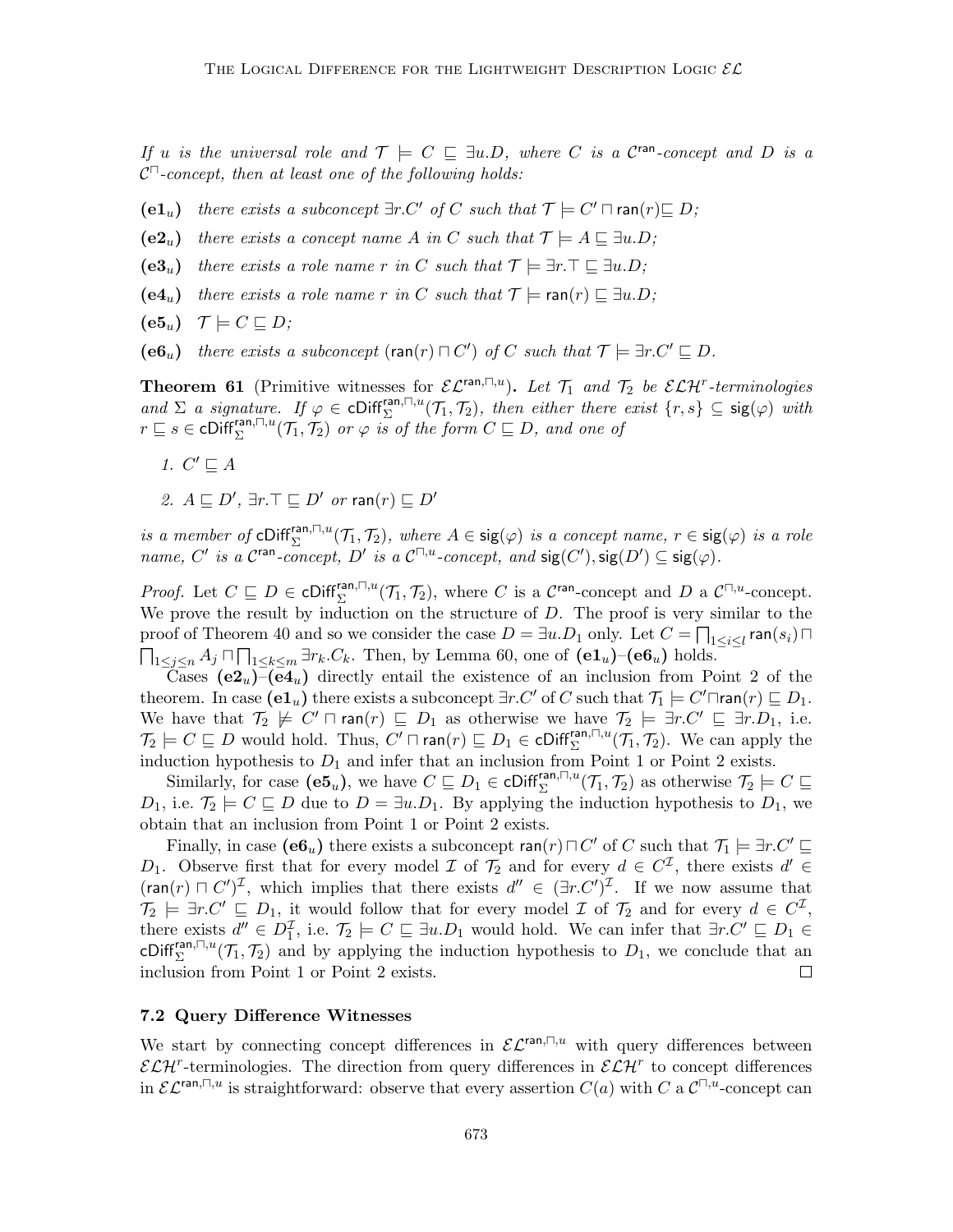be regarded as a Boolean conjunctive query  $q_{C,a}$ . For example, the assertion  $(\exists u.A \sqcap \exists r.B)(a)$ is equivalent to the conjunctive query  $\exists x \exists y \cdot (A(x) \wedge r(a, y) \wedge B(y))$  (details of the translation are provided in the appendix). We obtain (where  $\mathcal{A}_C$  is the ABox defined before Lemma 36):

**Lemma 62.** For any two  $\mathcal{ELH}^r$ -TBoxes  $\mathcal{T}_1$  and  $\mathcal{T}_2$  and signature  $\Sigma$ , we have  $C \subseteq D \in$ cDiff<sup>ran, $\Box$ u $(\mathcal{T}_1, \mathcal{T}_2)$  if, and only if,  $(\mathcal{A}_C, q_{D,a_C}) \in \mathsf{qDiff}_{\Sigma}(\mathcal{T}_1, \mathcal{T}_2)$ .</sup>

In what follows we will not distinguish between an assertion  $C(a)$  with C a  $\mathcal{C}^{\square,u}$ -concept and the conjunctive query  $q_{C,a}$ . It follows from Lemma 62 that if  $\varphi$ Diff<sub> $\Sigma$ </sub>( $\mathcal{T}_1, \mathcal{T}_2$ ) =  $\emptyset$ , then cDiff $_{\Sigma}^{\mathsf{ran},\square,u}(\mathcal{T}_1,\mathcal{T}_2)=\emptyset.$ 

We come to the (considerably more involved) direction from query differences to concept differences in  $\mathcal{EL}^{\text{ran},\Box,u}$ . The following lemma provides a rather abstract description of how inclusions in  $\mathsf{qDiff}_{\Sigma}(\mathcal{T}_1, \mathcal{T}_2)$  are reflected by members of  $\mathsf{cDiff}_{\Sigma}^{\mathsf{ran},\sqcap,\mathsf{u}}(\mathcal{T}_1, \mathcal{T}_2)$  by stating that they are given in the same signature.

**Lemma 63.** For any two  $\mathcal{ELH}^r$ -TBoxes  $\mathcal{T}_1$  and  $\mathcal{T}_2$  and signature  $\Sigma$ , if  $\varphi \in \text{qDiff}_{\Sigma}(\mathcal{T}_1, \mathcal{T}_2)$ , then there exists  $\varphi' \in \text{Cliff}_{\Sigma}^{\text{ran},\square,\mathsf{u}}(\mathcal{T}_1,\mathcal{T}_2)$  with  $\text{sig}(\varphi') \subseteq \text{sig}(\varphi)$ .

The interested reader can extract a more detailed description from the proof given in the appendix. The proof of Lemma 63 given in the appendix is model-theoretic and employs the close relationship between conjunctive query entailment and homomorphisms (Chandra & Merlin, 1977). The intuition behind the result, however, is rather straightforward: if  $(\mathcal{T}, \mathcal{A}) \models q[\vec{a}]$  for a conjunctive query  $q(\vec{x}) = \exists \vec{y} \psi(\vec{x}, \vec{y})$  and  $\mathcal{ELH}^r$ -TBox  $\mathcal{T}$ , then for every model I of  $(\mathcal{T}, \mathcal{A})$  there is a mapping  $\pi$  from the variables  $\vec{x}$  and  $\vec{y}$  into  $\Delta^{\mathcal{I}}$  such that  $\vec{a}$  is a  $\pi$ -match of  $q(\vec{x})$  and  $\mathcal{I}$ .  $(\mathcal{T}, \mathcal{A})$  has models that are essentially forest-shaped: they consist of tree-shaped models attached to the ABox individuals in  $A$  (cf. Lutz et al., 2009). In such forest-shaped models, the individuals from  $\vec{y}$  that are not mapped to individuals in A are mapped to the trees attached to the ABox individuals. Such a mapping, however, exists already for a conjunctive query  $q'$  such that q is a homomorphic image of  $q'$  and  $q'$  is essentially forest-shaped: the individuals not mapped to ABox individuals form trees that are attached to the core of  $q'$  that is mapped to the ABox individuals. In other words, we obtain q' by partitioning q into a core and into subsets that correspond to  $\mathcal{C}^{\square,u}$ -concepts! Now, if there exists a  $\Sigma$ -ABox A and a conjunctive  $\Sigma$ -query  $q(\vec{a})$  such that  $(\mathcal{T}_2, \mathcal{A}) \models q[\vec{a}]$ and  $(\mathcal{T}_1, \mathcal{A}) \not\models q[\vec{a}]$ , then we find such a conjunctive  $\Sigma$ -query q' with the same behaviour as q that is essentially forest-shaped. From  $(A, q')$  one can then obtain the required  $\mathcal{EL}^{\text{ran},\square,u}$ . inclusion  $C \subseteq D$ , where D captures some subtree of the query  $q'$  (a  $\mathcal{C}^{\square,u}$ -concept) and C (a  $\mathcal{C}^{\text{ran}}$ -concept) the ABox A. The intuition for the last step is exactly the same as for Lemma 36.

We note that the result holds for general TBoxes and not only terminologies. From Lemma 63 and Theorem 61, we directly obtain the following description of primitive witnesses for query differences.

**Theorem 64** (Primitive witness for  $\mathcal{ELH}^r$ -query differences). Let  $\mathcal{T}_1$  and  $\mathcal{T}_2$  be  $\mathcal{ELH}^r$ terminologies and  $\Sigma$  a signature. If  $\varphi \in \text{qDiff}_{\Sigma}(\mathcal{T}_1, \mathcal{T}_2)$ , then at least one of the following conditions holds (for some individual names  $a, b$ ):

1. 
$$
(\{r(a,b)\}, s(a,b)) \in \text{qDiff}_{\Sigma}(\mathcal{T}_1, \mathcal{T}_2)
$$
, for some  $r, s \in \text{sig}(\varphi)$ ;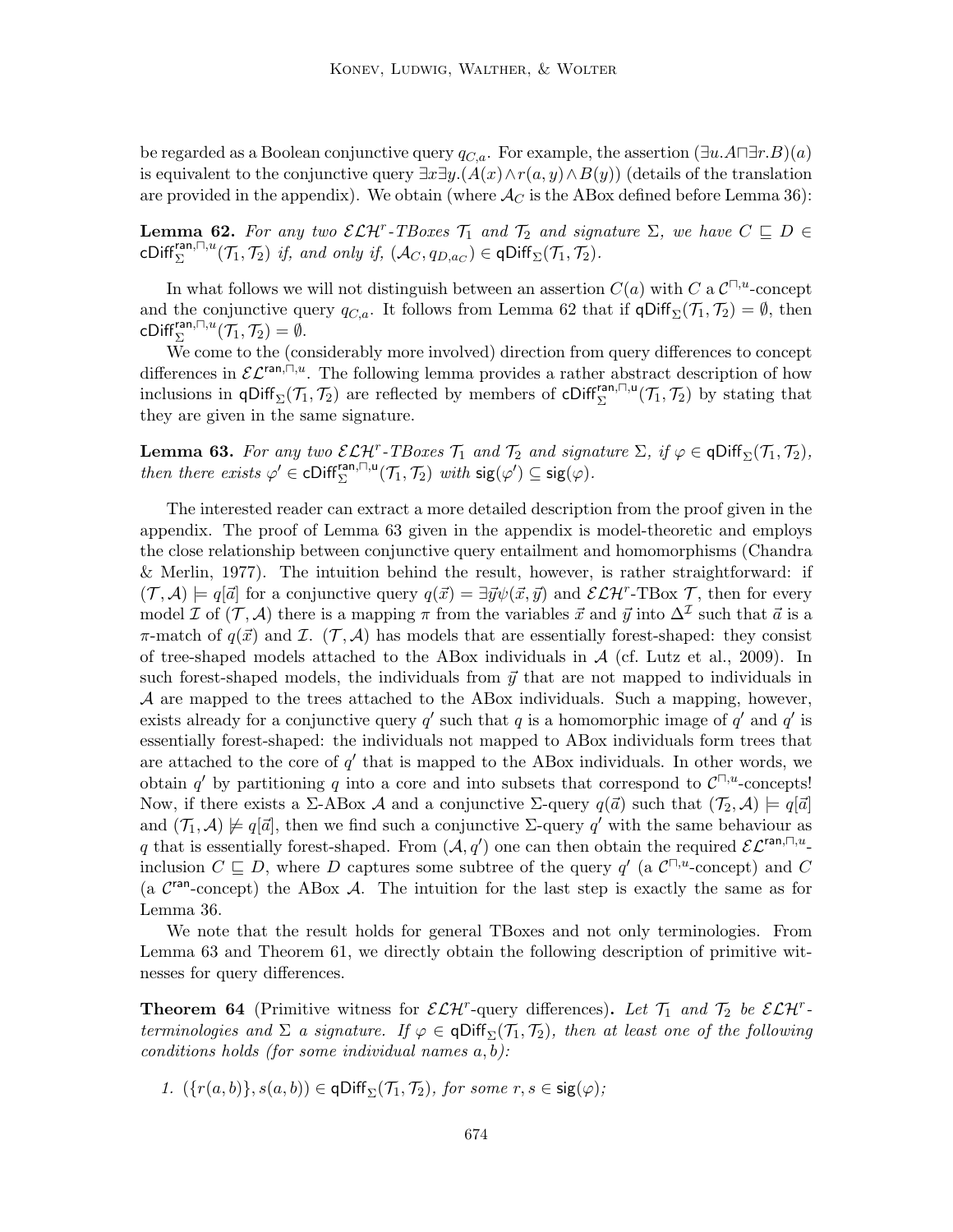- 2.  $(A, A(b)) \in \text{qDiff}_{\Sigma}(\mathcal{T}_1, \mathcal{T}_2)$ , for some concept name  $A \in \text{sig}(\varphi)$  and ABox A with  $sig(\mathcal{A}) \subseteq sig(\varphi)$ ;
- 3.  $(A, D(b)) \in \text{qDiff}_{\Sigma}(\mathcal{T}_1, \mathcal{T}_2)$ , for some singleton ABox A and  $\mathcal{C}^{\square, u}$ -concept D such that  $sig(\mathcal{A}), sig(D) \subseteq sig(\varphi).$

Observe that Theorem 64 coincides with Theorem 41 with the exception that in Point 3 the concept D can now be a  $\mathcal{C}^{\square,u}$ -concept. We can, therefore, define the following finite representation of the  $\Sigma$ -query difference. Assume  $\mathcal{T}_1$  and  $\mathcal{T}_2$  are given. Define the set

- qWtn ${}_{\Sigma}^{R}(\mathcal{T}_{1},\mathcal{T}_{2})$  of *role*  $\Sigma$ -query difference witnesses as the set of role  $\Sigma$ -instance difference witnesses; i.e.,  $\mathsf{qWtn}_{\Sigma}^{\mathsf{R}}(\mathcal{T}_1, \mathcal{T}_2) = \mathsf{iWtn}_{\Sigma}^{\mathsf{R}}(\mathcal{T}_1, \mathcal{T}_2);$
- qWtn<sup>ths</sup> ( $\mathcal{T}_1$ ,  $\mathcal{T}_2$ ) of *right-hand*  $\Sigma$ -query difference witnesses as the set of right-hand  $\Sigma$ -instance difference witnesses; i.e.,  $\mathsf{qWtn}_{\Sigma}^{\mathsf{rhs}}(\mathcal{T}_1, \mathcal{T}_2) = \mathsf{iWtn}_{\Sigma}^{\mathsf{rhs}}(\mathcal{T}_1, \mathcal{T}_2);$
- qWtn<sup>lhs</sup> ( $\mathcal{T}_1$ ,  $\mathcal{T}_2$ ) of *left-hand*  $\Sigma$ -instance difference witnesses as the set of all  $A \in \Sigma$  such that there exists a  $C^{\Pi,u}$ -concept C with  $(\{A(a)\},C(a)) \in \mathsf{qDiff}_{\Sigma}^{\mathsf{hls}}(\mathcal{T}_1,\mathcal{T}_2)$  and all  $r \in \Sigma$ such that there exists a  $C^{\square,u}$ -concept C such that  $(\{r(a,b)\}, C(c)) \in \text{qDiff}_{\Sigma}(\mathcal{T}_1, \mathcal{T}_2)$  for  $c = a$  or  $c = b$ .

The set of all  $\Sigma$ -query difference witnesses is defined as

 $\mathsf{qWtn}_{\Sigma}(\mathcal{T}_1,\mathcal{T}_2) = (\mathsf{qWtn}_{\Sigma}^{\mathsf{R}}(\mathcal{T}_1,\mathcal{T}_2), \mathsf{qWtn}_{\Sigma}^{\mathsf{rhs}}(\mathcal{T}_1,\mathcal{T}_2), \mathsf{qWtn}_{\Sigma}^{\mathsf{lls}}(\mathcal{T}_1,\mathcal{T}_2)).$ 

By Theorem 64,  $\mathsf{qWtn}_{\Sigma}(\mathcal{T}_1, \mathcal{T}_2) = (\emptyset, \emptyset, \emptyset)$  if, and only if,  $\mathsf{qDiff}_{\Sigma}(\mathcal{T}_1, \mathcal{T}_2) = \emptyset$ . Algorithms computing  $\mathsf{qWtn}_{\Sigma}^{R}(\mathcal{T}_1, \mathcal{T}_2)$  and  $\mathsf{qWtn}_{\Sigma}^{\mathsf{rhs}}(\mathcal{T}_1, \mathcal{T}_2)$  have been presented in the section on instance difference. It thus remains to consider  $\mathsf{qWtn}^{\mathsf{lhs}}_{\Sigma}(\mathcal{T}_1, \mathcal{T}_2)$ .

# **7.3** Tractability of  $qWtn_{\Sigma}^{hfs}(\mathcal{T}_1, \mathcal{T}_2)$

To prove tractability of  $\mathsf{qWtn}_{\Sigma}^{\mathsf{hls}}(\mathcal{T}_1,\mathcal{T}_2)$  we first capture the expressive power of  $\mathcal{C}^{\square,u}$ -concepts using a stronger form of simulation between interpretations. Let  $\mathcal{I}_1$  and  $\mathcal{I}_2$  be interpretations. A  $\Sigma$ -simulation S between  $\mathcal{I}_1$  and  $\mathcal{I}_2$  is called a global intersection preserving  $\Sigma$ -simulation if, in addition,

- for every  $d \in \Delta^{\mathcal{I}_1}$  there exists a  $d' \in \Delta^{\mathcal{I}_2}$  with  $(d, d') \in S$ ;
- if  $(d, e) \in S$ ,  $d' \in \Delta^{\mathcal{I}_1}$ , and  $R = \{r \in \Sigma \mid (d, d') \in r^{\mathcal{I}_1}\} \neq \emptyset$ , then there exists  $e'$  with  $(e, e') \in S$  and  $(d', e') \in r^{\mathcal{I}_2}$  for all  $r \in R$ .

We write  $(\mathcal{I}_1, d) \leq \Sigma (\mathcal{I}_2, e)$  if there exists a global intersection preserving  $\Sigma$ -simulation S between  $\mathcal{I}_1$  and  $\mathcal{I}_2$  such that  $(d, e) \in S$ .

**Lemma 65.** Let  $\mathcal{I}_1$  and  $\mathcal{I}_2$  be finite interpretations,  $\Sigma$  a signature,  $d \in \Delta^{\mathcal{I}_1}$ , and  $e \in \Delta^{\mathcal{I}_2}$ . Then

$$
(\mathcal{I}_1, d) \leq^{\cap}_{\Sigma} (\mathcal{I}_2, e) \quad \Leftrightarrow \quad \text{for all } C \in \mathcal{C}_{\Sigma}^{\square, u} \colon d \in C^{\mathcal{I}_1} \Rightarrow e \in C^{\mathcal{I}_2}.
$$

It can be checked in polynomial time whether  $(\mathcal{I}_1, d) \leq^{\cap}_{\Sigma} (\mathcal{I}_2, e)$ .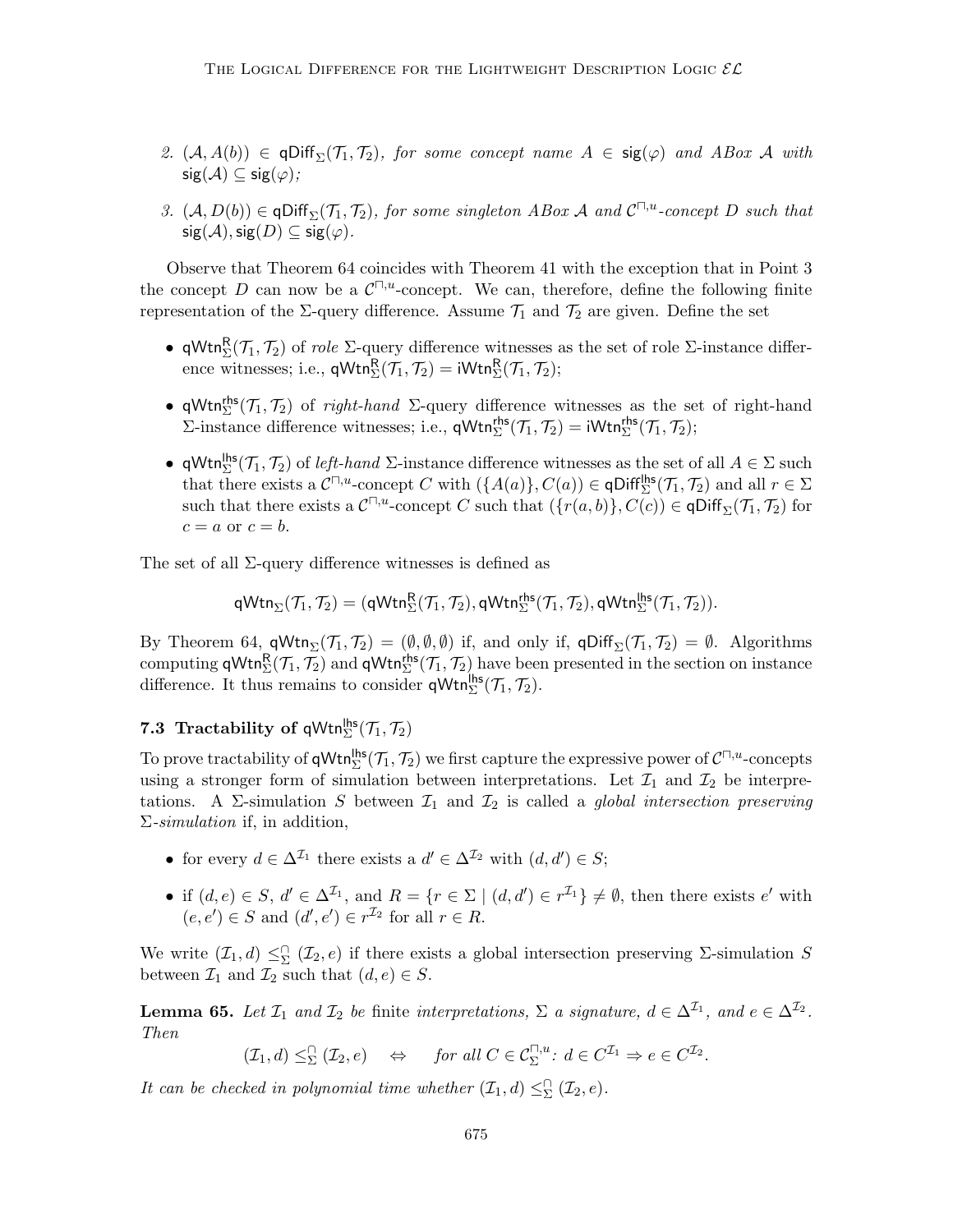The proof is a straightforward extension of the proof of Lemma 29 and the polynomialtime algorithm deciding the existence of  $\Sigma$ -simulations.

We observe that Theorem 2 about the properties of the canonical model  $\mathcal{I}_{\mathcal{K}}$  of a KB K can be extended to  $\mathcal{C}^{\square,u}$ -concepts (in the appendix, the proof is given for  $\mathcal{C}^{\square,u}$ -concepts as well). Namely, we have for all  $C^{\square,u}$ -concepts  $C_0$ :

- $\mathcal{K} \models C_0(a)$  if, and only if,  $a^{\mathcal{I}_{\mathcal{K}}}\in C_0^{\mathcal{I}_{\mathcal{K}}}$ .
- $\mathcal{T} \models C \sqcap D \sqsubseteq C_0$  if, and only if,  $x_{C,D} \in C_0^{\mathcal{I}_{\mathcal{K}}}$ .

It follows that for any concept name  $A \in \Sigma$ , we have

$$
A\in\mathsf{qWtn}_{\Sigma}^{\mathsf{lhs}}(\mathcal{T}_1,\mathcal{T}_2)\quad\Leftrightarrow\quad (\mathcal{I}_{\mathcal{K}_1},a)\nleq_{\Sigma}^\cap(\mathcal{I}_{\mathcal{K}_2},a),
$$

where  $\mathcal{K}_i = (\mathcal{T}_i, \mathcal{A})$  and  $\mathcal{A} = \{A(a)\},$  for  $i = 1, 2$ . We also have for every role name  $r \in \Sigma$ that

 $r \in \mathsf{qWtn}_{\Sigma}^{\mathsf{hls}}(\mathcal{T}_1,\mathcal{T}_2) \quad \Leftrightarrow \quad (\mathcal{I}_{\mathcal{K}_1},a) \not\leq^{\cap}_{\Sigma} (\mathcal{I}_{\mathcal{K}_2},a) \text{ or } (\mathcal{I}_{\mathcal{K}_1},b) \not\leq^{\cap}_{\Sigma} (\mathcal{I}_{\mathcal{K}_2},b)$ 

where  $\mathcal{K}_i = (\mathcal{T}_i, \mathcal{A})$  and  $\mathcal{A} = \{r(a, b)\}\$ , for  $i = 1, 2$ . Thus, we obtain the following tractability result:

**Theorem 66.** Let  $\mathcal{T}_1$  and  $\mathcal{T}_2$  be  $\mathcal{ELH}^r$ -terminologies and  $\Sigma$  a signature. Then the set  $\mathsf{qWtn}_{\Sigma}^{\mathsf{hls}}(\mathcal{T}_1, \mathcal{T}_2)$  can be computed in polynomial time.

## 8. Implementation and Experiments

In this section, we describe an experimental evaluation of the theoretical work developed above. Our experiments employ the CEX2 tool.<sup>4</sup> In CEX2, we have implemented polynomial-time algorithms which, given acyclic  $\mathcal{ELH}^r$ -terminologies  $\mathcal{T}_1$  and  $\mathcal{T}_2$  and a signature Σ as input, compute witnesses for the concept difference  $\text{Cliff}_{\Sigma}(\mathcal{T}_1, \mathcal{T}_2)$  and the instance difference iDiff<sub> $\Sigma$ </sub> $(\mathcal{T}_1, \mathcal{T}_2)$ .<sup>5</sup>

CEX2 is written in OCaml and the reasoner CB (Kazakov, 2009) is internally used as classification engine. In the implementation of CEX2, we have employed the algorithms developed in this paper. In more detail, for the instance difference case for acyclic  $\mathcal{ELH}^r$ terminologies  $\mathcal{T}_1$  and  $\mathcal{T}_2$ ,

- to compute  $iWtn_{\Sigma}^{R}(\mathcal{T}_{1}, \mathcal{T}_{2}),$  CEX2 performs a straightforward comparison of the role inclusion chains entailed by the terminologies  $\mathcal{T}_1$  and  $\mathcal{T}_2$ ;
- to compute  $iWtn_{\Sigma}^{rhs}(\mathcal{T}_1, \mathcal{T}_2)$ , CEX2 uses the NotWitness algorithm in Figure 7 and then employs Theorem 48;
- to compute  $iWtn_{\Sigma}^{\text{hls}}(\mathcal{T}_1, \mathcal{T}_2)$ , CEX2 checks for the existence of a  $\Sigma$ -simulation between the canonical models (Theorem 49).

<sup>4.</sup> Available under an open-source license at http://www.csc.liv.ac.uk/~michel/software/cex2/

<sup>5.</sup> An extended version of CEX2 computing witnesses for the query difference  $\mathsf{qDiff}_{\Sigma}(\mathcal{T}_1, \mathcal{T}_2)$  as well is presented by (Konev, Ludwig, & Wolter, 2012). In addition, Konev et al. describe experiments comparing query difference witnesses with concept and instance difference witnesses that are not presented in this paper.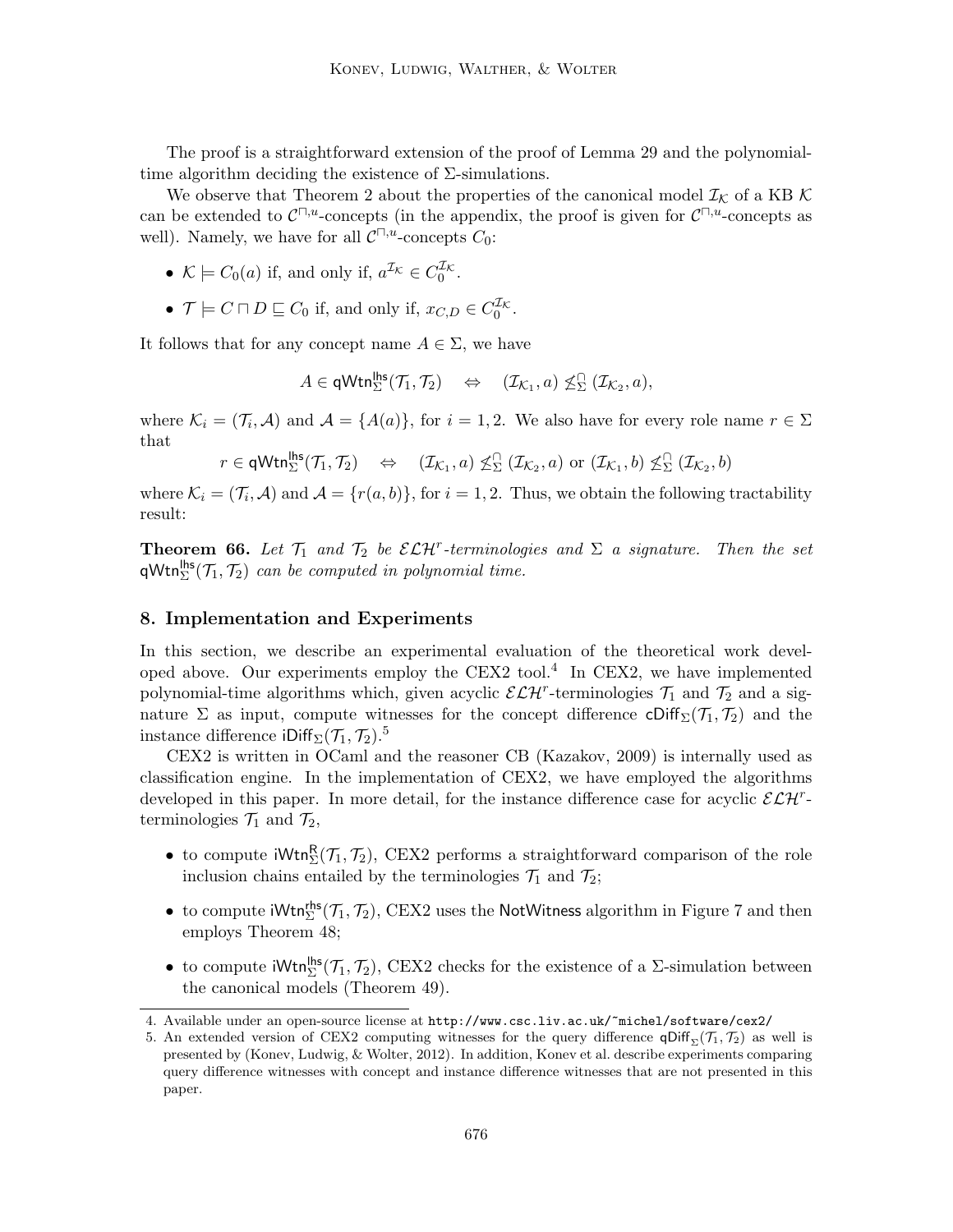The output for  $iWtn_{\Sigma}^{\mathsf{hls}}(\mathcal{T}_1, \mathcal{T}_2)$  is partitioned into three sets:

- the set of *left-hand atomic*  $\Sigma$ -instance difference witnesses,  $iWtn_{\Sigma}^{\text{hs},A}(\mathcal{T}_1, \mathcal{T}_2)$ , which is defined as the set of all concept names  $A \in \Sigma$  such that there exists an  $\mathcal{EL}$ -concept C such that  $({A(a)}, C(a)) \in iDiff_{\Sigma}(\mathcal{T}_1, \mathcal{T}_2)$  (equivalently  $A \subseteq C \in \text{cliff}_{\Sigma}(\mathcal{T}_1, \mathcal{T}_2)$ );
- the set of *left-hand domain*  $\Sigma$ -instance difference witnesses,  $iWtn_{\Sigma}^{\text{hs,dom}}(\mathcal{T}_1, \mathcal{T}_2)$ , which is defined as the set of all role names  $r \in \Sigma$  such that there exists an  $\mathcal{EL}$ -concept C with  $({r(a, b)}, C(a)) \in iDiff_{\Sigma}(\mathcal{T}_1, \mathcal{T}_2)$  (equivalently,  $\exists r.\top \sqsubseteq C \in \text{cliff}_{\Sigma}(\mathcal{T}_1, \mathcal{T}_2)$ ); and
- the set of *left-hand range*  $\Sigma$ -instance difference witnesses,  $iWtn_{\Sigma}^{\text{lhs,ran}}(\mathcal{T}_1, \mathcal{T}_2)$ , which is defined as the set of all role names  $r \in \Sigma$  such that there exists an  $\mathcal{EL}$ -concept C with  $({r(a,b)}, C(b)) \in \text{Diff}_{\Sigma}(\mathcal{T}_1, \mathcal{T}_2)$  (equivalently, ran(r)  $\subseteq C \in \text{cliff}_{\Sigma}(\mathcal{T}_1, \mathcal{T}_2)$ ).

Obviously, it holds that:

$$
iWtn_{\Sigma}^{\mathsf{lhs}}(\mathcal{T}_1,\mathcal{T}_2)=iWtn_{\Sigma}^{\mathsf{lhs},\mathsf{A}}(\mathcal{T}_1,\mathcal{T}_2)\cup iWtn_{\Sigma}^{\mathsf{lhs},\mathsf{dom}}(\mathcal{T}_1,\mathcal{T}_2)\cup iWtn_{\Sigma}^{\mathsf{lhs},\mathsf{ran}}(\mathcal{T}_1,\mathcal{T}_2).
$$

For the concept difference case, recall that

$$
\mathsf{cWtn}^{\mathsf{R}}_{\Sigma}(\mathcal{T}_1,\mathcal{T}_2) = \mathsf{iWtn}^{\mathsf{R}}_{\Sigma}(\mathcal{T}_1,\mathcal{T}_2), \quad \mathsf{cWtn}^{\mathsf{lhs}}_{\Sigma}(\mathcal{T}_1,\mathcal{T}_2) = \mathsf{iWtn}^{\mathsf{lhs}}_{\Sigma}(\mathcal{T}_1,\mathcal{T}_2),
$$

and so we use the same algorithms as in the instance case. We also set

$$
\mathsf{cWtn}^{\mathsf{lhs},\mathsf{X}}_\Sigma(\mathcal{T}_1,\mathcal{T}_2) = \mathsf{iWtn}^{\mathsf{lhs},\mathsf{X}}(\mathcal{T}_1,\mathcal{T}_2)
$$

for  $X \in \{A, \text{dom}, \text{ran}\}$ . To compute  $i\mathsf{Wtn}_{\Sigma}^{\mathsf{rhs}}(\mathcal{T}_1, \mathcal{T}_2)$ , CEX2 exploits that  $\mathsf{cWtn}_{\Sigma}^{\mathsf{rhs}}(\mathcal{T}_1, \mathcal{T}_2) \subseteq$  $iWtn_{\Sigma}^{rhs}(\mathcal{T}_1, \mathcal{T}_2)$  (Lemma 50) and first computes  $iWtn_{\Sigma}^{rhs}(\mathcal{T}_1, \mathcal{T}_2)$  and then checks using a straightforward variant of the NotWitness algorithm for concept differences whether  $A \in$ cWtn $_{\Sigma}^{\mathsf{rhs}}(\mathcal{T}_1,\mathcal{T}_2).$ 

In the following three subsections we describe the experiments that we have conducted. The experimental settings were as follows. All programs were run on PCs equipped with an Intel Core 2 Duo E6400 CPU and 3 GiB of main memory. Version 2.0.1 of CEX2 was used.

# 8.1 Comparing Different Versions of Snomed CT

We applied CEX2 to compare a January 2009 (SM09a) and a July 2009 (SM09b) version of SNOMED CT. SM09a and SM09b contain 310013 and 307693 concept names, respectively. Both versions use the same 62 role names, and they contain role inclusions but no domain or range restrictions are present. Consequently, one can infer from Corollary 47 that  $iWtn_{\Sigma}(\text{SM09b}, \text{SM09a}) = cWtn_{\Sigma}(\text{SM09b}, \text{SM09a})$ . In what follows we consider cWtn $_{\Sigma}$ (SM09*b*, SM09*a*) only.

For our experiments we used signatures ranging over so called SNOMED CT subsets, which are employed in the UK for the deployment of SNOMED CT in specific areas. We compared SM09a with SM09b on 159 such signatures  $\Sigma$  by computing cWtn<sub> $\Sigma$ </sub>(SM09b, SM09a) for each of these sets  $\Sigma$ . The considered signatures always contain all of the 62 SNOMED CT role names. The comparisons which resulted in a non-empty difference are reproduced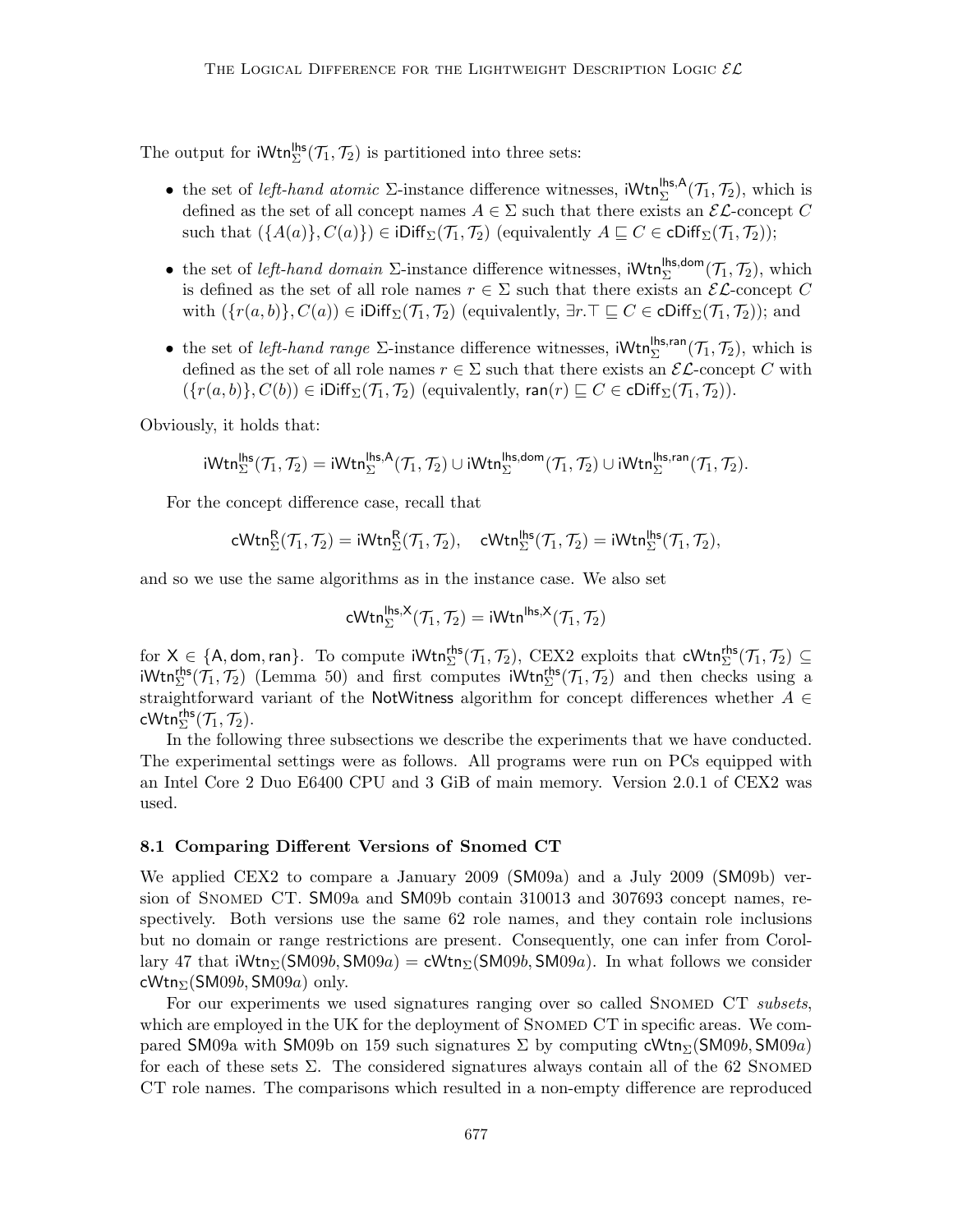in Table 2. In none of the cases, differences regarding role inclusions have been detected. In Table 2, the second column gives the number of concept names in the respective subset  $\Sigma$ , and the third and fifth column the number of concept witness differences. Observe that the number of differences does not correlate with the size of the considered signatures  $\Sigma$ , i.e. there exist signatures that are somewhat comparable in size, but induce a greatly varying number of difference witnesses (see e.g. the subsets "Diagnosis" and "Manumat").

In order to determine how many difference witnesses computed by CEX2 can be obtained from a straightforward comparison of the class hierarchies already, we have also computed the sets

$$
\mathsf{clsWtn}_{\Sigma}^{\mathsf{lhs}}(\mathsf{SM09}b,\mathsf{SM09}a) = \{ \, A \in \Sigma \mid \exists \, B \in \Sigma \colon A \sqsubseteq B \in \mathsf{cliff}_{\Sigma}(\mathsf{SM09}b,\mathsf{SM09}a) \, \}
$$

and

$$
\mathsf{clsWtn}^{\mathsf{rhs}}_{\Sigma}(\mathsf{SM09}b, \mathsf{SM09}a) = \{ \, B \in \Sigma \mid \exists \, A \in \Sigma \colon A \sqsubseteq B \in \mathsf{cDiff}_\Sigma(\mathsf{SM09}b, \mathsf{SM09}a) \, \}
$$

for each of the considered comparison signatures  $\Sigma$ . The results that we have obtained are also depicted in Table 2. One can see that often a great number of differences cannot be detected by considering the classification difference only.

In the last three columns of Table 2, we give the CPU times required for computing all concept witnesses:

- first, the times are given when CEX2 is directly applied to the full terminologies SM09a and SM09b;
- $\bullet$  second, the times are given when one first extracts  $\Sigma$ -modules using the module extraction tool MEX (Konev, Lutz, Walther, & Wolter, 2008) from SM09a and, respectively, SM09b and then applies CEX2 to the extracted  $\Sigma$ -modules. Observe that a  $\Sigma$ -module extracted by MEX is  $\Sigma$ -query (and, therefore,  $\Sigma$ -concept and  $\Sigma$ -instance) inseparable from the whole terminology. Thus, the computed concept witnesses are the same.
- finally, the times are given if, in addition to computing concept witnesses from the full terminologies SM09a and SM09b, CEX2 also computes examples of concept inclusions in the logical difference that explain the witnesses. We discuss this feature of CEX2 below.

One can observe that extracting MEX modules leads to a significant improvement of the performance of CEX2. Of course, if the signature is very large (e.g., for "Diagnosis" and "Finding"), the resulting modules are almost as large as SNOMED CT itself and the effect is less significant. Secondly, one can observe that the additional computation of example concept inclusions in the logical difference roughly doubles the times needed for the comparison.

Finally, to evaluate the practical feasibility of using the ABox approach to compute the sets iWtn<sup>ths</sup> (SM09b, SM09a), we have implemented the computation of ABoxes  $A_{\mathcal{T},\Sigma}$ together with an ABox reasoning algorithm for checking the second condition of Lemma 45. We have then tested our implementation on the subsets  $\Sigma$  of SNOMED CT used for evaluating the performance of CEX2. To limit the size of the ABoxes  $\mathcal{A}_{\mathcal{T},\Sigma}$  and to speed up computations, we first computed modules using MEX. The results that we obtained are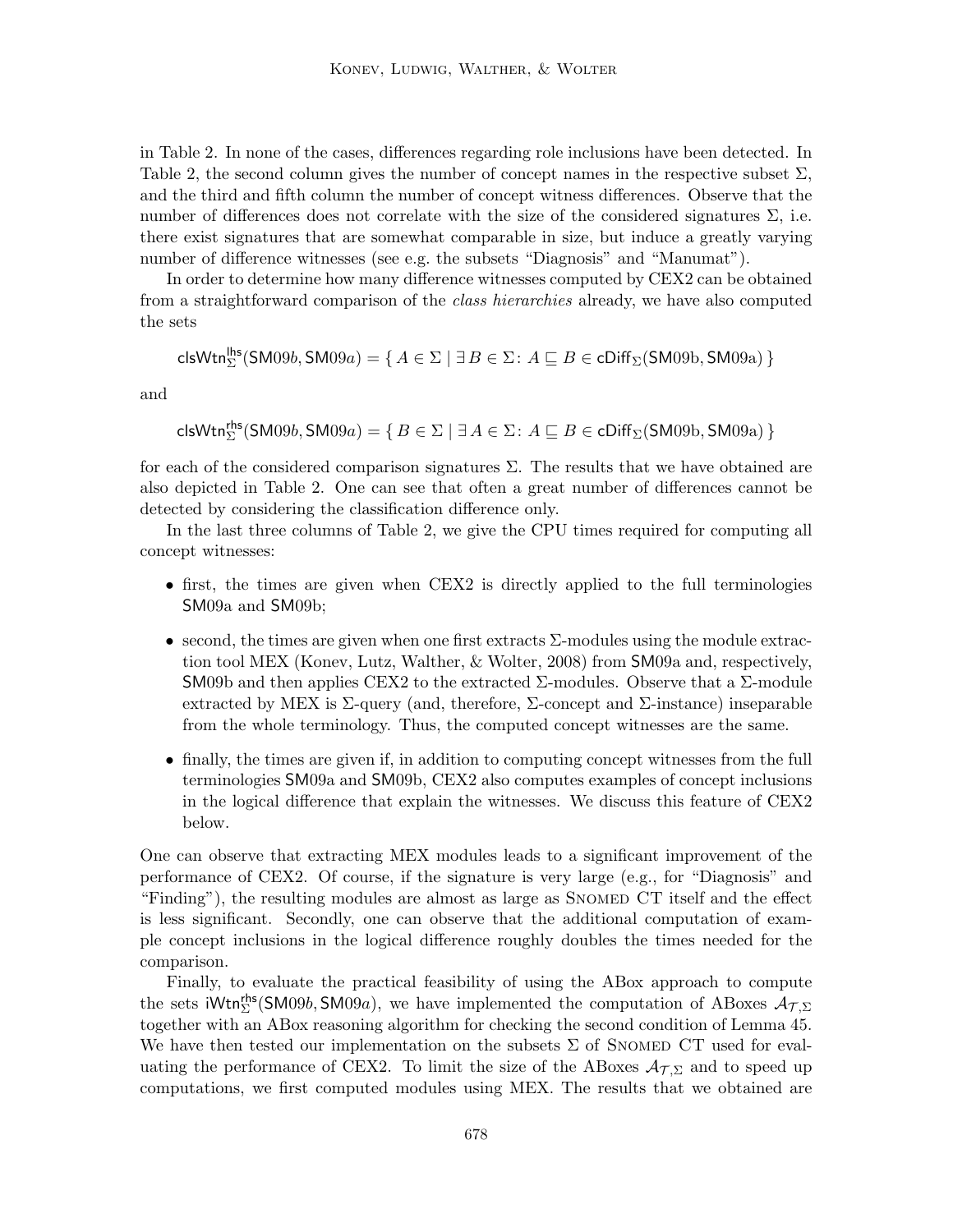shown in Table 3. The size of the  $\Sigma$ -modules computed by MEX, i.e.  $\mathcal{T}_1$  of SM09b and  $\mathcal{T}_2$ of SM09a, is shown in columns two and three, respectively. As expected from the definition of  $A_{\mathcal{T},\Sigma}$ , one can observe that the number of concept and role membership assertions present in the ABoxes  $\mathcal{A}_{\mathcal{I}_2,\Sigma}$  can grow very large, even for modules and signatures with only a few thousand concept names.

For 8 of the 41 considered subsets our implementation ran out of available physical memory (indicated by a time value '-') when all possible concept membership consequences of the ABox were to be computed. Overall, we observed the longest execution time of over 5 hours for the set "Specmatyp". In conclusion, one can see that a straightforward implementation of the ABox approach is practically useful "only" for terminologies and signatures of a few thousand concept names.

#### 8.2 Comparing Different Versions of the NCI Thesaurus

We have also used the CEX2 tool to compare distinct versions of the NCI Thesaurus. Most distributed releases of the NCI Thesaurus contain language constructs which are not part of  $\mathcal{ELH}^r$  (such as disjunction and value restriction). To obtain  $\mathcal{ELH}^r$ -terminologies, we have removed all inclusions that contain a non- $\mathcal{ELH}^r$  constructor from the original terminologies. Typically, this affected 5%-8% of the inclusions present in each of the distributed NCI versions. Most of the  $\mathcal{ELH}^r$ -versions generated in this way contain role inclusions as well as domain and range restrictions.

Similarly to the work of Gonçalves et al.  $(2011)$ , we have compared 71 consecutive  $\mathcal{ELH}^r$ -versions of the NCI Thesaurus ranging between the versions 03.10J and 10.02d, with the exception of 05.03F and 05.04d, which could not be parsed correctly. Version 10.03h and some later versions of the NCI Thesaurus are not acyclic, and hence, they could not be handled by the CEX2 tool.

For any two consecutive versions  $NCI_n$  and  $NCI_{n+1}$  within the considered range, we computed the sets cWtn<sub>Σ</sub>(NCI<sub>n+1</sub>, NCI<sub>n</sub>) and iWtn<sub>Σ</sub>(NCI<sub>n+1</sub>, NCI<sub>n</sub>) on signatures  $\Sigma$  = sig(NCI<sub>n</sub>) ∩ sig(NCI<sub>n+1</sub>). An overview of the set sizes for cWtn<sup>ths</sup>(NCI<sub>n+1</sub>, NCI<sub>n</sub>) and cWtn<sup>lhs,A</sup>(NCI<sub>n+1</sub>,NCI<sub>n</sub>) that we obtained can be found in Figure 8. The comparisons are sorted chronologically along the x-axis according to the release dates of the NCI ontology versions, whereas the corresponding number of left-hand atomic difference witnesses or right-hand difference witnesses can be found on the y-axis. One can see the number of righthand difference witnesses remained fairly low throughout the different versions. However, occasional spikes occurred in the number of left-hand atomic difference witnesses with a maximum value of 33487 for comparing the versions 05.01d and 05.03d. Moreover, in none of the comparisons except for those shown in Figure 9 left-hand role domain or left-hand role range difference witnesses were identified. Overall, no witnesses regarding role inclusions were detected and we found that for every two considered consecutive versions  $NCI_n$  and  $NCI_{n+1}$  on  $\Sigma = sig(NCI_n) \cap sig(NCI_{n+1}),$ 

$$
\mathsf{cWtn}_{\Sigma}(\mathrm{NCI}_{n+1},\mathrm{NCI}_n) = \mathsf{iWtn}_{\Sigma}(\mathrm{NCI}_{n+1},\mathrm{NCI}_n).
$$

A running time of 140 seconds and 228 MiB of memory were required on average for computing witnesses and example inclusions for  $\text{Diff}_{\Sigma}(\text{NCI}_{n+1}, \text{NCI}_n)$ . Computing witnesses and example inclusions for  $\text{Cliff}_{\Sigma}(\text{NCI}_{n+1}, \text{NCI}_n)$  on average took 157 seconds and used 228 MiB of memory.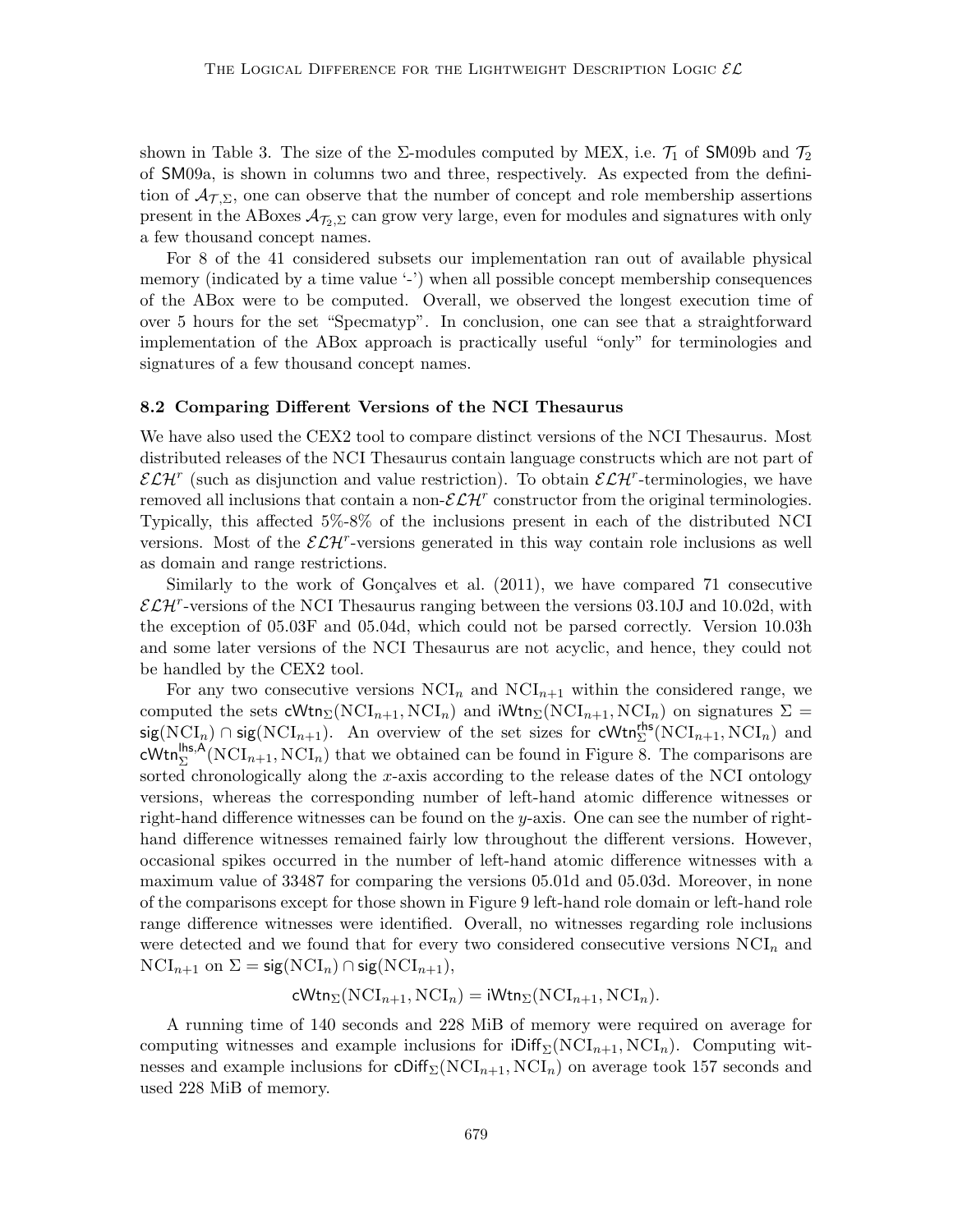|                      |                                       |                                |                                    |                                         |                           | Time(s)                | Time(s)                | Time(s)         |
|----------------------|---------------------------------------|--------------------------------|------------------------------------|-----------------------------------------|---------------------------|------------------------|------------------------|-----------------|
|                      |                                       |                                |                                    |                                         |                           | $cWtn_{\Sigma}$ - from | $cWtn_{\Sigma}$ - with | $cWtn_{\Sigma}$ |
| Subset Name $\Sigma$ | $ \Sigma \cap \mathsf{N}_\mathsf{C} $ | $ cWtn^{\text{rhs}}_{\Sigma} $ | clsWtn <sub>5</sub> <sup>rhs</sup> | $ cWtn_{\nabla}^{\text{lhs},\text{A}} $ | $ clsWtn_{\nabla}^{ths} $ | full ontologies        | module extraction      | with examples   |
| Admin                | 7684                                  | $\overline{7}$                 | 5                                  | 29                                      | $\overline{7}$            | 358.51                 | 9.89                   | 654.12          |
| Adminproc            | 3198                                  | $\boldsymbol{0}$               | $\overline{0}$                     | 6                                       | $\boldsymbol{0}$          | 344.60                 | 8.24                   | 642.23          |
| Cdacarest            | 355                                   | $\mathbf{1}$                   | $\mathbf{1}$                       | $\mathbf{1}$                            | $\mathbf{1}$              | 337.91                 | 6.76                   | 556.41          |
| Creareneur           | 1640                                  | 28                             | 8                                  | 197                                     | 13                        | 399.57                 | 15.58                  | 704.21          |
| Creareresp           | 1082                                  | 72                             | 18                                 | 262                                     | 64                        | 377.36                 | 12.24                  | 680.51          |
| Devicetyp            | 6539                                  | 26                             | 26                                 | 22                                      | 22                        | 369.20                 | 8.01                   | 589.81          |
| Diagimg              | 4162                                  | 27                             | 13                                 | 13                                      | 8                         | 444.66                 | 38.56                  | 775.37          |
| Diagnosis            | 75879                                 | 7410                           | 881                                | 12409                                   | 5406                      | 844.26                 | 486.53                 | 2699.89         |
| Drgadrcon            | 8009                                  | 131                            | 131                                | 47                                      | 47                        | 1419.52                | 10.17                  | 1708.49         |
| Endosfind            | 178                                   | $\boldsymbol{0}$               | $\overline{0}$                     | 13                                      | $\overline{0}$            | 363.23                 | 7.86                   | 662.67          |
| Endosproc            | 73                                    | $\mathbf{1}$                   | $\mathbf{1}$                       | 5                                       | 3                         | 352.84                 | 7.30                   | 573.66          |
| Epcream.6a           | 403                                   | $\overline{0}$                 | $\overline{0}$                     | 3                                       | $\overline{0}$            | 337.41                 | 7.39                   | 631.51          |
| Epenema.7a           | 25                                    | $\overline{0}$                 | $\overline{0}$                     | 3                                       | $\overline{0}$            | 337.42                 | 6.86                   | 556.31          |
| Epenema.7b           | 6                                     | $\overline{0}$                 | $\overline{0}$                     | $\sqrt{2}$                              | $\overline{0}$            | 337.50                 | 6.76                   | 629.57          |
| Epeye.4              | 223                                   | $\overline{0}$                 | $\overline{0}$                     | 6                                       | $\overline{0}$            | 337.53                 | 7.20                   | 1236.84         |
| Epiuds16             | $\mathbf{1}$                          | $\overline{0}$                 | $\overline{0}$                     | $\mathbf{1}$                            | $\overline{0}$            | 337.26                 | 6.69                   | 1233.89         |
| Famhist              | 416                                   | 8                              | 5                                  | 31                                      | $\overline{4}$            | 339.36                 | 8.84                   | 633.94          |
| Finding              | 168383                                | 11824                          | 2497                               | 31228                                   | 20063                     | 1559.23                | 1366.08                | 5017.02         |
| Foodadrcon           | 2378                                  | 11                             | 11                                 | 15                                      | 14                        | 481.20                 | 7.74                   | 1516.47         |
| Ffoodaller           | 468                                   | $\mathbf{1}$                   | $\mathbf{1}$                       | 9                                       | 9                         | 379.42                 | 7.03                   | 677.97          |
| Invest               | 14839                                 | 1396                           | 534                                | 5549                                    | 5441                      | 511.12                 | 76.90                  | 769.93          |
| Labinvest            | 3904                                  | 61                             | 45                                 | 2520                                    | 133                       | 382.32                 | 12.47                  | 680.94          |
| Labinymeth           | 3794                                  | 103                            | 81                                 | 3380                                    | 3374                      | 367.20                 | 10.70                  | 1290.83         |
| Labisolate           | 16313                                 | 150                            | 150                                | 661                                     | 661                       | 671.36                 | 14.14                  | 1005.95         |
| Labmorph             | 4854                                  | 32                             | 32                                 | 45                                      | 45                        | 858.11                 | 8.28                   | 1113.70         |
| Labspec              | 1221                                  | 3                              | 3                                  | 18                                      | 3                         | 360.80                 | 13.38                  | 1272.51         |
| Labtopog             | 27277                                 | 866                            | 220                                | 169                                     | 169                       | 1947.19                | 38.05                  | 4463.05         |
| Lifestyle            | 13090                                 | 77                             | 41                                 | 826                                     | 148                       | 445.75                 | 32.49                  | $765.10\,$      |
| Manumat              | 90503                                 | $\overline{2}$                 | $\overline{0}$                     | 22                                      | $\boldsymbol{0}$          | 349.73                 | 15.36                  | 1224.92         |
| Nofoodall            | 686                                   | $\mathbf{1}$                   | $\mathbf{1}$                       | 13                                      | 13                        | 421.23                 | 7.11                   | 721.74          |
| Nonhuman             | 1839                                  | 24                             | 11                                 | 469                                     | 131                       | 678.53                 | 12.50                  | 1907.70         |
| Pbcl                 | 5866                                  | 633                            | 116                                | 1342                                    | 402                       | 395.27                 | 12.18                  | 1358.88         |
| Pbhllng              | 1113                                  | $\mathbf{1}$                   | $\overline{0}$                     | 27                                      | $\boldsymbol{0}$          | 454.39                 | 7.99                   | 761.00          |
| Pf                   | 79                                    | $\boldsymbol{0}$               | $\boldsymbol{0}$                   | $\overline{4}$                          | $\overline{0}$            | 337.68                 | 7.12                   | 634.26          |
| Provady              | 1052                                  | $\overline{2}$                 | 1                                  | 158                                     | 108                       | 343.78                 | 8.19                   | 569.56          |
| Sf                   | 613                                   | $\overline{0}$                 | $\overline{0}$                     | 3                                       | $\boldsymbol{0}$          | 338.13                 | 7.44                   | 629.50          |
| Socpercir            | 6786                                  | 8                              | 8                                  | $\overline{2}$                          | $\overline{2}$            | 366.14                 | 8.99                   | 1300.47         |
| Specmatyp            | 8830                                  | 10                             | 8                                  | 46                                      | 10                        | 380.19                 | 16.10                  | 685.35          |
| Treatment            | 43660                                 | 2419                           | 1255                               | 9251                                    | 8740                      | 793.12                 | 330.45                 | 1315.23         |
| Vmp                  | 13667                                 | $\overline{2}$                 | $\overline{0}$                     | 22                                      | $\overline{0}$            | 342.70                 | 12.95                  | 1247.18         |
| Vtm                  | 2117                                  | $\theta$                       | $\overline{0}$                     | 13                                      | $\overline{0}$            | 339.14                 | 9.45                   | 633.50          |

| Table 2: Subset Comparisons for $\mathcal{T}_1 =$ SM09b and $\mathcal{T}_2 =$ SM09a Resulting in a Non-Empty |  |  |  |
|--------------------------------------------------------------------------------------------------------------|--|--|--|
| Difference                                                                                                   |  |  |  |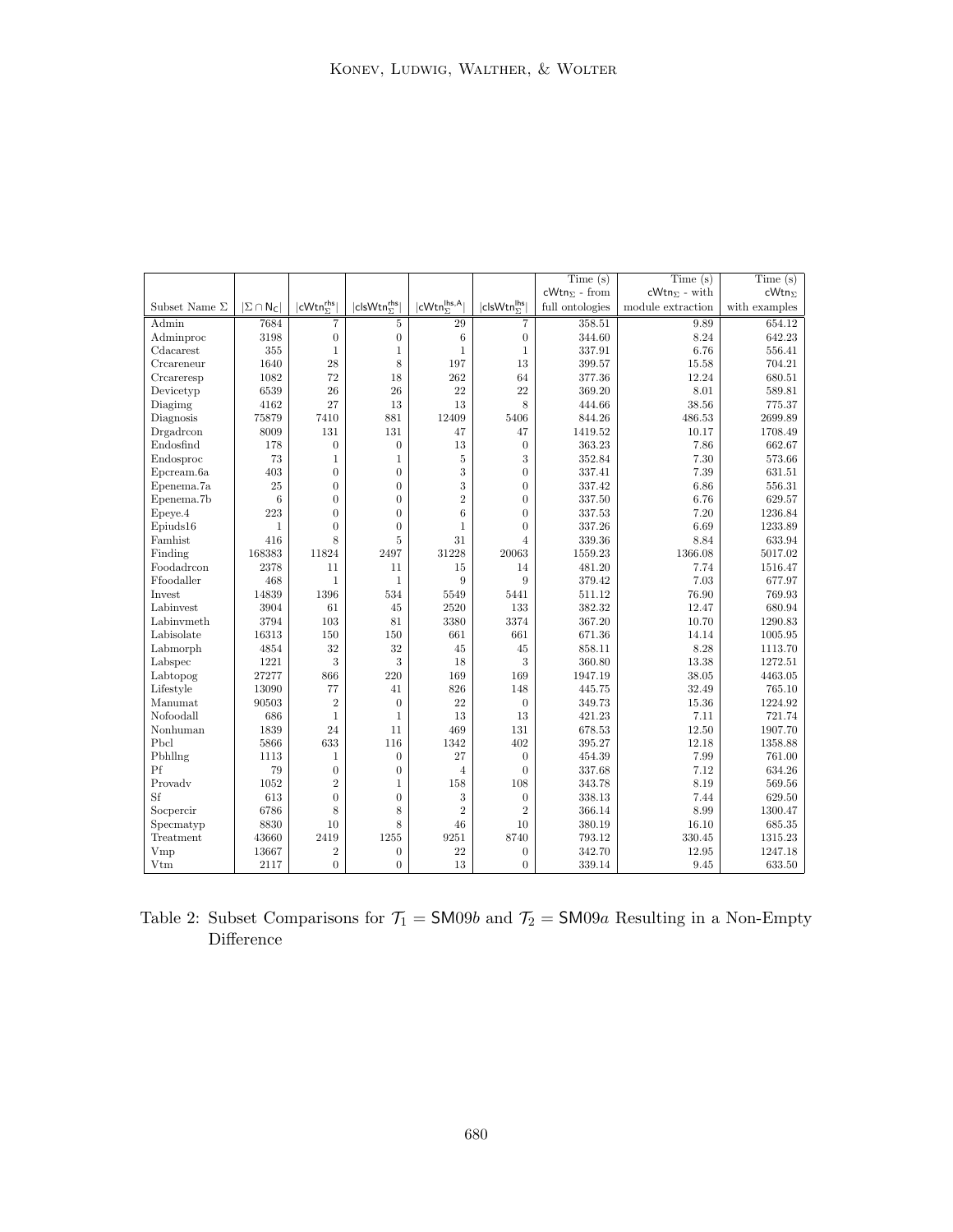|                      |                     |                                                   |                                                            | $ \{A(a)   A(a) \in \mathcal{A}_{\mathcal{T}_2,\Sigma}\} $ | $ \{r(a,b)   r(a,b) \in \mathcal{A}_{\mathcal{T}_2,\Sigma}\} $ |            |
|----------------------|---------------------|---------------------------------------------------|------------------------------------------------------------|------------------------------------------------------------|----------------------------------------------------------------|------------|
| Subset Name $\Sigma$ | $ \Sigma \cap N_C $ | $ \textsf{sig}(\mathcal{T}_1) \cap \mathsf{N}_C $ | $ \mathsf{sig}(\mathcal{T}_2) \cap \mathsf{N}_\mathsf{C} $ | (in thousands)                                             | (in thousands)                                                 | Time(s)    |
| Admin                | 7684                | 6746                                              | 6750                                                       | 66942                                                      | 1081                                                           | 9291.75    |
| Adminproc            | 3198                | 3071                                              | 3120                                                       | 12352                                                      | 480                                                            | 1642.41    |
| Cdacarest            | $355\,$             | 322                                               | 323                                                        | 148                                                        | 52                                                             | 3.86       |
| Creareneur           | 1640                | 6484                                              | 6375                                                       | 8568                                                       | 651                                                            | 3110.07    |
| Creareresp           | 1082                | 5273                                              | 5206                                                       | 4361                                                       | 503                                                            | 3689.22    |
| Devicetyp            | 6539                | 3617                                              | 3619                                                       | 43743                                                      | 830                                                            | 2381.00    |
| Diagimg              | 4162                | 11007                                             | 11074                                                      | 40817                                                      | 1220                                                           | 12503.63   |
| Diagnosis            | 75879               | 156588                                            | 156441                                                     | 8636801                                                    | 14134                                                          |            |
| Drgadrcon            | 8009                | 8323                                              | 8361                                                       | 70643                                                      | 1095                                                           | 2097.23    |
| Endosfind            | 178                 | 1487                                              | 1534                                                       | 210                                                        | 148                                                            | 143.87     |
| Endosproc            | 73                  | 809                                               | 826                                                        | 48                                                         | 82                                                             | 17.88      |
| Epcream.6a           | 403                 | 1425                                              | 1446                                                       | 641                                                        | 198                                                            | 315.58     |
| Epenema.7a           | 25                  | 85                                                | 86                                                         | $\overline{4}$                                             | 19                                                             | $0.32\,$   |
| Epenema.7b           | $\,6$               | 13                                                | 15                                                         | $\overline{0}$                                             | 10                                                             | 0.06       |
| Epeye.4              | 223                 | 851                                               | 859                                                        | 214                                                        | 120                                                            | 60.80      |
| Epiuds16             | $\mathbf{1}$        | $\overline{5}$                                    | $\overline{7}$                                             | $\overline{0}$                                             | 8                                                              | $\rm 0.05$ |
| Famhist              | 416                 | 3126                                              | 3136                                                       | 1003                                                       | 301                                                            | 137.34     |
| Finding              | 168383              | 323809                                            | 324400                                                     | 41381927                                                   | 30521                                                          |            |
| Foodadrcon           | 2378                | 2716                                              | 2723                                                       | 6745                                                       | 353                                                            | 277.80     |
| Foodaller            | 468                 | 636                                               | 644                                                        | 326                                                        | 87                                                             | 11.57      |
| Invest               | 14839               | 42071                                             | 42559                                                      | 504618                                                     | 4224                                                           |            |
| Labinvest            | 3904                | 9308                                              | 9302                                                       | 36048                                                      | 1147                                                           | 8632.09    |
| Labinymeth           | 3794                | 10132                                             | 10147                                                      | 36738                                                      | 1203                                                           | 4131.02    |
| Labisolate           | 16313               | 16281                                             | 16313                                                      | 267268                                                     | 2033                                                           | 7785.59    |
| Labmorph             | 4854                | 4575                                              | 4558                                                       | 24538                                                      | 628                                                            | 1275.48    |
| Labspec              | 1221                | 7106                                              | 7064                                                       | 5566                                                       | 570                                                            | 646.59     |
| Labtopog             | 27277               | 27118                                             | 27142                                                      | 723594                                                     | 3294                                                           |            |
| Lifestyle            | 13090               | 26233                                             | 26473                                                      | 250140                                                     | 2374                                                           |            |
| Manumat              | 90503               | 11605                                             | 11649                                                      | 8851332                                                    | 12127                                                          |            |
| Nofoodall            | $686\,$             | 990                                               | 991                                                        | 727                                                        | 132                                                            | 26.99      |
| $\mbox{Nonhuman}$    | 1839                | 8728                                              | 8848                                                       | 13698                                                      | 926                                                            | 10110.25   |
| Pbcl                 | 5866                | 8497                                              | 8793                                                       | 64174                                                      | 1357                                                           | 16410.12   |
| Pbhllng              | 1113                | 2488                                              | 2487                                                       | 3083                                                       | 344                                                            | 933.00     |
| Pf                   | $79\,$              | 386                                               | 389                                                        | 37                                                         | 59                                                             | $3.86\,$   |
| Provady              | 1052                | 3104                                              | 3014                                                       | 3202                                                       | 378                                                            | 518.47     |
| Sf                   | 613                 | 1856                                              | 1860                                                       | 1332                                                       | 270                                                            | 249.26     |
| Socpercir            | 6786                | 6757                                              | 6754                                                       | 48627                                                      | 889                                                            | 5819.23    |
| Specmatyp            | 8830                | 12928                                             | 12871                                                      | 112252                                                     | 1580                                                           | 18306.56   |
| Treatment            | 43660               | 111178                                            | 111612                                                     | 3716810                                                    | 10578                                                          |            |
| Vmp                  | 13667               | 11972                                             | 12018                                                      | 289683                                                     | 2629                                                           |            |
| Vtm                  | 2117                | 7655                                              | 7711                                                       | 16540                                                      | 970                                                            | 2861.37    |

Table 3: Performance of the ABox Approach for Computing  $iWtn_{\Sigma}^{rhs}(\text{SM09}b, \text{SM09}a)$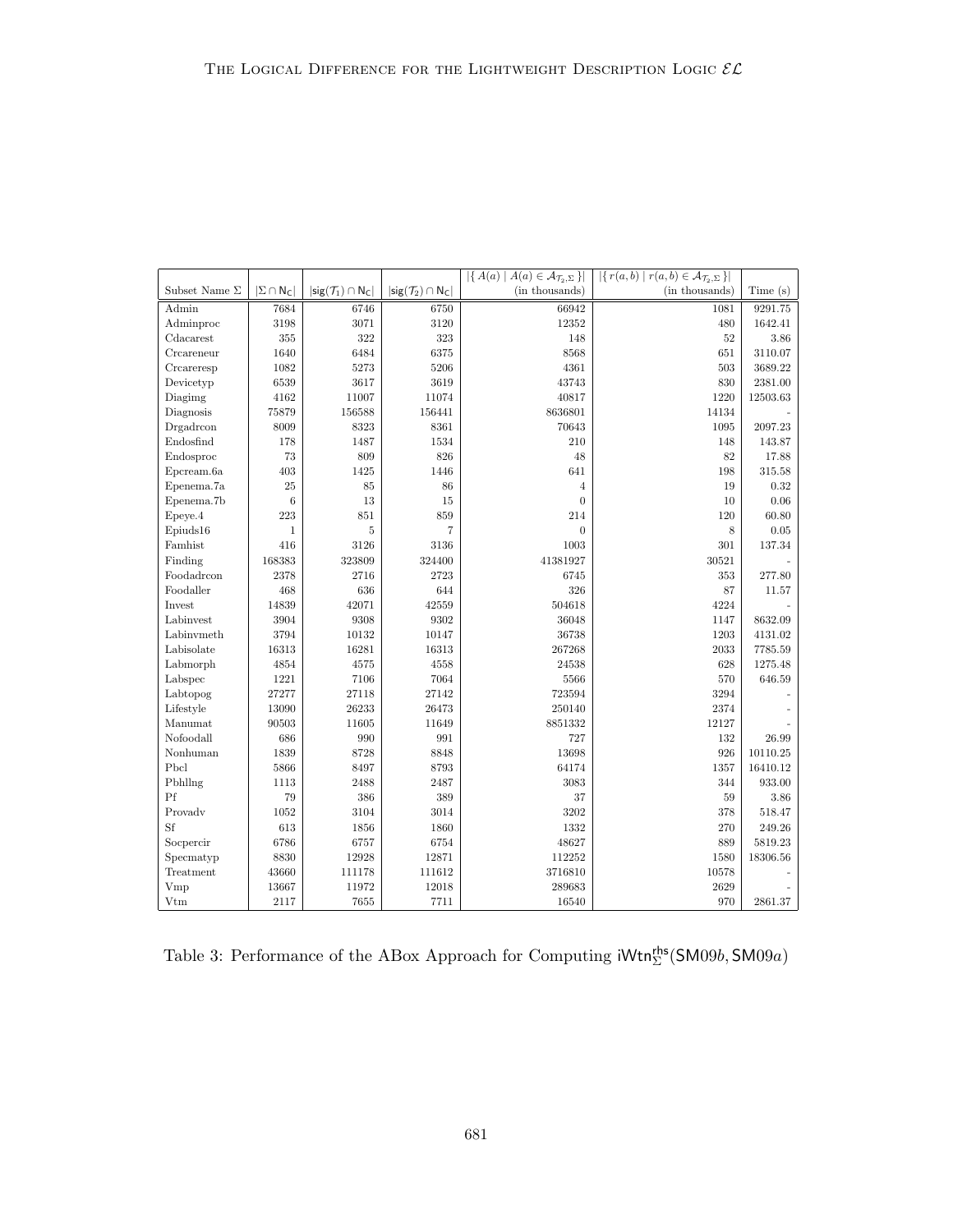

Figure 8: Sizes of  $\text{cWtn}_{\Sigma}^{\text{rhs}}(\text{NCI}_{n+1}, \text{NCI}_n)$  and  $\text{cWtn}_{\Sigma}^{\text{hbs},A}(\text{NCI}_{n+1}, \text{NCI}_n)$  between Consecutive  $\mathcal{ELH}^r$ -versions  $NCI_n$  and  $NCI_{n+1}$  of the NCI Thesaurus

| $\mathcal{T}_1$ | $\mathcal{T}_2$    | $\Sigma \cap N_{\mathsf{C}}$ | $\Sigma \cap \mathsf{N}_{\mathsf{R}}$ | $ \mathsf{cWtn}^{\mathsf{rhs}}_{\bm{\nabla}} $ | $ cWtn_{\nabla}^{\text{lhs},A} $ | $ cWtn_{\Sigma}^{\text{lhs,dom}} $ | $ cWtn_{\Sigma}^{\text{lhs,ran}} $ |
|-----------------|--------------------|------------------------------|---------------------------------------|------------------------------------------------|----------------------------------|------------------------------------|------------------------------------|
| 04.04j          | 04.03n             | 34245                        | 76                                    | 252                                            | 4926                             |                                    |                                    |
| 04.11a          | 04.09a             | 35976                        | 91                                    | 106                                            | 4023                             | $\overline{2}$                     | ച                                  |
| 05.03d          | 05.01 <sub>d</sub> | 38020                        | 92                                    | 138                                            | 33487                            | 92                                 | 92                                 |
| 06.02d          | 06.01c             | 45582                        | 113                                   | 419                                            | 1438                             |                                    |                                    |
| 08.10e          | 08.09d             | 66052                        | 123                                   | 1774                                           | 19055                            | 113                                | 113                                |
| 08.12d          | 08.11d             | 68229                        | 123                                   | 968                                            | 4726                             | 114                                | 113                                |
| 09.06e          | 09.05d             | 70493                        | 123                                   | 1305                                           | 575                              |                                    |                                    |

Figure 9: Detailed Results for  $\mathsf{cWtn}_{\Sigma}^{\mathsf{rhs}}(\mathcal{T}_1, \mathcal{T}_2)$  and  $\mathsf{cWtn}_{\Sigma}^{\mathsf{hls}}(\mathcal{T}_1, \mathcal{T}_2)$  on Selected Versions of the NCI Thesaurus using Shared Signatures  $\Sigma = \mathsf{sig}(\mathcal{T}_1) \cap \mathsf{sig}(\mathcal{T}_2)$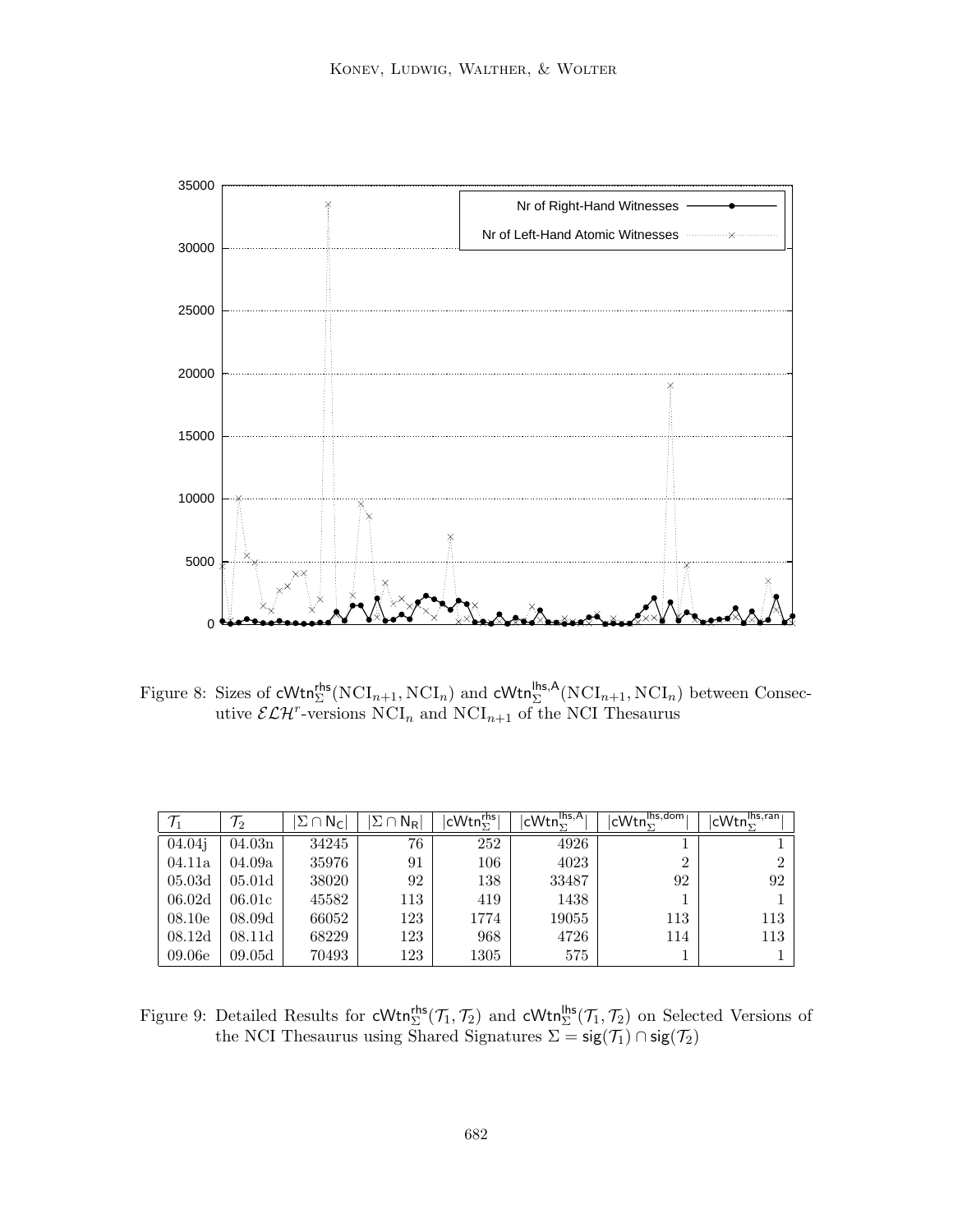The peaks in atomic left-hand difference witnesses mostly resulted from changes to a few very general concepts. As mentioned above already, Gonçalves et al.  $(2011)$  provide an indepth analysis of NCI versions. A systematic comparison of the methods used by Gonçalves et al. with the logical diff introduced in this paper would be very interesting, but is beyond the scope of this paper. One interesting observation that can be made is, however, that the peak of atomic left-hand witnesses that we observed between the versions 05.01d and 05.03d correlates with the fact that according to Gonçalves et al. a large number of non-redundant axioms were added to version 05.03d. However, a comparable number of non-redundant axioms were also added to version 04.12g, but no peak in atomic left-hand or right-hand witnesses was observed in our analysis.

## 8.3 Scalability Analysis

We demonstrated in the previous sections that CEX2 is capable of finding the logical difference between two unmodified versions of SNOMED CT and between distinct versions of the NCI thesaurus restricted to  $\mathcal{ELH}^r$ . In order to see how CEX2's performance scales, we have also tested it on randomly generated acyclic terminologies of various sizes. Each randomly generated terminology contains a certain number of defined- and primitive concept names and role names. The ratio between concept equations and concept inclusions is fixed, as is the ratio between existential restrictions and conjunctions. The random terminologies were generated for a varying number of defined concept names using the parameters of SM09a: 62 role names; the equality-inclusion ratio is 0.525; and the exists-conjunction ratio is 0.304. For every chosen size, we generated 10 samples consisting of two random terminologies as described above. We then applied CEX2 to find the logical difference of the two terminologies over their joint signature. Figure 10 shows the average memory consumption of CEX2 over 10 randomly generated terminologies of various sizes. In  $10(a)$  the maximum length of conjunctions was fixed as two  $(M=2)$ , and in 10(b) the number of conjuncts in each conjunction is randomly selected between two and M. It can be seen that the performance of CEX2 crucially depends on the length of conjunctions. In 10(b), the curves break off at the point where CEX2 runs out of physical memory<sup>6</sup>. For instance, in the case of M=22, this happens for terminologies with more than 7 500 defined concept names. Finally, we note that the time required by CEX2 to compare two such random terminologies highly varied across the different samples. The maximum time required by CEX2 was 11 333 seconds.

## 8.4 Additional User Support for Analysing Differences

So far we have discussed experiments with CEX2 in which one computes the set of concept and instance difference witnesses between two terminologies. Clearly, such witnesses do not provide sufficient information for a detailed analysis of the logical difference between two terminologies. For a more thorough analysis, it is required to consider *examples*  $\alpha$  from cDiff<sub>Σ</sub>( $\mathcal{T}_1$ ,  $\mathcal{T}_2$ ) and iDiff<sub>Σ</sub>( $\mathcal{T}_1$ ,  $\mathcal{T}_2$ ) that show why certain concept names are concept/instance difference witnesses. Thus, whenever it searches for concept names  $A$  such that there exists a C with  $C \subseteq A \in \text{cliff}_{\Sigma}(\mathcal{T}_1, \mathcal{T}_2)$ , CEX2 can output example concept inclusions  $C \subseteq A \in \text{cliff}_{\Sigma}(\mathcal{T}_1, \mathcal{T}_2)$ . Similarly, if requested, CEX2 can also compute example inclusions

<sup>6.</sup> In some cases the classification of the terminologies through CB already requires more than 3 GiB of memory.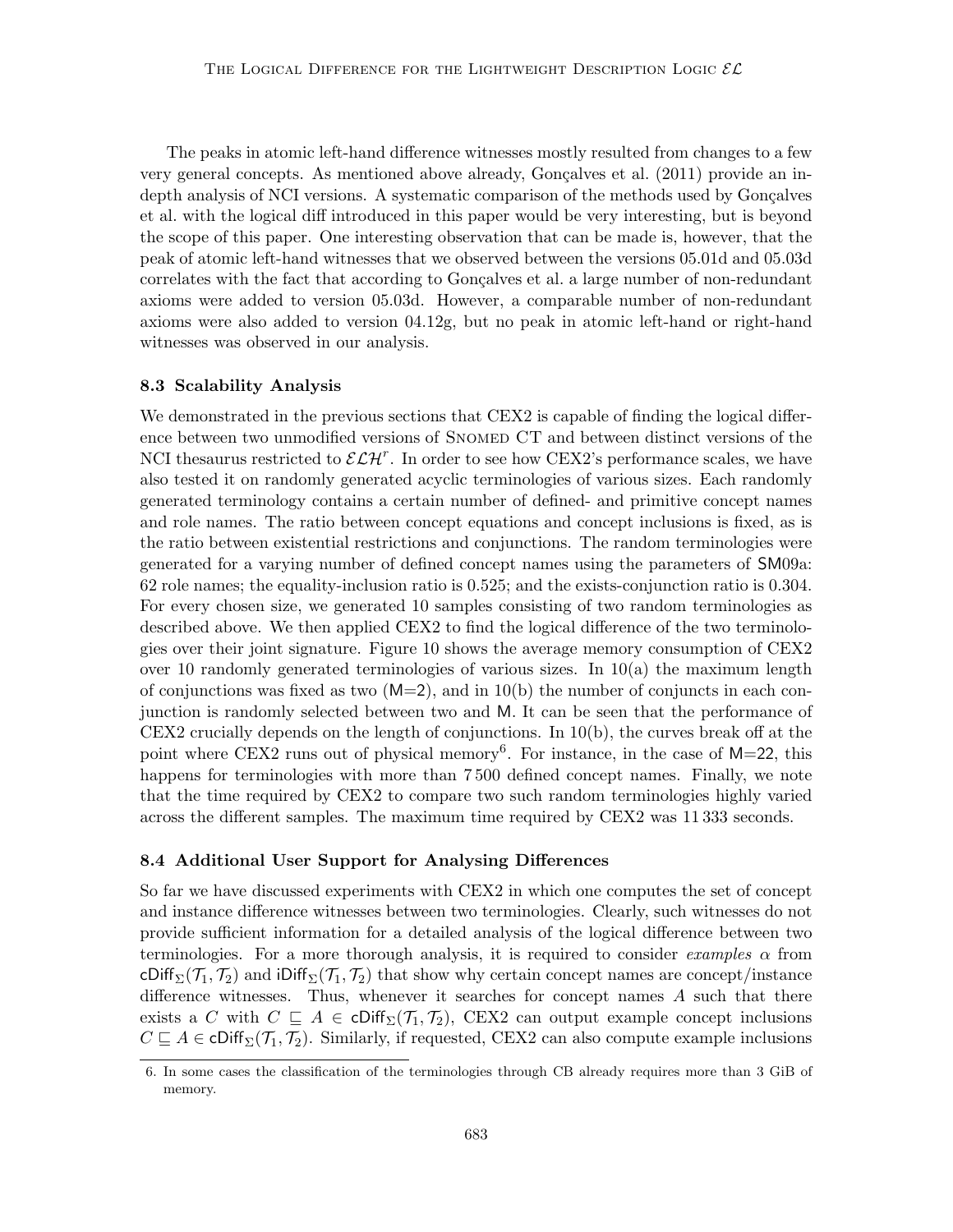

Figure 10: Memory Consumption of CEX2 on Randomly Generated Terminologies

illustrating left-hand concept differences  $A \sqsubseteq C$ ,  $\exists r.\top \sqsubseteq C$ , or  $\text{ran}(r) \sqsubseteq C$ , and examples for the instance difference case. We know from Example 12 that even minimal such examples can be of exponential size in the input terminologies. In practice, however, for SNOMED CT and NCI the additional computation of an example inclusion for every concept/instance difference witness "only" doubles the times required for the computation. As described above already, this can be observed in Table 2, where the computation times with examples are shown in the last column and the computation times without examples are shown in the 7th column. The examples computed by CEX2 are often of reasonable size. For instance, if we consider the subset "Specimen Material Type" (Specmatyp) from Table 2, it holds that

- (i) there exist 10 right-hand  $\Sigma$ -concept witnesses, i.e.  $|cWtn_{\Sigma}^{\text{rhs}}(\text{SM09b}, \text{SM09a})| = 10;$
- (ii) the set of left-hand atomic  $\Sigma$ -concept difference witnesses, cWtn<sup>lhs,A</sup>(SM09b,SM09a), contains 46 concept names.

In Point (i) and (ii), the longest concepts C, D for  $C \subseteq A \in \text{cliff}_{\Sigma}(\text{SMO9b}, \text{SMO9a})$  and  $A \sqsubseteq D \in \text{cliff}_{\Sigma}(\text{SMO9b}, \text{SMO9a})$  that were computed by CEX2 had twelve concept and role name occurrences (thus were far smaller than the exponential worst case suggests).

Having computed not only difference witnesses but also example concept inclusions for witnesses, it is of interest to explain why an example concept inclusion is entailed by one terminology but not the other. Computing minimal subsets of a terminology that entail an example concept inclusion is a promising approach to explaining logical differences that is also known as axiom pinpointing or justification. It is not supported by CEX2, but has been investigated extensively for various description logics including  $\mathcal{EL}$  (Schlobach & Cornet, 2003; Baader, Pe˜naloza, & Suntisrivaraporn, 2007; Kalyanpur, Parsia, Horridge, & Sirin, 2007; Horridge, Parsia,  $\&$  Sattler, 2010; Peñaloza  $\&$  Sertkaya, 2010). To illustrate this approach, consider again the subset "Specimen Material Type" (Specmatyp) from Table 2. CEX2 outputs

$$
\operatorname{VenipunctureFor BloodTest} \in \mathsf{cWtn}_{\Sigma}^{\mathsf{lhs},\mathsf{A}}(\mathsf{SM09b},\mathsf{SM09a}).
$$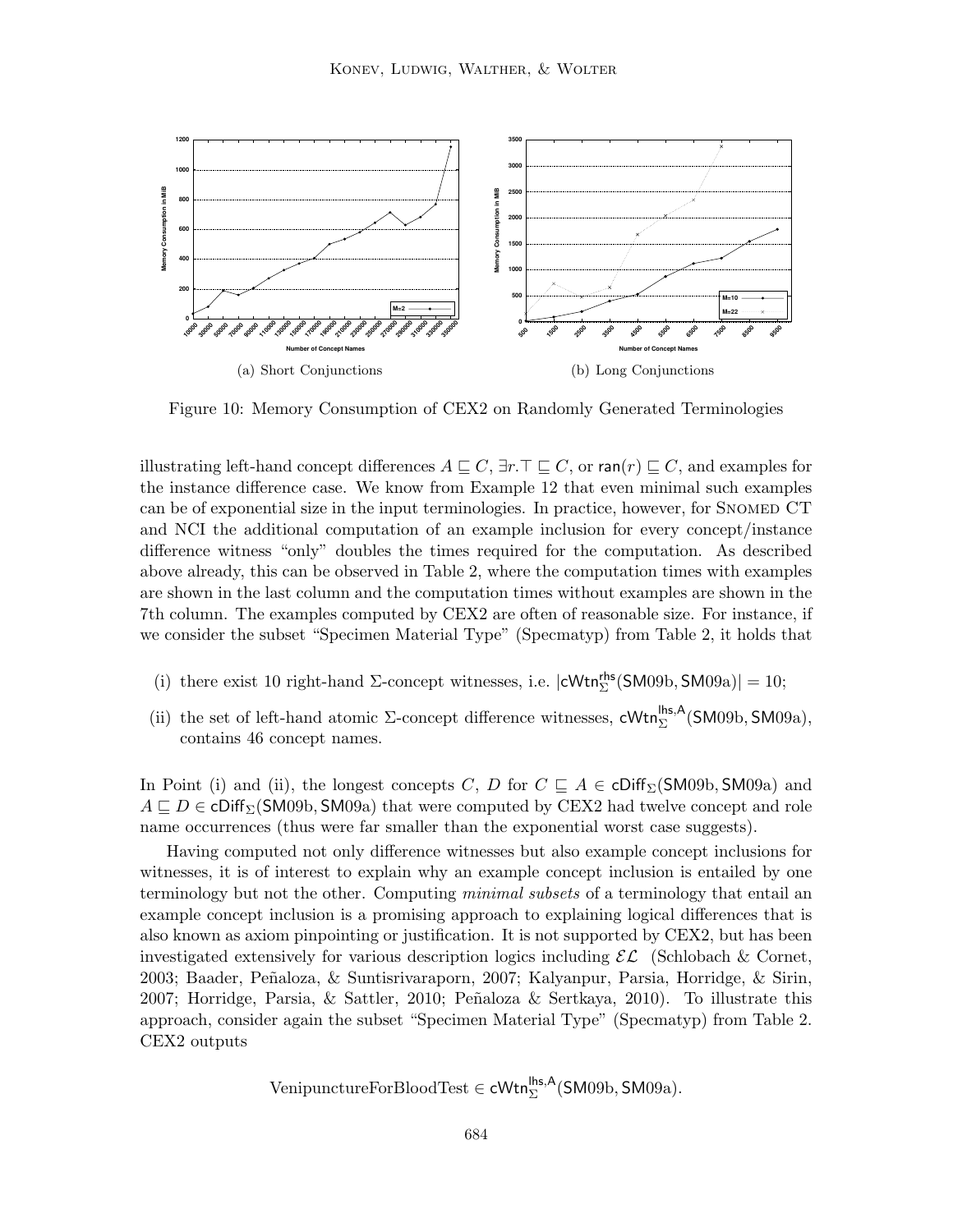| $\left( 1\right)$ | Laboratory Test $\sqsubseteq$ Laboratory Procedure $\sqcap$ Evaluation Procedure             |
|-------------------|----------------------------------------------------------------------------------------------|
| $^{\prime 2)}$    | $BloodTest \equiv LaboratoryTest \sqcap \exists roleGroup.\exists hasSpecimen.BloodSpecimen$ |
| 3)                | VenipunctureForBloodTest $\equiv$ ( $\exists$ roleGroup. $\exists$ hasFocus.BloodTest)       |
|                   | $\Box$ Venipuncture                                                                          |
|                   | $\Box$ ( $\exists$ roleGroup.( $(\exists$ procedureSiteDirect.VenousStructure)               |
|                   | $\sqcap$ ( $\exists$ method.PunctureAction))                                                 |
|                   |                                                                                              |

#### Figure 11: Minimal Axiom Set

It also computes the following concept inclusion (slightly simplified by hand) as a member of cDiff $\Sigma$ (SM09b, SM09a):

> (∗) VenipunctureForBloodTest v ∃roleGroup.∃hasFocus.EvaluationProcedure

Using axiom pinpointing one can then compute a minimal set of inclusions from SM09b which entails the concept inclusion above; such a set is shown in Figure 11. Axioms 2 and 3 are in both terminologies, but SM09a contains

 $\text{LaboratoryTest} \sqsubset \text{LaboratoryProcedure}$ 

instead of Axiom 1, which explains this difference between the two terminologies. Note that concept and role names from  $\Sigma$  are shaded in grey. It can be seen that the interaction between  $\Sigma$ -concepts heavily depends on inclusions that are built up mainly from non- $\Sigma$ concepts; actually none of inclusions required to derive  $(*)$  is a  $\Sigma$ -inclusion.

We finally note that CEX2 is a text-based tool. In order to make it more accessible to ontology users, a Protégé plugin, LogDiffViz<sup>7</sup>, was created, which calls CEX2 and visualises both ontology versions and the differences as a hierarchical structure. LogDiffViz also provides basic axiom pinpointing. The plugin is distributed as a self-contained Java archive file (JAR) in which CEX2 is bundled.

# 9. Related Work

We describe the relationship between the work presented in this paper and existing work on logical difference and inseparability of ontologies. Related work on versioning and the distinction between syntactical, structural, and logic-based approaches to versioning have been discussed in the introduction already and will not be presented again here. The problem of deciding whether two ontologies are  $\Sigma$ -inseparable for some signature  $\Sigma$  has been investigated for many ontology languages and different notions of inseparability such as concept inseparability, instance inseparability, conjunctive query inseparability, and model-theoretic inseparability (i.e., the  $\Sigma$ -reducts of models of the first ontology coincide with the  $\Sigma$ -reducts of models of the second ontology). Inseparability is also closely related to the notion of conservative extensions since one ontology is a conservative extension of another ontology if it contains the other ontology as a subset and both are inseparable w.r.t. the signature of

<sup>7.</sup> Available at http://protegewiki.stanford.edu/wiki/Logical\_Difference\_Vizualiser\_(LogDiffViz)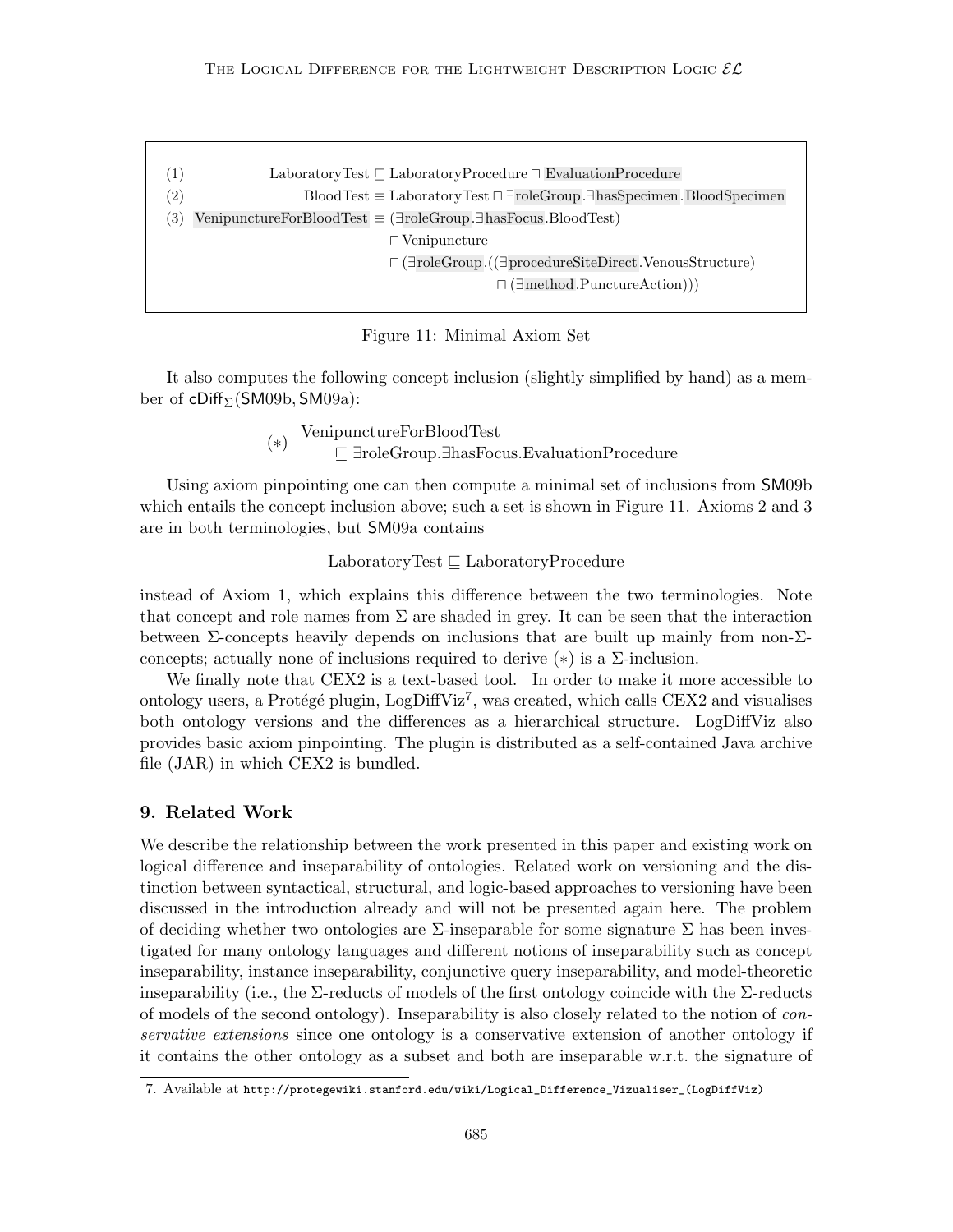the smaller ontology. Thus, algorithmic results on deciding conservativity are directly relevant for inseparability as well. The tractability results presented in this paper are in sharp contrast to most other known results. We start with general  $\mathcal{EL}\text{-}\text{TDoxes:}$  for general  $\mathcal{EL}\text{-}$ TBoxes deciding inseparability and conservative extensions are ExpTime complete problems for concept, instance and conjunctive queries. Both problems are undecidable for modeltheoretic inseparability and model-theoretic conservative extensions (Lutz & Wolter, 2010). (We note, however, that in the model-theoretic case unexpected positive algorithmic results have been obtained in Konev, Lutz, et al., 2008, for acyclic  $\mathcal{EL}$  and  $\mathcal{ALC}$  and their extensions with inverse roles.) For  $\mathcal{ALC}$  and its standard extensions without nominals deciding concept inseparability and conservative extensions is 2ExpTime-complete (Ghilardi, Lutz, & Wolter, 2006; Lutz et al., 2007; Lutz & Wolter, 2011) and for  $\text{ACCQIO}$  deciding concept inseparability and conservative extensions becomes undecidable (Lutz et al., 2007; Cuenca Grau et al., 2008). Nothing is known for  $\text{ALC}$  about the complexity of inseparability for instance and conjunctive queries. For DL-Lite dialects (Calvanese, Giacomo, Lembo, Lenzerini, & Rosati, 2006), the complexity of concept, instance, and query inseparability ranges from PSpace-hard (and in ExpTime) for the description logic underlying the OWL 2 QL standard, NP-complete for DL-Lite<sub>horn</sub>, and  $\Pi_2^p$ -complete for DL-Lite<sub>bool</sub> (Konev, Kontchakov, Ludwig, Schneider, Wolter, & Zakharyaschev, 2011; Kontchakov et al., 2010). For DL-Lite<sub>bool</sub> model-theoretic inseparability is decidable (Kontchakov et al., 2010) and for DL-Lite<sub>core</sub> concept, instance, and query inseparability are in PTime (Konev et al., 2011). In contrast to the work presented in this paper, however, no attempt is made to present the logical difference to the user if two ontology are not inseparable. As mentioned above, in the work of Konev et al. (2012), CEX2 is extended to the conjunctive query difference case between acyclic  $\mathcal{ELH}^r$ -terminologies and various experiments based on the NCI thesaurus are discussed.

The work discussed so far is concerned with the logical difference and inseparability between description logic TBoxes. The difference between description logic concepts has been investigated, for example, in the work of Teege (1994), and of Brandt, Küsters, and Turhan (2002) but besides of the interest in some kind of difference the problems considered as well as the techniques employed are rather different. Inseparability and conservativity between ontologies given in ontology languages that are more expressive than description logics (including first-order logic) have been considered in the work of Kutz and Mossakowski (2008, 2011). Similar relationships between theories have also been investigated in answer set programming (Pearce & Valverde, 2004; Eiter, Fink, & Woltran, 2007; Pearce & Valverde, 2012).

Finally, we note that Lemma 15 and the ABox constructed in Figure 3 appear to capture and describe fundamental properties of  $\mathcal{EL}$  and  $\mathcal{ELH}^r$ -terminologies. Both have been applied to investigate seemingly unrelated problems such as query containment for ontology based data access using  $\mathcal{EL}$ -terminologies (Bienvenu, Lutz, & Wolter, 2012b) and first-order rewritability of instance queries (Bienvenu, Lutz, & Wolter, 2012a).

# 10. Conclusion

In this paper, we have presented polytime algorithms that decide concept, instance, and query-inseparability w.r.t. a signature  $\Sigma$  for  $\mathcal{ELH}^r$ -terminologies and compute a represen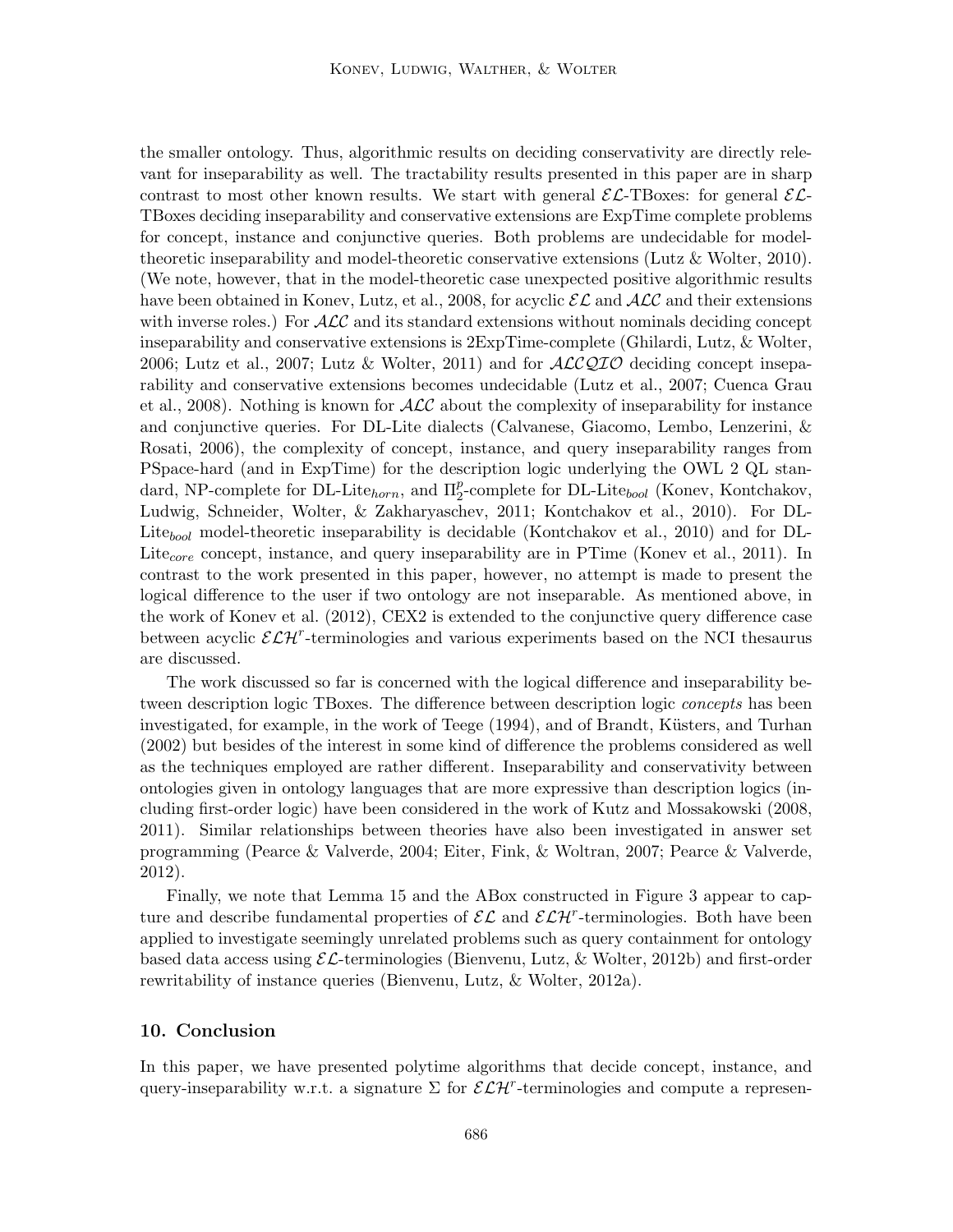tation of the difference if it is non-empty. Experiments using CEX2 based on SNOMED CT and NCI show that the outputs given by our algorithm are mostly of reasonable size and can be analysed by users. Many extensions, applications, and open problems remain to be explored. Here we mention some of them:

(1) We have motivated the study of  $\Sigma$ -inseparability between terminologies by the problem of comparing different versions of a terminology regarding "what they say" about a certain signature. Other potential and promising applications can be found in the area of decomposing and composing ontologies. For example, when importing an ontology  $\mathcal T$ into an ontology  $\mathcal{T}'$  (i.e., forming  $\mathcal{T} \cup \mathcal{T}'$ ) it is often important to ensure that  $\mathcal{T}'$  does not interfere with the signature of  $\mathcal{T}$ . In other words,  $\mathcal{T} \cup \mathcal{T}'$  should be a conservative extension of  $\mathcal T$  in the sense that the consequences of  $\mathcal T \cup \mathcal T'$  in the signature of  $\mathcal T$  should coincide with the consequences of  $\mathcal T$  itself (Cuenca Grau et al., 2008; Ghilardi et al., 2006; Vescovo, Parsia, Sattler, & Schneider, 2011). As observed above already,  $\Sigma$ -inseparability generalises conservative extensions and, therefore, our algorithms can be used to check whether one terminology is a conservative extension of another terminology. Algorithms checking conservative extensions can also be used to extract modules from ontologies (Cuenca Grau et al., 2008; Kontchakov, Pulina, Sattler, Schneider, Selmer, Wolter, & Zakharyaschev, 2009; Konev et al., 2011). It would be of interest to explore applications of our inseparability testing algorithms to extract modules of terminologies and check conservativity.

(2) Inseparability as defined in this paper does not mean that one terminology can be replaced by another terminology in every context. In various applications of inseparability for modularity it is important to ensure that if  $\mathcal{T}_1$  and  $\mathcal{T}_2$  are  $\Sigma$ -inseparable, then  $\mathcal{T}_1 \cup \mathcal{T}$ and  $\mathcal{T}_2 \cup \mathcal{T}$  are  $\Sigma$ -inseparable as well, for any ontology  $\mathcal{T}$ . This is called the replacement property by Konev, Lutz, Walther, and Wolter (2009) and has been exploited and discussed, for example, in the work of Cuenca Grau et al. (2008) and of Kontchakov et al. (2010). The notions of inseparability introduced in this paper do not have the replacement property. To see this, let  $\Sigma = \{A, A', B, B'\}$  and

$$
\mathcal{T}_1 = \left\{ \begin{array}{c} A \sqsubseteq \exists r.B \\ A' \equiv \exists r.B' \end{array} \right\} \text{ and } \mathcal{T}_2 = \left\{ \begin{array}{c} A \sqsubseteq \exists r.B \\ A' \sqsubseteq \exists r.B' \end{array} \right\}.
$$

 $\mathcal{T}_1$  and  $\mathcal{T}_2$  are  $\Sigma$ -query inseparable (and, therefore,  $\Sigma$ -concept and  $\Sigma$ -instance inseparable), but  $\mathcal{T}_1 \cup \mathcal{T}$  is not even  $\Sigma$ -concept inseparable from  $\mathcal{T}_2 \cup \mathcal{T}$ , for  $\mathcal{T} = \{B \sqsubseteq B'\}$ . Indeed, observe that  $(\mathcal{T}_1 \cup \mathcal{T}) \models A \sqsubseteq A'$ , but  $(\mathcal{T}_2 \cup \mathcal{T}) \not\models A \sqsubseteq A'$ .

It is an important open research problem to determine the complexity of, and to develop algorithms for strong versions of inseparability with the replacement property for  $\mathcal{EL}$  and  $\mathcal{ELH}^r$ -terminologies.

(3)  $\mathcal{ELH}^r$  is a rather weak description logic. It would be of great interest to explore in how far techniques developed for  $\mathcal{ELH}^r$  can be applied to ontologies which contain additional constructors, but still consist mainly of  $\mathcal{ELH}^r$ -inclusions. It is unlikely that tractable sound and complete algorithms for interesting extensions exist, but it seems worth exploring algorithms that are sound and incomplete extensions of the algorithms presented in this paper. Some results in that direction have been presented by Gonçalves, Parsia, and Sattler (2012).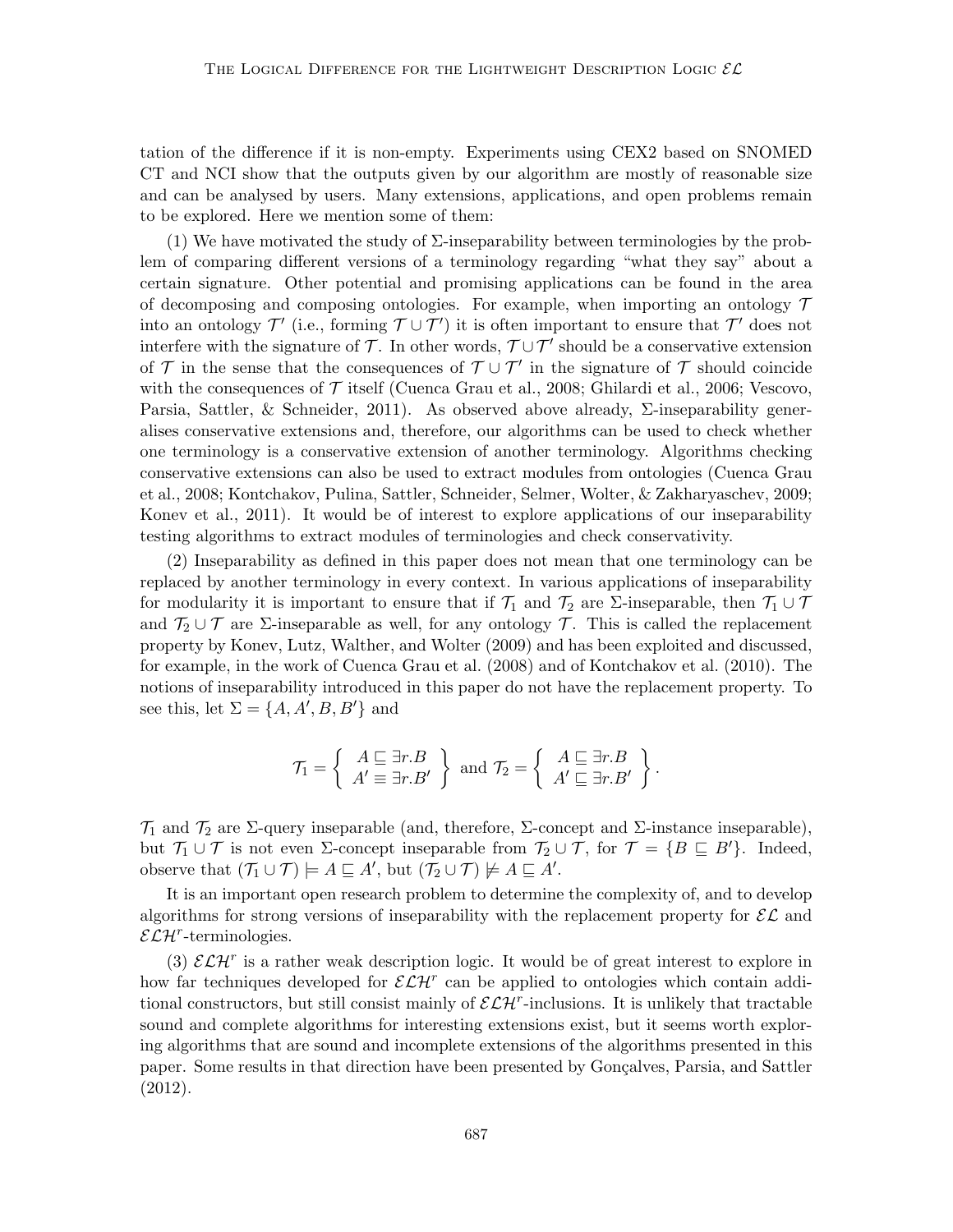# Acknowledgments

This research was supported by EPSRC grant EP/H043594/1. We would like to thank William Gatens for the development of the LogDiffViz Protégé plugin and three anonymous reviewers for their helpful comments.

# Appendix A. Proofs for Section 2

**Lemma 1** For every terminology  $\mathcal{T}$ , one can construct in polynomial time a normalised terminology  $\mathcal{T}'$  of polynomial size in  $|\mathcal{T}|$  such that  $\mathsf{sig}(\mathcal{T}) \subseteq \mathsf{sig}(\mathcal{T}')$ ,  $\mathcal{T}' \models \mathcal{T}$ , and for every model I of T there exists a model J of T' such that  $\Delta^{\mathcal{I}} = \Delta^{\mathcal{J}}$  and  $X^{\mathcal{I}} = X^{\mathcal{J}}$  for every  $X \in \text{sig}(\mathcal{T})$ . Moreover,  $\mathcal{T}'$  is acyclic if  $\mathcal{T}$  is acyclic.

*Proof.* Given a terminology  $\mathcal{T}$ , construct a normalised terminology  $\mathcal{T}'$  in five steps as follows: First, remove all occurrences of  $\top$  in conjunctions, and replace C in each occurrence of  $\exists r.C$ , where C is not a concept name or  $\top$ , with a fresh concept name A and add the concept definition  $A \equiv C$  to the terminology. Repeat the last step exhaustively.

Second, replace every  $\exists r_i.B_i$  in each inclusion with a right-hand side of the form  $F \sqcap$  $\exists r_1.B_1 \sqcap \cdots \sqcap \exists r_m.B_m \ (m \geq 1)$ , where each  $B_i$  is either a concept name or  $B_i = \top$ , and F is a conjunction of concept names such that  $F \neq \top$  or  $m \geq 2$ , with a fresh concept name  $B'_i$  and add the concept definition  $B'_i \equiv \exists r_i.B_i$  to the terminology.

Third, replace every inclusion of the form  $A \equiv \exists r.\top$  with two inclusions  $A \sqsubseteq \exists r.\top$  and  $\exists r.\top \sqsubset A$  in the terminology.

Fourth, consider any concept name A such that there are sequences  $B_0, \ldots, B_{n-1}$  and  $F_0, \ldots, F_n$ , where the  $F_i$  are conjunctions of concept names, such that the terminology contains the concept definitions  $A \equiv F_0$  and  $B_i \equiv F_{i+1}$ , for  $i < n$ , where  $B_i$  is a conjunct of  $F_i$  and A a conjunct of  $F_n$ . Let  $F'_n$  be the conjunction of concept names in  $F_n$  except A. Let, recursively,  $F'_{i-1}$  be the result of replacing the conjunct  $B_{i-1}$  in  $F_{i-1}$  with the conjunction  $F'_{i}$ , for  $1 \leq i \leq n$ . Replace the concept definition  $A \equiv F_{0}$  in the terminology with the primitive concept definition  $A \sqsubseteq F'_0$ .

Fifth, for each inclusion  $A \equiv F$ ,  $A \sqsubseteq F$ ,  $\exists r.\top \sqsubseteq F$ , or  $\text{ran}(r) \sqsubseteq F$ , where F is a conjunction of concept names, replace every conjunct B in F for which there is a  $B \equiv F'$ in the terminology, where  $F'$  is a conjunction of non-conjunctive concept names, with  $F'$ .

To see that the construction indeed yields a normalised terminology  $\mathcal{T}'$ , observe that the steps 1, 2, and 3 ensure that each inclusion has one of the following forms:  $A \equiv \exists r.B$ ,  $A \equiv F, E \sqsubseteq \exists r.B, E \sqsubseteq \exists r.T,$  or  $E \sqsubseteq F$ , where B is a concept name, E is either a concept name, or is of the form  $\exists s.\top$ , or ran(s), and F is a conjunction of (possibly conjunctive) concept names. Step 4 breaks cycles in concept definitions and Step 5 takes care that all conjuncts of the conjunction of concept names  $F$  in the right-hand side of each inclusion of the form  $A \equiv F$ ,  $A \sqsubseteq F$ ,  $\exists r$ .  $\sqsubseteq F$ , or  $ran(r) \sqsubseteq F$  are non-conjunctive concept names. It is readily verified that  $\mathcal{T}'$  is acyclic if  $\mathcal T$  is acyclic as none of the above steps introduces cycles in concept definitions.

We now show that  $\mathcal{T}'$  can be obtained in polynomial time and that  $\mathcal{T}'$  is of polynomial size in  $|\mathcal{T}|$ . Let n be the number of inclusions in T and c the maximal length of an inclusion's right-hand side in  $\mathcal T$ . Clearly, the steps 1, 2 and 3 each do not increase the number of inclusions by more than  $c \cdot n$ , raising the total number of inclusions to at most 4nc. Steps 4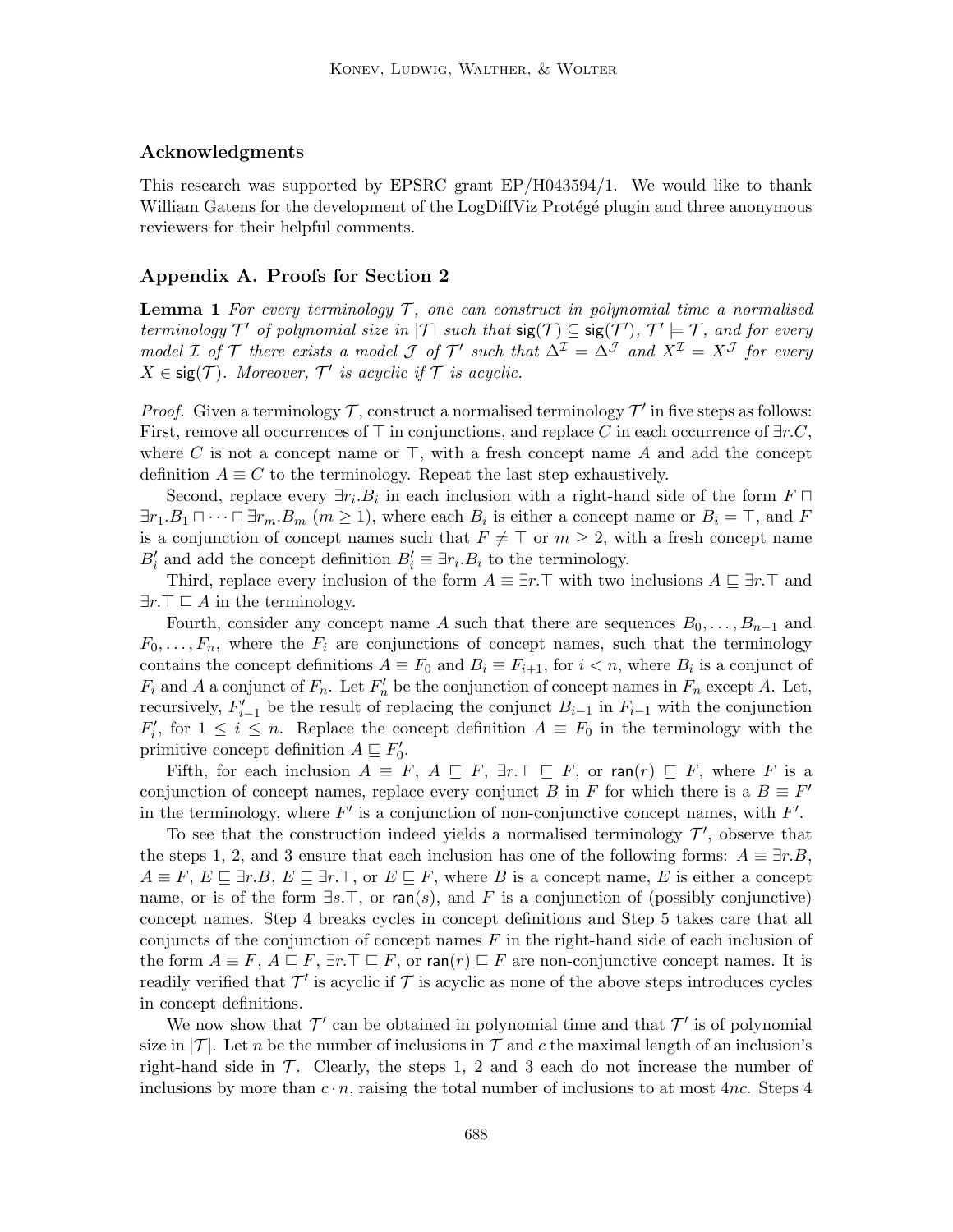and 5 do not increase the number of inclusions, but the length of their right-hand sides. The length of the right-hand side of an inclusion can increase to at most the sum of the lengths of the right-hand sides of all inclusions, i.e.,  $4nc^2$  is an upper bound for each right-hand side. The upper bound of the running time for each of the steps in the construction is therefore  $16n^2c^3$ . Hence, the size of  $\mathcal{T}'$  and the running time of the construction are both in  $\mathcal{O}(n^2 \cdot c^3)$ .

Notice that every new concept name occurs on the left-hand side of a unique concept definition  $A \equiv C$  in  $\mathcal{T}'$ . Thus, every model  $\mathcal I$  of  $\mathcal T$  can be expanded to a model  $\mathcal J$  of  $\mathcal T'$  by interpreting the fresh concept names in  $sig(\mathcal{T}') \setminus sig(\mathcal{T})$  by setting  $A^{\mathcal{J}} = C^{\mathcal{I}}$ .

Moreover, it is readily checked that  $\mathcal{T}' \models \mathcal{T}$ .

We prove an extended version of Theorem 2 according to which not only  $\mathcal{EL}$ -concepts and concepts of the form  $ran(r)$  are evaluated "correctly" in the canonical model  $\mathcal{I}_{\mathcal{K}}$ , but also  $C^{\square, u}$ -concepts (which are introduced in Definition 57).

**Theorem 2** [Extended Version] Let  $\mathcal{K} = (\mathcal{T}, \mathcal{A})$  be an  $\mathcal{ELH}^r$ -KB. Then

- 1.  $\mathcal{I}_{\mathcal{K}}$  is a model of  $\mathcal{K};$
- 2.  $\mathcal{I}_{\mathcal{K}}$  can be computed in polynomial time in the size of  $\mathcal{K};$
- 3. for all  $x_{C,D} \in \Delta^{\mathcal{I}_{\mathcal{K}}}$  and all  $a \in \text{obj}(\mathcal{A})$ , if  $C_0$  is a  $\mathcal{C}^{\square,u}$ -concept or of the form ran(r), then
	- $\mathcal{K} \models C_0(a)$  if, and only if,  $a^{\mathcal{I}\mathcal{K}} \in C_0^{\mathcal{I}\mathcal{K}}$ .
	- $\mathcal{T} \models C \sqcap D \sqsubseteq C_0$  if, and only if,  $x_{C,D} \in C_0^{L_{\mathcal{K}}}$ .

*Proof.* Point 2 follows from the fact that instance checking in  $\mathcal{ELH}^r$  can be done in polynomial time.

We first prove Point 3 for  $\mathcal{EL}$ -concepts  $C_0 \in \mathsf{sub}(\mathcal{T})$ . The proof is by simultaneous induction on the construction of  $C_0$ . The interesting step is for  $C_0 = \exists r.D_0$ .

We start with the proof of the direction from left to right. Assume first that  $\mathcal{K} \models C_0(a)$ . Then  $(a, x_{\text{ran}(r),D_0}) \in r^{\mathcal{I}_{\mathcal{K}}}$ . We have  $\mathcal{T} \models (\text{ran}(r) \sqcap D_0) \sqsubseteq D_0$ . Thus, by the induction hypothesis,  $x_{\text{ran}(r),D_0} \in D_0^{\mathcal{I}_{\mathcal{K}}}$ . But then  $a \in C_0^{\mathcal{I}_{\mathcal{K}}}$ , as required. Now assume  $\mathcal{T} \models C \sqcap D \sqsubseteq C_0$ . Then  $(x_{C,D}, x_{\text{ran}(r),D_0}) \in r^{\mathcal{I}_{\mathcal{K}}}$ . We have  $\mathcal{T} \models (\text{ran}(r) \sqcap D_0) \sqsubseteq D_0$ . By the induction hypothesis,  $x_{\text{ran}(r),D_0} \in D_0^{\mathcal{I}_{\mathcal{K}}}$ . But then  $x_{C,D} \in C_0^{\mathcal{I}_{\mathcal{K}}}$ , as required.

Conversely, assume that  $a^{\mathcal{I}_{\mathcal{K}}}\in C_0^{\mathcal{I}_{\mathcal{K}}}$ . There exists  $d \in \Delta^{\mathcal{I}_{\mathcal{K}}}$  such that  $(a^{\mathcal{I}_{\mathcal{K}}},d) \in r^{\mathcal{I}_{\mathcal{K}}}$ and  $d \in D_0^{\mathcal{I}_{\mathcal{K}}}$ . Assume first that  $d = b \in \text{obj}(\mathcal{A})$ . By the induction hypothesis,  $\mathcal{K} \models D_0(b)$ . There exists s such that  $s(a, b) \in A$  and  $s \sqsubseteq_{\mathcal{T}} r$ . Thus,  $\mathcal{K} \models C_0(a)$ , as required. Assume now that  $d = x_{\text{ran}(s),F}$ . Then  $\mathcal{K} \models \exists s.F(a), s \sqsubseteq_{\mathcal{T}} r$  and  $x_{\text{ran}(s),F} \in D_0^{\mathcal{I}_{\mathcal{K}}}$ . By the induction hypothesis,  $\mathcal{T} \models \text{ran}(s) \sqcap F \sqsubseteq D_0$ . Thus,  $\mathcal{K} \models C_0(a)$ , as required.

Now assume  $x_{C,D} \in C_0^{\mathcal{I}_{\mathcal{K}}}$ . There exists  $x_{\mathsf{ran}(s),F}$  with  $\mathcal{T} \models C \sqcap D \sqsubseteq \exists s.F, s \sqsubseteq_{\mathcal{T}} r$  and  $x_{\mathsf{ran}(s),F} \in D^{\mathcal{I}_{\mathcal{K}}}_0$ . By the induction hypothesis,  $\mathcal{T} \models \mathsf{ran}(s) \sqcap F \sqsubseteq D_0$ . Thus  $\mathcal{T} \models C \sqcap D \sqsubseteq$  $\exists r.D_0$ , as required.

We now prove Point 3 for concepts of the form  $C_0 = \text{ran}(r)$ . Assume  $\mathcal{K} \models (\text{ran}(r))(a)$ . Then there exist b and s with  $s(b, a) \in \mathcal{A}$  and  $s \sqsubseteq_{\mathcal{T}} r$ . But then  $a \in \text{ran}(r)^{\mathcal{I}_{\mathcal{K}}}$ . Conversely,

 $\Box$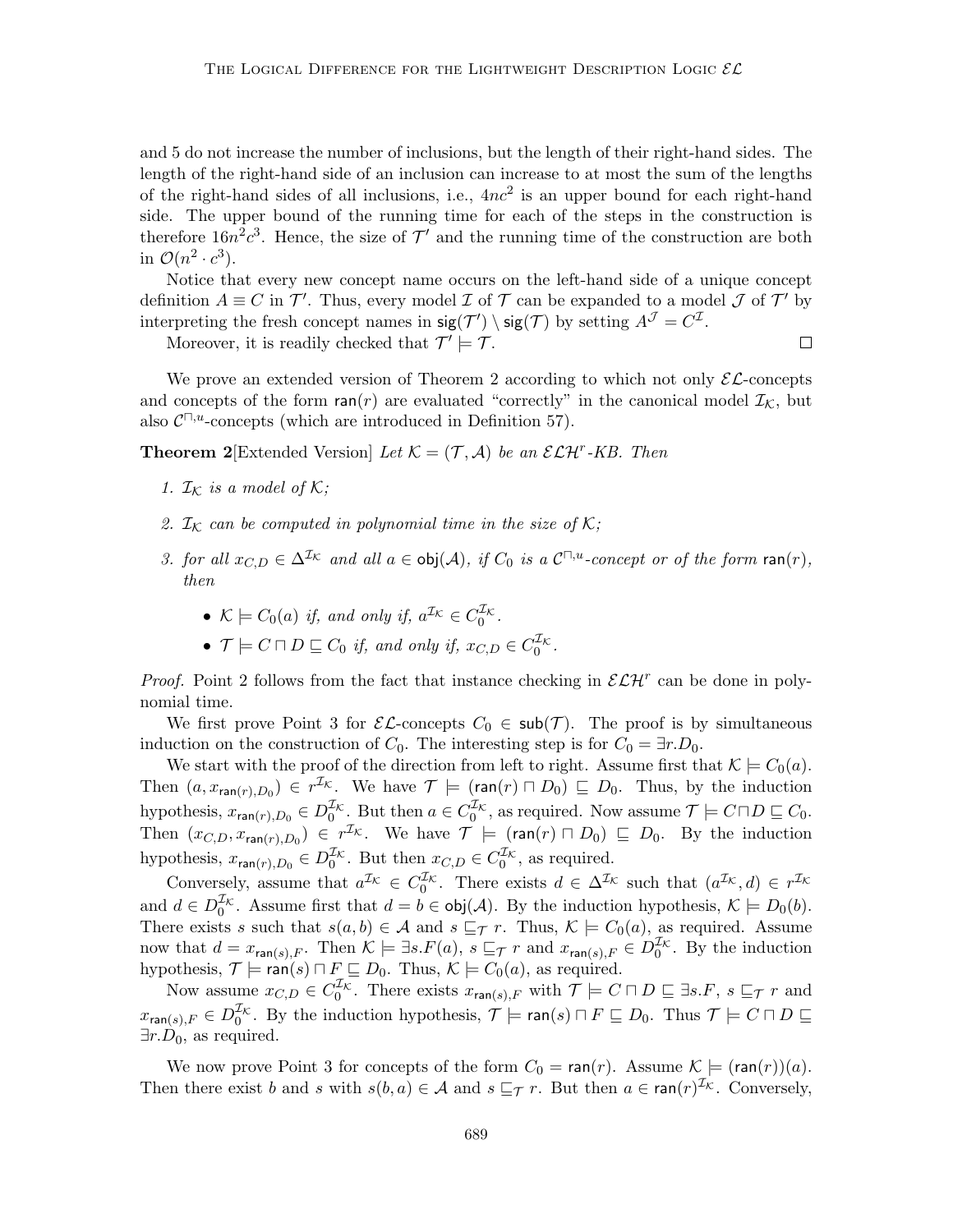assume that  $a \in \text{ran}(r)^{\mathcal{I}_{\mathcal{K}}}$ . Then, by definition of  $\mathcal{I}_{\mathcal{K}}$ , there exist b and s with  $s(b, a) \in \mathcal{A}$ and  $s \sqsubset_{\mathcal{T}} r$ . Hence  $\mathcal{K} \models (ran(r))(a)$ , as required.

Assume  $\mathcal{T} \models C \sqcap D \sqsubseteq \text{ran}(r)$ . Then we have, for  $C = \text{ran}(s)$ ,  $s \sqsubseteq_T r$ . Then  $x_{C,D} \in$  $\text{ran}(r)^{\mathcal{I}_{\mathcal{K}}}$  since there is a path in  $\mathcal{W}_{\mathcal{K}}$  with tail  $x_{C,D}$ . The converse direction is similar.

It follows from what has been proved so far that  $\mathcal{I}_{\mathcal{K}}$  is a model of  $(\mathcal{T}, \mathcal{A})$ . Thus we have proved Point 1, and it remains to prove Point 3.

We prove Point 3 for arbitrary  $C^{\square,u}$ -concepts  $C_0$ . The interesting step is for  $C_0 = \exists S.D_0$ , where  $S = r_1 \sqcap \cdots \sqcap r_n$ .

Assume first that  $\mathcal{K} \models C_0(a)$ . Then  $a \in C_0^{\mathcal{I}_{\mathcal{K}}}$  since  $\mathcal{I}_{\mathcal{K}}$  is a model of  $\mathcal{K}$ . Similarly, if  $\mathcal{T} \models C \sqcap D \sqsubseteq C_0$ , then  $x_{C,D} \in C_0^{\mathcal{I}_{\mathcal{K}}}$  since  $x_{C,D} \in (C \sqcap D)^{\mathcal{I}_{\mathcal{K}}}$  and  $\mathcal{I}_{\mathcal{K}}$  is a model of  $\mathcal{T}$ .

Conversely, assume that  $a \in C_0^{\mathcal{I}_{\mathcal{K}}}$ . There exists  $d \in \Delta^{\mathcal{I}_{\mathcal{K}}}$  such that  $(a^{\mathcal{I}_{\mathcal{K}}}, d) \in S^{\mathcal{I}_{\mathcal{K}}}$  and  $d \in D_0^{\mathcal{I}_{\mathcal{K}}}$ . Assume first that  $d = b \in \text{obj}(\mathcal{A})$ . By the induction hypothesis,  $\mathcal{K} \models D_0(b)$ . For every  $r_i$ ,  $1 \leq i \leq n$ , there exists  $s_i$  with  $s_i(a, b) \in \mathcal{A}$  and  $s_i \sqsubseteq_{\mathcal{T}} r_i$ . Thus,  $\mathcal{K} \models C_0(a)$ , as required.

Assume now that  $d = x_{\text{ran}(s),F}$ . Then  $\mathcal{K} \models \exists s.F(a), s \sqsubseteq_{\mathcal{T}} r_i$  for  $1 \leq i \leq n$  and  $x_{\mathsf{ran}(s),F} \in D^{\mathcal{I}_{\mathcal{K}}}_0$ . By the induction hypothesis,  $\mathcal{T} \models \mathsf{ran}(s) \sqcap F \sqsubseteq D_0$ . Thus,  $\mathcal{K} \models C_0(a)$ , as required.

Now assume  $x_{C,D} \in C_0^{\mathcal{I}_{\mathcal{K}}}$ . There exists  $x_{\mathsf{ran}(s),F}$  with  $\mathcal{T} \models C \sqcap D \sqsubseteq \exists s.F, s \sqsubseteq_{\mathcal{T}} r_i$ ,  $1 \leq i \leq n$ , and  $x_{\text{ran}(s),F} \in D_0^{\mathcal{I}_{\mathcal{K}}}$ . By the induction hypothesis,  $\mathcal{T} \models \text{ran}(s) \sqcap F \sqsubseteq D_0$ . Thus  $\mathcal{T} \models C \sqcap D \sqsubseteq \exists S.D_0$ , as required.  $\Box$ 

# Appendix B. Proofs for Section 5

In some proofs, we require models for infinite sets of concepts. We introduce some notation and a well known result about the existence of "minimal" models. Let  $\Gamma$  be a (possibly infinite) set of  $\mathcal{C}^{\text{ran}}$ -concepts (which are introduced in Definition 32),  $\mathcal{T}$  an  $\mathcal{ELH}^r$ -TBox, and D either a  $\mathcal{C}^{\square,u}$ -concept (which are introduced in Definition 57) or a  $\mathcal{C}^{\text{ran}}$ -concept. We write  $\mathcal{T} \cup \Gamma \models D$  and say that  $\Gamma$  is included in D w.r.t. T if, for every model  $\mathcal{I}$  of T and  $d \in \Delta^{\mathcal{I}}$ ,  $d \in D^{\mathcal{I}}$  follows from  $d \in C^{\mathcal{I}}$  for all  $C \in \Gamma$ . The following observation follows from the fact that all  $\mathcal{C}^{\square,u}$  and  $\mathcal{C}^{\text{ran}}$ -concepts are equivalent to Horn formulas (in the sense of Chang and Keisler, 1990):

**Lemma 67.** For all  $\mathcal{ELH}^r$ -TBoxes  $\mathcal T$  and sets  $\Gamma$  of  $\mathcal C^{ran}$ -concepts there exists a model  $\mathcal I$  of T and  $d \in \Delta^{\mathcal{I}}$  such that the following are equivalent, for all  $\mathcal{C}^{\square,u} \cup \mathcal{C}^{\mathsf{ran}}$ -concepts D:

- $\mathcal{T} \cup \Gamma \models D$ ;
- $d \in D^{\mathcal{I}}$ .

We now come to the proof of Lemma 36. For the convenience of the reader we formulate the result again.

**Lemma 36.** For every  $\mathcal{ELH}^r$ -TBox T, ABox A, and all C<sup>ran</sup>-concepts  $C_0$  and  $D_0$ , and  $a_0 \in \text{obj}(\mathcal{A})$ :

•  $(\mathcal{T}, \mathcal{A}) \models D_0(a_0)$  if, and only if, there exists  $n \geq 0$  such that  $\mathcal{T} \models C_{\mathcal{A}, a_0}^{n, \text{ran}}$  $a^{n,\mathsf{ran}}_{\mathcal{A},a_0} \sqsubseteq D_0;$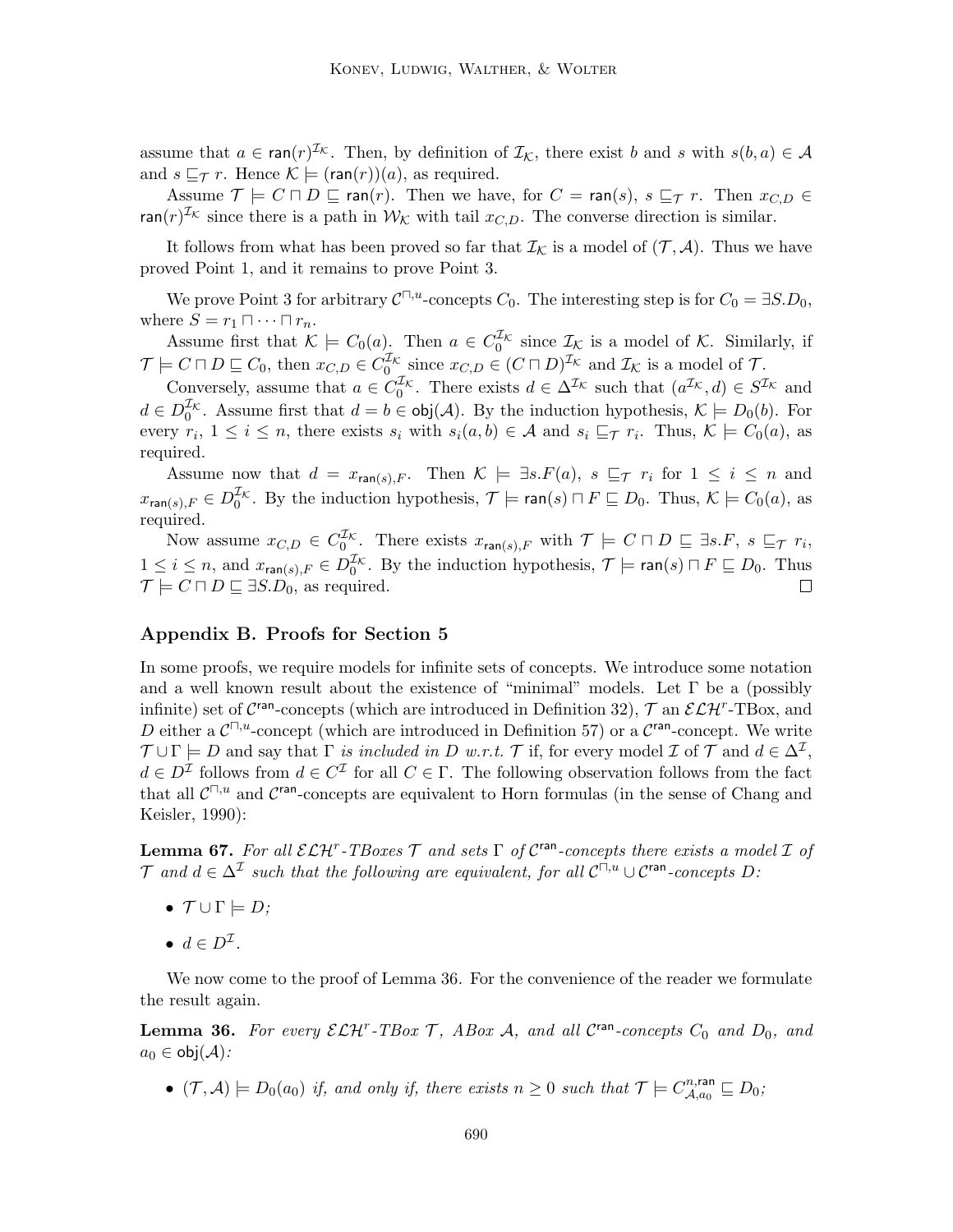•  $\mathcal{T} \models C_0 \sqsubseteq D_0$  if, and only if,  $(\mathcal{T}, \mathcal{A}_{C_0}) \models D_0(a_{C_0}).$ 

*Proof.* We prove Point 1. For the direction from right to left observe that  $A \models C^{n, \text{ran}}_{A, q_0}$  $\overset{.}{\mathcal{A}},_{a_0}^{n,\mathsf{ran}}(a_0)$ for all  $n \geq 0$ . Thus,  $\mathcal{T} \models C_{A}^{n,\text{ran}}$  $\mathcal{A}_{\mathcal{A},a_0}^{n,\text{ran}} \sqsubseteq D_0$  implies  $(\mathcal{T},\mathcal{A}) \models D_0(a_0)$ .

Now assume  $(\mathcal{T}, \mathcal{A}) \models D_0(a_0)$ . We show that  $\mathcal{T} \cup \mathcal{C}_{\mathcal{A}, a_0}^{\text{ran}} \models D_0$ . Then, using compactness, we find an  $n \geq 0$  such that  $\mathcal{T} \models C_{A,\rho_0}^{n,\text{ran}}$  $\mathcal{A}_{\mathcal{A},a_0}^{n,\text{ran}}\sqsubseteq D_0$ , as required.

Assume  $\mathcal{T} \cup \mathcal{C}_{\mathcal{A},a_0}^{ran} \not\models D_0$ . Take, for every  $a \in \text{obj}(\mathcal{A})$ , a model  $\mathcal{I}_a$  of  $\mathcal{T}$  with a point  $d_a \in \Delta^{\mathcal{I}_a}$  such that for all  $\mathcal{C}^{\text{ran}}$ -concepts  $C: d_a \in C^{\mathcal{I}_a}$  if, and only if,  $\mathcal{T} \cup \mathcal{C}_{\mathcal{A},a}^{\text{ran}} \models C$ . Such models exist by Lemma 67. We may assume that they are mutually disjoint. Take the following union  $\mathcal I$  of the models  $\mathcal I_a$ :

 $\bullet\;\, \Delta^{\mathcal I} = \bigcup_{a\in {\mathsf{obj}}(\mathcal A)} \Delta^{{\mathcal I}_a};$ 

• 
$$
A^{\mathcal{I}} = \bigcup_{a \in \text{obj}(\mathcal{A})} A^{\mathcal{I}_a}
$$
, for  $A \in \mathsf{N}_\mathsf{C}$ ;

• 
$$
r^{\mathcal{I}} = \bigcup_{a \in \text{obj}(\mathcal{A})} r^{\mathcal{I}_a} \cup \{(d_a, d_b) \mid r'(a, b) \in \mathcal{A}, r' \sqsubseteq_{\mathcal{T}} r\}, \text{ for } r \in \mathbb{N}_{\mathsf{R}};
$$

• 
$$
a^{\mathcal{I}} = d_a
$$
, for  $a \in \text{obj}(\mathcal{A})$ .

*Claim 1.* For all  $\mathcal{C}^{\text{ran}}$ -concepts C and all  $a \in \text{obj}(\mathcal{A})$  the following holds for all  $d \in \Delta^{\mathcal{I}_a}$ :

$$
d \in C^{\mathcal{I}_a} \text{ iff } d \in C^{\mathcal{I}}.
$$

The proof is by induction on the construction of C. The interesting cases are  $C = \text{ran}(r)$ and  $C = \exists r.D$  and the direction from right to left.

Let  $d \in C^{\mathcal{I}}$  and assume first that  $C = \text{ran}(r)$ . Let  $d \in C^{\mathcal{I}} \cap \Delta^{\mathcal{I}_a}$  and  $(d', d) \in r^{\mathcal{I}}$ . For  $(d', d) \in \bigcup_{a \in \text{obj}(\mathcal{A})} r^{\mathcal{I}_a}$ , the claim follows from the definition. Otherwise,  $d = d_a$ ,  $d' = d_b$ for some b with  $r'(b, a) \in \mathcal{A}$  and  $r' \sqsubseteq_{\mathcal{T}} r$ . Thus,  $\text{ran}(r') \in C_{\mathcal{A},a}^{n,\text{ran}}$  for every  $n \geq 0$ . Hence,  $\mathcal{T} \cup \mathcal{C}_{\mathcal{A},a}^{\text{ran}} \models \text{ran}(r)$  and we obtain  $d \in C^{\mathcal{I}_a}$ .

Assume now that  $C = \exists r.D$  and  $d \in C^{\mathcal{I}} \cap \Delta^{\mathcal{I}_a}$ . Take d' with  $(d, d') \in r^{\mathcal{I}}$  and  $d' \in D^{\mathcal{I}}$ . For  $(d, d') \in \bigcup_{a' \in \text{obj}(\mathcal{A})} r^{\mathcal{I}_{a'}}, d \in C^{\mathcal{I}_{a}}$  follows immediately from the induction hypothesis. Otherwise,  $d = d_a$  and  $d' = d_b$  for some b with  $r'(a, b) \in \mathcal{A}$  and  $r' \sqsubseteq_{\mathcal{T}} r$ . By the induction hypothesis,  $d' \in D^{\mathcal{I}_b}$ . Hence,  $\mathcal{T} \cup \mathcal{C}_{\mathcal{A},b}^{\text{ran}} \models D$ . By compactness, there exists a concept  $E \in \mathcal{C}_{\mathcal{A},b}^{\text{ran}}$ such that  $\mathcal{T} \models E \sqsubseteq D$ . From  $r'(a, b) \in \mathcal{A}$ , we obtain  $\exists r'.E \in C_{\mathcal{A},a}^{n, \text{ran}}$  for every  $n > 0$ . But then,  $\mathcal{T} \cup \mathcal{C}_{\mathcal{A},a}^{ran} \models \exists r'.D$  and we obtain  $d_a \in C^{\mathcal{I}_a}$  using  $r' \sqsubseteq_{\mathcal{T}} r$ . This finishes the proof of the claim.

Now, for  $C \sqsubseteq D \in \mathcal{T}$ , let  $d \in \Delta^{\mathcal{I}}$  with  $d \in C^{\mathcal{I}}$ , i.e.  $d \in \Delta^{\mathcal{I}_a}$  for some  $a \in \text{obj}(\mathcal{A})$ . By Claim 1 we have  $d \in C^{\mathcal{I}_a}$ , which implies that  $d \in D^{\mathcal{I}_a}$  as  $C^{\mathcal{I}_a} \subseteq D^{\mathcal{I}_a}$ . We can conclude that  $d \in D^{\mathcal{I}}$  by applying Claim 1 again. Similarly, one can show that  $C^{\mathcal{I}} = D^{\mathcal{I}}$  for every  $C \equiv D \in \mathcal{T}$  and  $r^{\mathcal{I}} \subseteq s^{\mathcal{I}}$  for every  $r \subseteq s \in \mathcal{T}$ . It follows that  $\mathcal{I}$  is a model of  $\mathcal{T}$ . By construction of *I*, we have  $(a^{\mathcal{I}}, b^{\mathcal{I}}) \in r^{\mathcal{I}}$  for every  $r(a, b) \in \mathcal{A}$ . Moreover, for  $A(a) \in \mathcal{A}$  with  $a \in \text{obj}(\mathcal{A})$ , it holds that  $\mathcal{T} \cup \mathcal{C}_{\mathcal{A},a}^{\text{ran}} \models A$ , which implies that  $d_a \in A^{\mathcal{I}_a}$  and  $a^{\mathcal{I}} \in A^{\mathcal{I}}$  by our claim. We can thus infer that  $\mathcal{I}$  is a model of  $(\mathcal{T}, \mathcal{A})$  and  $\mathcal{I} \not\models D_0(a_0)$  as  $\mathcal{T} \cup \mathcal{C}_{\mathcal{A}, a_0}^{\text{ran}} \not\models D_0$ , which implies that  $d_{a_0} \notin D_0^{\mathcal{I}_{a_0}}$  and  $a_0^{\mathcal{I}} \notin D_0^{\mathcal{I}}$ , by Claim 1. Hence,  $(\mathcal{T}, \mathcal{A}) \not\models D_0(a_0)$  and we have derived a contradiction.

The proof of Point 2 is a simple application of the definition.

 $\Box$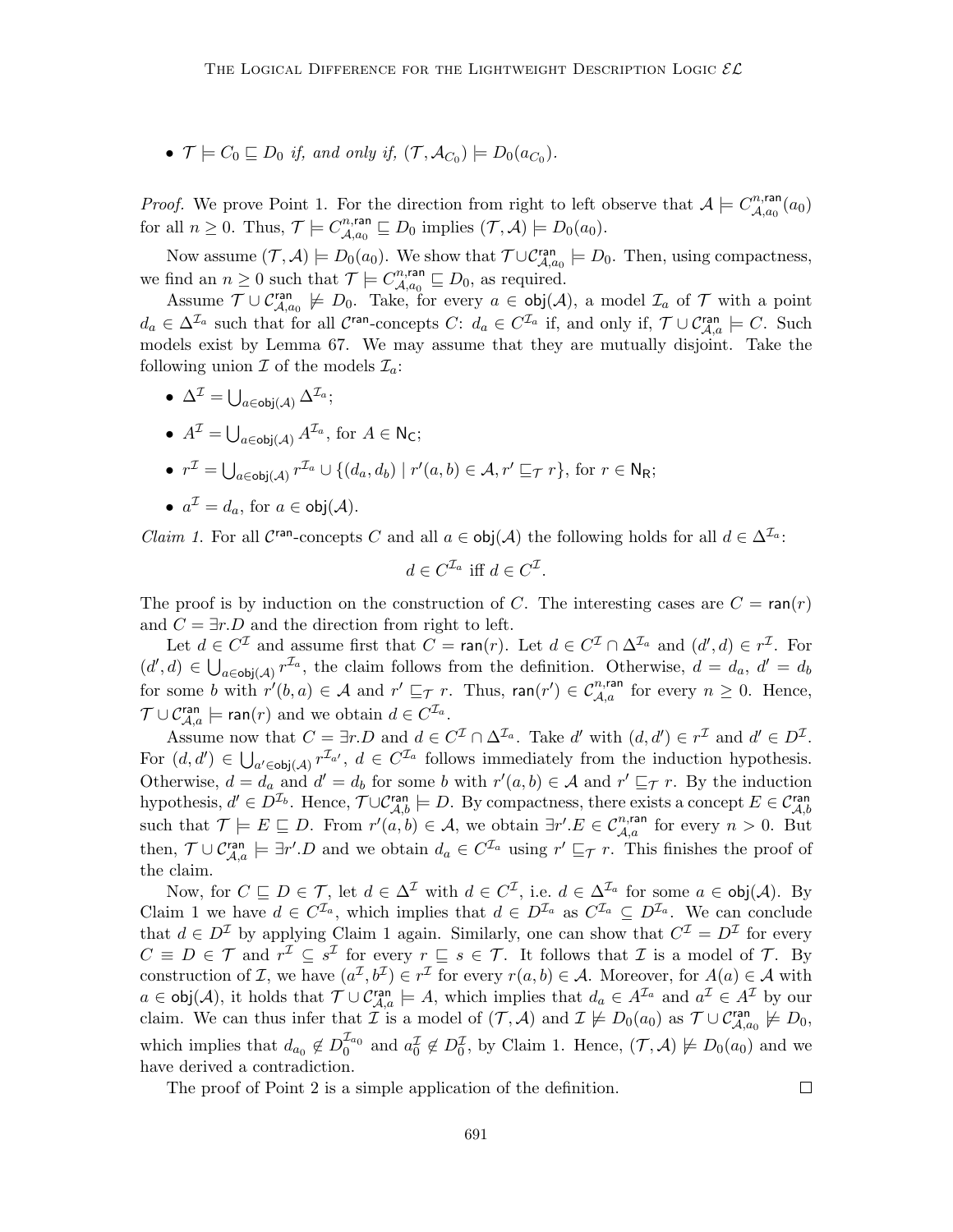Now we prove cut elimination, correctness, and completeness of the calculus for  $\mathcal{ELH}^r$ given in Figures 1 and 5. We start with some basic observations, which can be easily proved by induction on the length of derivations.

**Lemma 68.** For any  $\mathcal{ELH}^r$ -terminology  $\mathcal{T}$ ,  $\mathcal{C}^{\text{ran}}$ -concepts  $C$ ,  $D$  and any role names  $r$ ,  $s$ we have

- 1. if  $\mathcal{T} \vdash \top \sqsubseteq D$ , then  $\mathcal{T} \vdash C \sqsubseteq D$ ;
- 2. if  $\mathcal{T} \vdash C \sqsubseteq A$  and  $A \sqsubseteq C_A \in \mathcal{T}$  or  $A \equiv C_A \in \mathcal{T}$ , then  $\mathcal{T} \vdash C \sqsubseteq C_A$ ;
- 3. if  $\mathcal{T} \vdash C \sqsubseteq \exists r.D$  then  $\mathcal{T} \vdash C \sqsubseteq \exists r.(D \sqcap \text{ran}(r))$ ;
- 4. if  $\mathcal{T} \vdash C \sqsubseteq \exists r.D$ , and  $\exists r.\top \sqsubset B \in \mathcal{T}$ , then  $\mathcal{T} \vdash C \sqsubset B$ ;
- 5. if  $\mathcal{T} \vdash C \sqsubseteq \text{ran}(r)$  and  $\text{ran}(r) \sqsubset A \in \mathcal{T}$ , then  $\mathcal{T} \vdash C \sqsubset A$ ;
- 6. if  $\mathcal{T} \vdash C \sqsubseteq \exists r.D$ , and  $r \sqsubseteq s \in \mathcal{T}$ , then  $\mathcal{T} \vdash C \sqsubseteq \exists s.D$ ;
- 7. if  $\mathcal{T} \vdash C \sqsubseteq \text{ran}(r)$  and  $r \sqsubseteq s \in \mathcal{T}$ , then  $\mathcal{T} \vdash C \sqsubseteq \text{ran}(s)$ .

**Lemma 69** (Cut elimination). For any  $\mathcal{ELH}^r$ -terminology  $\mathcal{T}$ ,  $\mathcal{C}^{\text{ran}}$ -concepts  $C$ ,  $D$ , and  $E$ , if  $\mathcal{T} \vdash C \sqsubseteq D$  and  $\mathcal{T} \vdash D \sqsubseteq E$  then  $\mathcal{T} \vdash C \sqsubseteq E$ .

*Proof.* Let  $\mathcal{D}_1$  be the derivation of  $C \sqsubseteq D$  and  $\mathcal{D}_2$  be the derivation of  $D \sqsubseteq E$ . Let  $L_i$  be the length of  $\mathcal{D}_i$ ,  $i = 1, 2$ . The proof of the lemma is by induction on the lexicographical ordering on pairs  $(L_2, L_1)$ .

The case when  $L_2 = 0$  or  $L_1 = 0$ , as well as the cases when  $L_2$  ends with one of AndL1, AndL2, AndR, Ex, DefL, DefR or PDefL are virtually the same as in the proof of Hofmann (2005). Assume  $\mathcal{D}_2$  ends with DOM, and so its last sequent is of the form  $\exists r.D' \sqsubseteq E$ , and the sequent above it is  $B \sqsubseteq E$ . By Lemma 68, Item 4,  $\mathcal{T} \vdash C \sqsubseteq \exists r.D'$ implies  $\mathcal{T} \vdash C \sqsubseteq B$ , so by the induction hypothesis,  $\mathcal{T} \vdash C \sqsubseteq E$ .

The cases when  $\mathcal{D}_2$  ends with EXRAN, RAN, SUB, or RANSUB can be dealt with in the similar way using Lemma 68, Items 3, 5–7.  $\Box$ 

**Theorem 38.** Let  $\mathcal{T}$  be an  $\mathcal{ELH}^r$ -terminology;  $C_0$  and  $D_0$  be  $\mathcal{C}^{\text{ran}}$ -concepts. Then  $\mathcal{T} \models$  $C_0 \sqsubseteq D_0$  if, and only if,  $\mathcal{T} \vdash C_0 \sqsubseteq D_0$ .

*Proof.* It can be easily checked that the proof system rules are sound and so if  $\mathcal{T} \vdash C_0 \sqsubseteq D_0$ , then  $\mathcal{T} \models C_0 \sqsubseteq D_0$ .

Conversely, assume that  $\mathcal{T} \models C_0 \sqsubseteq D_0$ . To prove  $\mathcal{T} \vdash C_0 \sqsubseteq D_0$  we construct an interpretation  $\mathcal I$  based on the derivability of sequents from  $\mathcal T$ . We show that  $\mathcal I$  is a model of T. As a consequence we obtain  $C_0^{\mathcal{I}} \subseteq D_0^{\mathcal{I}}$  and conclude that  $\mathcal{T} \vdash C_0 \sqsubseteq D_0$  based on the properties of  $\mathcal{I}.$ 

The domain  $\Delta^{\mathcal{I}}$  is the set of all *well-formed* pairs  $x = \langle C, \mathcal{R}_C \rangle$ , where C is a C<sup>ran</sup>-concept and  $\mathcal{R}_C$  is a finite set of role names such that

$$
\forall s \in \mathsf{N}_{\mathsf{R}} : \text{if } \mathcal{T} \vdash (C \sqcap \bigcap_{r \in \mathcal{R}_C} \mathsf{ran}(r)) \sqsubseteq \mathsf{ran}(s), \text{ then } s \in \mathcal{R}_C.
$$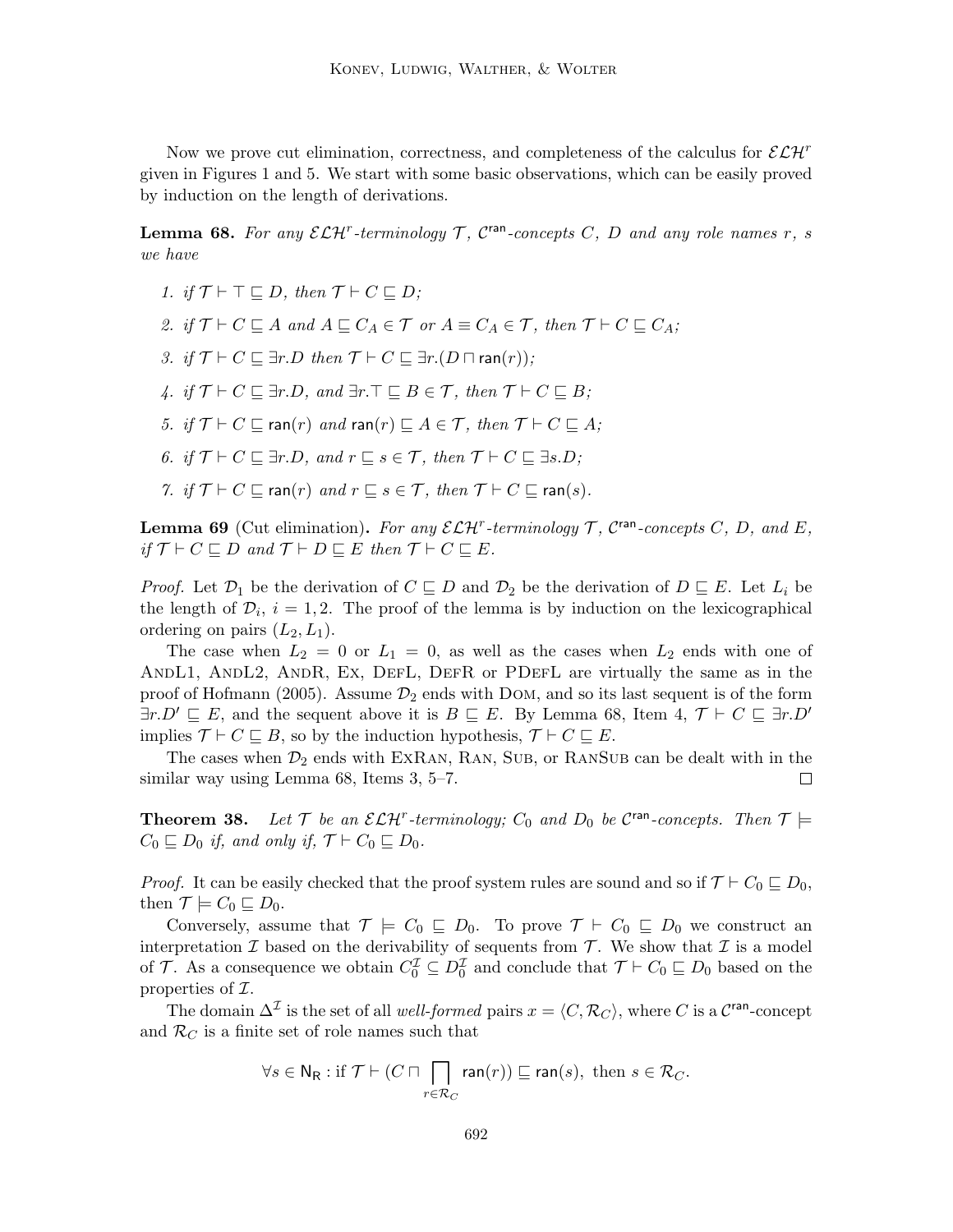We introduce the following abbreviation. Let

$$
\text{Ran}(\mathcal{R}_C) = \bigcap_{r \in \mathcal{R}_C} \text{ran}(r).
$$

 $\mathcal{C}^{\text{ran}}$ -concepts  $C$  are interpreted as

$$
\mathcal{I}(C) = \{ \langle D, \mathcal{R}_D \rangle \in \Delta^{\mathcal{I}} \mid \mathcal{T} \vdash (D \sqcap \textsf{Ran}(\mathcal{R}_D)) \sqsubseteq C \},\
$$

and  $r \in N_R$  are interpreted as

$$
\mathcal{I}(r) = \{ (\langle C, \mathcal{R}_C \rangle, \langle D, \mathcal{R}_D \rangle) \in \Delta^{\mathcal{I}} \times \Delta^{\mathcal{I}} \mid r \in \mathcal{R}_D
$$
  
and  $\mathcal{T} \vdash (C \sqcap \text{Ran}(\mathcal{R}_C)) \sqsubseteq \exists r.(D \sqcap \text{Ran}(\mathcal{R}_D)) \}.$ 

Note that  $\mathcal{I}(C)$  is nonempty for every C: consider  $\mathcal{R}_C^0 = \{s \in \mathsf{N}_{\mathsf{R}} \mid \mathcal{T} \vdash C \sqsubseteq \mathsf{ran}(s)\}.$  As  $\mathcal T$  is finite,  $\mathcal R^0_C$  is finite. Notice that, by Ax and ANDR,  $\mathcal T \vdash C \sqsubseteq C \sqcap \textsf{Ran}(\mathcal R^0_C)$  so, by Lemma 69, if  $\mathcal{T} \vdash (C \sqcap \bigcap_{r \in \mathcal{R}^0_C} \mathsf{ran}(r)) \sqsubseteq \mathsf{ran}(s)$ , for some  $s$ , then  $\mathcal{T} \vdash C \sqsubseteq \mathsf{ran}(s)$ , so  $s \in \mathcal{R}^0_C$ . That is,  $\langle C, \mathcal{R}_C^0 \rangle$  is a well-formed pair and, obviously,  $\langle C, \mathcal{R}_C^0 \rangle \in \mathcal{I}(C)$ .

We now show that  $\mathcal{I}(C) = C^{\mathcal{I}}$  for all  $\mathcal{C}^{\text{ran}}$ -concepts C. The proof is by induction on the construction of C.

1.  $\mathcal{I}(\top) = \Delta^{\mathcal{I}}$ .

For any well-formed pair  $\langle C, \mathcal{R}_C \rangle$ ,  $\mathcal{T} \vdash C \sqcap \textsf{Ran}(\mathcal{R}_C) \sqsubseteq \top$  is an axiom.

2.  $\mathcal{I}(C \sqcap D) = \mathcal{I}(C) \cap \mathcal{I}(D)$ .

Let  $\langle C, \mathcal{R}_C \rangle \in \mathcal{I}(D_1 \sqcap D_2)$ , that is  $\mathcal{T} \vdash (C \sqcap \text{Ran}(\mathcal{R}_C)) \sqsubseteq (D_1 \sqcap D_2)$ . Since  $\mathcal{T} \vdash (D_1 \sqcap D_2) \sqsubseteq$  $D_1$ , by Lemma 69, we have  $\mathcal{T} \vdash (C \sqcap \text{Ran}(\mathcal{R}_C)) \sqsubseteq D_1$ , that is,  $\langle C, \mathcal{R}_C \rangle \in \mathcal{I}(D_1)$ . Similarly,  $\langle C, \mathcal{R}_C \rangle \in \mathcal{I}(D_2).$ 

Conversely, suppose  $\langle C, \mathcal{R}_C \rangle \in \mathcal{I}(D_1)$  and  $\langle C, \mathcal{R}_C \rangle \in \mathcal{I}(D_2)$  holds, that is,  $\mathcal{T} \vdash (C \sqcap$  $\textsf{Ran}(\mathcal{R}_C)$   $\sqsubseteq$   $D_1$  and  $\mathcal{T} \vdash (C \sqcap \textsf{Ran}(\mathcal{R}_C)) \sqsubseteq D_2$ . By ANDR,  $\mathcal{T} \vdash (C \sqcap \textsf{Ran}(\mathcal{R}_C)) \sqsubseteq (D_1 \sqcap D_2)$ , that is,  $\langle C, \mathcal{R}_C \rangle \in \mathcal{I}(D_1 \sqcap D_2)$ .

3.  $\mathcal{I}(\exists r.C) = \{x \in \Delta^{\mathcal{I}} \mid \exists y \in \mathcal{I}(C) : (x, y) \in \mathcal{I}(r)\}.$ 

Suppose for some well-formed pair  $\langle D, \mathcal{R}_D \rangle$  we have  $\langle D, \mathcal{R}_D \rangle \in \mathcal{I}(\exists r.C)$ , that is  $\mathcal{T} \vdash$  $(D \sqcap \textsf{Ran}(\mathcal{R}_D)) \sqsubseteq \exists r.C.$  Then, by Lemma 68, Item 3,  $\mathcal{T} \vdash (D \sqcap \textsf{Ran}(\mathcal{R}_D)) \sqsubseteq \exists r.(C \sqcap \textsf{ran}(r)).$ Consider  $\mathcal{R}_C^r = \{ s \in \mathsf{N}_{\mathsf{R}} \mid \mathcal{T} \vdash (C \sqcap \mathsf{ran}(r)) \sqsubseteq \mathsf{ran}(s) \}.$  Clearly,  $r \in \mathcal{R}_C^r$  and, similarly to the argument for  $\mathcal{R}_{C}^{0}$  above,  $\langle C, \mathcal{R}_{C}^{r} \rangle$  is a well-formed pair. By Ax and ANDR,  $\mathcal{T} \vdash$  $C\sqcap$ ran $(r)\sqsubseteq C\sqcap$ Ran $(\mathcal{R}_C^r)$ , by Ex,  $\mathcal{T}\vdash \exists r.(C\sqcap$ ran $(r))\sqsubseteq \exists r.(C\sqcap$ Ran $(\mathcal{R}_C^r))$  and by Lemma 69,  $\mathcal{T} \vdash (D \sqcap \mathsf{Ran}(\mathcal{R}_D)) \sqsubseteq \exists r.(C \sqcap \mathsf{Ran}(\mathcal{R}_C^r))$ . Then, by definition,  $(\langle D, \mathcal{R}_D \rangle, \langle C, \mathcal{R}_C^r \rangle) \in \mathcal{I}(r)$ and, since  $\mathcal{T} \vdash (C \sqcap \textsf{Ran}(\mathcal{R}_C^r)) \sqsubseteq C$ , we have  $\langle C, \mathcal{R}_C^r \rangle \in \mathcal{I}(C)$ .

Conversely, let  $(\langle D_1, \mathcal{R}_{D_1} \rangle, \langle D_2, \mathcal{R}_{D_2} \rangle) \in \mathcal{I}(r)$  and  $\langle D_2, \mathcal{R}_{D_2} \rangle \in \mathcal{I}(C)$ , that is,  $\mathcal{T} \vdash (D_1 \sqcap$  ${\sf Ran}(\mathcal{R}_{D_1}))\sqsubseteq \exists r.(D_2 \sqcap {\sf Ran}(\mathcal{R}_{D_2})) ,$   $r\in \mathcal{R}_{D_2},$  and  $\mathcal{T} \vdash (D_2 \sqcap {\sf Ran}(\mathcal{R}_{D_2})) \sqsubseteq C.$  By Ex we have  $\mathcal{T}\vdash \exists r.(D_2\sqcap \mathsf{Ran}(\mathcal{R}_{D_2}))\sqsubseteq \exists r.C.$  and, by Lemma 69, we have  $\mathcal{T}\vdash (D_1\sqcap \mathsf{Ran}(\mathcal{R}_{D_1}))\sqsubseteq \exists r.C.$ that is,  $\langle D_1, \mathcal{R}_{D_1} \rangle \in \mathcal{I}(\exists r.C).$ 

4.  $\mathcal{I}(\text{ran}(r)) = \{y \in \Delta^{\mathcal{I}} \mid \exists x : (x, y) \in \mathcal{I}(r)\}.$ 

First we show that  $\mathcal{I}(\text{ran}(r)) = \{ \langle C, \mathcal{R}_C \rangle \in \Delta^{\mathcal{I}} \mid r \in \mathcal{R}_C \}$ . If  $r \in \mathcal{R}_C$ , we have  $\mathcal{T} \vdash$  $C\sqcap {\sf Ran}(\mathcal R_C)\sqsubseteq {\sf ran}(r),$  that is,  $\mathcal I({\sf ran}(r))\supseteq \{\langle C,\mathcal R_C\rangle \in \Delta^{\mathcal I}\mid r\in \mathcal R_C\}.$  Suppose  $\langle C,\mathcal R_C\rangle \in$  $\mathcal{I}(\text{ran}(r))$ , that is,  $\mathcal{T} \vdash (C \sqcap \text{Ran}(\mathcal{R}_C)) \sqsubseteq \text{ran}(r)$ . Then, since  $\langle C, \mathcal{R}_C \rangle$  is a well-formed pair,  $r \in \mathcal{R}_C$ , that is,  $\mathcal{I}(\textsf{ran}(r)) \subseteq \{ \langle C, \mathcal{R}_C \rangle \in \Delta^{\mathcal{I}} \mid r \in \mathcal{R}_C \}.$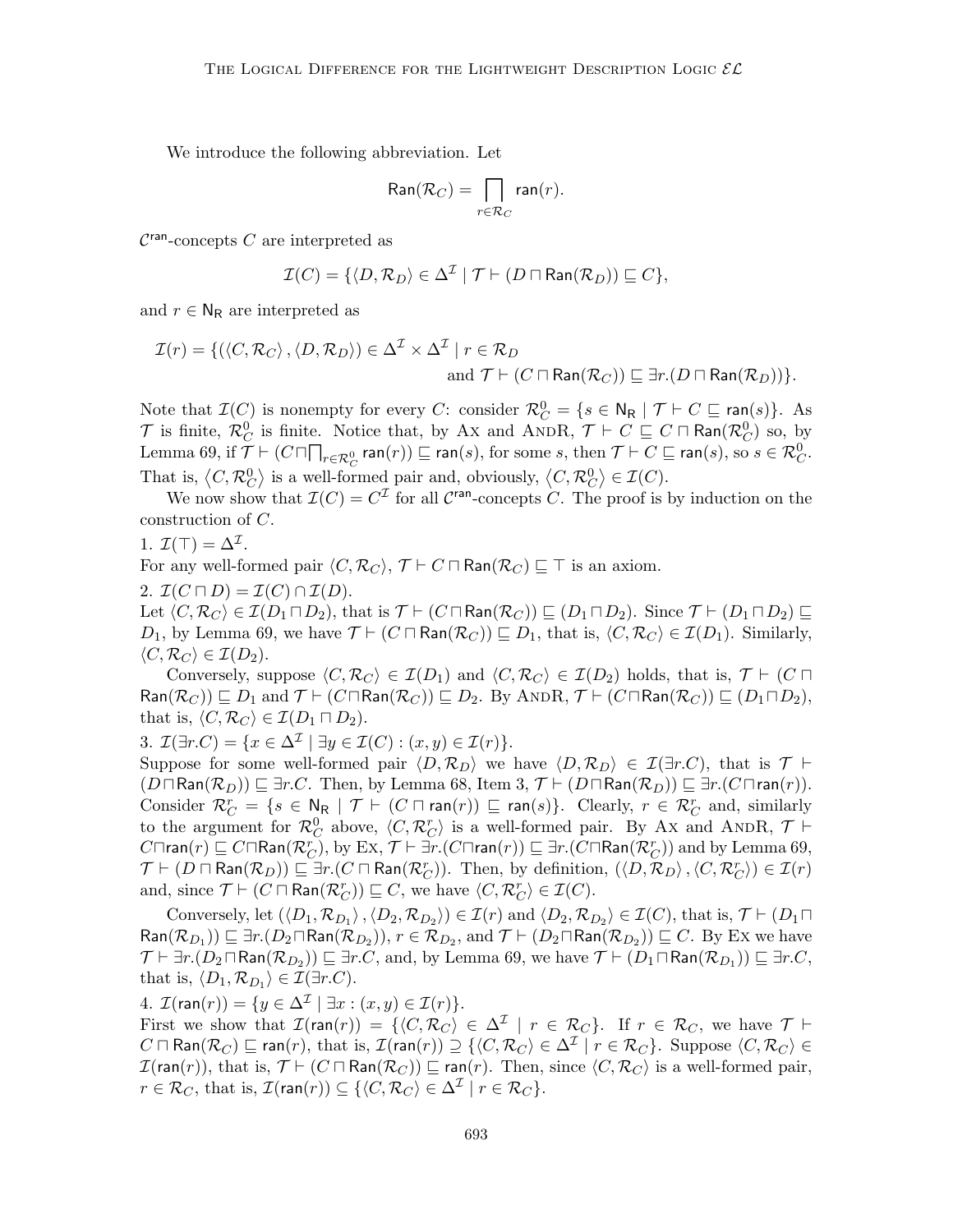Suppose now that  $\langle C, \mathcal{R}_C \rangle \in \mathcal{I}(\text{ran}(r)),$  that is,  $\langle C, \mathcal{R}_C \rangle$  is such that  $r \in \mathcal{R}_C$ . Let D denote  $(C \sqcap \text{Ran}(\mathcal{R}_C))$ . By induction on the length of derivations one can see that a sequent of the form  $\exists r.D \sqsubseteq \text{ran}(s)$  is not derivable for any  $s \in \mathsf{N}_{\mathsf{R}}$ . Therefore,  $\langle \exists r.D, \emptyset \rangle$  is a wellformed pair and  $(\langle \exists r.D, \emptyset \rangle, \langle C, \mathcal{R}_C \rangle) \in \mathcal{I}(r)$ . Conversely, let  $(\langle D_1, \mathcal{R}_{D_1} \rangle, \langle D_2, \mathcal{R}_{D_2} \rangle) \in \mathcal{I}(r)$ then, in particular,  $r \in \mathcal{R}_{D_2}$ . That is,  $\langle D_2, \mathcal{R}_{D_2} \rangle \in \mathcal{I}(\text{ran}(r)).$ 

Now we show that  $\mathcal I$  is a model of  $\mathcal T$ . We need to show that all axioms of  $\mathcal T$  are true in I.

1.  $\mathcal{I}(X) \subseteq \mathcal{I}(C_X)$ , whenever  $X \equiv C_X \in \mathcal{T}$  or  $X \sqsubseteq C_X \in \mathcal{T}$ .

Let  $\langle C, \mathcal{R}_C \rangle \in \mathcal{I}(X)$ , that is,  $\mathcal{T} \vdash (C \sqcap \text{Ran}(\mathcal{R}_C)) \sqsubseteq X$ . By Lemma 68, Item 2,  $\mathcal{T} \vdash$  $(C \sqcap \text{Ran}(\mathcal{R}_C)) \sqsubseteq C_X$ , that is,  $\langle C, \mathcal{R}_C \rangle \in \mathcal{I}(C_X)$ .

2.  $\mathcal{I}(C_X) \subseteq \mathcal{I}(X)$ , whenever  $X \equiv C_X \in \mathcal{T}$ .

Let  $\langle C, \mathcal{R}_C \rangle \in \mathcal{I}(C_X)$ , that is,  $\mathcal{T} \vdash (C \sqcap \text{Ran}(\mathcal{R}_C)) \sqsubseteq C_X$ . Since by Ax and DEFR  $\mathcal{T} \vdash C_X \sqsubseteq X$ , by Lemma 69,  $\mathcal{T} \vdash (C \sqcap \text{Ran}(\mathcal{R}_C)) \sqsubseteq X$ , that is  $\langle C, \mathcal{R}_C \rangle \in \mathcal{I}(X)$ .

3.  $(x, y) \in \mathcal{I}(r) \Rightarrow y \in \mathcal{I}(A)$ , whenever  $\mathsf{ran}(r) \sqsubseteq A \in \mathcal{T}$ .

Let  $(\langle C, \mathcal{R}_C \rangle, \langle D, \mathcal{R}_D \rangle) \in \mathcal{I}(r)$ , that is,  $\mathcal{T} \vdash (C \sqcap \textsf{Ran}(\mathcal{R}_C)) \sqsubseteq \exists r.(D \sqcap \textsf{Ran}(\mathcal{R}_D))$  and  $r \in \mathcal{R}_D$ . Since  $r \in \mathcal{R}_D$  and, as, by Ax and RAN,  $\mathcal{T} \vdash \text{ran}(r) \sqsubseteq A$ , by ANDL1, ANDL2 we have  $\mathcal{T} \vdash (D \sqcap \text{Ran}(\mathcal{R}_D)) \sqsubseteq A$ , that is,  $\langle D, \mathcal{R}_D \rangle \in \mathcal{I}(A)$ .

4.  $(x, y) \in \mathcal{I}(r) \Rightarrow x \in \mathcal{I}(B)$ , whenever  $\exists r. \top \sqsubseteq B \in \mathcal{T}$ .

Let  $(\langle C, \mathcal{R}_C \rangle, \langle D, \mathcal{R}_D \rangle) \in \mathcal{I}(r)$ , that is,  $\mathcal{T} \vdash (C \sqcap \textsf{Ran}(\mathcal{R}_C)) \sqsubseteq \exists r.(D \sqcap \textsf{Ran}(\mathcal{R}_D))$  and  $r \in \mathcal{R}_D$ . Notice that, by Lemma 68, Item 4, we have  $\mathcal{T} \vdash (C \sqcap \text{Ran}(\mathcal{R}_C)) \sqsubseteq B$ , that is,  $\langle C, \mathcal{R}_C \rangle \in \mathcal{I}(B).$ 

5.  $\mathcal{I}(s) \subseteq \mathcal{I}(r)$ , whenever  $s \sqsubseteq r \in \mathcal{T}$ .

Let  $(\langle C, \mathcal{R}_C \rangle, \langle D, \mathcal{R}_D \rangle \in \mathcal{I}(r))$ , that is  $\mathcal{T} \vdash (C \sqcap \text{Ran}(\mathcal{R}_C)) \sqsubseteq \exists r. (D \sqcap \text{Ran}(\mathcal{R}_D))$  and  $r \in \mathcal{R}_D$ . By Lemma 68, Item 6,  $\mathcal{T} \vdash (C \sqcap \text{Ran}(\mathcal{R}_C)) \sqsubseteq \exists s.(D \sqcap \text{Ran}(\mathcal{R}_D))$ . Since  $r \sqsubseteq s \in \mathcal{T}$ , by Ax and RANSUB,  $\mathcal{T} \vdash \text{ran}(r) \sqsubseteq \text{ran}(s)$  and  $\mathcal{T} \vdash (D \sqcap \text{Ran}(\mathcal{R}_D)) \sqsubseteq \text{ran}(s)$  by ANDL1 and ANDL2. Since  $\langle D, \mathcal{R}_D \rangle$  is well-formed,  $s \in \mathcal{R}_D$ . Thus,  $(\langle C, \mathcal{R}_C \rangle, \langle D, \mathcal{R}_D \rangle) \in \mathcal{I}(s)$ 

As  $\mathcal{T} \models C_0 \subseteq D_0$ , we have  $\mathcal{I}(C_0) \subseteq \mathcal{I}(D_0)$ . Since  $\langle C_0, \mathcal{R}_{C_0}^0 \rangle \in \mathcal{I}(C_0)$ , we have  $\left\langle C_0,\mathcal{R}_{C_0}^0\right\rangle \in \mathcal{I}(D_0), \text{ that is }\mathcal{T} \vdash (C_0 \sqcap \textsf{Ran}(\mathcal{R}_{C_0}^0)) \sqsubseteq D_0. \ \ \text{As }\mathcal{T} \vdash C_0 \sqsubseteq C_0 \sqcap \textsf{Ran}(\mathcal{R}_{C_0}^0),$ we have  $\mathcal{T} \vdash C_0 \sqsubseteq D_0$  by Lemma 69.

**Proof of Lemma 44.** Let  $\mathcal{T}$  be a normalised  $\mathcal{ELH}^r$ -terminology and  $\Sigma$  a signature. Additionally, let A be a  $\Sigma$ -ABox,  $A \in \text{sig}(\mathcal{T}) \cup \Sigma$  non-conjunctive in  $\mathcal{T}$  and  $a \in \text{obj}(\mathcal{A})$ .

For the direction "(1.)  $\Rightarrow$  (2.)", it is a direct consequence of the construction of  $A_{\mathcal{T},\Sigma}$ that for all  $b \in obj(\mathcal{A})$  and  $B \in sig(\mathcal{T}) \cup \Sigma$  non-conjunctive in  $\mathcal{T}$  if  $(\mathcal{T}, \mathcal{A}) \not\models B(b)$  then  $\xi_B \in \text{obj}(\mathcal{A}_{\mathcal{L},\Sigma}).$ 

Assume that  $(\mathcal{T}, \mathcal{A}) \not\models A(a)$ . Then  $\xi_A \in \text{obj}(\mathcal{A}_{\mathcal{T}, \Sigma})$ . We now define a  $\Sigma$ -range simulation  $S$  by setting,

- for  $b \in \text{obj}(\mathcal{A})$  and for  $B \in \text{sig}(\mathcal{T}) \cup \Sigma$  non-conjunctive in  $\mathcal{T}$  with  $\xi_B \in \text{obj}(\mathcal{A}_{\mathcal{T},\Sigma})$ :  $(b, \xi_B) \in S$  if, and only if,  $(\mathcal{T}, \mathcal{A}) \not\models B(b)$ ,
- $(b, \xi_{\Sigma}) \in S$  for all  $b \in \text{obj}(\mathcal{A})$ .

We show that S is indeed a  $\Sigma$ -range simulation with  $(a, \xi_A) \in S$  by verifying that the conditions (S1)–(S3) and (RS) introduced on page 663 hold.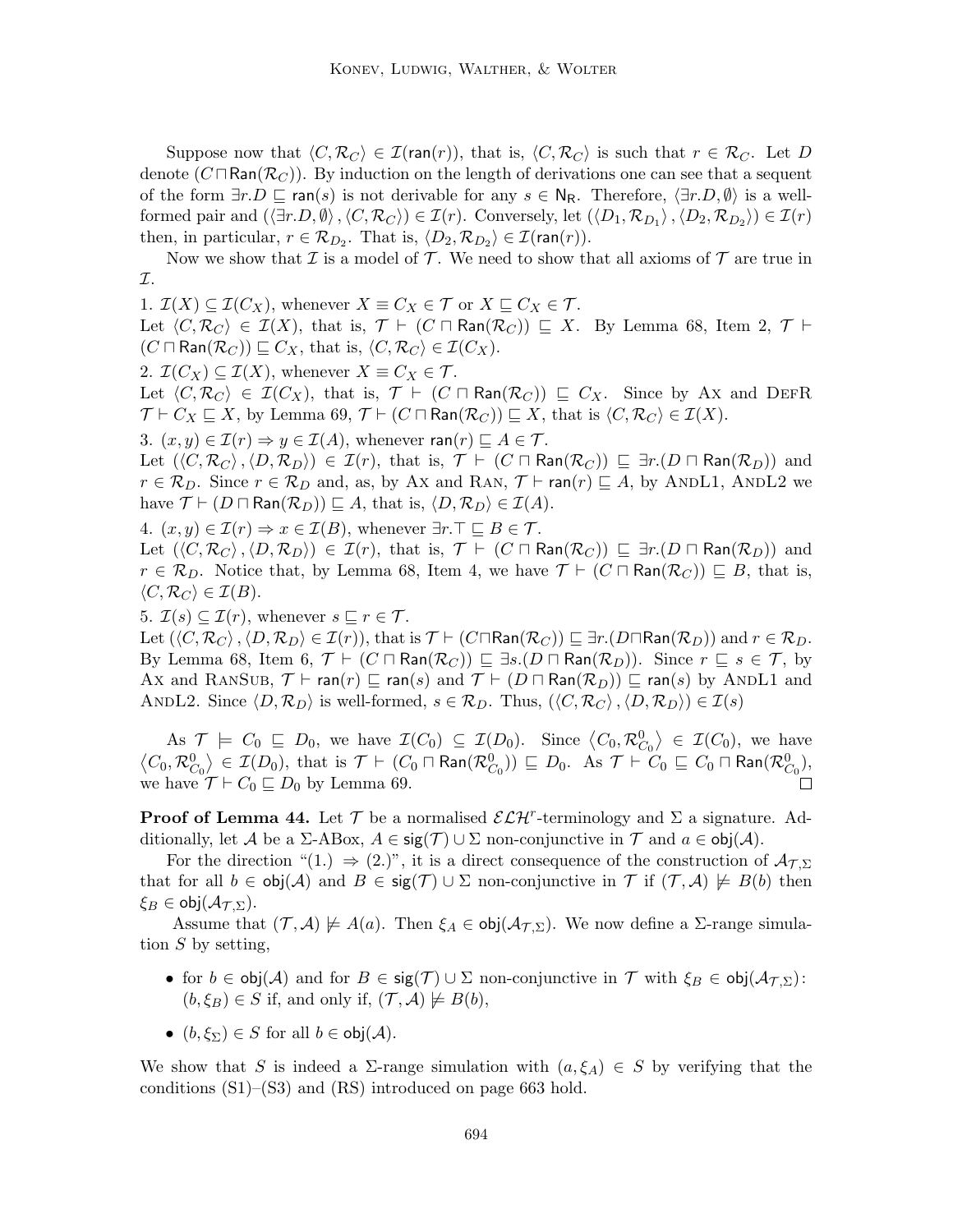(S1) As  $(\mathcal{T}, \mathcal{A}) \not\models A(a)$  and  $\xi_A \in \text{obj}(\mathcal{A}_{\mathcal{T}, \Sigma})$ , it immediately follows that  $(a, \xi_A) \in S$ .

(S2) Let now  $(b, \xi) \in S$  and  $\tilde{B}(b) \in \mathcal{A}$  with  $\tilde{B} \in \Sigma$ . We have to prove that  $\tilde{B}(\xi) \in \mathcal{A}_{\mathcal{TS}}$ . For  $\xi = \xi_B$  with  $B \in \text{sig}(\mathcal{T}) \cup \Sigma$  non-conjunctive in  $\mathcal{T}$ , we obtain from the definition of S that  $(\mathcal{T}, \mathcal{A}) \not\models B(b)$ . Moreover, it holds that  $\tilde{B} \notin \text{preC}_{\mathcal{T}}^{\Sigma}(B)$  as otherwise  $(\mathcal{T}, \mathcal{A}) \models B(b)$ . Thus, by the definition of  $\mathcal{A}_{\mathcal{T},\Sigma}(B)$  we have  $\tilde{B}(\xi_B) \in \mathcal{A}_{\mathcal{T},\Sigma}$ . For  $\xi = \xi_{\Sigma}$ , it immediately follows that  $\tilde{B}(\xi_{\Sigma}) \in \mathcal{A}_{\mathcal{T},\Sigma}$  by the definition of  $\mathcal{A}_{\mathcal{T},\Sigma}$ .

(S3) Now, let  $(b, \xi) \in S$  and  $r(b, b') \in A$  with  $r \in \Sigma$ . We have to prove that there exists  $\xi' \in obj(\mathcal{A}_{\mathcal{T},\Sigma})$  with  $(b',\xi') \in S$  and  $r(\xi,\xi') \in \mathcal{A}_{\mathcal{T},\Sigma}$ . For  $\xi = \xi_{\Sigma}$ , it immediately follows from the definition of  $\mathcal{A}_{\mathcal{T},\Sigma}$  that  $r(\xi_{\Sigma},\xi_{\Sigma})\in\mathcal{A}_{\mathcal{T},\Sigma}$  and  $(b',\xi_{\Sigma})\in S$  holds by the definition of S.

For  $\xi = \xi_B$  with  $B \in \text{sig}(\mathcal{T}) \cup \Sigma$  non-conjunctive in  $\mathcal T$  it follows from the definition of S that  $(\mathcal{T}, \mathcal{A}) \not\models B(b)$ . Additionally, we can infer that  $r \notin \text{preDom}_{\mathcal{T}}^{\Sigma}(B)$  as otherwise  $(\mathcal{T}, \mathcal{A}) \models (\exists r . \top)(b)$  would imply that  $(\mathcal{T}, \mathcal{A}) \models B(b)$ .

Consider cases how B is defined in  $\mathcal T$ . If B is pseudo-primitive in  $\mathcal T$ , we obtain from the definition of  $\mathcal{A}_{\mathcal{T},\Sigma}(B)$  that  $r(\xi_B,\xi_\Sigma) \in \mathcal{A}_{\mathcal{T},\Sigma}$  and it holds that  $(b',\xi_\Sigma) \in S$  by the definition of S.

For  $B \equiv \exists r'.B' \in \mathcal{T}$ , we have to distinguish between the following two cases. If  $r \notin \mathcal{T}$ preRole $^{\Sigma}_\mathcal{T}(r'),$  we obtain  $r\in\Sigma\setminus(\mathsf{preRole}^{\Sigma}_\mathcal{T}(r')\cup\mathsf{preDom}^{\Sigma}_\mathcal{T}(B))$  and thus  $r(\xi_B,\xi_\Sigma)\in\mathcal{A}_{\mathcal{T},\Sigma}$  by the definition of  $\mathcal{A}_{\mathcal{T},\Sigma}$  and it holds again that  $(b',\xi_{\Sigma})\in S$  by the definition of S. In the case where  $r\in \mathsf{preRole}^\Sigma_{\mathcal{T}}(r'),$  we have  $r\in \mathsf{preRole}^\Sigma_{\mathcal{T}}(r')\setminus \mathsf{preDom}^\Sigma_{\mathcal{T}}(B).$  Furthermore, as  $(\mathcal{T},\mathcal{A})\not\models \emptyset$  $B(b)$  and so  $(\mathcal{T}, \mathcal{A}) \not\models (\exists r'.B')(b)$ , it is easy to see that there must exist  $B''_i \in \text{non-conj}_{\mathcal{T}}(B')$ with  $r \notin \text{preRan}_{\mathcal{T}}^{\Sigma}(B_i'')$  and  $(\mathcal{T}, \mathcal{A}) \not\models B_i''(b')$ . Then we have  $r(\xi_B, \xi_{B_i''}) \in \mathcal{A}_{\mathcal{T}, \Sigma}$  by the definition of  $\mathcal{A}_{\mathcal{T},\Sigma}(B)$  and  $(b', \xi_{B_i''}) \in S$  by the definition of S.

(RS) Let now  $(b, \xi) \in S$  such that  $r(c, b) \in A$  for  $r \in \Sigma$ . We have to show that there exists  $\xi'$  with  $r(\xi', \xi) \in \mathcal{A}_{\mathcal{T}, \Sigma}$ . For  $\xi = \xi_B$  with  $B \in \text{sig}(\mathcal{T}) \cup \Sigma$  non-conjunctive in  $\mathcal{T}$ , we obtain again from the definition of S that  $(\mathcal{T}, \mathcal{A}) \not\models B(b)$ . Furthermore, we have  $r \not\in \mathsf{preRan}^{\Sigma}_{\mathcal{T}}(B)$ as otherwise  $(\mathcal{T}, \mathcal{A}) \models B(b)$ . Thus, by the definition of  $\mathcal{A}_{\mathcal{T}, \Sigma}(B)$  we have  $r(\xi_{\Sigma}, \xi_B) \in \mathcal{A}_{\mathcal{T}, \Sigma}$ . For  $\xi = \xi_{\Sigma}$ , it follows by the definition of  $\mathcal{A}_{\mathcal{T},\Sigma}$  that  $r(\xi_{\Sigma},\xi_{\Sigma}) \in \mathcal{A}_{\mathcal{T},\Sigma}$ .

For the converse direction " $(2.) \Rightarrow (1.)$ ", we assume that  $\xi_A \in \text{obj}(\mathcal{A}_{\mathcal{T},\Sigma})$  and  $(\mathcal{A},a) \leq^{\text{ran}}_{\Sigma}$  $(\mathcal{A}_{\mathcal{T},\Sigma},\xi_A)$ . It is then sufficient to show for all n that

$$
\mathcal{T}\not\models C_{\mathcal{A}_{\mathcal{T},\Sigma},\xi_A}^{n,\mathrm{ran}}\sqsubseteq A
$$

as this implies that  $(\mathcal{T}, \mathcal{A}_{\mathcal{T}, \Sigma}) \not\models A(\xi_A)$  by Lemma 36. We then obtain from Lemma 42 that  $({\cal T}, {\cal A}) \not\models A(a)$  holds.

Thus, we now prove by induction on n that for every concept name  $B \in \text{sig}(\mathcal{T}) \cup \Sigma$ non-conjunctive in  $\mathcal T$  with  $\xi_B \in \text{obj}(\mathcal A_{\mathcal T, \Sigma})$ , we have  $\mathcal T \not\models C_{\mathcal A_{\mathcal T}, \nabla}^{n, \text{ran}}$  ${}_{\mathcal{A}_{\mathcal{T},\Sigma},\xi_B}^{n,\mathrm{ran}}\sqsubseteq B.$ 

Let  $n = 0$  and  $B \in \text{sig}(\mathcal{T}) \cup \Sigma$  non-conjunctive in  $\mathcal{T}$  with  $\xi_B \in \text{obj}(\mathcal{A}_{\mathcal{T},\Sigma})$ . It then follows that

$$
C_{\mathcal{A}_{\mathcal{T},\Sigma},\xi_B}^{0,\mathrm{ran}}=\bigcap_{B'\in\Sigma\backslash\mathrm{preC}_{\mathcal{T}}^{\Sigma}(B)}B'\sqcap\bigcap_{\substack{s\in\Sigma\backslash\mathrm{preRan}_{\mathcal{T}}^{\Sigma}(B)\\B\in\mathrm{non-conj}_{\mathcal{T}}(\tilde{B})}}\mathrm{ran}(s)\sqcap\bigcap_{\substack{\tilde{A}\equiv\exists\tilde{r}.\tilde{B}\in\mathcal{T}\\B\in\mathrm{non-conj}_{\mathcal{T}}(\tilde{A})\cup\mathrm{preRan}_{\mathcal{T}}^{\Sigma}(B)}}\mathrm{ran}(s)
$$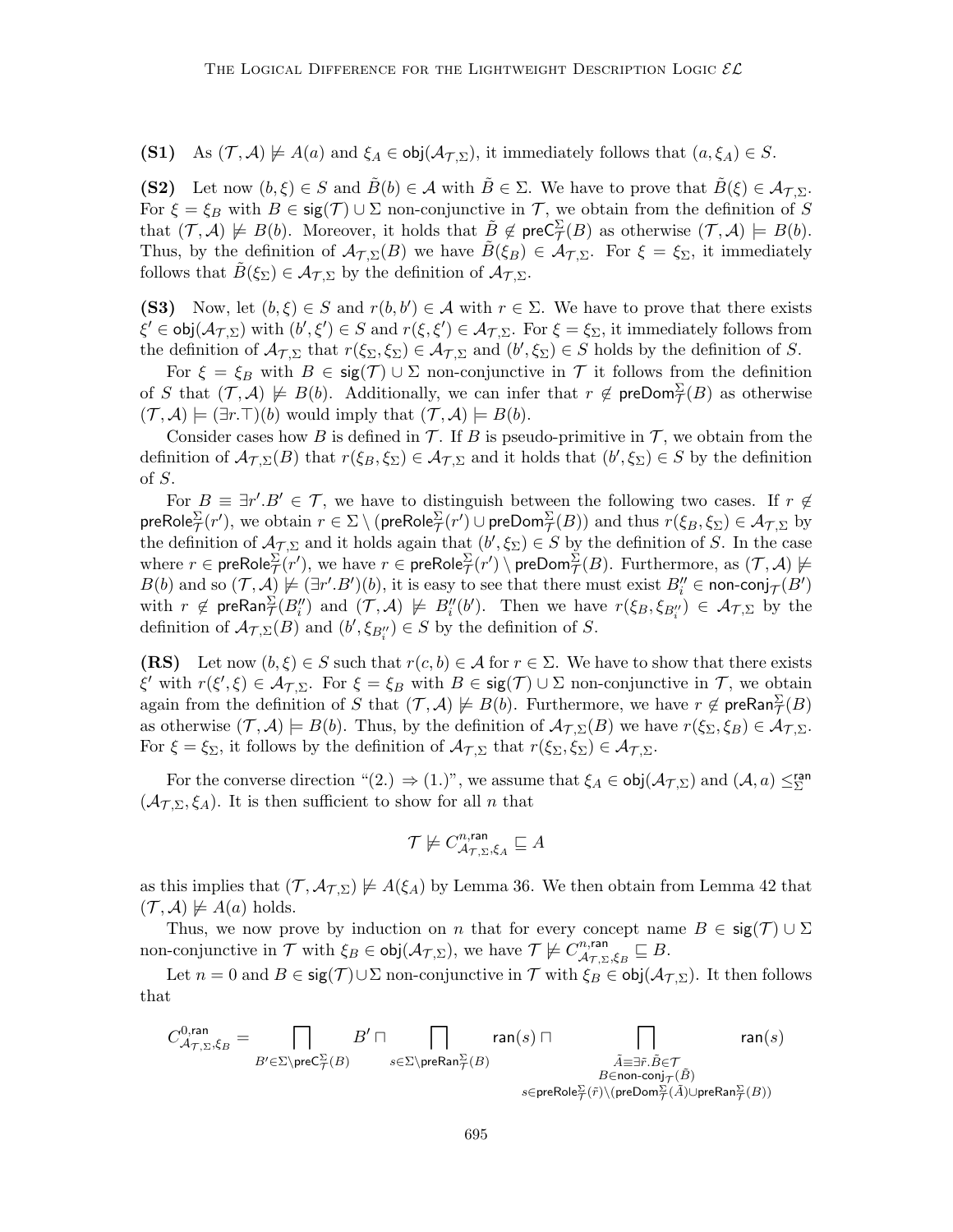Hence, one can see that for every subconcept of the form  $ran(s)$  that occurs in  $C_{A_{\tau},\tau}^{0,ran}$ ,υ,ran<br> $\mathcal{A_{T, \Sigma}}, \xi_{B},$ we obtain that  $s \notin \text{preRan}_{\mathcal{T}}^{\Sigma}(B)$ . As B it non-conjunctive in T, it holds that either B is pseudo-primitive in  $\mathcal T$  or that  $B \equiv \exists r'. B' \in \mathcal T$ . Hence, by Lemma 39 we can conclude that  $\mathcal{T} \not\models C_{A_\mathcal{T} \, \tau}^{\mathsf{0},\mathsf{ran}}$  ${}_{\mathcal{A}_{\mathcal{T},\Sigma},\xi_B}^{\mathsf{U},\mathsf{ran}}\sqsubseteq B.$ 

For  $n > 0$ , let again  $B \in \text{sig}(\mathcal{T}) \cup \Sigma$  non-conjunctive in  $\mathcal{T}$  with  $\xi_B \in \text{obj}(\mathcal{A}_{\mathcal{T},\Sigma})$ . We then distinguish between the following two cases. If  $B$  is pseudo-primitive in  $\mathcal T$ , we obtain

$$
C^{n, \text{ran}}_{\mathcal{A}_{\mathcal{T}, \Sigma}, \xi_B} = \bigcap_{B' \in \Sigma \backslash \text{preC}^{\Sigma}_{\mathcal{T}}(B)} B' \sqcap \bigcap_{\substack{S \in \Sigma \backslash \text{preRan}^{\Sigma}_{\mathcal{T}}(B) \\ S \in \text{preRole}^{\Sigma}_{\mathcal{T}}(\tilde{r}) \backslash (\text{preDom}^{\Sigma}_{\mathcal{T}}(\tilde{A}) \cup \text{preRan}^{\Sigma}_{\mathcal{T}}(B))}} \text{ran}(s)
$$
\n
$$
\bigcap_{S \in \text{preRole}^{\Sigma}_{\mathcal{T}}(\tilde{r}) \backslash (\text{preDom}^{\Sigma}_{\mathcal{T}}(\tilde{A}) \cup \text{preRan}^{\Sigma}_{\mathcal{T}}(B))} \bigcap_{S \in \Sigma \backslash \text{preDom}^{\Sigma}_{\mathcal{T}}(B)} \exists s.C_s
$$

for C<sup>ran</sup>-concepts C<sub>s</sub>. It follows again from Lemma 39 that  $\mathcal{T} \not\models C_{A_{\tau}}^{n,\text{ran}}$  ${}_{\mathcal{A}_{\mathcal{T},\Sigma},\xi_B}^{n,\mathsf{ran}} \sqsubseteq B.$ For  $B \equiv \exists r'.B'$ , we obtain

$$
\begin{array}{ccc} C_{\mathcal{A}_{\mathcal{T},\Sigma},\xi_B}^{n,\mathrm{ran}}=\prod_{B'\in\Sigma\backslash\mathrm{pre}\mathbb{C}_{\mathcal{T}}^{\Sigma}(B)}&\mathrm{ran}(s)\sqcap&\prod_{\tilde{A}\equiv \exists \tilde{r},\tilde{B}\in \mathcal{T}}&\mathrm{ran}(s)\\&&s\in\Sigma\backslash\mathrm{preRan}_{\mathcal{T}}^{\Sigma}(B)}&\bar{A}\equiv \exists \tilde{r}.\tilde{B}\in \mathcal{T}\\&&s\in\mathrm{preRole}_{\mathcal{T}}^{\Sigma}(\tilde{r})\backslash(\mathrm{preDom}_{\mathcal{T}}^{\Sigma}(\tilde{A})\cup\mathrm{preRan}_{\mathcal{T}}^{\Sigma}(B))\\&&\exists s.C_s\sqcap&\prod_{B'\in\mathrm{non-conj}_{\mathcal{T}}(B')}\exists s.C_{\mathcal{A}_{\mathcal{T},\Sigma},\xi_{B''}}\\&&B''\in\mathrm{non-conj}_{\mathcal{T}}(B')\\&&\bar{s}\in\mathrm{preRole}_{\mathcal{T}}^{\Sigma}(r')\backslash(\mathrm{preDom}_{\mathcal{T}}^{\Sigma}(B)\cup\mathrm{preRan}_{\mathcal{T}}^{\Sigma}(B''))\\&&s\in\mathrm{preRole}_{\mathcal{T}}^{\Sigma}(r')\backslash(\mathrm{preDom}_{\mathcal{T}}^{\Sigma}(B)\cup\mathrm{preRan}_{\mathcal{T}}^{\Sigma}(B''))\\&&s\in\mathrm{preRole}_{\mathcal{T}}^{\Sigma}(r')\backslash(\mathrm{preDom}_{\mathcal{T}}^{\Sigma}(B)\cup\mathrm{preRan}_{\mathcal{T}}^{\Sigma}(B''))\\&&s\in\mathrm{preRole}_{\mathcal{T}}^{\Sigma}(r')\backslash(\mathrm{preDom}_{\mathcal{T}}^{\Sigma}(B)\cup\mathrm{preRan}_{\mathcal{T}}^{\Sigma}(B''))\\&&\bar{s}\in\mathrm{preRole}_{\mathcal{T}}^{\Sigma}(\mathcal{T})\backslash(\mathrm{preRan}_{\mathcal{T}}^{\Sigma}(B''))\\&&s\in\mathrm{preRole}_{\mathcal{T}}^{\Sigma}(\mathcal{T})\backslash(\mathrm{preRan}_{\mathcal{T}}^{\Sigma}(B''))\\&&\bar{s}\in\mathrm{preRole}_{\mathcal{T}}^{\Sigma}(\mathcal{T})\backslash(\mathrm{preRan}_{\mathcal{T}}^{\Sigma}(B')\backslash(\mathcal{T})\backslash(\mathcal{T})\backslash(\mathcal{T})\backslash(\mathcal{T})},\\&&\bar{s}\in\
$$

for  $C<sup>ran</sup>$ -concepts  $C_s$ . It is easy to see that the conditions (e2), (e3) and (e4) of Lemma 39 do not hold. Thus, for  $\mathcal{T} \models C^{n,\text{ran}}_{A_{\mathcal{T}},\mathcal{D}}$  $A_{\tau,\Sigma,\xi_B}^{n,\text{ran}} \subseteq B$  to hold, condition (e1) would have to be fulfilled. We observe that for every subconcept  $\exists s.C^{n-1, \text{ran}}_{\mathcal{A}_{\mathcal{T},\Sigma},\xi_{B''}}$  of  $C^{n, \text{ran}}_{\mathcal{A}_{\mathcal{T},\Sigma}}$  $\overset{m,\textsf{ran}}{\mathcal{A}}_{\mathcal{T},\Sigma},\xi_B$  with  $B''\in$  non-conj $_{\mathcal{T}}(B')$ and  $s\in \mathsf{preRole}^\Sigma_{\mathcal{T}}(r')\setminus (\mathsf{preDom}^\Sigma_{\mathcal{T}}(B)\cup \mathsf{preRan}^\Sigma_{\mathcal{T}}(B'')),$  we obtain  $\mathcal{T}\not\models C^{n-1,\mathsf{ran}}_{\mathcal{A}_{\mathcal{T},\Sigma},\xi_{B''}}\sqsubseteq B''$  from the induction hypothesis. Thus, we have  $\mathcal{T} \not\models C_{A_{\tau},\tau,\xi}^{n-1,\text{ran}}$  $\frac{m-1, \mathsf{ran}}{\mathcal{A}_{\mathcal{T}, \Sigma}, \xi_{B''}} \sqcap \mathsf{ran}(s) \sqsubseteq B'$  by Lemma 39 for every such  $B''$  and s. We can infer that condition (e1) does not hold and, therefore,  $\mathcal{T} \not\models C^{n,\mathsf{ran}}_{A_{\mathcal{T},\mathbf{r}}}$  ${}_{\mathcal{A}_{\mathcal{T},\Sigma},\xi_B}^{n,\mathsf{ran}} \sqsubseteq B.$ 

## Appendix C. Proofs for Section 6

**Proof of Lemma 54.** Let  $\mathcal{T}$  be a normalised  $\mathcal{ELH}^r$ -terminology and  $\Sigma$  a signature such that  $\Sigma \cap N_R \neq \emptyset$ . Additionally, let  $A \in N_C$  be a concept name that is non-conjunctive in T, let  $r \in \Sigma$  be a role name, and let C be an  $\mathcal{EL}_{\Sigma}$ -concept. Finally, let  $D = C$  or  $D = \text{ran}(r) \sqcap C$ .

First observe that we obtain from Lemma 36 that  $\mathcal{T} \not\models D \sqsubseteq A$  holds if, and only if,  $(\mathcal{T}, \mathcal{A}_D) \not\models A(a_D)$ . Additionally, by Lemma 44, we have  $(\mathcal{T}, \mathcal{A}_D) \not\models A(a_D)$  if, and only if,  $\xi_A \in \text{obj}(\mathcal{A}_{\mathcal{T},\Sigma})$  and  $(\mathcal{A}_D, a_D) \leq^{\text{ran}}_{\Sigma} (\mathcal{A}_{\mathcal{T},\Sigma}, \xi_A)$ . Thus, it is sufficient to show the following equivalence:

$$
(\mathcal{A}_D,a_D)\leq^{\mathrm{ran}}_{\Sigma} (\mathcal{A}_{\mathcal{T},\Sigma},\xi_A)\ \Leftrightarrow\ \exists\, r\in\Sigma\colon (\xi_A)_r\in\mathrm{obj}(\mathcal{A}^\mathrm{T}_{\mathcal{T},\Sigma})\ \mathrm{and}\ (\mathcal{A}_D,a_D)\leq^{\mathrm{ran}}_{\Sigma}(\mathcal{A}^\mathrm{T}_{\mathcal{T},\Sigma},(\xi_A)_r)
$$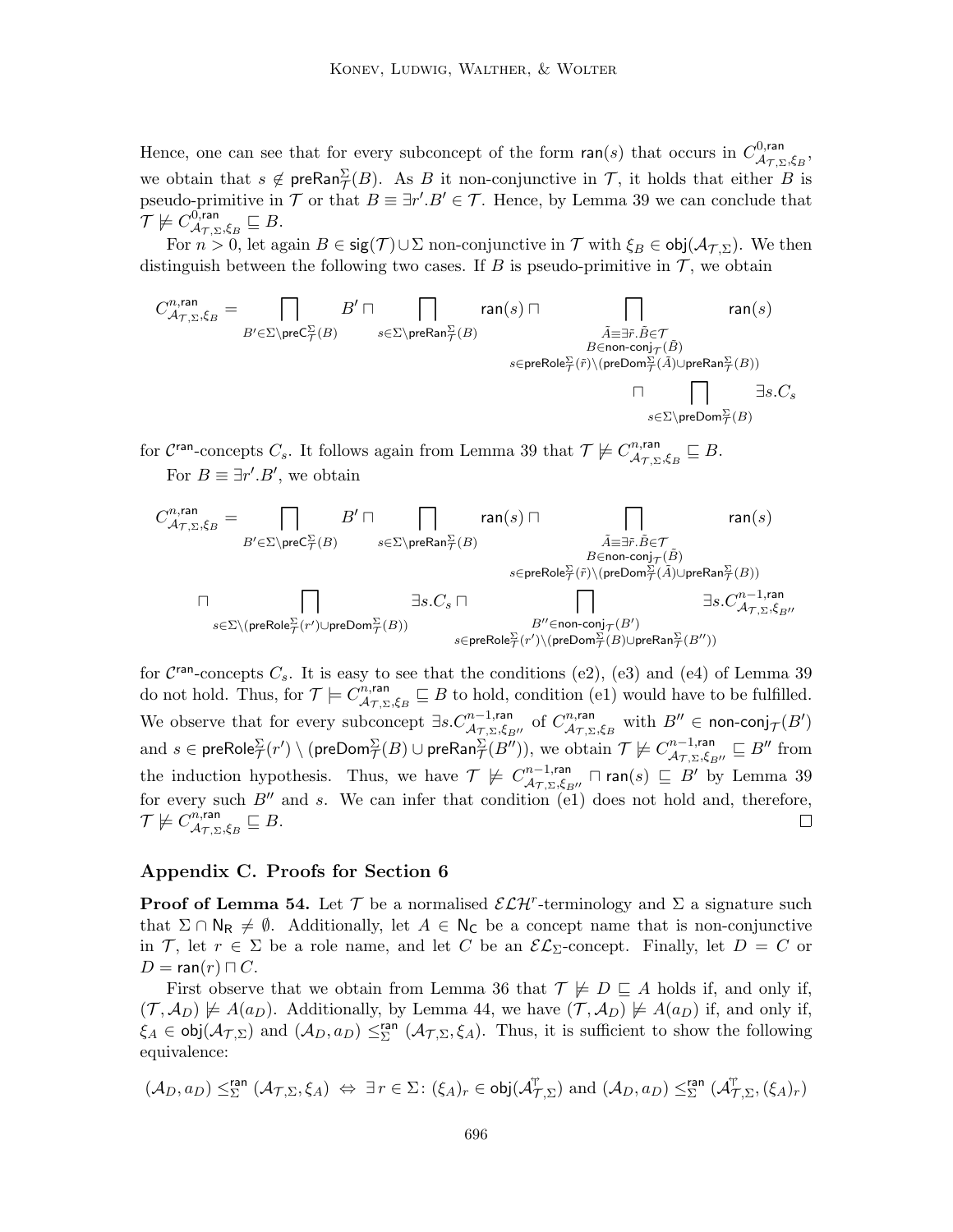Next note that the ABox  $\mathcal{A}_D$  is role-splitting as C is an  $\mathcal{EL}$ -concept and if  $D = \text{ran}(r) \sqcap C$ , then  $\{s(b, a_D) \in A_D \mid b \in \text{obj}(A_D), s \in \text{sig}(A_D)\} = \{r(a_{\text{ran}}, a_D)\}.$ 

Assume first  $\xi_A \in \mathsf{obj}(\mathcal{A}_{\mathcal{T},\Sigma}), (\mathcal{A}_D,a_D) \leq^{\mathsf{ran}}_{\Sigma} (\mathcal{A}_{\mathcal{T},\Sigma},\xi_A)$  and let  $S \subseteq \mathsf{obj}(\mathcal{A}_D) \times \mathsf{obj}(\mathcal{A}_{\mathcal{T},\Sigma})$ be the corresponding  $\Sigma$ -range simulation. We define a relation  $S^* \subseteq \text{obj}(\mathcal{A}_D) \times \text{obj}(\mathcal{A}_{\mathcal{T},\Sigma}^+)$ by setting for every  $a \in obj(\mathcal{A}_D)$ , every  $\xi \in obj(\mathcal{A}_{\mathcal{T},\Sigma})$  and every role name  $r \in \Sigma$  such that  $\overline{\xi_r}\in \mathsf{obj}(\widetilde{\mathcal{A}}^\mathsf{T}_{\mathcal{T},\Sigma})$ :

$$
(a, \xi_r) \in S^*
$$
  $\Leftrightarrow$   $(a, \xi) \in S$  and if  $s(c, a) \in A_D$  for some  $s \in \text{sig}(A_D)$  and  $c \in \text{obj}(A_D)$ ,  
then  $s = r$ 

Note that  $S^*$  is well-defined as  $\mathcal{A}_D$  is role-splitting.

To show that  $S^*$  is a  $\Sigma$ -range simulation such that there exists  $r \in \text{sig}(\mathcal{A}_{\Sigma,\mathcal{T}})$  with  $(\xi_A)_r \in$ obj $(\mathcal{A}_{\mathcal{T},\Sigma}^{\dagger})$  and  $(a_D,(\xi_A)_r) \in S^*$ , we prove that the conditions  $(S1)$ – $(S3)$  and condition  $(RS)$ from page 663 hold.

(S1) If there exists  $s(c, a_D) \in A_D$  for some  $s \in \text{sig}(\mathcal{A}_D) \subseteq \Sigma$  and  $c \in \text{obj}(\mathcal{A}_D)$ , then there exists  $\xi' \in \text{obj}(\mathcal{A}_{\mathcal{T},\Sigma})$  with  $s(\xi', \xi_A) \in \mathcal{A}_{\mathcal{T},\Sigma}$  as  $(a_D, \xi_A) \in S$  and S is a  $\Sigma$ -range simulation, i.e.  $s((\xi')_s,(\xi_A)_s) \in \mathcal{A}_{\mathcal{T},\Sigma}^{\mathcal{T}}$  and  $(\xi_A)_s \in \text{obj}(\mathcal{A}_{\mathcal{T},\Sigma}^{\mathcal{T}})$ . Hence,  $(a_D,(\xi_A)_s) \in S^*$ .

Otherwise, it is easy to see that there exists  $r \in \Sigma$  with  $(\xi_A)_r \in \text{obj}(\mathcal{A}_{\mathcal{T},\Sigma}^{\dagger})$  as  $\xi_A \in$ obj $(\mathcal{A}_{\mathcal{T},\Sigma})$  and  $\mathsf{sig}(\mathcal{A}_{\mathcal{T},\Sigma}) \subseteq \Sigma$ . Thus, as  $(a_D,\xi_A) \in S$ , we have  $(a_D,(\xi_A)_r) \in S^*$ .

(S2) Let  $(a, \xi_r) \in S^*$  and  $A(a) \in \mathcal{A}_D$  for  $a \in \text{obj}(\mathcal{A}_D)$ ,  $\xi \in \text{obj}(\mathcal{A}_{\mathcal{T},\Sigma})$ ,  $A \in \Sigma$  and  $r \in \text{sig}(\mathcal{A}_{\mathcal{T},\Sigma})$ . It follows from the definition of  $S^*$  that  $(a,\xi) \in S$ . Hence, as S is a  $\Sigma$ -range simulation, we have  $A(\xi) \in \mathcal{A}_{\mathcal{T},\Sigma}$ , which implies that  $A(\xi_r) \in \mathcal{A}_{\mathcal{T},\Sigma}^{\mathcal{T}}$  by the definition of  $\mathcal{A}_{\mathcal{T},\Sigma}^\dagger.$ 

(S3) Let  $(a, \xi_r) \in S^*$  and  $s(a, a') \in \mathcal{A}_D$  for  $a, a' \in \text{obj}(\mathcal{A}_D)$ ,  $\xi \in \text{obj}(\mathcal{A}_{\mathcal{T}, \Sigma})$ ,  $r \in \text{sig}(\mathcal{A}_{\mathcal{T}, \Sigma})$ and  $s \in \Sigma$ . From the definition of  $S^*$  we obtain  $(a, \xi) \in S$ . Additionally, as S is a  $\Sigma$ -range simulation, there exists  $\xi' \in obj(\mathcal{A}_{\mathcal{T},\Sigma})$  such that  $(a',\xi') \in S$  and  $s(\xi,\xi') \in \mathcal{A}_{\mathcal{T},\Sigma}$ . Thus, we have  $s(\xi_r, \xi_s') \in \mathcal{A}_{\mathcal{T},\Sigma}^{\mathcal{T}}$  by the definition of  $\mathcal{A}_{\mathcal{T},\Sigma}^{\mathcal{T}}$  and  $(a', \xi_s') \in S^*$  by the definition of  $S^*$  as  $\mathcal{A}_D$  is role-splitting.

(RS) Let  $(a, \xi_r) \in S^*$  and  $s(c, a) \in A_D$  for  $a, c \in \text{obj}(A_D), \xi \in \text{obj}(A_{\mathcal{T}, \Sigma}), r \in \text{sig}(A_{\mathcal{T}, \Sigma})$ and  $s \in \Sigma$ . By the definition of  $S^*$ ,  $(a,\xi) \in S$  holds and  $r = s$ . As S is a  $\Sigma$ -range simulation, there exists  $\xi' \in obj(\mathcal{A}_{\mathcal{T},\Sigma})$  with  $s(\xi',\xi) = r(\xi',\xi) \in \mathcal{A}_{\mathcal{T},\Sigma}$ . Hence,  $r(\xi'_r,\xi_r) \in \tilde{\mathcal{A}}_{\mathcal{T},\Sigma}^{\mathcal{T}}$  holds by the definition of  $\mathcal{A}_{\mathcal{T},\Sigma}^{\uparrow}$ .

For the converse direction, we assume that there exists  $\tilde{r} \in \Sigma$  such that  $(\xi_A)_{\tilde{r}} \in \text{obj}(\mathcal{A}_{\mathcal{T},\Sigma}^{\dagger})$ and  $(\mathcal{A}_D, a_D) \leq^{\text{ran}}_{\Sigma} (\mathcal{A}_{\mathcal{T},\Sigma}^{\dagger},(\xi_A)_{\tilde{r}})$  holds. Let  $S^* \subseteq \text{obj}(\mathcal{A}_D) \times \text{obj}(\mathcal{A}_{\mathcal{T},\Sigma}^{\dagger})$  be the corresponding Σ-range simulation. We define a relation  $S \subseteq$  obj $(\mathcal{A}_D) \times$  obj $(\mathcal{A}_{\mathcal{T},\Sigma})$  by setting for every  $a \in \text{obj}(\mathcal{A}_D)$  and every  $\xi \in \text{obj}(\mathcal{A}_{\mathcal{T},\Sigma})$ :

$$
(a,\xi) \in S \quad \Leftrightarrow \quad \exists r \in \text{sig}(\mathcal{A}_{\mathcal{T},\Sigma}) \colon (a,\xi_r) \in S^*.
$$

It is straightforward to verify that  $\xi_A \in obj(\mathcal{A}_{\mathcal{T},\Sigma})$  and that S is a  $\Sigma$ -range simulation with  $(a_D, \xi_A) \in S$ .  $\Box$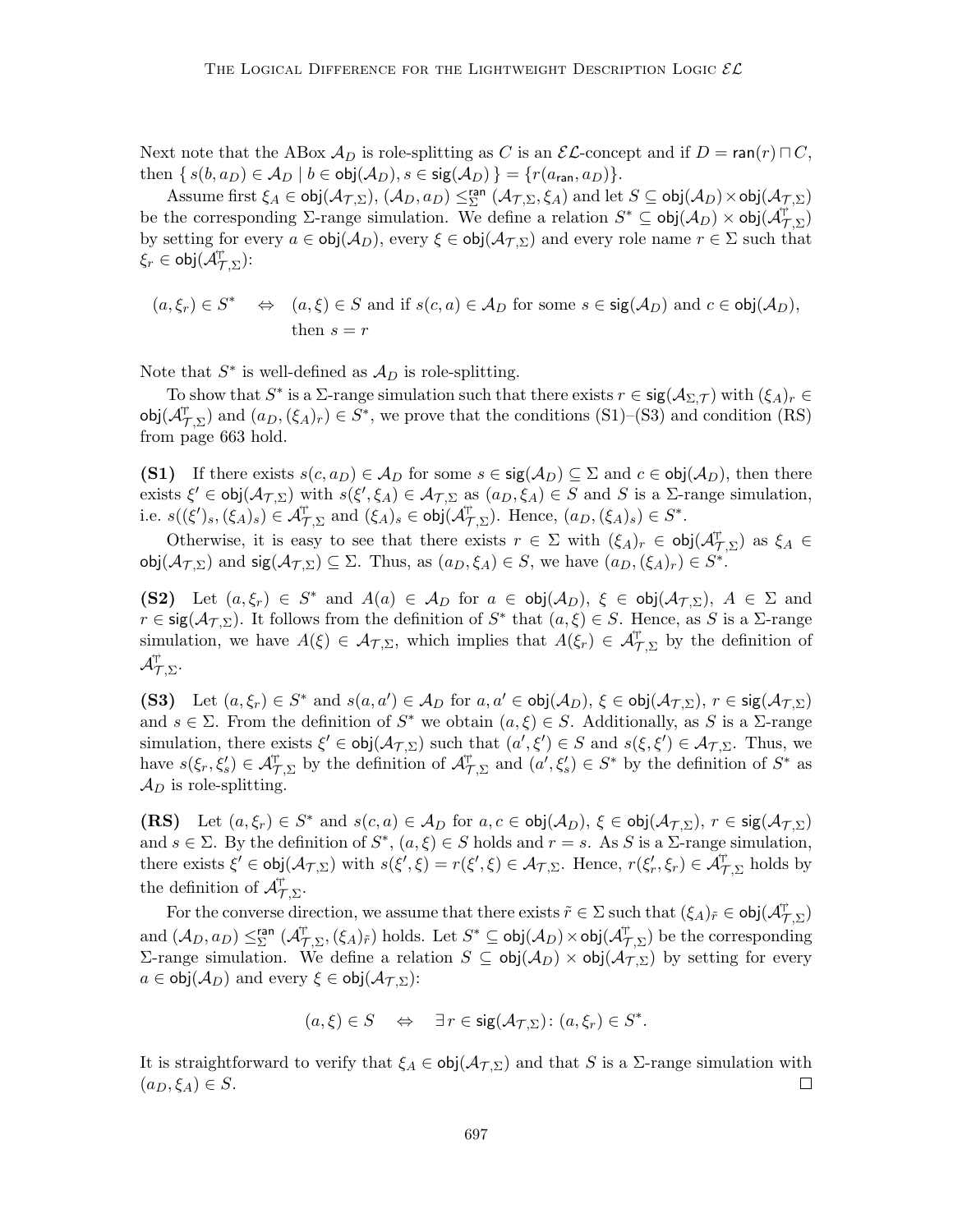# Appendix D. Proofs for Section 7

**Proof of Lemma 60.** We require some preliminary observations. Let  $\mathcal{A}_C$  be the ABox associated with a  $\mathcal{C}^{\text{ran}}$ -concept C (Lemma 36). Then, for any  $\mathcal{ELH}^r$ -terminology  $\mathcal{T}, \mathcal{C}^{\text{ran}}$ concept C and  $\mathcal{C}^{\square,u}$  concept D, we have  $\mathcal{T} \models C \sqsubseteq D$  if, and only if  $\mathcal{K} \models D(a_C)$ , where  $\mathcal{K} = (\mathcal{T}, \mathcal{A}_{C})$ . By Theorem 2 (extended version),

•  $\mathcal{T} \models C \sqsubseteq D$  if, and only if,  $\mathcal{I}_{\mathcal{K}} \models D(a_C)$ , where  $\mathcal{I}_{\mathcal{K}}$  is the canonical model for  $\mathcal{K}$ .

Note that  $\mathcal{T} \models C \subseteq \exists u \cdot D$  if, and only if,  $D^{\mathcal{I}_{\mathcal{K}}} \neq \emptyset$  and that for any  $d, d' \in \Delta^{\mathcal{I}_{\mathcal{K}}}$  and  $R = t_1 \cap \cdots \cap t_n$ , we have  $(d, d') \in R^{\mathcal{I}_{\mathcal{K}}}$  if, and only if, there exists a role name s such that  $(d, d') \in s^{\mathcal{I}_{\mathcal{K}}}$  and  $s \sqsubseteq_{\mathcal{T}} t_i$ , for  $i = 1, \ldots, n$ . We summarise the consequences we require in the proof below:

- (i) if D is a  $\mathcal{C}^{\square}$ -concept with occurrences  $S_i = r_{i,1} \square \dots \square r_{i,m_i}$  of intersections of roles,  $1 \leq i \leq k$ , then  $\mathcal{T} \models C \sqsubseteq D$  if, and only if, there exist role names  $s_i, 1 \leq i \leq k$ , such that  $s_i \sqsubseteq_{\mathcal{T}} r_{i,j}$  for  $1 \leq i \leq k$ ,  $1 \leq j \leq m_i$  and  $\mathcal{T} \models C \sqsubseteq D'$ , where  $D'$  is obtained from D by replacing  $S_i$  with  $s_i$ .
- (ii) If D is a  $\mathcal{C}^{\square}$ -concept, then  $\mathcal{T} \models C \sqsubseteq \exists u.D$  if, and only if, there exists a sequence  $r'_1, \ldots, r'_n$  such that  $\mathcal{I}_{\mathcal{K}} \models (\exists r'_1 \cdots \exists r'_n \cdot D)(a_{\text{ran}})$  or  $\mathcal{I}_{\mathcal{K}} \models (\exists r'_1 \cdots \exists r'_n \cdot D)(a_C)$ . In the first case, there exists a subconcept  $(\text{ran}(r) \sqcap C')$  of C (up to commutativity and associativity of  $\Box$ ) such that  $\mathcal{T} \models \exists r.C' \sqsubseteq \exists r'_1 \cdots \exists r'_n.D$ . In the second case  $\mathcal{T} \models C \sqsubseteq \exists r'_1. \cdots \exists r'_n.D.$

Now assume that  $C=\prod_{1\leq i\leq l}$  ran $(s_i)\sqcap \prod_{1\leq j\leq n}A_j\sqcap \prod_{1\leq k\leq m}\exists r_k.C_k$  and  $\mathcal{T}\models C\sqsubseteq \exists R_1.D.$ Let  $R_1, \ldots, R_k$  be all the occurrences of role intersections in  $\exists R_1.D$ , where  $R_i = r_{i,1} \sqcap \ldots \sqcap$  $r_{i,m_i}$ , for  $1 \leq i \leq k$ . By (i), we find role names  $s_i$ ,  $1 \leq i \leq k$ , such that  $s_i \sqsubseteq_{\mathcal{T}} r_{i,j}$  for  $1 \leq i \leq k, 1 \leq j \leq m_i$  and  $\mathcal{T} \models C \sqsubseteq D'$ , where  $D'$  is obtained from D by replacing  $R_i$  with  $s_i$ . By applying Lemma 39 to  $\mathcal{T} \models C \sqsubseteq \exists s_1.D'$  and by using that  $t_1 \sqsubseteq_{\mathcal{T}} r_{1,j}$ , for  $1 \leq j \leq m_1$ and  $\mathcal{T} \models D' \sqsubseteq D$ , we obtain that one of the conditions  $(e1_{\sqcap}), (e2_{\sqcap}), (e3_{\sqcap}),$  or  $(e4_{\sqcap})$  must hold.

For the second part of the lemma, we first prove by induction on  $n \geq 1$  for every  $\mathcal{C}^{\text{ran}}$ . concept C and for every  $\mathcal{C}^{\square}$ -concept D with  $\mathcal{T} \models C \sqsubseteq \exists r_1 \cdots \exists r_n.D$  that at least one of the following conditions holds

- (e1<sub>n</sub>) there exists a subconcept  $\exists r.C'$  of C such that  $\mathcal{T}$   $\models C' \sqcap \text{ran}(r) \sqsubseteq D;$
- (e2<sub>n</sub>) there exists a concept name A in C such that  $\mathcal{T} \models A \sqsubseteq \exists u.D;$
- (e3<sub>n</sub>) there exists a role name r in C such that  $\mathcal{T} \models \exists r.\top \sqsubseteq \exists u.D;$
- (e4<sub>n</sub>) there exists a role name r in C such that  $\mathcal{T}$   $\models$  ran(r) ⊆ ∃u.D.

For  $n = 1$ , let C be a C<sup>ran</sup> concept and D be a C<sup> $\Box$ </sup>-concept with  $\mathcal{T} \models C \sqsubseteq \exists r_1.D$ . We then obtain that at least one of the conditions  $(e1_{\Pi})$ ,  $(e2_{\Pi})$ ,  $(e3_{\Pi})$ , or  $(e4_{\Pi})$  must hold from the first part of the lemma, and hence, one of  $(e1_n)$ ,  $(e2_n)$ ,  $(e3_n)$ , or  $(e4_n)$  is satisfied. For  $n > 1$ , let C now be a C<sup>ran</sup> concept and D be a C<sup> $\Box$ </sup>-concept such that  $\mathcal{T} \models C \sqsubseteq \exists r_1. \cdots \exists r_n.D$ . We can apply the first part of the lemma again, and if conditions  $(e_1)$ ,  $(e_2)$ , or  $(e_4)$  are fulfilled, then we can conclude that conditions  $(e_2_n)$ ,  $(e_3_n)$ , or  $(e_4_n)$  are also satisfied. In the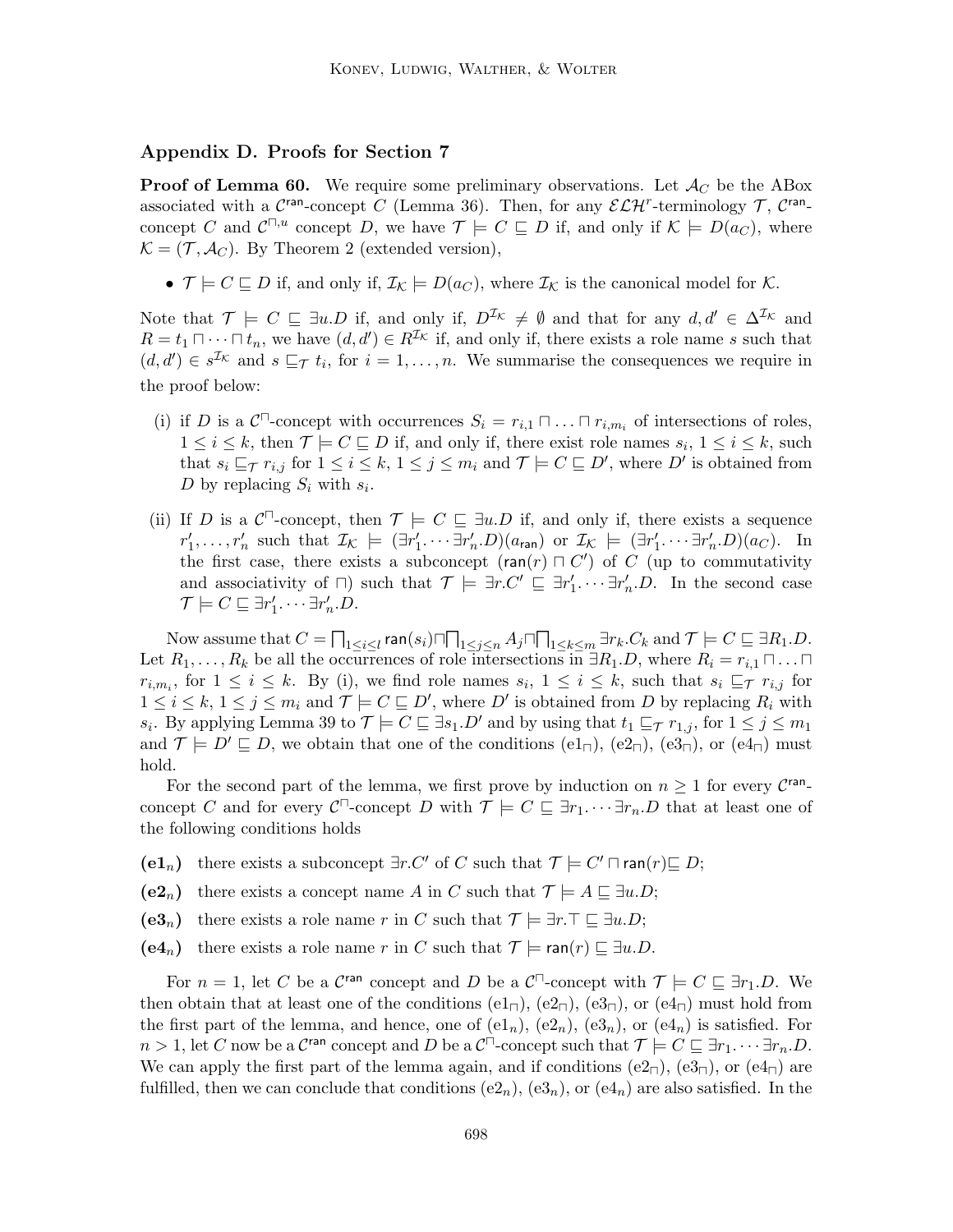case where (e1<sub> $\Box$ </sub>) holds, there exists a subconcept  $\exists r.C'$  of C such that  $\mathcal{T} \models C' \sqcap \text{ran}(r) \sqsubseteq$  $\exists r_1 \ldots \exists r_n \ldots D$ . From the induction hypothesis we obtain that at least one of the conditions  $(e1_n)$ ,  $(e2_n)$ ,  $(e3_n)$ , or  $(e4_n)$  is fulfilled for  $\mathcal{T} \models C' \sqcap \text{ran}(r) \sqsubseteq \exists r_2 \cdots \exists r_n.D$ , and thus also for  $\mathcal{T} \models C \sqsubseteq \exists r_1 \cdots \exists r_n \ldotp D$  as  $r \in \mathsf{sig}(C)$  and as every subconcept of  $C'$  is also a subconcept of  $C$ .

Now, if  $\mathcal{T} \models C \sqsubseteq \exists u \cdot D$  for a  $\mathcal{C}^{\text{ran}}$ -concept C and a  $\mathcal{C}^{\sqcap}$ -concept D, then by (ii) we have to distinguish between the following two cases:

- There exists a subconcept  $\text{ran}(r) \sqcap C'$  of C and a sequence  $r'_1, \ldots, r'_{n'}$  such that  $\mathcal{T} \models$  $\exists r.C' \sqsubseteq \exists r'_1.\cdots \exists r'_{n'}. D.$  For  $n' = 0$ , we have  $\mathcal{T} \models \exists r.C' \sqsubseteq D$  and condition  $(e6_u)$ holds. For  $n' \geq 1$  we obtain that at least one of the conditions  $(e1_n)$ ,  $(e2_n)$ ,  $(e3_n)$ , or  $(e4_n)$  is satisfied. If  $(e1_n)$  holds, then there exists a subconcept  $\exists r'.C''$  of  $\exists r.C'$  such that  $\mathcal{T} \models C'' \sqcap \text{ran}(r') \sqsubseteq D$ . If  $\exists r.C' = \exists r'.C'',$  we have  $\mathcal{T} \models C' \sqcap \text{ran}(r) \sqsubseteq D$ . If  $(C' \sqcap \text{ran}(r))$  occurs at the top-level of the concept C, then  $\mathcal{T} \models C \sqsubseteq D$  holds, and thus, condition (e5<sub>u</sub>). Otherwise, there exists a subconcept  $\exists s.((C' \sqcap \text{ran}(r)) \sqcap E)$  in C and  $(\mathrm{e1}_u)$  is satisfied as  $\mathcal{T} \models C' \sqcap \mathsf{ran}(r) \sqcap E \sqcap \mathsf{ran}(s) \sqsubseteq D$ . If  $\exists r.C' \neq \exists r'.C'', \exists r'.C''$ is a subconcept of  $C'$  (thus, of  $C$ ) and so condition  $(\mathrm{el}_u)$  holds. Finally, if one of the conditions  $(e2_n)$ ,  $(e3_n)$ , or  $(e4_n)$  is satisfied, then one of  $(e2_n)$ ,  $(e3_n)$ , or  $(e4_n)$  holds by  $(ii)$ .
- There exists a sequence  $r'_1, \ldots, r'_{n'}$  with  $\mathcal{T} \models C \sqsubseteq \exists r'_1 \cdots \exists r'_{n'} \cdot D$ . For  $n' = 0$  condition (e5u) holds. If  $n' \geq 1$ , then at least one of the conditions (e1n), (e2n), (e3n), or (e4n) holds. Then, by (ii), we can conclude that one of the conditions  $(e1_u)$ ,  $(e2_u)$ ,  $(e3_u)$ , or  $(e4<sub>u</sub>)$  is satisfied as well.

We give the translation of  $C^{\square,u}$ -assertions to conjunctive queries. It is similar to the construction of an ABox from a  $\mathcal{C}^{\text{ran}}$ -concept given in Section 5.1. First, given a  $\mathcal{C}^{\square}$ -concept C, we define a path in C as a finite sequence  $C_0 \cdot R_1 \cdot C_1 \dots R_n \cdot C_n$ , where  $C_0 = C, n \ge 0$ , and  $\exists R_{i+1}.C_{i+1}$  is a conjunct of  $C_i$ , for  $1 \leq i < n$  ( $R_i$  are conjunctions of role names). Let  $x_p$  for  $p \in$  paths(C) be pairwise distinct variable names and set

$$
X_C = \{ s(x_p, x_q) \mid p, q \in \text{paths}(C); q = p \cdot R \cdot C', \text{ s conjunct of } R \}
$$
  

$$
\cup \{ A(x_p) \mid A \text{ is a conjunct of } \text{tail}(p), p \in \text{paths}(C) \}
$$

Let  $\vec{x}$  be the sequence of all variables in  $X_C$  except  $x_C$ . Then the conjunctive query  $q_{C,a}$  is obtained from  $\exists \vec{x}.\bigwedge_{\varphi \in X_C} \varphi$  by replacing  $x_C$  with a. Finally, for  $D = D_0 \Box u.D_1 \Box \cdots \Box u.D_k$ we obtain the conjunctive query  $q_{D,a}$  from  $\exists \vec{x} . (\bigwedge_{0 \leq i \leq k} \bigwedge_{\varphi \in X_{D_i}} \varphi)$ , (we assume that distinct variables are used in every  $X_{D_i}$ ,  $0 \leq i \leq k$ , and that  $\vec{x}$  is a sequence of all variables except  $(x_{D_0})$  by replacing  $x_{D_0}$  with a.

To prove Lemma 63 we require some preparation. Query answering is closely related to the existence of certain homomorphisms between interpretations. Let  $\Sigma$  be a signature, O a set of individual names, and  $\mathcal{I}_1, \mathcal{I}_2$  interpretations. A function  $f: \Delta^{\mathcal{I}_1} \to \Delta^{\mathcal{I}_2}$  is called a  $(O, \Sigma)$ -homomorphism if

• 
$$
f(a^{\mathcal{I}_1}) = f(a^{\mathcal{I}_2})
$$
 for all  $a \in O$ ;

 $\Box$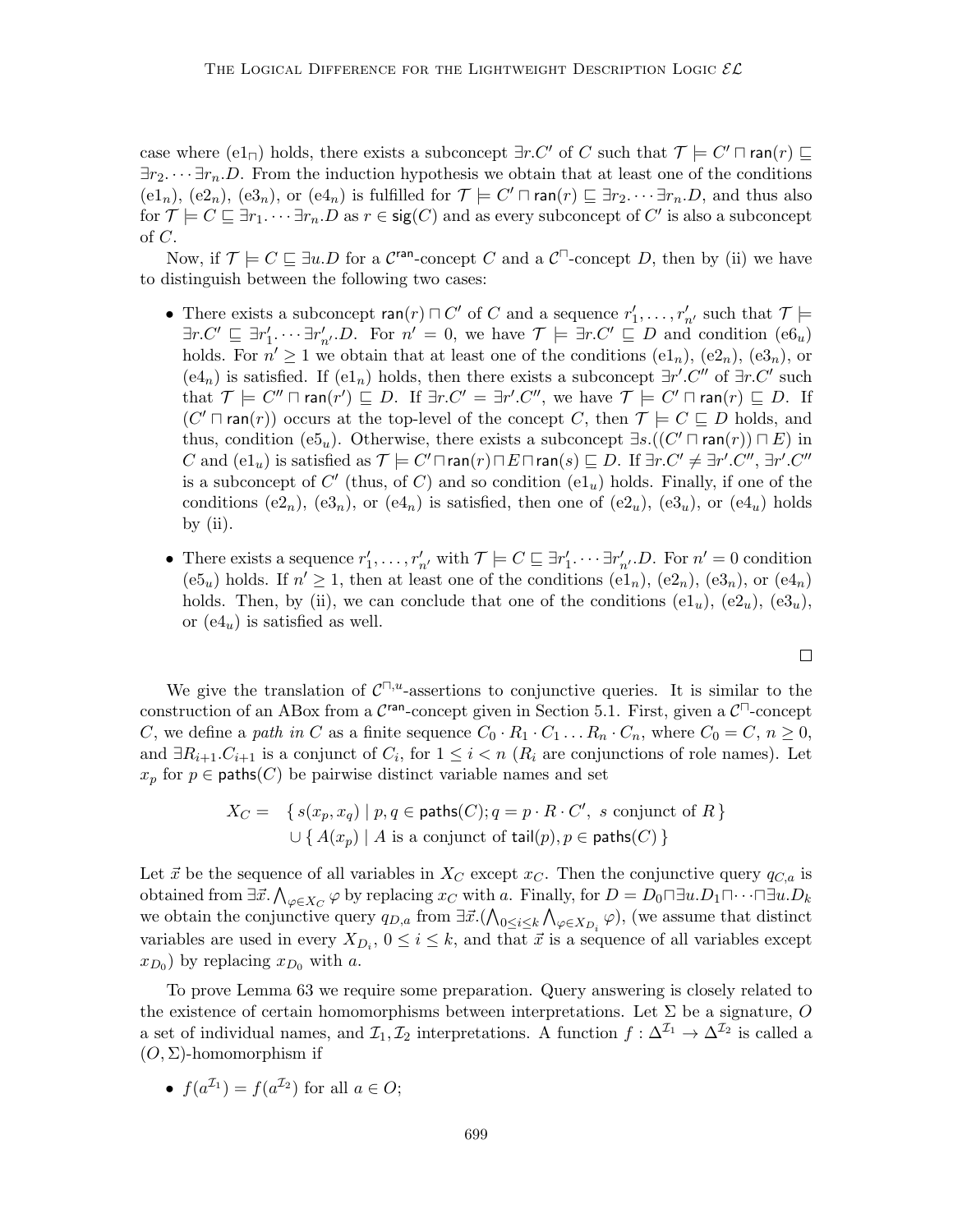- $d \in A^{\mathcal{I}_1}$  implies  $f(d) \in A^{\mathcal{I}_2}$  for all  $A \in \Sigma$ ;
- $(d_1, d_2) \in r^{\mathcal{I}_1}$  implies  $(f(d_1), f(d_2)) \in r^{\mathcal{I}_2}$  for all  $r \in \Sigma$ .

It is known (Chandra & Merlin, 1977) that if there exists a  $(O, \Sigma)$ -homomorphism from  $\mathcal{I}_1$ to  $\mathcal{I}_2$  and  $\mathcal{I}_1 \models q[\vec{a}]$  for a conjunctive  $\Sigma$ -query q using only individual names from O and  $\vec{a} = a_1, \ldots, a_k$  from O, then  $\mathcal{I}_2 \models q[\vec{a}].$ 

For the proof below we slightly refine the notion of an  $(O, \Sigma)$ -homomorphism by considering partial  $(O, \Sigma)$ -homomorphisms with domains that satisfy certain conditions. Namely, for every  $n \geq 0$ , we will call a partial  $(O, \Sigma)$ -homomorphism a level n homomorphism if its domain contains all elements reachable by a  $\Sigma$ -role chain of length at most n from either a named individual or from an element without a  $\Sigma$ -predecessor. We then prove that if for every  $\mathcal{EL}^{\text{ran},\Box,u}$ -inclusion  $C \sqsubseteq D$  with  $\text{depth}(C), \text{depth}(D) \leq n, \mathcal{T}_1 \models C \sqsubseteq D$  implies  $\mathcal{T}_2 \models C \sqsubseteq D$ , then there exists a such a partial level n homomorphism from a certain model of  $(\mathcal{T}_1, \mathcal{A})$  to a certain model of  $(\mathcal{T}_2, \mathcal{A})$ .

We consider such partial homomorphisms on certain interpretations only, which we introduce first. Let O be a finite set of individual names and I an interpretation.  $d \in \Delta^{\mathcal{I}}$ is called O-named if there exists  $a \in O$  with  $d = a^{\mathcal{I}}$ . A model  $\mathcal I$  is called an O-forest if

- **(F1)** for every  $d \in \Delta^{\mathcal{I}}$  which is not *O*-named, there exists at most one  $d' \in \Delta^{\mathcal{I}}$  such that  $(d', d) \in \bigcup_{r \in \mathbb{N}_{\mathsf{R}}} r^{\mathcal{I}};$
- (F2) there are no infinite sequences  $d_0, d_1, \ldots$  with  $(d_{i+1}, d_i) \in \bigcup_{r \in \mathbb{N}_R} r^{\mathcal{I}}$  for all  $i \geq 0$  such that no  $d_i$  is O-named.
- (F3) if  $(d, d') \in \bigcup_{r \in \mathbb{N}_R} r^{\mathcal{I}}$  and d' is O-named, then d is O-named.

Let O be a finite set of individual names,  $n \geq 0$ , and  $\Sigma$  a signature. A partial function f from an O-forest  $\mathcal I$  to a model  $\mathcal I'$  is called an  $(O, n, \Sigma)$ -homomorphism if

- (H1) for all  $a \in O$ :  $a^{\mathcal{I}}$  is in the domain of f and  $f(a^{\mathcal{I}}) = a^{\mathcal{I}'};$
- (H2) for all d, d' in the domain of f and  $r \in \Sigma$ :  $(d, d') \in r^{\mathcal{I}}$  implies  $(f(d), f(d')) \in r^{\mathcal{I}}$ ;
- (H3) for all d in the domain of f and  $A \in \Sigma$ :  $d \in A^{\mathcal{I}}$  implies  $f(d) \in A^{\mathcal{I}}'$ ;
- (H4) for all d if there does not exist a chain  $d_1, \ldots, d_m = d$  with  $(d_i, d_{i+1}) \in \bigcup_{r \in \Sigma} r^{\mathcal{I}}$  of length  $m > n$  of not O-named  $d_i$ , then d is in the domain of f.

Now one can prove the following

**Lemma 70.** Suppose  $\mathcal{I}$  is an O-forest,  $\mathcal{I}'$  an interpretation and for every  $m > 0$  there exists a  $(O, m, \Sigma)$ -homomorphism from  $\mathcal I$  to  $\mathcal I'$ . Assume as well that  $\mathcal I \models q[\vec a]$  with q a conjunctive  $\Sigma$ -query using only individual names from O and  $\vec{a} = a_1, \ldots, a_k$  from O. Then  $\mathcal{I}'\models q[\vec{a}].$ 

*Proof.* Assume that  $\vec{a}$  is a  $\pi$ -match of  $\mathcal I$  and  $q(\vec{x}) = \exists \vec{y}.q'(\vec{x}, \vec{y})$  such that  $\vec{a}$  consists of elements of O. By  $(F2)$  and  $(F3)$  in the definition of O-forests and  $(H1)$  and  $(H4)$  in the definition of partial homomorphisms, there exists  $m > 0$  such that all  $\pi(v)$ , v from  $\vec{x} \cup \vec{y}$ , are in the domain of any  $(O, m, \Sigma)$ -homomorphism f. Take a  $(O, m, \Sigma)$ -homomorphism f. Then  $\vec{a}$  is a  $\pi'$ -match of  $q(\vec{x})$  and  $\mathcal{I}'$ , where  $\pi'(v) = f(\pi(v))$ , for all  $v \in \vec{x} \cup \vec{y}$ .  $\Box$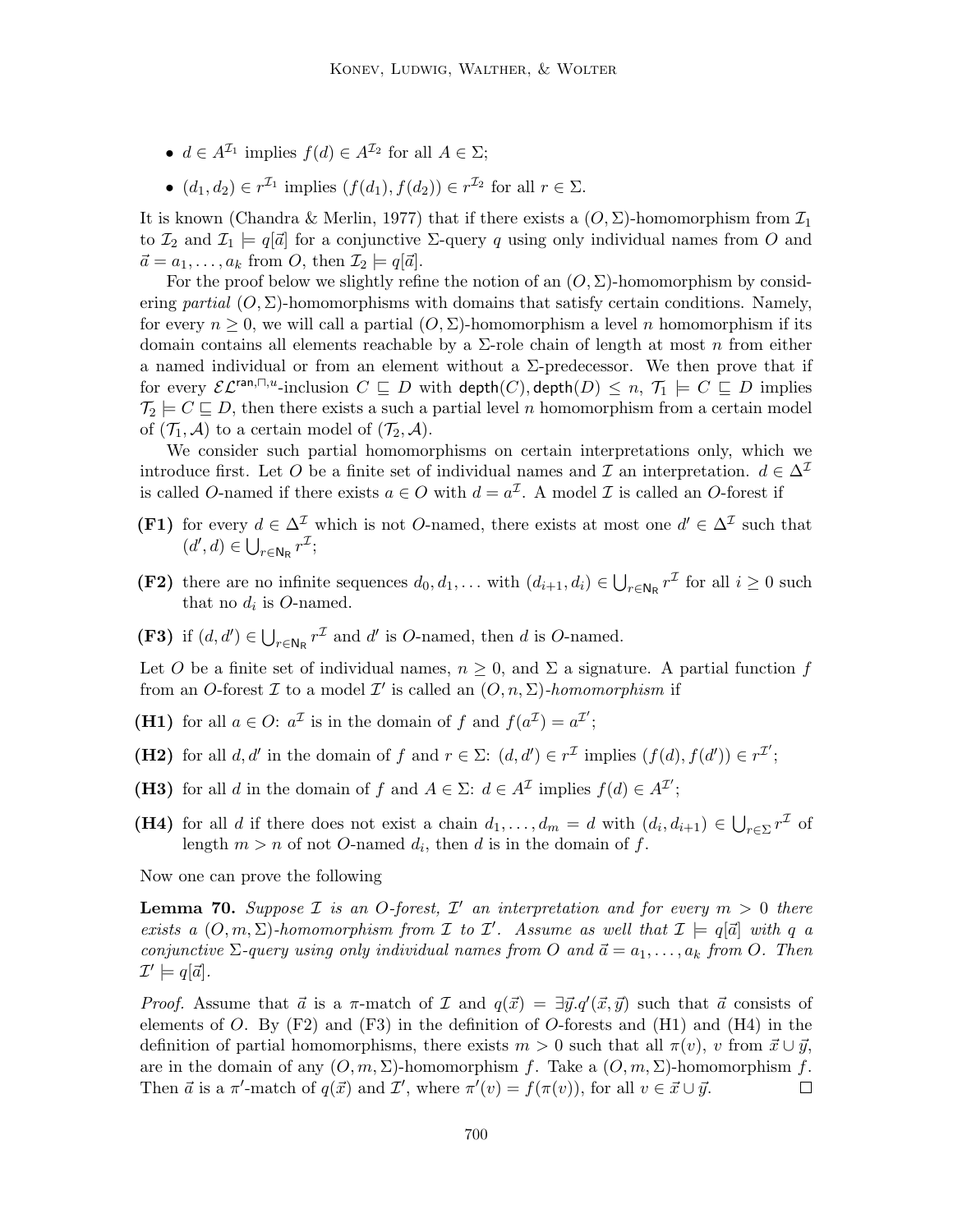Finally, we also need a technique for constructing  $(O, m, \Sigma)$ -homomorphisms. Let  $\mathcal I$  be an interpretation. For each  $d \in \Delta^{\mathcal{I}}$  and  $m > 0$ , let

$$
t_{\mathcal{I}}^{m,\Sigma,\sqcap}(d)=\{C\in \mathcal{C}^{\sqcap}_\Sigma\mid \text{depth}(C)\leq m, d\in C^{\mathcal{I}}\},
$$

where, as above,  $\text{depth}(C)$  is the role-depth of C; i.e., the number of nestings of existential restrictions in C.

**Lemma 71.** Let  $\Sigma$  be a finite signature and let  $m > 0$  Suppose  $\mathcal I$  is an O-forest and  $\mathcal I'$  and interpretation such that

 $(in0)$   $(a^{\mathcal{I}}, b^{\mathcal{I}}) \in r^{\mathcal{I}}$  implies  $(a^{\mathcal{I}'}, b^{\mathcal{I}'}) \in r^{\mathcal{I}'},$  for all  $a, b \in O$  and  $r \in \Sigma$ ;

 $(in1)$   $t_{\tau}^{m,\Sigma,\square}$  $\mathcal{I}_{\mathcal{I}}^{m,\Sigma,\sqcap}(a^{\mathcal{I}}) \subseteq t_{\mathcal{I}'}^{m,\Sigma,\sqcap}(a^{\mathcal{I}'})$ , for all  $a \in O;$ 

(in2) for all  $d \in \Delta^{\mathcal{I}}$  there exists  $d' \in \Delta^{\mathcal{I}'}$  such that  $t_{\tau}^{m,\Sigma,\square}$  $T^{m,\Sigma,\sqcap}(d) \subseteq t_{\mathcal{I}'}^{m,\Sigma,\sqcap}(d');$ 

Then there exists a  $(0, m, \Sigma)$ -homomorphism g from  $\mathcal I$  to  $\mathcal I'$ .

*Proof.* We construct g by constructing a sequence of functions  $f_0, \ldots, f_m$ , where  $f_i : \mathcal{I} \to \mathcal{I}'$ , as follows: the domain  $\text{dom}(f_0)$  of  $f_0$  consists of all  $a^{\mathcal{I}}$  with  $a \in O$  and all  $d \in \Delta^{\mathcal{I}}$  such that there does not exist a d' with  $(d', d) \in \bigcup_{r \in \Sigma} r^{\mathcal{I}}$ . For  $a^{\mathcal{I}}$  with  $a \in O$  we set  $f_0(a^{\mathcal{I}}) = a^{\mathcal{I}}'$ . For every remaining  $d \in \text{dom}(f_0)$  choose a  $\overline{d'}$  according to (in2) and set  $f_0(d) = d'$ . Observe that  $t_{\tau}^{m,\Sigma,\square}$  $T^{m,\Sigma,\square}_{\mathcal{I}}(d) \subseteq t^{m,\Sigma,\square}_{\mathcal{I}'}(f_0(d))$  for all  $d \in \text{dom}(f_0)$ .

Now suppose that  $f_n$  has been constructed and

(in3) 
$$
t_{\mathcal{I}}^{m-n,\Sigma,\square}(d) \subseteq t_{\mathcal{I}'}^{m-n,\Sigma,\square}(f_n(d))
$$
 for all  $d \in \text{dom}(f_n)$ ;

(in4) for  $n > 0$ :  $d \in \text{dom}(f_n)$  if, and only if, d is not O-named and there exists a sequence  $d_0 r_1^T d_1 r_2^T \cdots r_n^T d_n = d$  of which at most  $d_0$  is O-named such that  $r_i \in \Sigma$  and  $d_0 \in$  $dom(f_0)$ .

To construct  $f_{n+1}$  consider a  $d \in \text{dom}(f_n)$  and a not O-named d' such that  $(d, d') \in \bigcup_{r \in \Sigma} r^{\mathcal{I}}$ . The domain of  $f_{n+1}$  consists of all such d'. Let  $R_{d,d'} = \{r \in \Sigma \mid (d,d') \in r^{\mathcal{I}}\}\$  and  $R_{d,d'}^{\square} =$  $(\bigcap_{r \in R_{d,d'}} r)$ . Then

$$
\exists R_{d,d'}^{\square}.\bigcap_{D\in t_{\mathcal{I}}^{m-n-1,\Sigma,\square}(d')} D\in t_{\mathcal{I}}^{m-n,\Sigma,\square}(d)
$$

By  $(in3),$ 

$$
\exists R_{d,d'}^{\square}.\bigcap_{D \in t_T^{m-n-1,\Sigma,\square}(d')} D \in t_{\mathcal{I}'}^{m-n,\Sigma,\square}(f_n(d))
$$

Thus, we can choose an e with  $(f_n(d), e) \in r^{\mathcal{I}'}$  for all  $r \in R_{d,d'}$  and  $t^{m-n-1,\Sigma,\square}_{\mathcal{I}}$  $\mathcal{I}^{m-n-1,\Sigma,\sqcap}(d')\ \subseteq$  $t_{\mathcal{I}'}^{m-n-1,\Sigma,\square}(e)$  and set  $f_{n+1}(d')=e$ . This defines  $f_{n+1}$ . Observe further that  $f_{n+1}$  is welldefined by (F1). Observe that  $f_{n+1}$  has the properties (in3) and (in4), by (F3).

Now we set  $g = \bigcup_{0 \leq n \leq m} f_m$ . It is readily checked that g is as required.

 $\Box$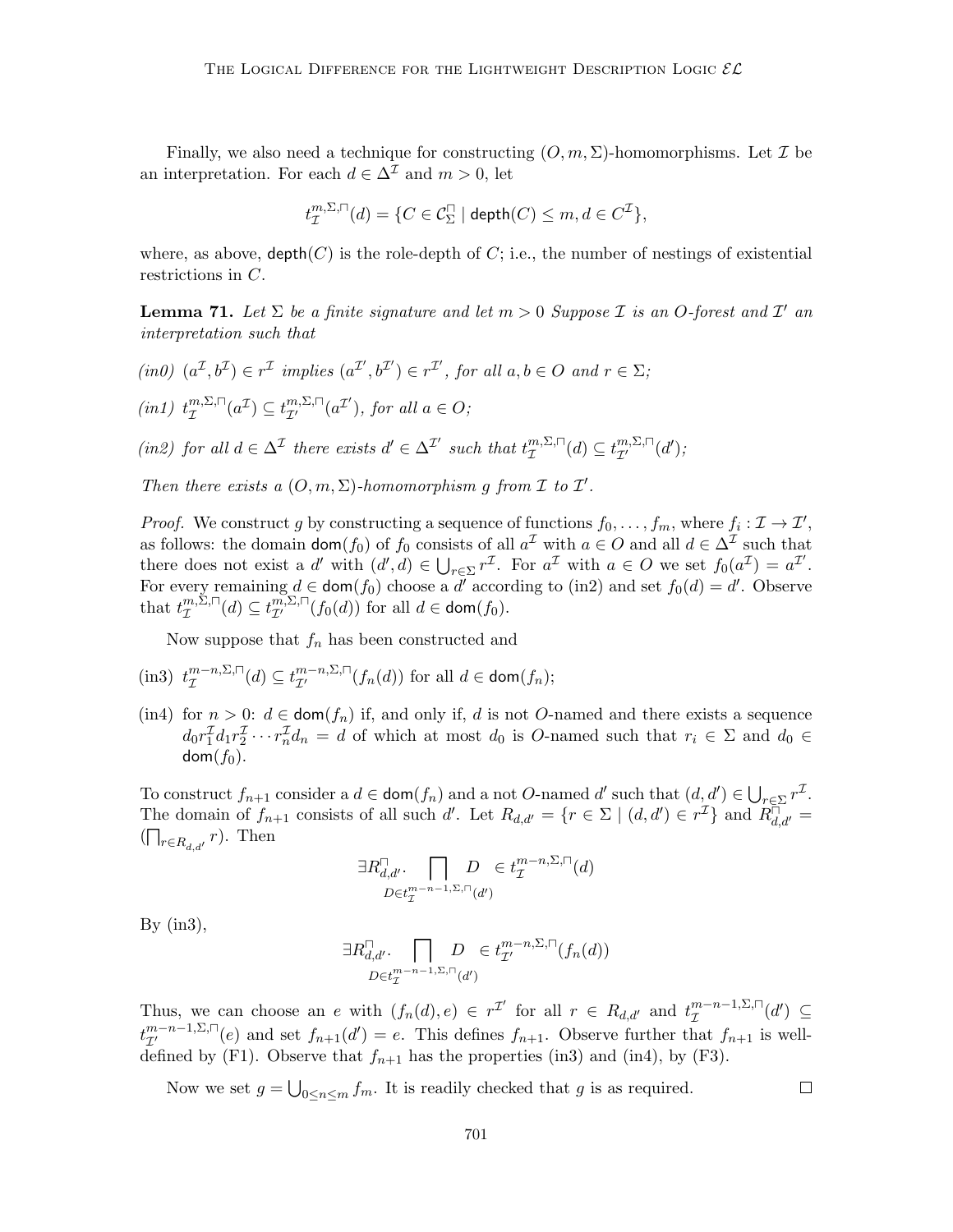We are now in the position to prove Lemma 63.

**Lemma 63** If  $\varphi \in \text{qDiff}_{\Sigma}(\mathcal{T}_1, \mathcal{T}_2)$ , then there exists  $\varphi' \in \text{cliff}_{\Sigma}^{\text{ran},\square,\mathsf{u}}(\mathcal{T}_1, \mathcal{T}_2)$  with  $\text{sig}(\varphi') \subseteq$  $sig(\varphi)$ .

*Proof.* Assume  $\mathcal{T}_1$  and  $\mathcal{T}_2$  are given and let  $(\mathcal{A}, q(\vec{a})) \in \text{qDiff}_{\Sigma}(\mathcal{T}_1, \mathcal{T}_2)$ . Let  $\Sigma' = \text{sig}(\mathcal{A}) \cup$  $sig(q)$ . Assume that, in contrast to what is to be shown,

$$
(*) \quad \mathcal{T}_1 \models \alpha \quad \Rightarrow \quad \mathcal{T}_2 \models \alpha
$$

for all  $\mathcal{EL}^{\text{ran},\Box,u}$ -inclusions  $\alpha$  with  $\text{sig}(\alpha) \subseteq \Sigma'.$ 

Consider a model  $\mathcal{I}'$  of  $(\mathcal{T}_2, \mathcal{A})$  with  $\mathcal{I}' \not\models q[\vec{a}]$ . By Lemma 70, we obtain a contradiction if there exists an  $obj(\mathcal{A})$ -forest  $\mathcal I$  which is a model of  $(\mathcal T_1, \mathcal A)$  and such that for every  $n > 0$ there exists an  $(\text{obj}(\mathcal{A}), n, \Sigma')$ -homomorphism  $f_n$  from  $\mathcal I$  to  $\mathcal I'$ .

Take, for every  $a \in \text{obj}(\mathcal{A})$  a model  $\mathcal{I}'_a$  of  $\mathcal{T}_1$  with  $d_a \in \Delta^{\mathcal{I}'_a}$  such that for all  $\mathcal{C}^{\text{ran}} \cup \mathcal{C}^{\square, u}$ concepts C:

$$
d_a \in C^{\mathcal{I}'_a} \quad \Leftrightarrow \quad \mathcal{T}_1 \cup t_{\mathcal{I}'}(a) \models C
$$

where

$$
t_{\mathcal{I}'}(a) = \{C \in \mathcal{C}^{\mathrm{ran}}_{\Sigma'} \mid a^{\mathcal{I}'} \in C^{\mathcal{I}'}\}.
$$

Such interpretations  $\mathcal{I}'_a$  exist by Lemma 67. We now define the unfolding  $\mathcal{I}_a$  of  $\mathcal{I}'_a$ . A path in  $\mathcal{I}'_a$  is a finite sequence  $d_0R_1d_1 \ldots R_nd_n$ ,  $n \geq 0$ , such that  $R_{i+1} = \bigcap \mathcal{R}_{i+1}$  for a set  $\mathcal{R}_{i+1}$ of role names with  $r \in \mathcal{R}_{i+1}$  iff  $(d_i, d_{i+1}) \in r^{\mathcal{I}'_a}$ , for all  $i < n$ . For a path p, tail(p) denotes the last element of p. Now let  $\Delta^{\mathcal{I}_a}$  consist of all paths in  $\mathcal{I}'_a$  and set

- $A^{\mathcal{I}_a} = \{p \in \Delta^{\mathcal{I}_a} \mid \mathsf{tail}(p) \in A^{\mathcal{I}'_a}\};$
- $r^{\mathcal{I}_a} = \{ (d, dRd') \in \Delta^{\mathcal{I}_a} \times \Delta^{\mathcal{I}_a} \mid r \in R \}.$

Then  $\mathcal{I}_a$  is an O-forest for  $O = \emptyset$ . Moreover, for all  $\mathcal{C}^{\square,u}$ -concepts C and all  $p \in \mathcal{I}_a$ :

$$
(**) \quad p \in C^{\mathcal{I}_a} \quad \Leftrightarrow \quad \mathsf{tail}(p) \in C^{\mathcal{I}'_a}.
$$

In particular,  $\mathcal{I}_a$  is still a model of  $\mathcal{T}_1$ .

Take the following (disjoint) union  $\mathcal I$  of the interpretations  $\mathcal I_a$ :

 $\bullet\;\, \Delta^{\mathcal I} = \bigcup_{a\in {\mathsf{obj}}(\mathcal A)} \Delta^{{\mathcal I}_a};$ 

• 
$$
A^{\mathcal{I}} = \bigcup_{a \in \text{obj}(\mathcal{A})} A^{\mathcal{I}_a}
$$
, for  $A \in \mathsf{N}_\mathsf{C}$ ;

• 
$$
r^{\mathcal{I}} = \bigcup_{a \in \text{obj}(\mathcal{A})} r^{\mathcal{I}_a} \cup \{(d_a, d_b) \mid r'(a, b) \in \mathcal{A}, r' \sqsubseteq_{\mathcal{T}_1} r\}, \text{ for } r \in \mathbb{N}_{\mathsf{R}};
$$

• 
$$
a^{\mathcal{I}} = d_a
$$
, for  $a \in \text{obj}(\mathcal{A})$ .

We show that I is an obj(A)-forest, a model of  $(\mathcal{T}_1, \mathcal{A})$  and that there exist  $(\text{obj}(\mathcal{A}), n, \Sigma)$ homomorphisms from  $\mathcal I$  to  $\mathcal I'$  for all  $n > 0$ . First observe the following:

Claim 1. For all  $\mathcal{EL}$  concepts C and  $d \in \Delta^{\mathcal{I}_a}$ :

$$
d \in C^{\mathcal{I}} \Leftrightarrow d \in C^{\mathcal{I}_a}
$$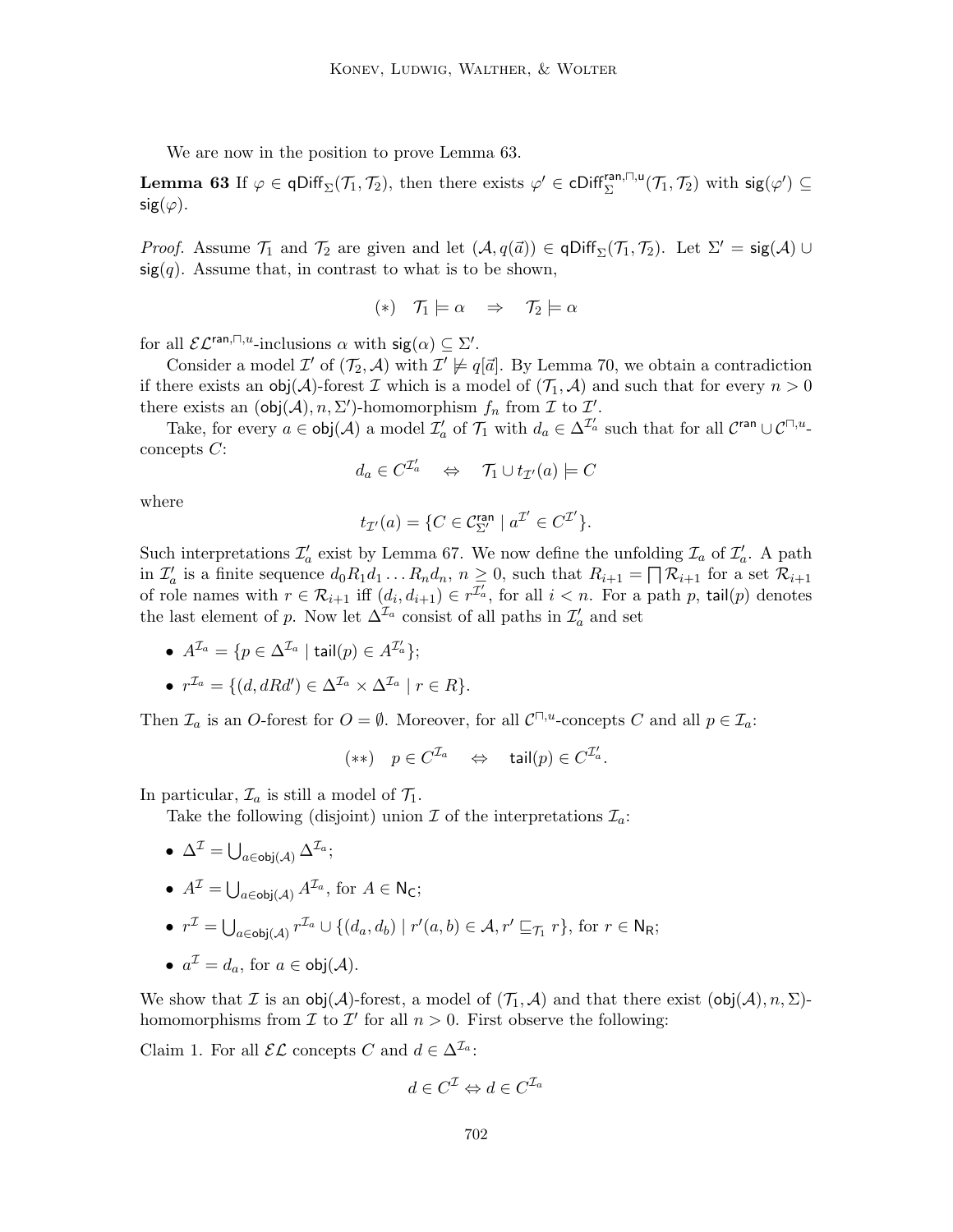The proof is by induction on the construction of C. The interesting case is  $C = \exists r.D$  and the direction from left to right. Assume that  $d \in C^{\mathcal{I}} \cap \Delta^{\mathcal{I}_a}$ . Take d' with  $(d, d') \in r^{\mathcal{I}}$ and  $d' \in D^{\mathcal{I}}$ . For  $(d, d') \in \bigcup_{a' \in \text{obj}(\mathcal{A})} r^{\mathcal{I}_{a'}}$ ,  $d \in C^{\mathcal{I}_{a}}$  follows immediately from the induction hypothesis. Otherwise,  $d = d_a$ ,  $d' = d_b$  for some b with  $r'(a, b) \in A$  and  $r' \sqsubseteq_{\mathcal{T}_1} r$ . By the induction hypothesis,  $d' \in D^{\mathcal{I}_{b}}$ . Hence, by  $(**)$ ,  $\mathcal{T}_1 \cup t_{\mathcal{I}'}(b) \models D$ . By compactness, there exists a concept  $E \in t_{\mathcal{I}}(b)$  such that  $\mathcal{T}_1 \models E \sqsubseteq D$ . We obtain  $\exists r'.E \in t_{\mathcal{I}}(a)$ . But then  $\mathcal{T}_1 \models \exists r'. E \sqsubseteq \exists r'. D$  and we obtain  $d_a \in C^{\mathcal{I}_a}$  using  $r' \sqsubseteq_{\mathcal{T}_1} r$  and  $(**)$ .

Claim 2. *T* is an  $obj(\mathcal{A})$ -forest and a model of  $(\mathcal{T}_1, \mathcal{A})$ .

That  $\mathcal I$  is an obj( $\mathcal A$ )-forest and a model of  $\mathcal A$  follows from the construction. It remains to show that I is a model of  $\mathcal{T}_1$ . For role inclusions  $r \subseteq s \in \mathcal{T}_1$  it follows from the construction that  $r^{\mathcal{I}} \subseteq s^{\mathcal{I}}$ . Suppose  $C_1 \sqsubseteq C_2 \in \mathcal{T}_1$ . If  $C_1$  is an  $\mathcal{EL}\text{-concept}$ , then  $\mathcal{I} \models C_1 \sqsubseteq C_2$  follows from Claim 1 and the condition that the  $\mathcal{I}_a$  are models of  $\mathcal{T}_1$ . Now assume that  $C_1 = \text{ran}(r)$ and let  $d \in \text{ran}(r)^{\mathcal{I}}$ . If  $d \neq d_a$  for any  $a$ , then  $d \in C_2^{\mathcal{I}}$  since the  $\mathcal{I}_a$  are models of  $\mathcal{T}_1$ . If  $d = d_a$ , there exists  $r'(b, a) \in \mathcal{A}$  with  $r' \sqsubseteq_{\mathcal{T}_1} r$ . We have  $\mathsf{ran}(r') \in t_{\mathcal{I}'}(a)$ , and so  $\mathcal{T}_1 \cup t_{\mathcal{I}'}(a) \models C_2$ . Hence, by  $(**)$ ,  $d_a \in C_2^{\mathcal{I}_a}$ , i.e.  $d_a \in C_2^{\mathcal{I}}$  by Claim 1.

Claim 3. For every  $n > 0$  there exists an  $\left( \text{obj}(\mathcal{A}), n, \Sigma' \right)$ -homomorphism from  $\mathcal I$  to  $\mathcal I'$ .

By Lemma 71, it is sufficient to show conditions (in0), (in1), and (in2). Condition (in0) follows directly from  $(*)$ . Condition (in1) is proved by induction on the construction of C. The interesting step is for  $C = \exists S.D$  with  $S = r_1 \sqcap \cdots \sqcap r_m$ . Let  $a \in \text{obj}(\mathcal{A})$  and  $C \in$  $t_{\mathcal{T}}^{n,\Sigma',\sqcap}$  $\mathcal{I}_{\mathcal{I}}^{n,\Sigma',\sqcap}(a^{\mathcal{I}})$ . Take d' with  $(a^{\mathcal{I}},d')\in S^{\mathcal{I}}$  and  $d'\in D^{\mathcal{I}}$ . If  $d'\in \Delta^{\mathcal{I}_a}$ , then, by  $(**)$ ,  $\mathcal{T}_1\cup t_{\mathcal{I}'}(a)\models$  $\exists S.D.$  By (\*) and compactness,  $\mathcal{T}_2 \cup t_{\mathcal{I}'}(a) \models \exists S.D.$  Hence  $C \in t_{\mathcal{I}'}^{n,\Sigma',\square}(a^{\mathcal{I}'})$ . Now assume  $d' \notin \Delta^{\mathcal{I}_a}$ . Then there are  $r'_1, \ldots, r'_k$  and b with  $d' = b^{\mathcal{I}}$  such that  $r_i^{\overline{\imath}}(a, b) \in \mathcal{A}$  for  $1 \leq i \leq k$ and for every  $1 \leq i \leq m$  there exists an  $1 \leq j \leq m$  with  $r'_j \sqsubseteq_{\mathcal{T}_1} r_i$ . We have  $D \in t_{\mathcal{I}}^{n,\Sigma',\square}$  $_{\mathcal{I}}^{n,\Sigma',\sqcap}(b^{\mathcal{I}}).$ By the induction hypothesis  $D \in t_{\mathcal{I}'}^{n,\Sigma',\square}(b^{\mathcal{I}'})$ . By (\*), for every  $1 \leq j \leq m$  there exists an  $1 \leq j \leq k$  with  $r'_j \sqsubseteq_{\mathcal{T}_2} r_i$ . But then  $C \in t_{\mathcal{I}'}^{n,\Sigma',\sqcap}(a^{\mathcal{I}'})$ , as required.

For (in2), let  $d \in \Delta^{\mathcal{I}}$  and  $C = \bigcap_{D \in t_{\mathcal{T}}^{n, \Sigma', \cap}(d)} D$ . If  $d \neq a^{\mathcal{I}}$  for any  $a \in \text{obj}(\mathcal{A})$ , then by (\*\*) there exists  $b \in \text{obj}(\mathcal{A})$  such that  $\mathcal{T}_1 \cup t_{\mathcal{I}'}(b) \models \exists u.C.$  By compactness and (\*),  $\mathcal{T}_2 \cup t_{\mathcal{I}'}(b) \models \exists u.C.$  Hence, there exists  $d' \in \Delta^{\mathcal{I}'}$  with  $t_{\mathcal{I}}^{n,\Sigma',\square}$  $u_{\mathcal{I}}^{n,\Sigma',\sqcap}(d) \subseteq t_{\mathcal{I}'}^{n,\Sigma',\sqcap}(d'),$  as required. If  $d = a^{\mathcal{I}}$  for some  $a \in \text{obj}(\mathcal{A})$ , then, by (in1) shown above,  $d' = a^{\mathcal{I}'}$  is as required.

This finishes the proof of Lemma 63.

 $\Box$ 

# References

- Baader, F., Brandt, S., & Lutz, C. (2008). Pushing the  $\mathcal{EL}$  envelope further. In *Proceedings* of the 6th International Workshop on OWL: Experiences and Directions (OWLED 2009), Vol. 529 of CEUR Workshop Proceedings. CEUR-WS.org.
- Baader, F., Peñaloza, R., & Suntisrivaraporn, B. (2007). Pinpointing in the description logic  $\mathcal{E} \mathcal{L}^+$ . In Proceedings of the 30th Annual German Conference on Artificial Intelligence (KI 2007), Vol. 4667 of Lecture Notes in Computer Science, pp. 52–67, Heidelberg/Berlin, Germany. Springer Verlag.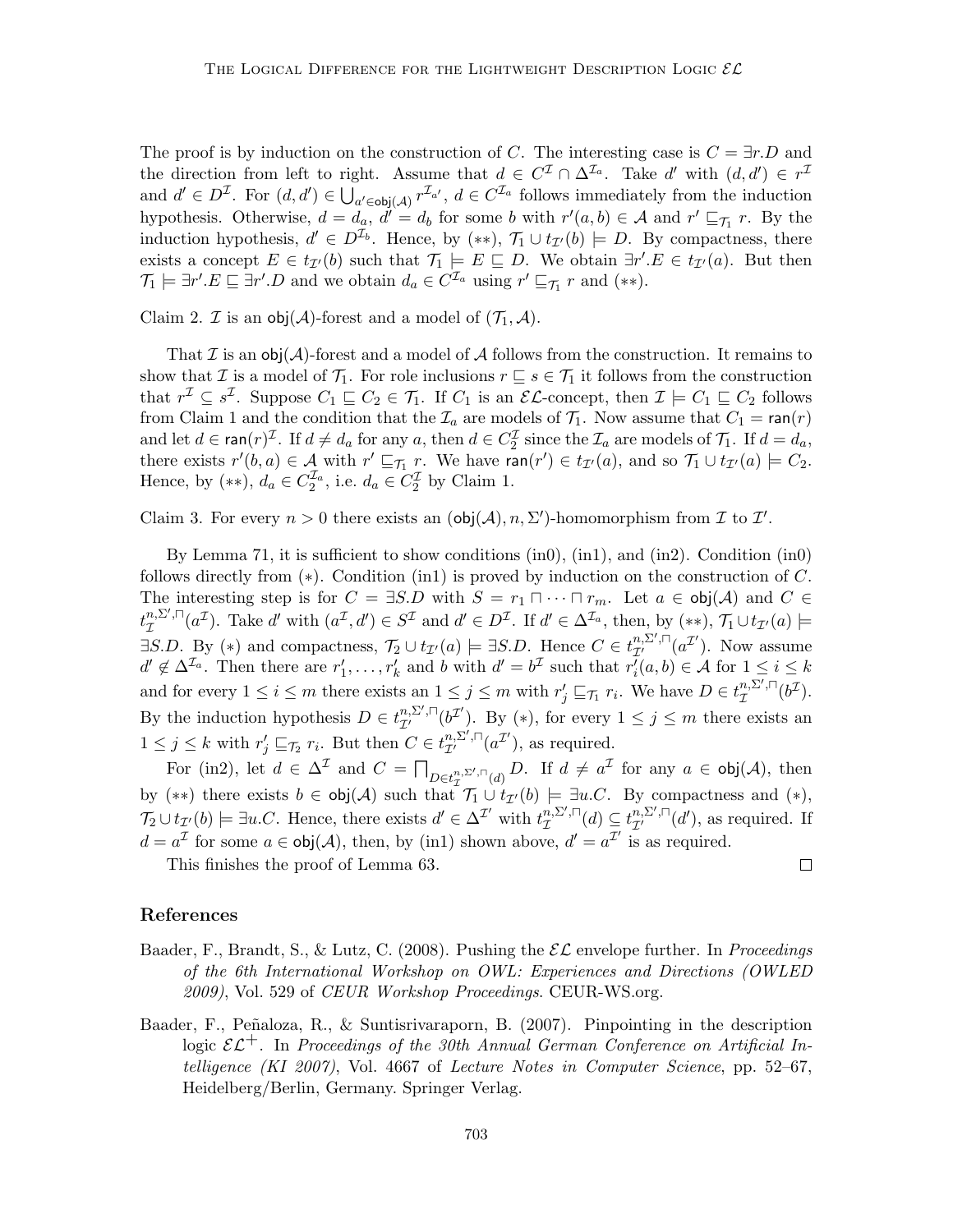- Baader, F. (2003). Terminological cycles in a description logic with existential restrictions. In Proceedings of the 18th International Joint Conference on Artificial Intelligence (IJCAI 2003), pp. 325–330, San Francisco, CA, USA. Morgan Kaufmann.
- Bienvenu, M., Lutz, C., & Wolter, F. (2012a). Deciding FO-rewritability in  $\mathcal{EL}$ . In Proceedings of the 25th International Workshop on Description Logics (DL 2012).
- Bienvenu, M., Lutz, C., & Wolter, F. (2012b). Query containment in description logics revisited. In Proceedings of the 13th International Conference on Principles of Knowledge Representation and Reasoning (KR 2012).
- Brandt, S., Küsters, R., & Turhan, A.-Y. (2002). Approximation and difference in description logics. In Proceedings of the 8th International Conference on Principles and Knowledge Representation and Reasoning (KR-02), pp. 203–214, San Francisco, CA, USA. Morgan Kaufmann.
- Calvanese, D., Giacomo, G. D., Lembo, D., Lenzerini, M., & Rosati, R. (2006). Data complexity of query answering in description logics. In Proceedings of the Tenth International Conference on Principles of Knowledge Representation and Reasoning  $(KR 2006)$ , pp. 260–270.
- Chandra, A. K., & Merlin, P. M. (1977). Optimal implementation of conjunctive queries in relational data bases. In Proceedings of the 9th Annual ACM Symposium on Theory of Computing (STOC '77), pp. 77–90, New York, NY, USA. ACM.
- Chang, C. C., & Keisler, H. J. (1990). Model Theory, Vol. 73 of Studies in Logic and the Foundations of Mathematics. Elsevier, Amsterdam, The Netherlands.
- Clarke, E., & Schlingloff, H. (2001). Model checking. In Handbook of Automated Reasoning, Vol. II, chap. 24, pp. 1635–1790. Elsevier, Amsterdam, The Netherlands.
- Conradi, R., & Westfechtel, B. (1998). Version models for software configuration management. ACM Computing Surveys (CSUR),  $30(2)$ , 232–282.
- Crafa, S., Ranzato, F., & Tapparo, F. (2011). Saving space in a time efficient simulation algorithm. Fundamenta Informaticae,  $108(1-2)$ , 23-42.
- Cuenca Grau, B., Horrocks, I., Kazakov, Y., & Sattler, U. (2008). Modular reuse of ontologies: theory and practice. Journal of Artificial Intelligence Research (JAIR), 31, 273–318.
- Delaitre, V., & Kazakov, Y. (2009). Classifying  $\mathcal{ELH}$  ontologies in SQL databases. In Proceedings of the 6th International Workshop on OWL: Experiences and Directions (OWLED 2009), Vol. 529 of CEUR Workshop Proceedings. CEUR-WS.org.
- Eiter, T., Fink, M., & Woltran, S. (2007). Semantical characterizations and complexity of equivalences in answer set programming. ACM Transactions on Computational Logic,  $8(3).$
- Ghilardi, S., Lutz, C., & Wolter, F. (2006). Did I damage my ontology? A case for conservative extensions in description logic. In Proceedings of the Tenth International Conference on Principles of Knowledge Representation and Reasoning (KR 2006), pp. 187–197, Menlo Park, CA, USA. AAAI Press.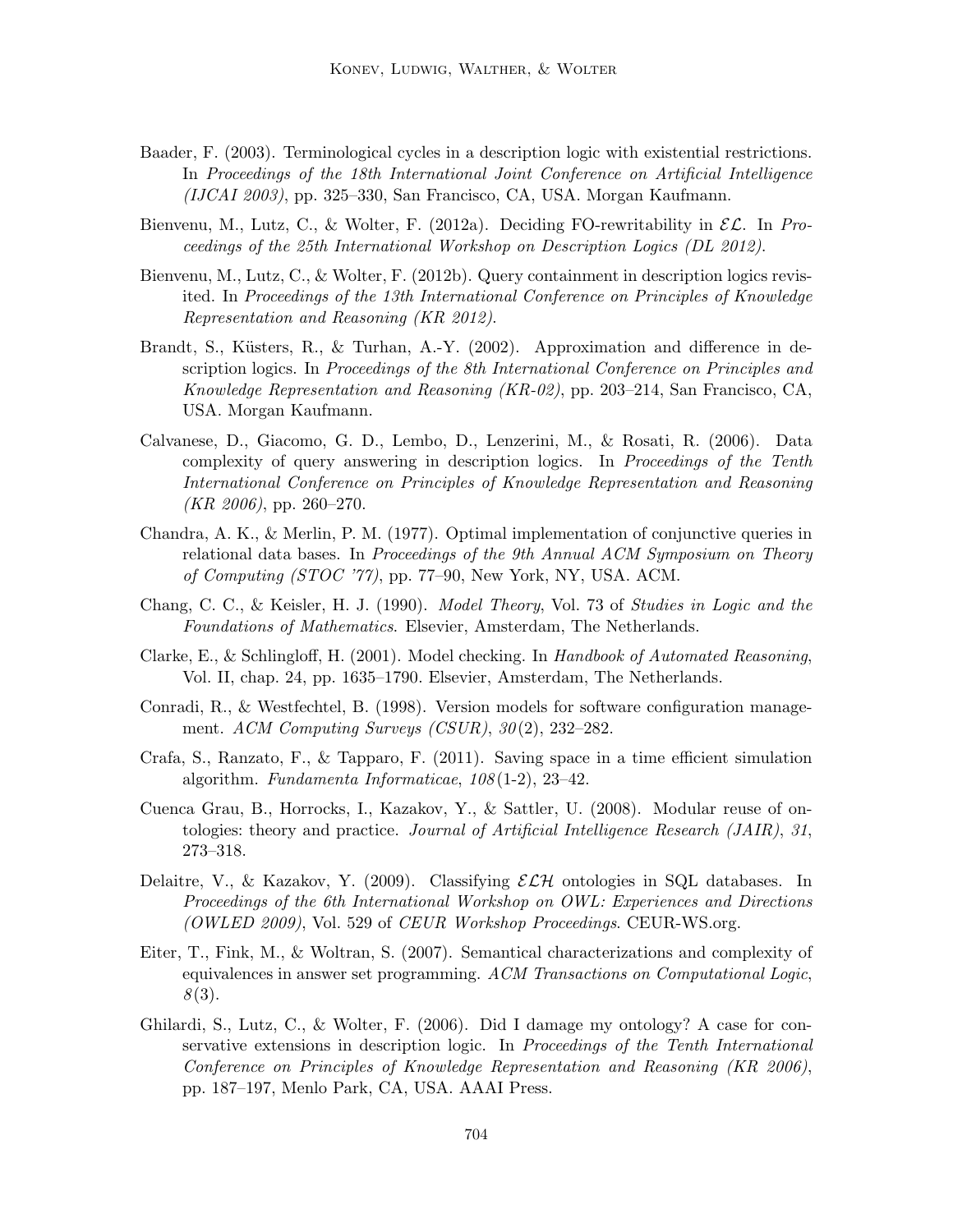- Golbeck, J., Fragaso, G., Hartel, F., Hendler, J., Oberhaler, J., & Parsia, B. (2003). The National Cancer Institute's thesaurus and ontology. Journal of Web Semantics,  $1(1)$ , 75–80.
- Gonçalves, R. S., Parsia, B., & Sattler, U. (2011). Analysing multiple versions of an ontology: A study of the NCI thesaurus. In Proceedings of the 24th International Workshop on Description Logics (DL 2011), Vol. 745 of CEUR Workshop Proceedings. CEUR-WS.org.
- Gonçalves, R. S., Parsia, B., & Sattler, U.  $(2012)$ . Concept-based semantic difference in expressive description logics. In Proceedings of the 25th International Workshop on Description Logics (DL 2012).
- Hofmann, M. (2005). Proof-theoretic approach to description-logic. In Proceedings of the 20th Annual IEEE Symposium on Logic in Computer Science (LICS 2005), pp. 229– 237, Washington, DC, USA. IEEE Computer Society.
- Horridge, M., Parsia, B., & Sattler, U. (2010). Justification oriented proofs in OWL. In Proceedings of the 9th International Semantic Web Conference (ISWC 2010), Vol. 6496 of Lecture Notes in Computer Science, pp. 354–369, Berlin/Heidelberg, Germany. Springer-Verlag.
- IHTSDO (2008). SNOMED Clinical Terms User Guide. The International Health Terminology Standards Development Organisation (IHTSDO). Available from http://www.ihtsdo.org/publications/introducing-snomed-ct/.
- Jiménez-Ruiz, E., Cuenca Grau, B., Horrocks, I., & Llavori, R. B. (2011). Supporting concurrent ontology development: Framework, algorithms and tool. Data  $\mathcal{B}$  Knowledge Engineering,  $70(1)$ , 146-164.
- Kalyanpur, A., Parsia, B., Horridge, M., & Sirin, E. (2007). Finding all justifications of OWL DL entailments. In Proceedings of the 6th International and 2nd Asian Semantic Web Conference (ISWC'07+ASWC'07), pp. 267–280, Berlin/Heidelberg, Germany. Springer Verlag.
- Kazakov, Y. (2009). Consequence-driven reasoning for Horn SHIQ ontologies. In Proceedings of the 21st International Conference on Artificial Intelligence (IJCAI 2009), pp. 2040– 2045.
- Kazakov, Y., Krötzsch, M., & Simancik, F. (2011). Unchain my  $\mathcal{EL}$  reasoner. In *Proceed*ings of the 24th International Workshop on Description Logics (DL 2011), CEUR Workshop Proceedings. CEUR-WS.org.
- Klein, M. C. A., Fensel, D., Kiryakov, A., & Ognyanov, D. (2002). Ontology versioning and change detection on the web. In Knowledge Engineering and Knowledge Management: Ontologies and the Semantic Web, Vol. 2473 of Lecture Notes in Computer Science, pp. 247–259. Springer Verlag, Berlin/Heidelberg, Germany.
- Konev, B., Lutz, C., Walther, D., & Wolter, F. (2008). Semantic modularity and module extraction in description logic. In Proceedings of the 18th European Conference on Artificial Intelligence (ECAI 2008), Vol. 178 of Frontiers in Artificial Intelligence and Applications, pp. 55–59, Amsterdam, The Netherlands. IOS Press.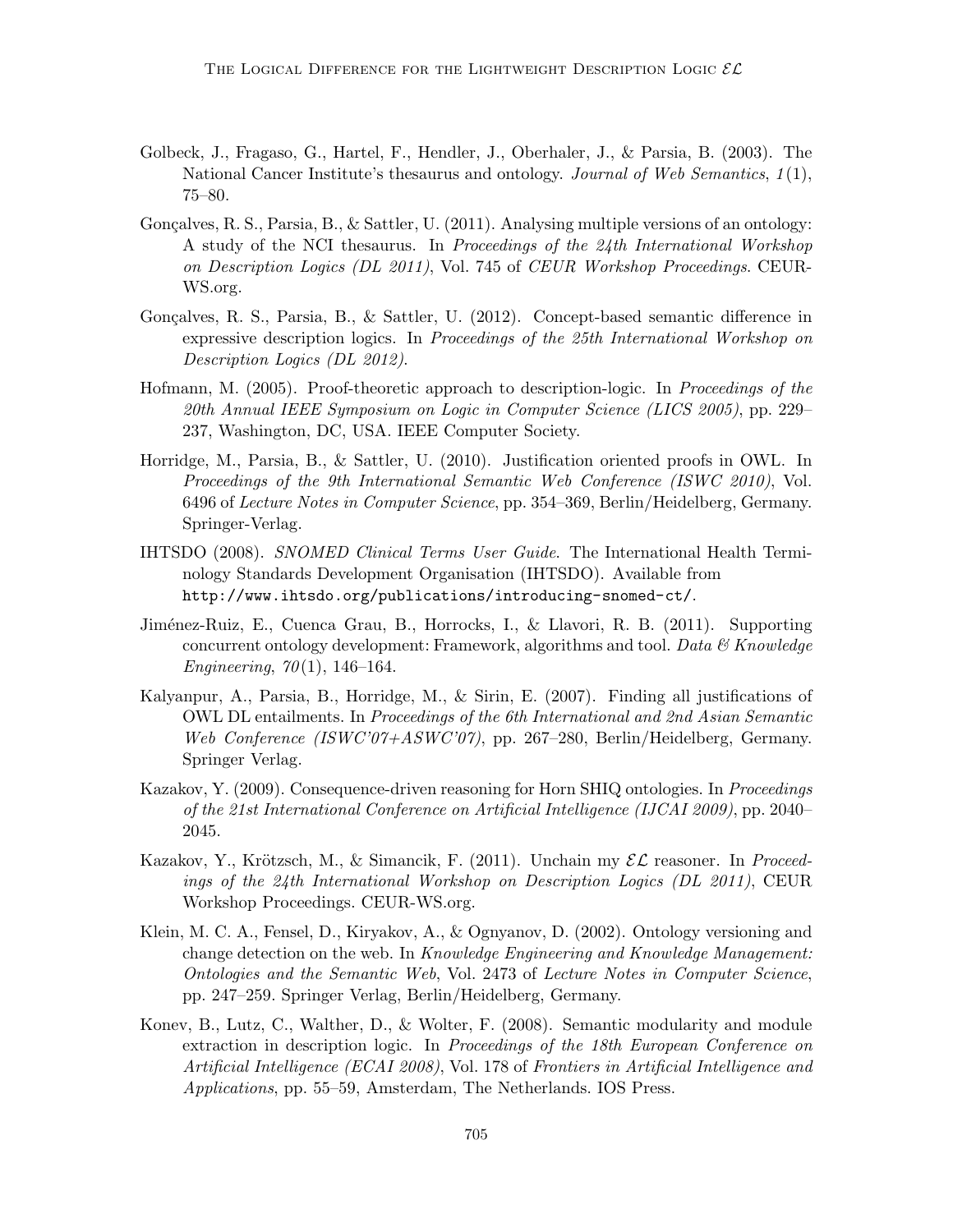- Konev, B., Walther, D., & Wolter, F. (2008). The logical difference problem for description logic terminologies. In Proceedings of the 4th International Joint Conference on Automated Reasoning (IJCAR 2008), Vol. 5195 of Lecture Notes in Computer Science, pp. 259–274, Berlin/Heidelberg, Germany. Springer Verlag.
- Konev, B., Kontchakov, R., Ludwig, M., Schneider, T., Wolter, F., & Zakharyaschev, M. (2011). Conjunctive query inseparability of OWL 2 QL TBoxes. In Proceedings of the 25th Conference on Artificial Intelligence (AAAI 2011), Menlo Park, CA, USA. AAAI Press.
- Konev, B., Ludwig, M., & Wolter, F. (2012). Logical difference computation with CEX2.5. In Proceedings of the 6th International Joint Conference on Automated Reasoning (IJCAR 2012), Lecture Notes in Computer Science, Berlin/Heidelberg, Germany. Springer.
- Konev, B., Lutz, C., Walther, D., & Wolter, F. (2009). Formal properties of modularisation. In Modular Ontologies, pp. 25–66. Springer Verlag, Berlin/Heidelberg, Germany.
- Kontchakov, R., Wolter, F., & Zakharyaschev, M. (2010). Logic-based ontology comparison and module extraction, with an application to DL-Lite. Artificial Intelligence,  $174(15)$ , 1093–1141.
- Kontchakov, R., Pulina, L., Sattler, U., Schneider, T., Selmer, P., Wolter, F., & Zakharyaschev, M. (2009). Minimal module extraction from DL-Lite ontologies using QBF solvers. In Proceedings of the 21st International Joint Conference on Artificial Intelligence (IJCAI 2009), pp. 836–841, San Francisco, CA, USA. Morgan Kaufmann.
- Kutz, O., & Mossakowski, T. (2008). Conservativity in structured ontologies. In *Proceedings* of the 18th European Conference on Artificial Intelligence (ECAI 2008), Vol. 178 of Frontiers in Artificial Intelligence and Applications, pp. 89–93, Amsterdam, The Netherlands. IOS Press.
- Kutz, O., & Mossakowski, T. (2011). A modular consistency proof for DOLCE. In *Proceed*ings of the 25th Conference on Artificial Intelligence (AAAI 2011), Menlo Park, CA, USA. AAAI Press.
- Křemen, P., Šmíd, M., & Kouba, Z.  $(2011)$ . OWLDiff: A practical tool for comparison and merge of OWL ontologies. In *Proceedings of the 10th International Workshop on Web* Semantics, pp. 229–233, Los Alamitos, CA, USA. IEEE Computer Society Press.
- Lutz, C., Toman, D., & Wolter, F. (2009). Conjunctive query answering in the description logic  $\mathcal{EL}$  using a relational database system. In *Proceedings of the 21st International* Joint Conference on Artificial Intelligence (IJCAI 2009), pp. 2070–2075, Menlo Park, CA, USA. AAAI Press.
- Lutz, C., Walther, D., & Wolter, F. (2007). Conservative extensions in expressive description logics. In Proceedings of the 20th International Joint Conference on Artificial Intelligence (IJCAI 2007), pp. 453–458, Menlo Park, CA, USA. AAAI Press.
- Lutz, C., & Wolter, F. (2010). Deciding inseparability and conservative extensions in the description logic  $\mathcal{EL}$ . Journal of Symbolic Computing,  $\{45(2), 194-228\}$ .
- Lutz, C., & Wolter, F. (2011). Foundations for uniform interpolation and forgetting in expressive description logics. In Proceedings of the 22nd International Joint Conference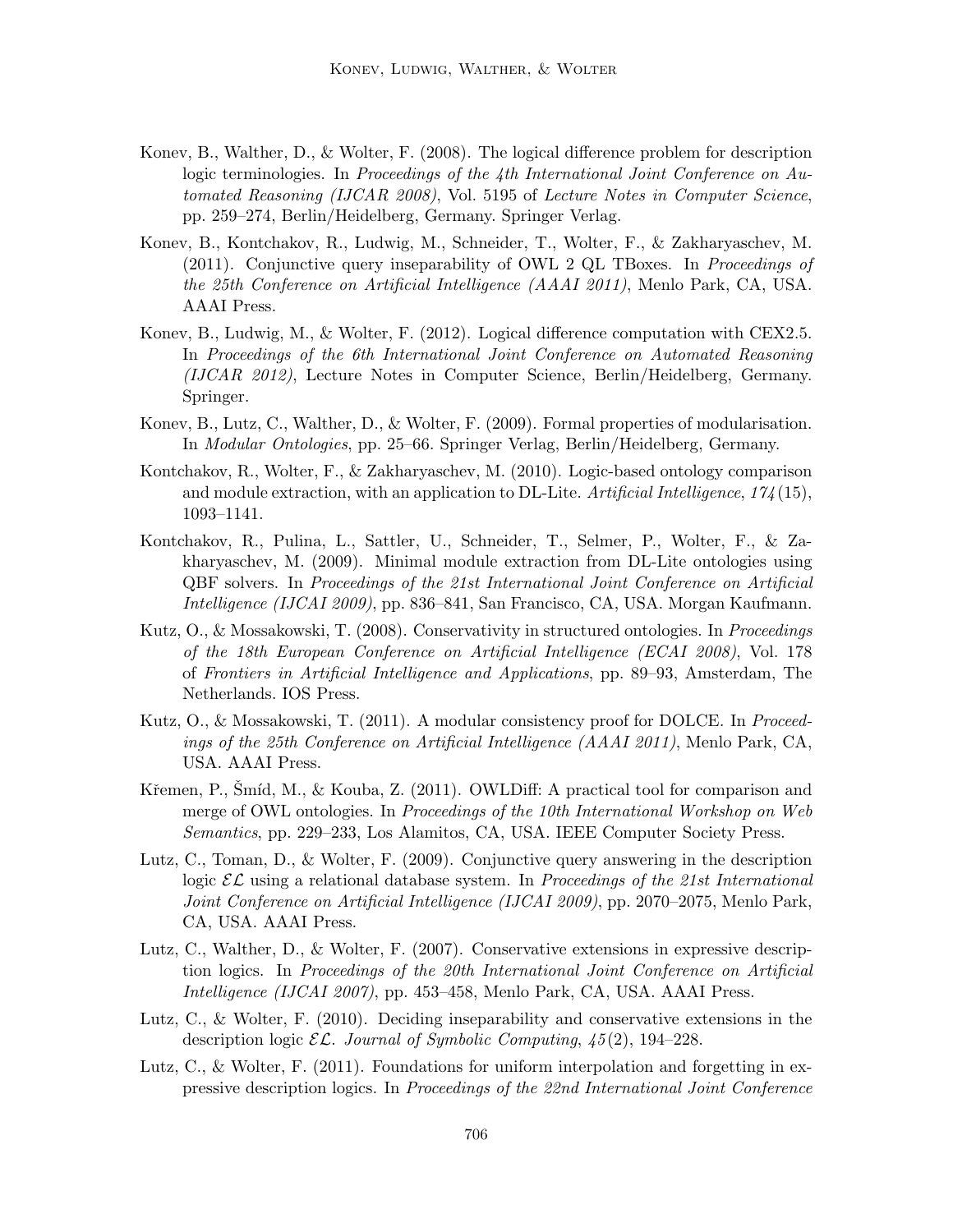on Artificial Intelligence (IJCAI 2011), pp. 989–995, Menlo Park, CA, USA. AAAI Press.

- Mendez, J., & Suntisrivaraporn, B. (2009). Reintroducing CEL as an OWL 2 EL reasoner. In Proceedings of the 22nd International Workshop on Description Logics (DL 2009), Vol. 477 of CEUR Workshop Proceedings. CEUR-WS.org.
- Noy, N. F., & Musen, M. A. (2002). PromptDiff: A fixed-point algorithm for comparing ontology versions. In Proceedings of the 18th national conference on Artificial intelligence, pp. 744–750, Menlo Park, CA, USA. AAAI Press.
- Ohst, D., Welle, M., & Kelter, U. (2003). Differences between versions of UML diagrams. In Proceedings of the 9th European software engineering conference held jointly with 11th ACM SIGSOFT international symposium on Foundations of software engineering (ESEC'03/SIGSOFT FSE'03), pp. 227–236, New York, NY, USA. ACM.
- Oliver, D. E., Shahar, Y., Shortliffe, E. H., & Musen, M. A. (1999). Representation of change in controlled medical terminologies. Artificial Intelligence in Medicine,  $15(1)$ , 53–76.
- Palma, R., Haase, P., Corcho, O., & Gómez-Pérez, A. (2009). Change representation for OWL 2 ontologies. In Proceedings of the 6th International Workshop on OWL: Experiences and Directions (OWLED 2009), Vol. 529 of CEUR Workshop Proceedings. CEUR-WS.org.
- Pearce, D., & Valverde, A. (2004). Uniform equivalence for equilibrium logic and logic programs. In Proceedings of the 7th International Conference on Logic Programming and Nonmonotonic Reasoning (LPNMR 2004), Vol. 2923 of Lecture Notes in Computer Science, pp. 194–206, Berlin/Heidelberg, Germany. Springer.
- Pearce, D., & Valverde, A. (2012). Synonymous theories and knowledge representations in answer set programming. Journal of Computer and System Sciences, 78 (1), 86–104.
- Peñaloza, R., & Sertkaya, B. (2010). On the complexity of axiom pinpointing in the  $\mathcal{EL}$ family of description logics. In Proceedings of the 12th International Conference on Principles of Knowledge Representation and Reasoning (KR 2010), Menlo Park, CA, USA. AAAI Press.
- Poggi, A., Lembo, D., Calvanese, D., Giacomo, G. D., Lenzerini, M., & Rosati, R. (2008). Linking data to ontologies. Journal of Data Semantics, 10, 133–173.
- Redmond, T., Smith, M., Drummond, N., & Tudorache, T. (2008). Managing change: An ontology version control system. In Proceedings of the 5th International Workshop on OWL: Experiences and Directions (OWLED 2008), Vol. 432 of CEUR Workshop Proceedings. CEUR-WS.org.
- Rosati, R. (2007). On conjunctive query answering in  $\mathcal{EL}$ . In Proceedings of the 2007 International Workshop on Description Logic (DL 2007), Vol. 250 of CEUR Workshop Proceedings. CEUR-WS.org.
- Schlobach, S., & Cornet, R. (2003). Non-standard reasoning services for the debugging of description logic terminologies. In Proceedings of the 18th International Joint Conference on Artificial Intelligence (IJCAI 2003), pp. 355–362, San Francisco, CA, USA. Morgan Kaufmann.